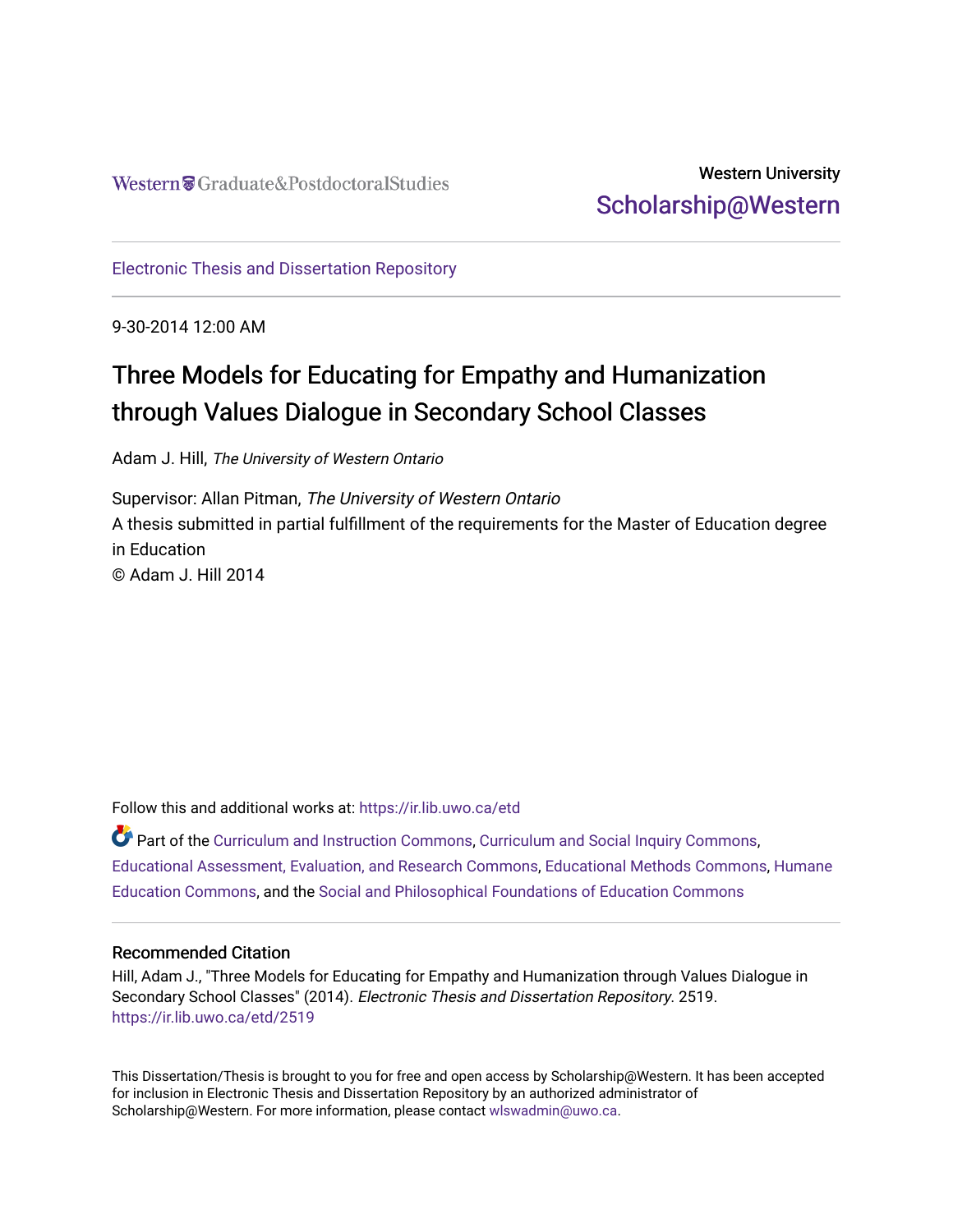Master's Thesis

Three Models for Educating for Empathy and Humanization through Values Dialogue in Secondary School Classes

> Graduate Student: Adam Hill Student # 250465335

Thesis Supervisor: Allan Pitman, Ph.D.

Thesis Joint Supervisor: Kathryn Noel, Ph.D.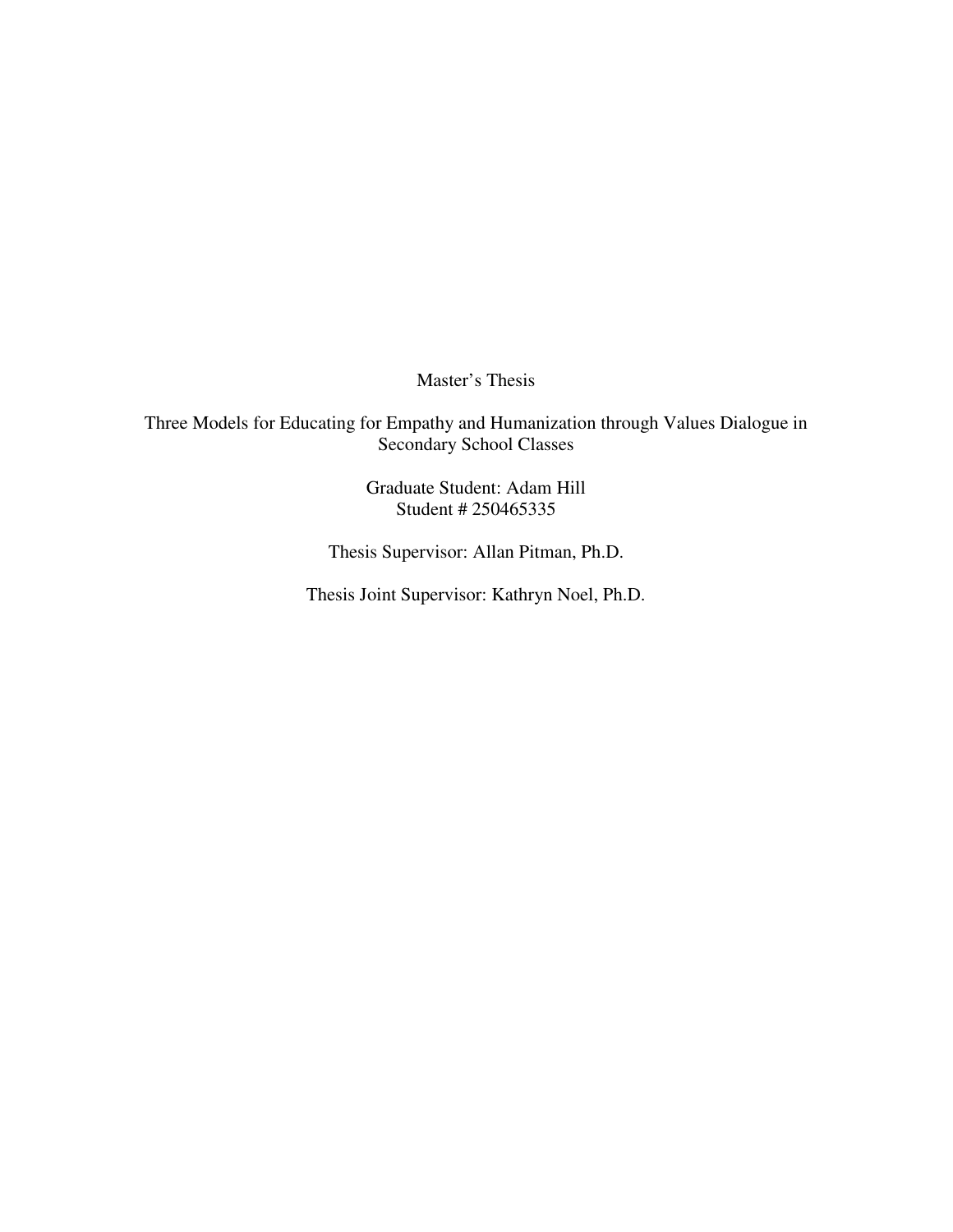#### **Abstract**

This thesis develops educable constructs of empathy and of humanization as well as a theory, a praxis, educational models, and measuring instruments of values dialogue that hypothetically can be used to foster and to measure changes in empathic and humanizing capacities among secondary school students. The theory and the praxis of values dialogue utilize a sample of Western epistemological philosophy, as well as some of the research and literature of the field of dialogic inquiry. This study then assembles educable constructs of empathy and of humanization by reviewing related research and scholarship. The empathy constructs consist of emotional literacy and of role-taking, while the humanizing construct consists of mutualities, the latter concept denoting ontological and epistemological elements, processes, understandings, and capacities that potentially can be shared among all human beings. This paper then establishes three educational models of values dialogue that can hypothetically foster the former constructs, each model nurturing one of them predominately. Next, this study outlines the procedures of the execution of the models and the assessments that double as potential instruments for testing for the presence of this study's targeted empathic and humanistic capacities. Therefore, this study presents a testable hypothesis consisting of models of values dialogue which are intended to foster empathy and humanization. This hypothesis must be empirically tested to condone or to refute the merit of values dialogue.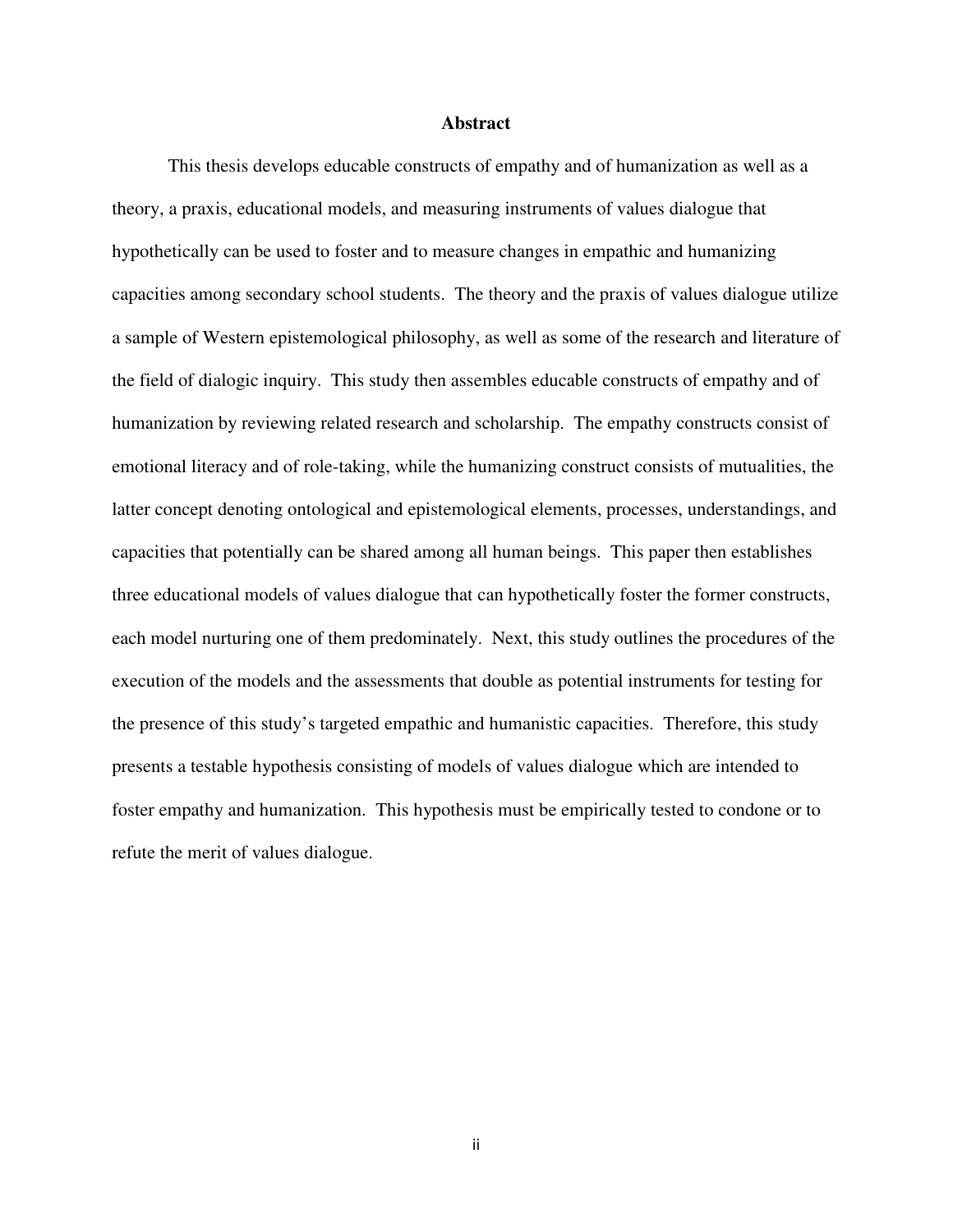*Almost everything has already been thought of before, fewer things have been discussed, and almost nothing ever actually happens.* 

(Unknown)

*For Socrates…*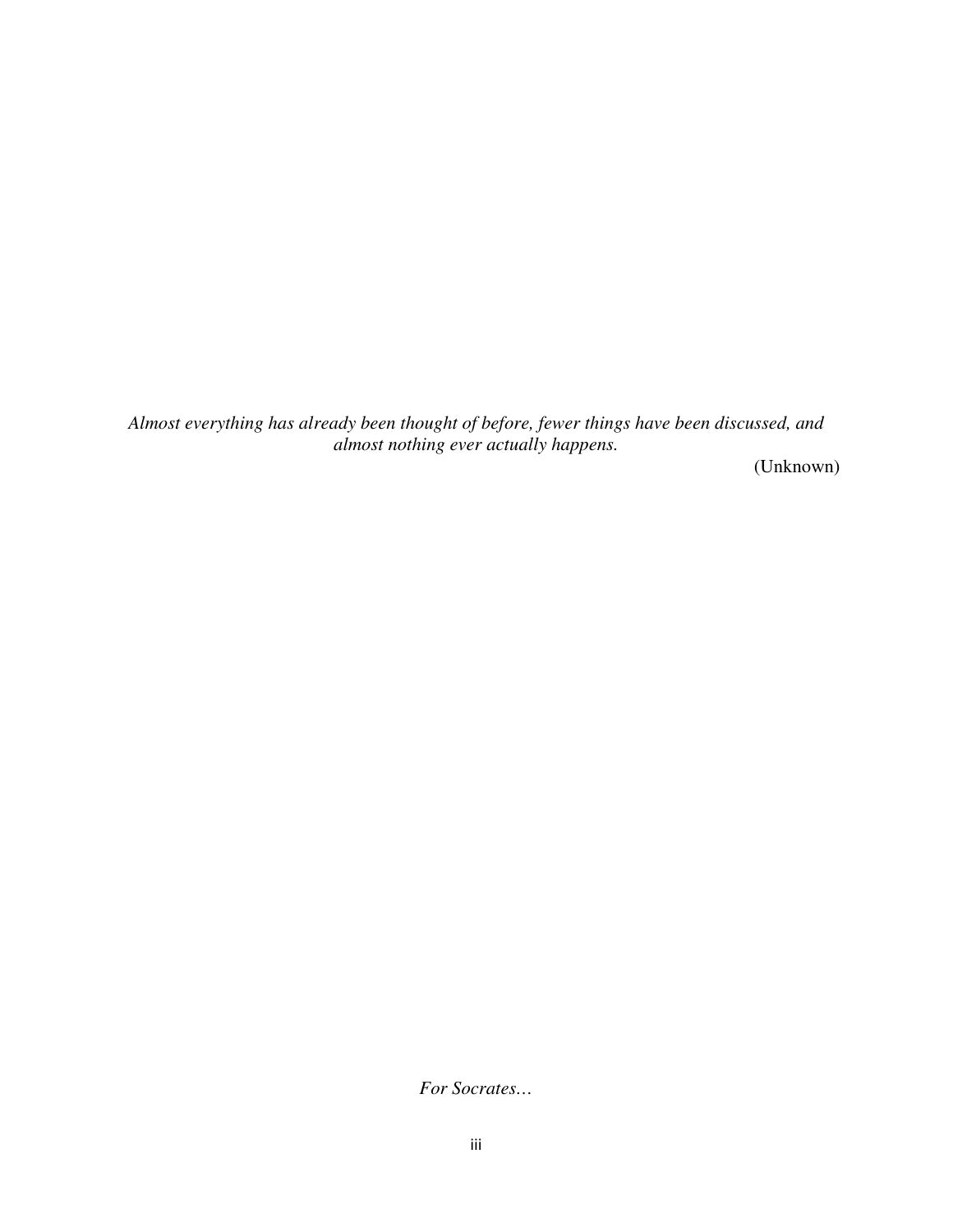#### **Acknowledgements**

 I cannot properly convey the degree of appreciation that I have for the assistance of Dr. Pitman and of Dr. Noel for all of their support during the creation of this thesis. I would like to thank Dr. Pitman for taking me on as his pupil. I would also like to thank him for his excellent degree of support and of commitment to my endeavor. I am especially thankful for Dr. Noel for serving as my mediator with the research on inquiry of Gordon Wells and his associates and for acting as my voluntary writing guru; my writing has improved by leaps and bounds under her mentorship.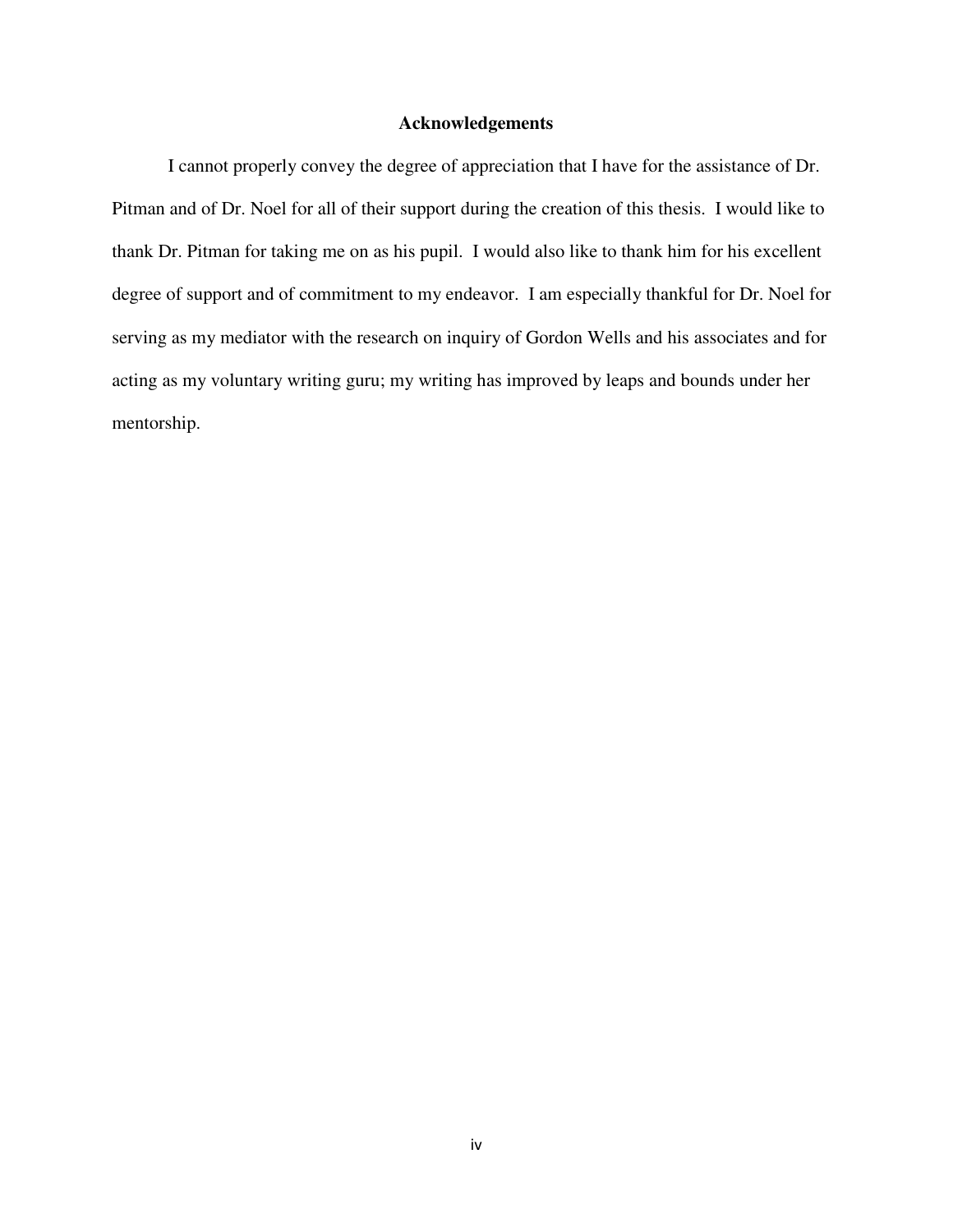| Addressing the Consequences of Teaching for Empathy Exclusively37 |  |
|-------------------------------------------------------------------|--|
|                                                                   |  |
| The Problem of Developing a Measurable Construct of Humanization: |  |
|                                                                   |  |
|                                                                   |  |
|                                                                   |  |

### **Table of Contents**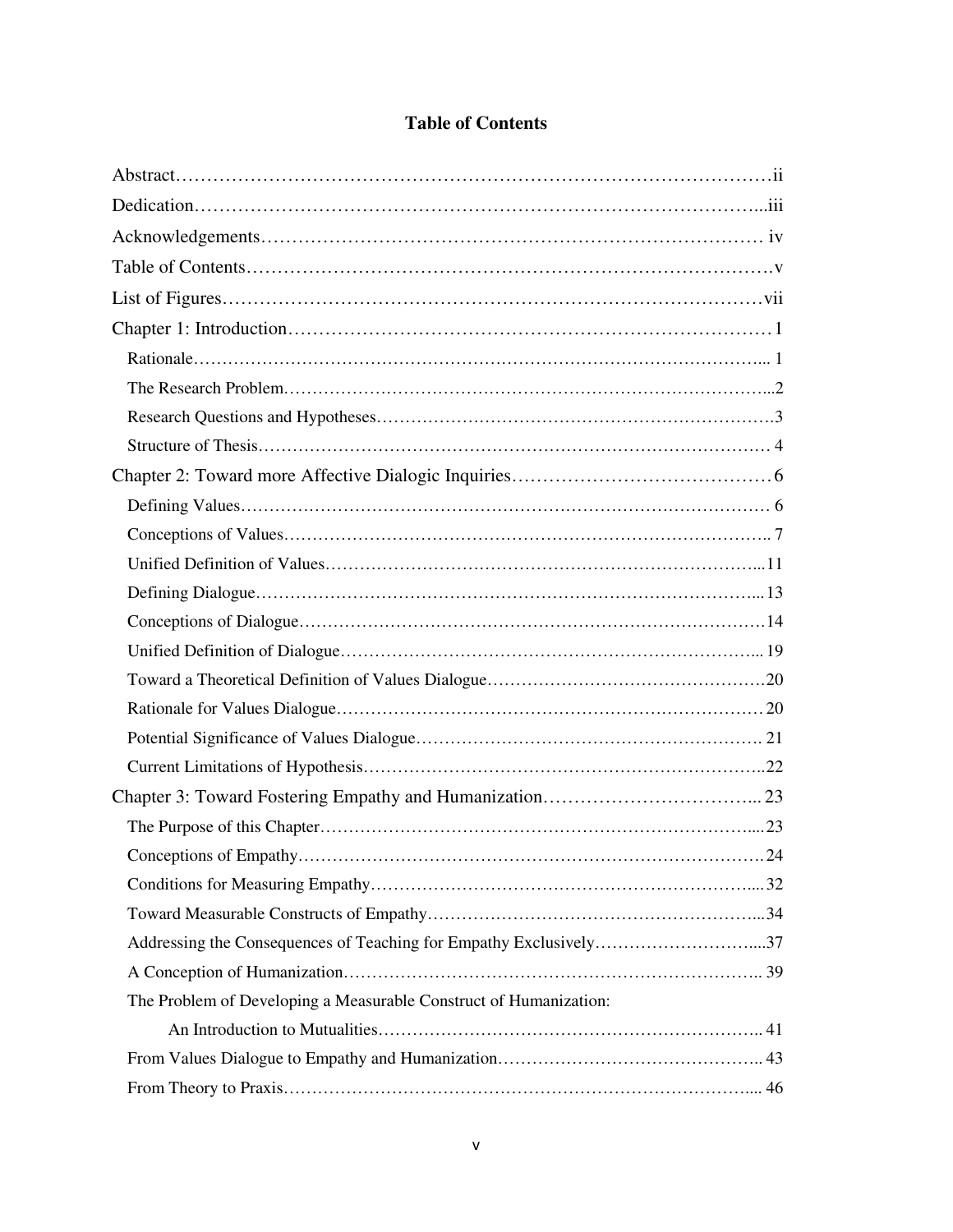| Chapter 5: Reflection, Potential Consequences, and Conclusion90          |  |
|--------------------------------------------------------------------------|--|
|                                                                          |  |
| The Potential Consequences of Fostering Empathy and Humanization through |  |
|                                                                          |  |
|                                                                          |  |
|                                                                          |  |
|                                                                          |  |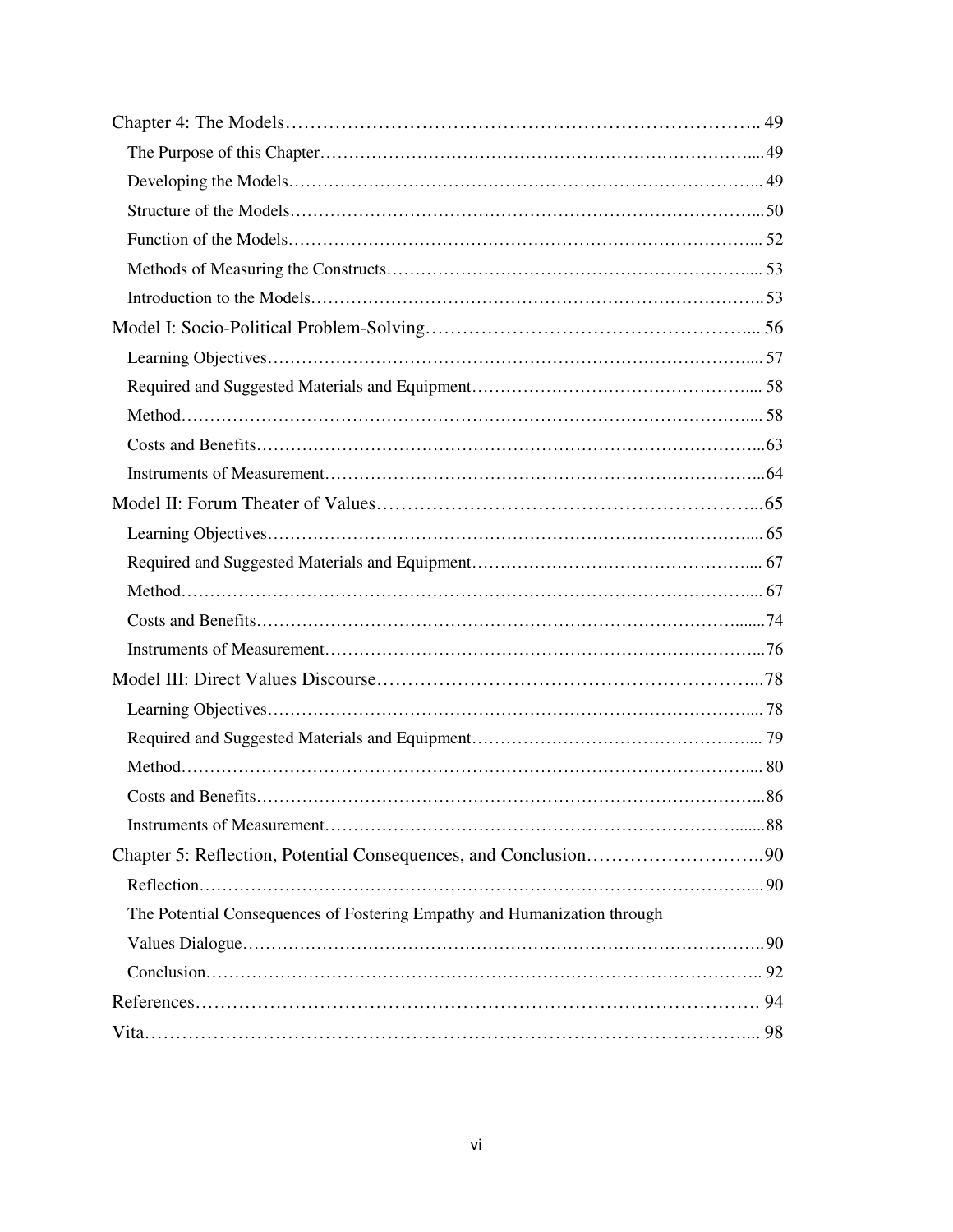## **List of Figures**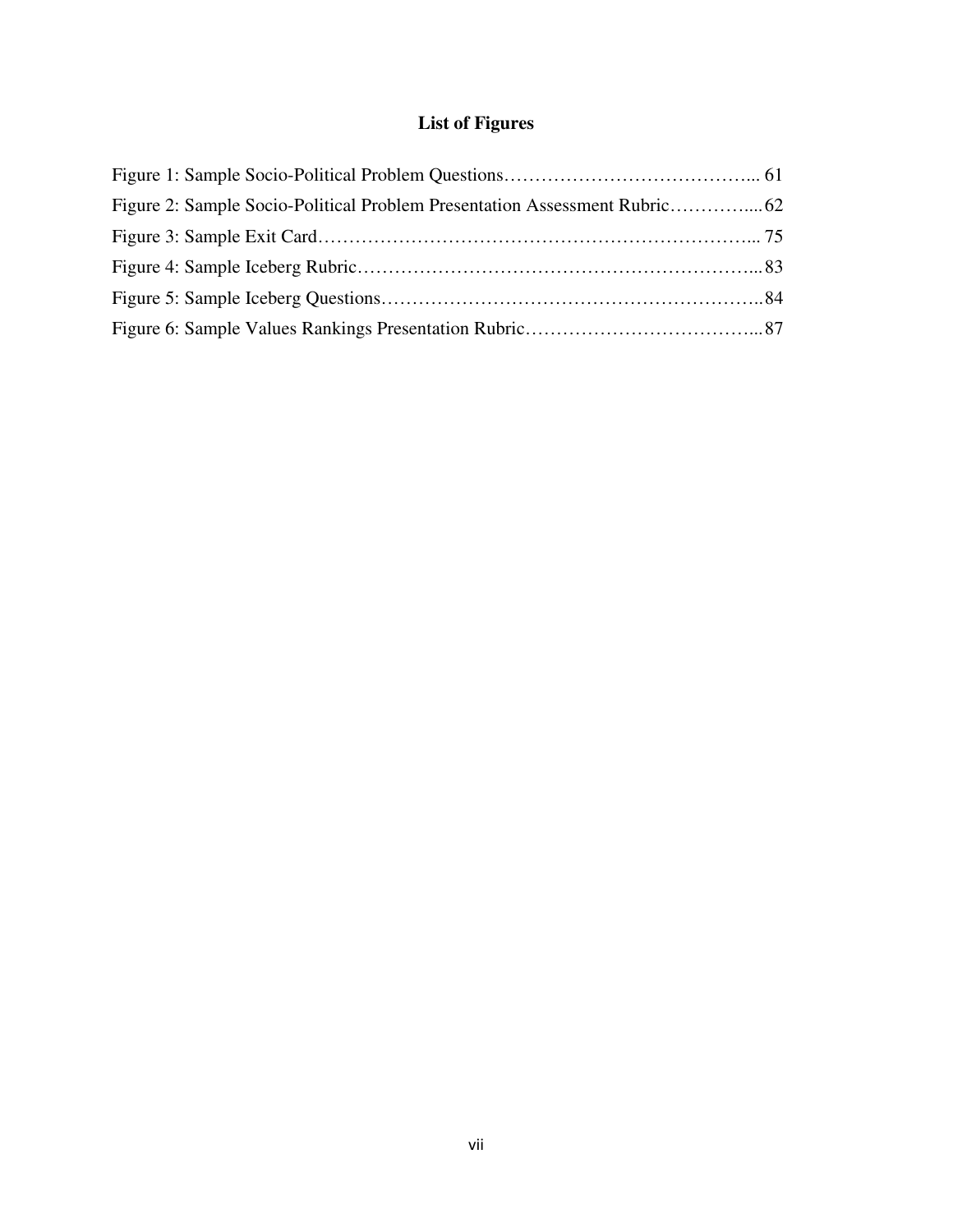#### **Chapter 1: Introduction**

#### **Rationale**

 Across communities throughout the world there have been increasing calls for empathy (Krznaric, 2014; Anderson & Konrath, 2011; Coplan, 2011; Zaki, 2010). From war zones to intimate domestic relationships, the justifications for teaching and for learning empathy continue to increase and consolidate (Freedman, 2013). Empathy has growing recognition as a feature of prosocial behavior (Hoffman, 2000; Eisenberg & Strayer, 1987). It is also sometimes associated with living a good life (Trout, 2009). As a result, educating for empathy has become an increasing impetus in educational programming.

 Unfortunately, few theories link teaching and learning methods to the development of empathy. Furthermore, the existing theories tend to generalize about influences on empathic capacities (Coplan, 2011). Theories aside, there are some comprehensive practical approaches available which are designed to foster empathic capabilities in students. However, few studies assess the effectiveness of such approaches and whether or not they actually affect as intended, and even fewer studies assess the degree to which they affect.

 Moreover, there is little written about how to influence secondary school students' empathy as well as only small attempts to document the consequences of using such instructional methods. In all, the Ontario secondary school curricula dedicate limited space to the fostering of empathic capacity and few resources for teachers to that end.

 Therefore, given that there is a known void in the research of practical classroom approaches for the fostering of empathic capacities among secondary school students, this thesis will develop a hypothesis that will attempt to link a set of pedagogical approaches to teaching to the fostering of certain empathic elements and of humanization in secondary school classes. The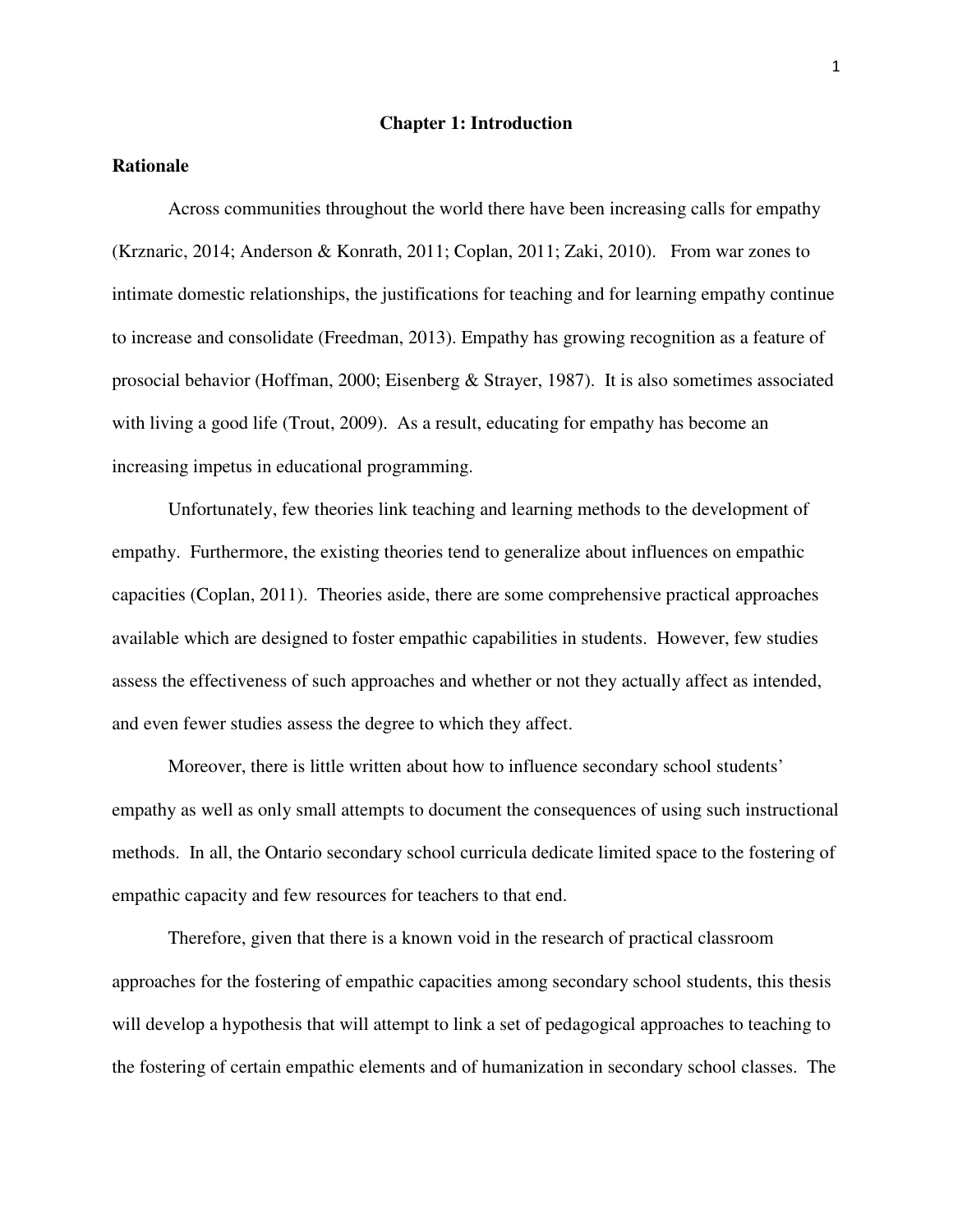hypothesis will serve as the basis for three comprehensive educational models that can be used when teaching Ontario secondary school curricula.<sup>1</sup>

#### **The Research Problem**

 There is still much debate as to whether one can teach empathy and, if so, which elements of empathy can be taught (Goldman, 2011). Hence, the discourse regarding teaching for empathy, particularly in public school classrooms, has just begun. There are many educational programs that teach empathy indirectly or as a secondary goal (Collins, 2007). However, currently there are few curricula dedicated specifically to educating for empathy such as Mary Gordon's (2005) *Roots of Empathy* program, which originated in Canada. Notably, Gordon's program targets students in only grades 1 to 8.

 In addition, few studies attempt to address or to measure the full consequences of fostering students' empathy. Many educators assume that nurturing empathy can have only positive outcomes for students; rarely do researchers problematize the practical consequences of greater empathic capacity. This study will attempt to analyze some of the possible outcomes of teaching for empathy as well as to offer a possible method of balancing these potential consequences of increased empathy with humanization.

 Therefore, this study's research problem consists of determining which, if any, elements of empathy can be taught; which educational approaches influence said elements of empathy; which approaches also consider and balance the potential consequences of increased empathic capacity; and finally, whether changes in empathic capacity can be evaluated or measured and, if so, how. Ultimately, the consequences of influencing secondary school students' empathy

.<br>-

 $^1$  Secondary school consists of grades 9 through 12.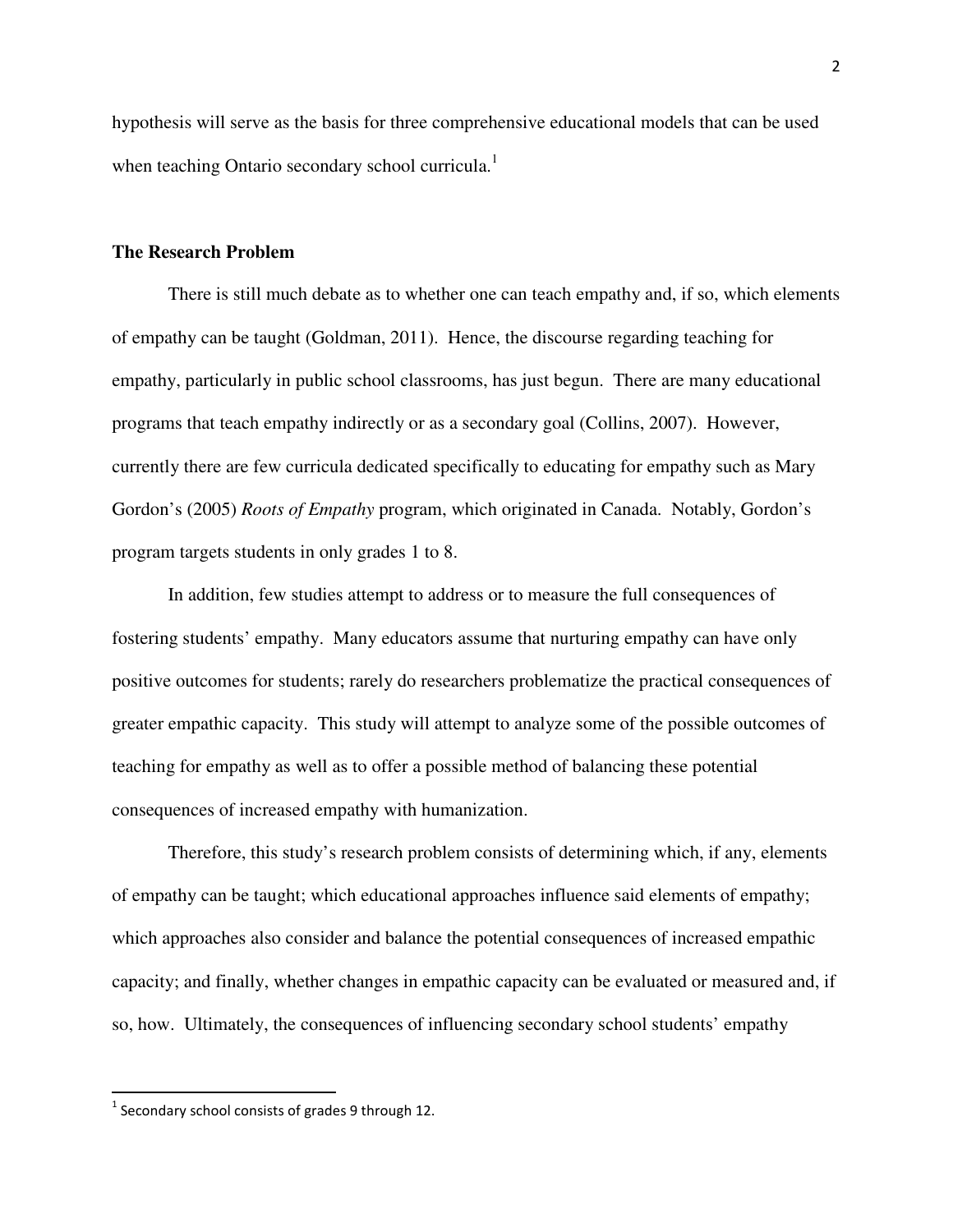through classroom practices remain largely unknown and should be investigated so that students and society might benefit by engaging in these forms of teaching and learning.

#### **Research Questions and Hypotheses**

Given the potential benefits of fostering empathy and the need for discussion about how one might teach and learn it, this thesis will attempt to develop educational models for various classroom contexts both to contribute to the discourse and to serve as resources for secondary school teachers. These models will be designed to cultivate two constructs of empathy, emotional literacy and role-taking, that will become elements of a construct of humanization. Also, in order to foster the former constructs, these models will be founded on a dialogic inquiry of values. In sum, this thesis attempts to establish a hypothesis that will become the basis of three models which can be tested to demonstrate the utility of the hypothesis. The questions that will shape this thesis, its hypothesis, and the models developed within include:

- 1) What elements of empathy can be taught? The researcher expects that emotional literacy and role-taking can be learned in classroom environments.
- 2) What curricular models can be used to teach educable elements of empathy in secondary school classrooms? The researcher expects that models founded upon values dialogue can foster emotional literacy and role-taking.
- 3) What ethic(s) can be taught and/or learned through discussions of values? The researcher expects that the acknowledgement of the humanity in others can be evoked through dialogues about values.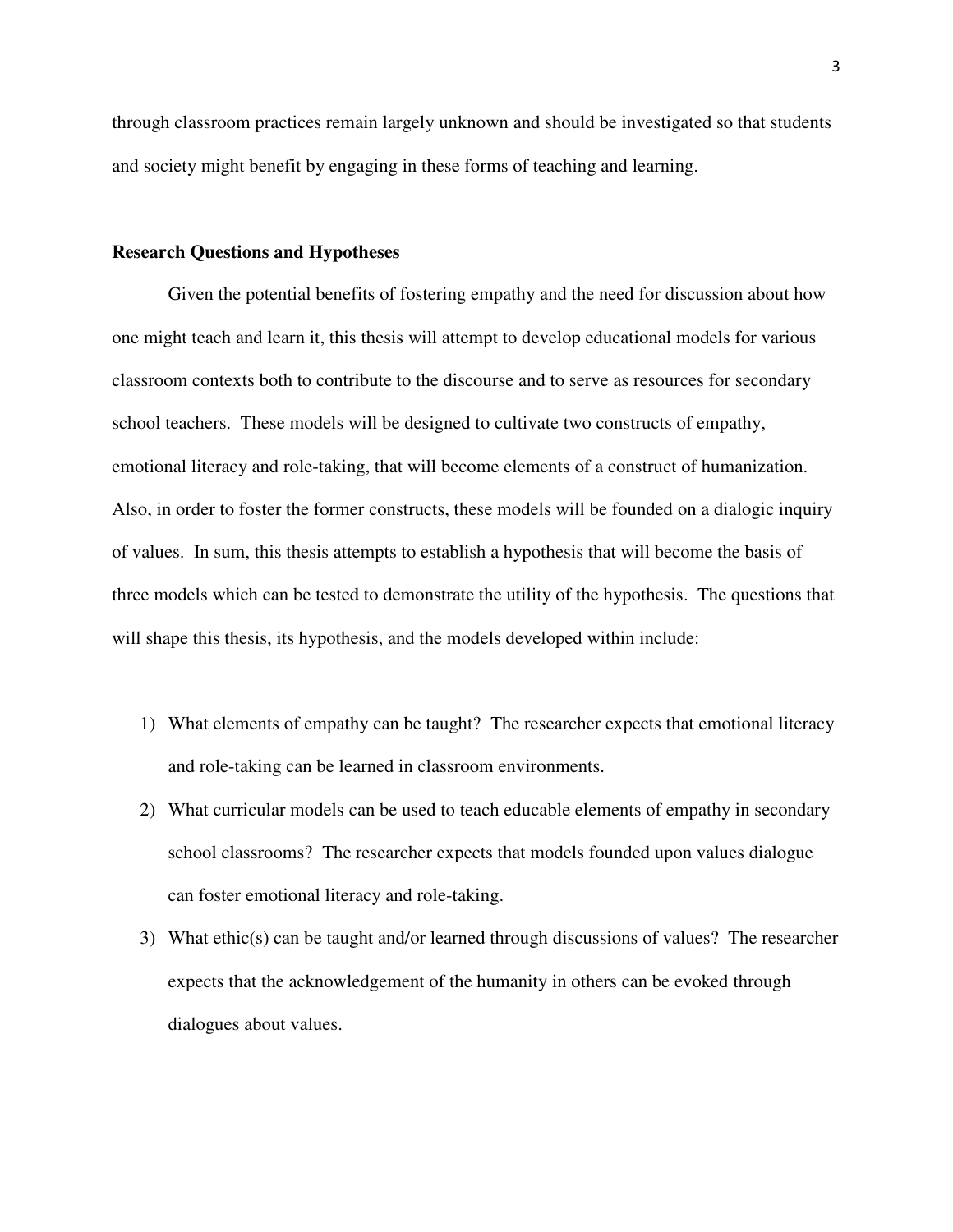#### **Structure of Thesis**

 This thesis will be divided into five chapters including this introduction. Chapter 2 will develop unified definitions of values and of an effective dialogue. It will then establish a definition of a theory of values discourse as well as a definition of a values dialogue praxis. This chapter will culminate in an exploration of the potential significance of values dialogue which will be followed by an assessment of the limitations of this thesis's hypothesis.

Next, Chapter 3 will explore conceptions of empathy and of humanization. Through a synthesis of conceptions, this chapter will establish educable constructs of empathy. Then this chapter will investigate the potential consequences of educating for empathy exclusively. The assessment of the former consequences will culminate in a justification for fostering empathic capacities as a part of the nurturing of humanization. Next, this chapter will adopt Paulo Freire's conception of humanization for the development of a measurable construct. At this point, this author will introduce mutualities as a method of measuring humanization. The third chapter will finish by attempting to link values discourse and values dialogue with empathic capacities and humanization by providing the research and the logic supporting this study's hypothesis.

Chapter 4 will then outline the general structure and function of the models. This chapter will also problematize the measurability of the models' affects. Next, it will describe approaches to measuring the constructs that utilize the models' assessments. This chapter will then provide an introduction to the models within which this author will acknowledge the scholars and the research that informed the models' development, as well as the models' targeted empathic and humanizing constructs.

After establishing the overall structure and function of the models, their measurability, and their targeted constructs, Chapter 4 will illustrate them. These illustrations will include the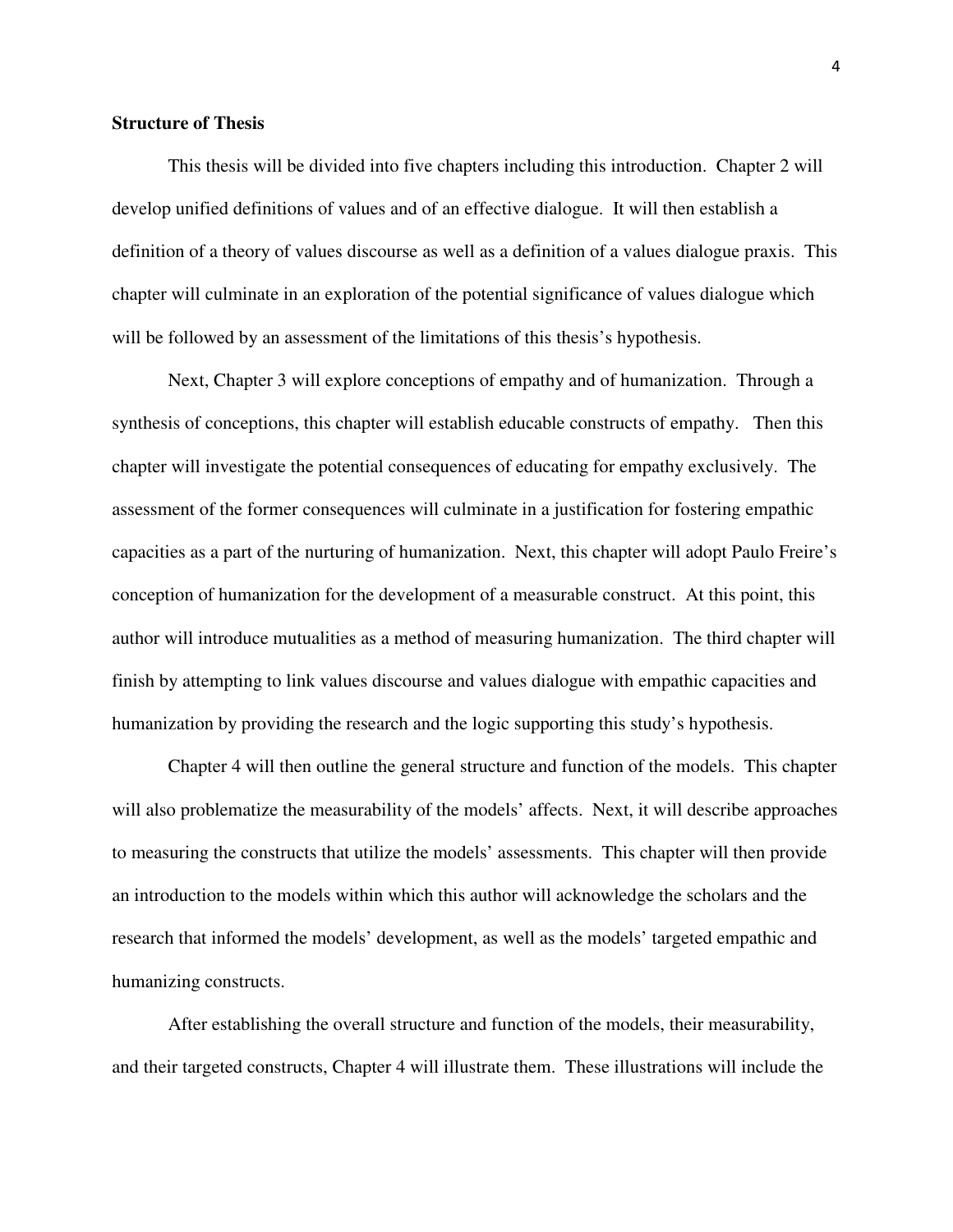models' learning objectives, required or suggested materials for their execution, and detailed descriptions of their methods. Then each model will contrast the actual and potential costs and benefits of its performance and describe means of assessing student comprehension in addition to the presence of empathic and of humanizing constructs.

Finally, Chapter 5 will reflect on and conclude this thesis. As a part of the reflection, this chapter will explore the potential consequences and utility of fostering empathy and humanization through values dialogue. After reflecting on the potential ramifications of this thesis's hypothesis, the final chapter will conclude this study by highlighting the merit of testing the models.

In sum, this thesis will develop a theory and praxis of values dialogue. Then it will synthesize educable empathic and humanizing constructs. After establishing the constructs, this author will connect values dialogue to the constructs' development. Next, he will identify the structure and the function of the models and problematize measuring the empathic and humanizing capacities. The following sections will then illustrate the models. Finally, this author will reflect on the potential utility of the thesis's praxis and conclude. In sum, this study will develop a hypothesis consisting of a theory and praxis of values dialogue, of educable constructs of empathy and of humanization, and of testable educational models that utilize values dialogue in order to foster the constructs among secondary school students.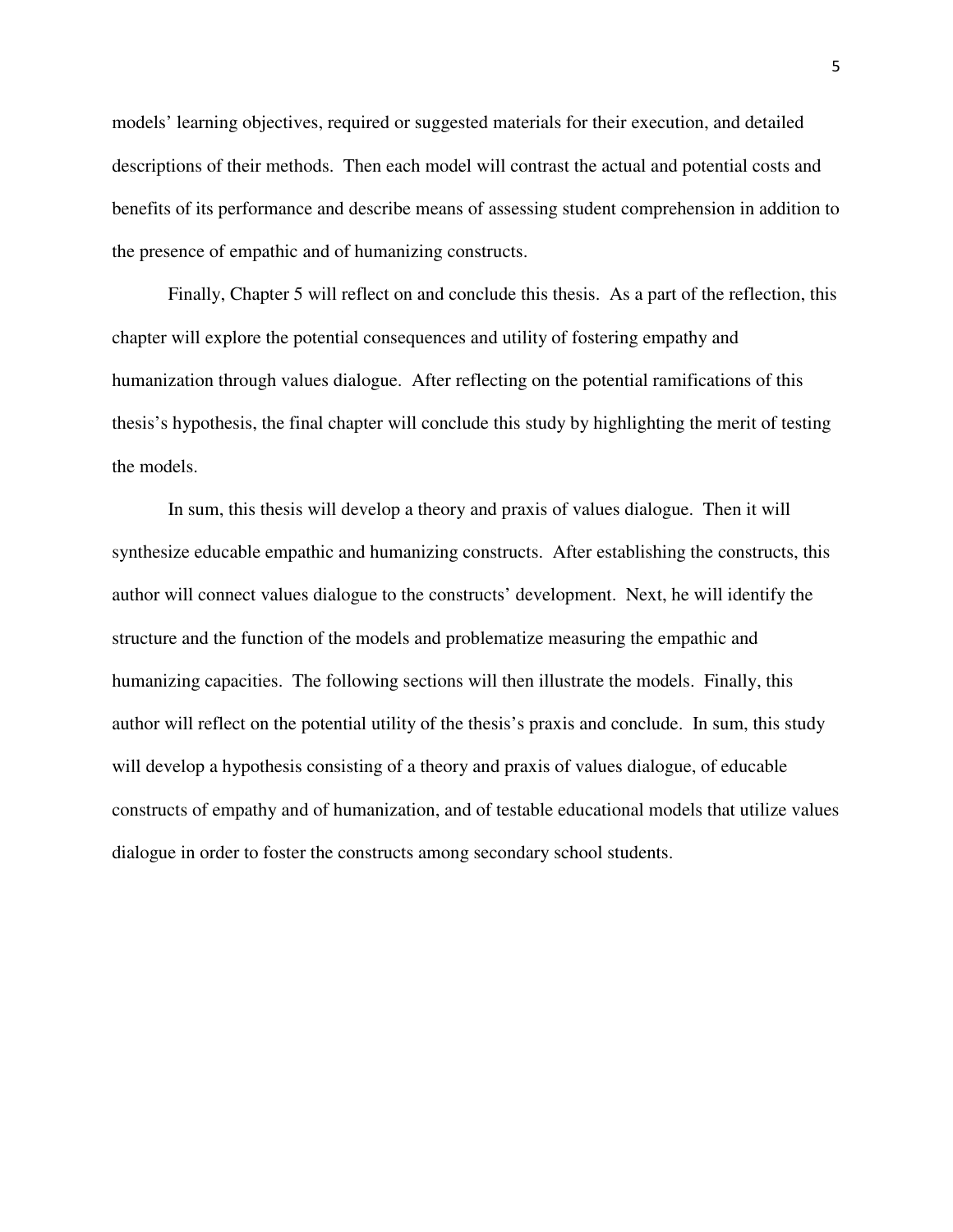#### **Chapter 2: Toward more Affective Dialogic Inquiries**

#### **Defining Values**

 The hypothesis posited in this thesis suggests that values dialogue influences the development of empathic and humanizing capacities. In order to consider the overall meaning of the hypothesis, this chapter will analyze its composite parts, values and dialogue. Values, the foci of the dialogue described in the hypothesis, will be defined first.

 The values depicted in this thesis's hypothesis are those that Immanuel Kant alludes to including those of a priori biopsychological and of a posteriori epistemological origins (Kant, trans. 1900). A value has a biopsychological origin when it exists before and after experience and reason. For example, these innate values include human instincts such as survival.

Meanwhile, a value is epistemological in origin when it is subject to "episteme" (i.e., to knowledge). As subject to knowledge, epistemological values depend on the experiences and reason that influence the development of knowledge. While biopsychological values are innate and change little, epistemological values are derived from experience and reflection and can change more often (ibid.). These experience- and reflection-based epistemic values often consist of those entities that are of the highest importance in individuals' lives such as happiness, a high quality of life, and other characteristics indicative of self-actualization.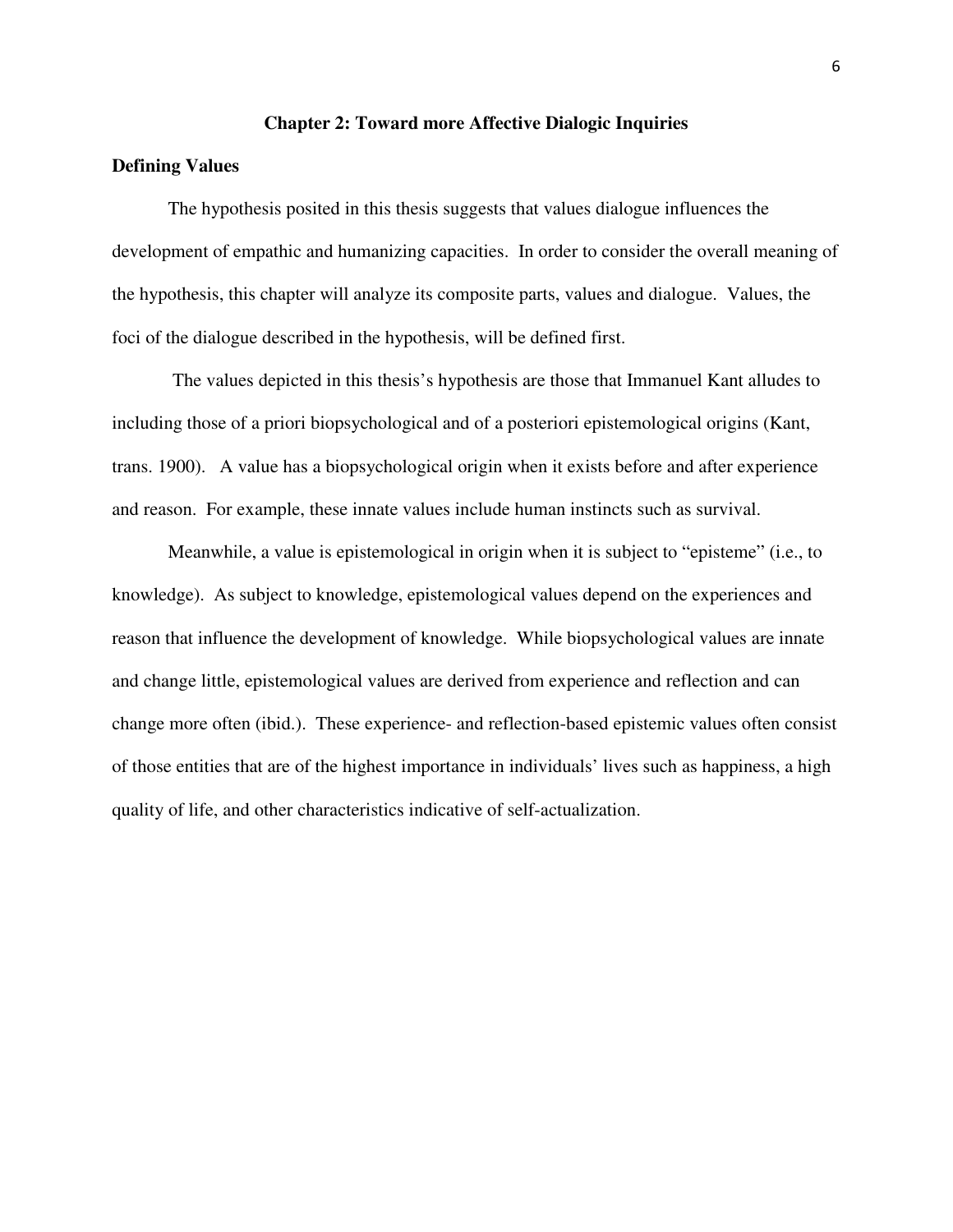#### **Conceptions of Values**

*Generalized ideas of ends and values undoubtedly exist. They exist not only as expressions of habit and uncritical and probably invalid ideas but also in the same ways as valid general ideas arise in any subject. Similar situations recur; desires and interests are carried over from one situation to another and progressively consolidated.*

(J. Dewey, 1939: 44)

Many scholars understand and conceptualize values in varying ways. This thesis's hypothesis attempts to consolidate and to synthesize some notable and philosophically significant conceptions of value and of valuation including those of Plato, Socrates, Ernest Joós, Tasos Kazepides, Friedrich Nietzsche, and of John Dewey.

Plato (trans. 1955) conceives of epistemological values as *Forms*. According to him, the absolute values of his world are unchanging objects that can be defined with certainty through reason. Moreover, Plato describes values as knowable and therefore as a form of knowledge. To Plato, *knowledge* is absolute and certain. He distinguishes knowledge from opinion where knowledge is eternal and unchanging while opinion is temporary and subjective. He measures all of the Forms relative to the Good which he describes as the "Form of Forms," establishing the Good as the highest value by which one can evaluate all other values.

Unlike Plato, Socrates's approach to value and to valuation is recapitulated through only other authors' writings. Moreover, little evidence remains of the works of Socrates's contemporaries from which to consolidate his conception of epistemological values. However, what does remain demonstrates his dedication to collaborative valuation and to the critiquing of values. After all, the Socratic dialogues (Plato, trans. 1955; Plato, ca. 427-347 B.C.) often center on dialogues about epistemic values. Most often Socrates, Plato, and the other participants in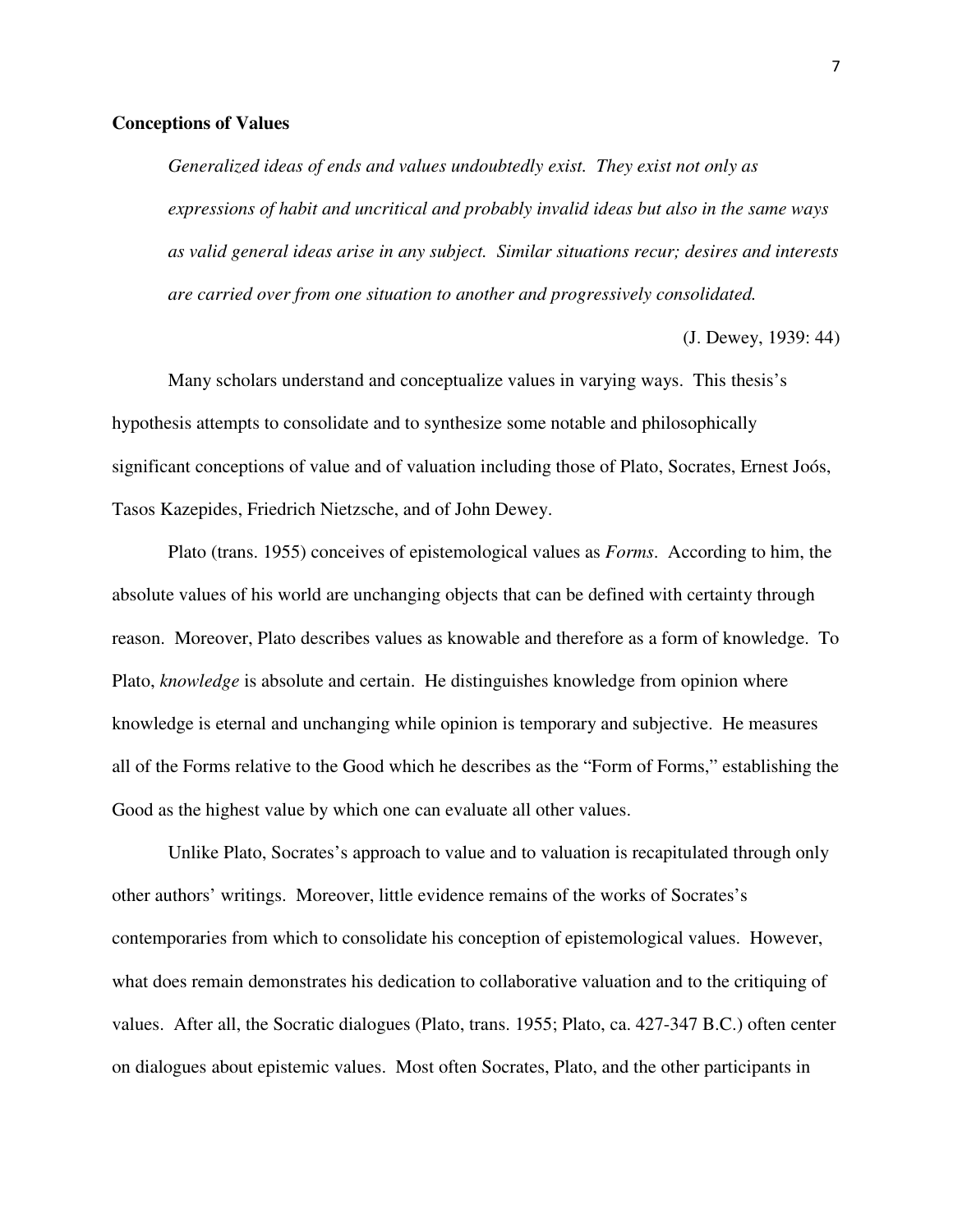their discourses begin with, or return to, attempts to identify and to define values. They perform collaborative inquiries about issues and entities of mutual concern such as conceptions of justice and of the Good (Plato, trans. 1955).

At most, the surviving dialogues convey a sense of Socrates's skepticism toward existing values, especially toward the patron Gods of Athens (ibid.). According to some of the surviving writings of Socrates's contemporaries, it seems that he discussed epistemological values frequently. Notably, he was indicted for discussing entities of the highest value to himself and to participants in his dialogues, as well as for challenging people's conceptions of these entities of divine value in Athenian society. In the Socratic dialogue *Euthyphro,* Socrates, when questioned how it was he had corrupted the young, recalls how Meletus "says that I am *a maker of gods* [emphasis added], and on the ground that I create new gods while not believing in the old gods, he has indicted me for their sake" (Plato, ca. 427-347 B.C., p. 3). Socrates was indicted, and ultimately executed, on the basis that he had influenced the creation of new gods, of new entities of the highest value. Most essential to this thesis's hypothesis is that Socrates influenced the creation of these new values through dialogue, specifically through collaboratively critically analyzing these entities. In this way, this thesis's hypothesis reflects a part of the legacy of Socrates and of Socratic dialogue, of his dedication to continuous, collaborative, fearless, yet respectful and honest, valuations.

Echoing Plato and Socrates, Ernest Joós (1991), when commentating on Heidegger's conception of values, defines whatever we find valuable as Good concluding that "value and the good are synonymous" (p. 19). But unlike Plato and Socrates, Joós also argues that we "know that the Good, like any other absolute, has no definition, hence the same can be said for values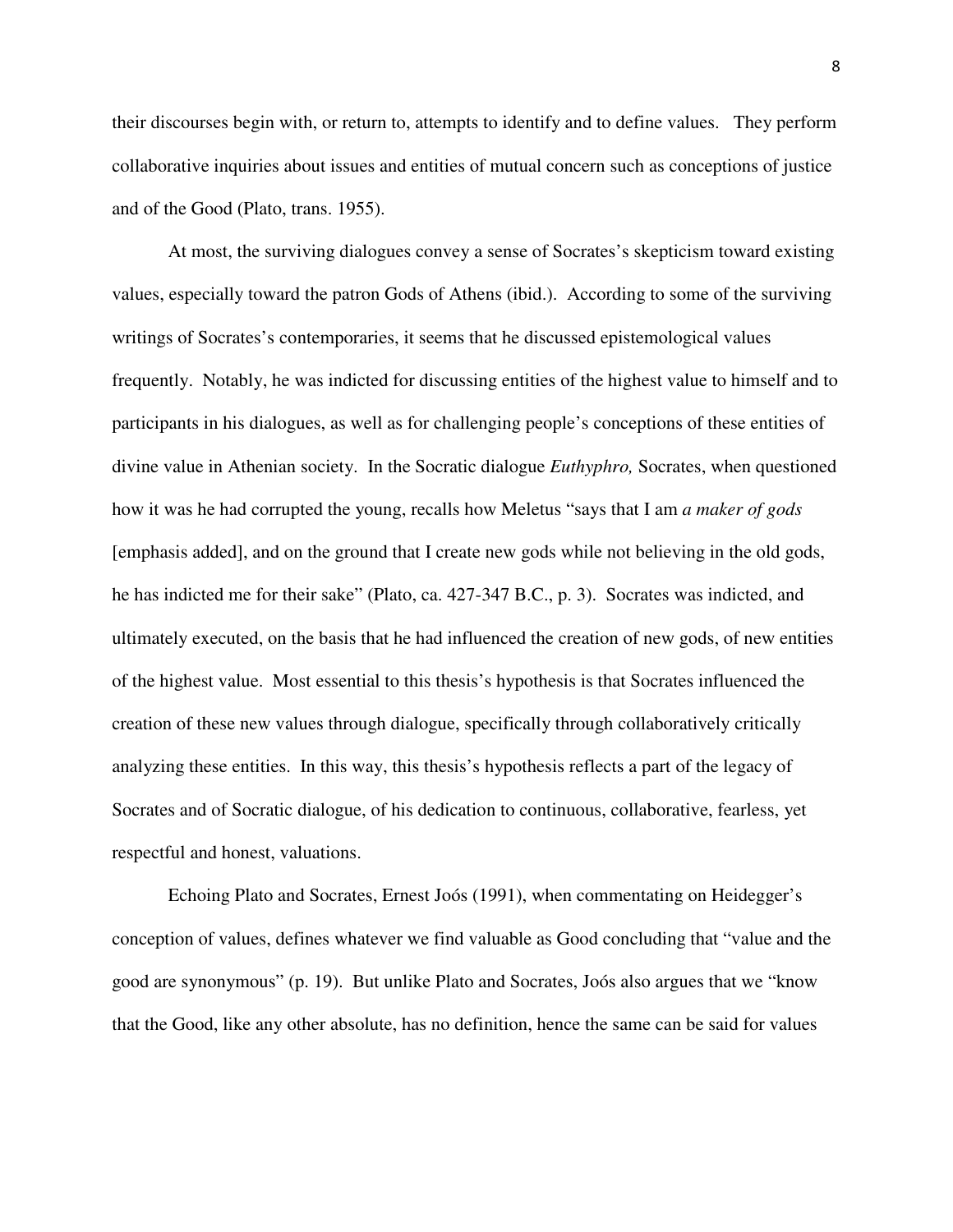also" (ibid.). Joós highlights the potential enigmatic character of entities of ultimate value but concludes that it is important to aspire to define them regardless.

Joós questions the fundamental character of values. Throughout his writings he asks Why are there values? What forces drive valuation? Joós offers the suggestion that the origins of biopsychological and epistemological values are linked to the finite nature of reality. He argues that "necessity has *meaning* for us only in a finite World" (p. 158). Therefore, Joós implies that we judge the worth of entities or acts relative to their scarcity. Joós demonstrates that values may remain undefinable but that they have origins that can be described and understood.

Like Joós, Tasos Kazepides also attempts to identify and to dissect values. Kazepides (2010) highlights the significance of "riverbed principles" and of moral principles more broadly as the epistemologically prior criteria, principles, rules and norms that support our perspectives. For him, riverbed principles are acquired or inherited without any reflection. According to Kazepides, although they cannot be acquired, these foundational propositions can and must be taught for students to engage in "sophisticated" forms of education. Moreover, he argues that "we are born into them" (p. 83). As innate a priori contingencies, these propositions serve as criteria for the rationality of moral principles. For this thesis's hypothesis, Kazepides provides an acknowledgement of grounding principles that must be brought into focus if we are to understand and to critique the rationality of our moralities and of their underlying values.

 Along with Kazepides, Friedrich Nietzsche also challenges and critiques the values of the highest importance in his society, specifically those of Christian *dogmata*. In *Beyond Good and Evil,* Nietzsche (1973) attempts to establish the subjection of moralities to individuals by challenging the subjection of Christians to their moralities. He glorifies the movement "beyond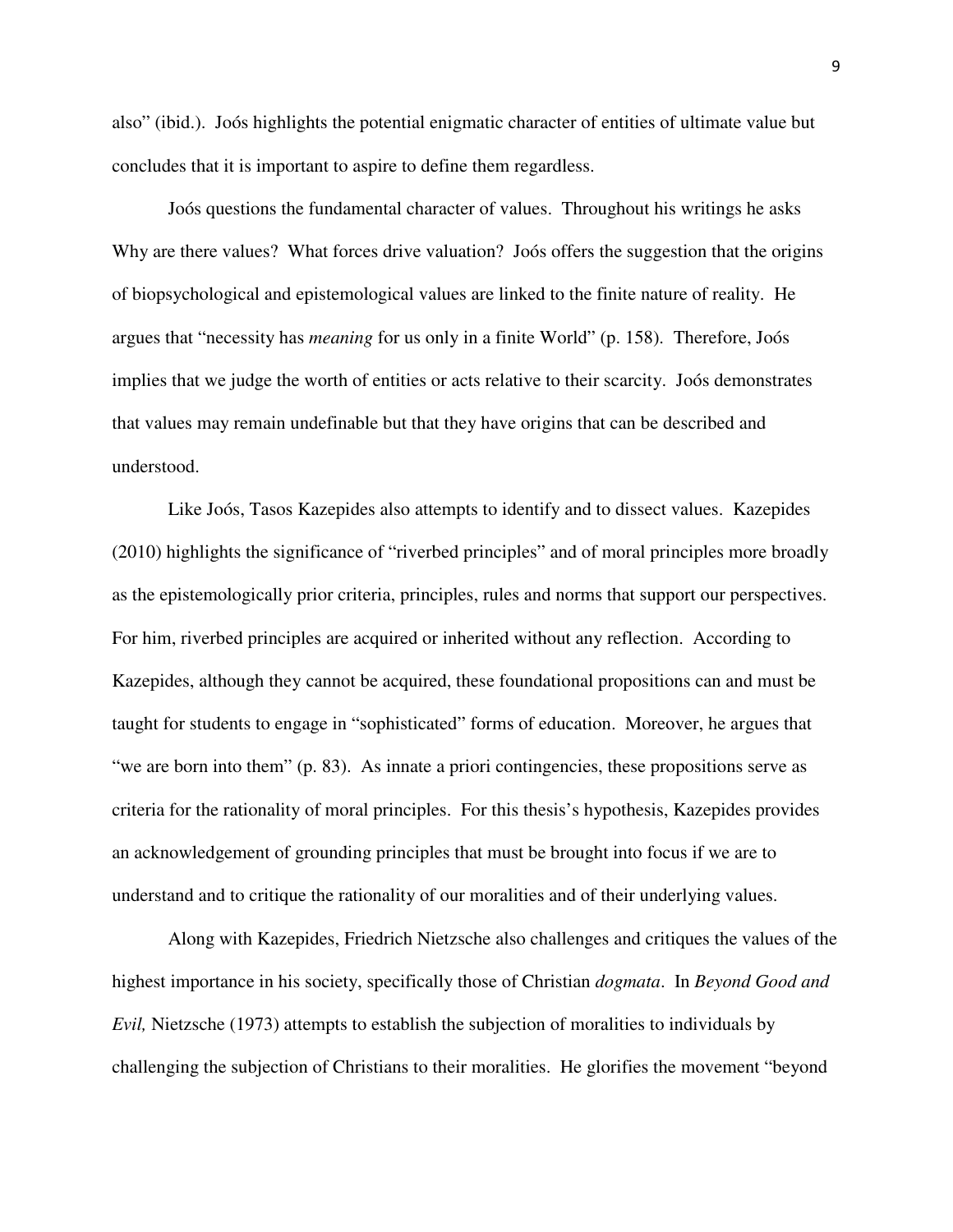good and evil and [to] no longer [be], like Buddha and Schopenhauer, under the spell and illusion of morality" (p. 82). Although he attributes some values to racial origins, he acknowledges that the epistemic values that influence our well-being and suffering, such as "the concepts of 'God' and 'sin,' will one day seem to us of no more importance than a child's toy and child's troubles seem to an old man" (ibid.). He often denigrates Christian moralities; at one point he describes them as nothing more than the "sign-language of the emotions" (p. 110). In concluding his attempts to discredit traditional Christian values, he alludes to the development of new morals by suggesting that just as people valuate Christianity, people will continue to valuate *ad infinitum*.

 Ultimately, Nietzsche (2002) calls for the "transvaluation of all values" (p. 101). He argues that society needs

spirits strong and original enough to make a start on antithetical evaluations and to revalue and reverse "eternal values"; towards heralds and forerunners, towards men of the future who in the present knot together the constraint which compels the will of millennia on to *new* paths. (1973, p. 126)

 In other words, Nietzsche stresses that new philosophers need to "traverse the whole range of human values and value-feelings" in order to "*create values"* (p. 142). In some ways, this thesis's hypothesis is an attempt to evaluate existing and potential values through a process that can contribute to the realization of Nietzsche's transvaluation. This process consists of a collaborative reflection on and an evaluation of values in which participants refine and potentially create new values. Just as this hypothesis attributes some of its legacy to Socrates, it also presents a practical methodology by which to operationalize and to actualize Nietzsche's revaluation.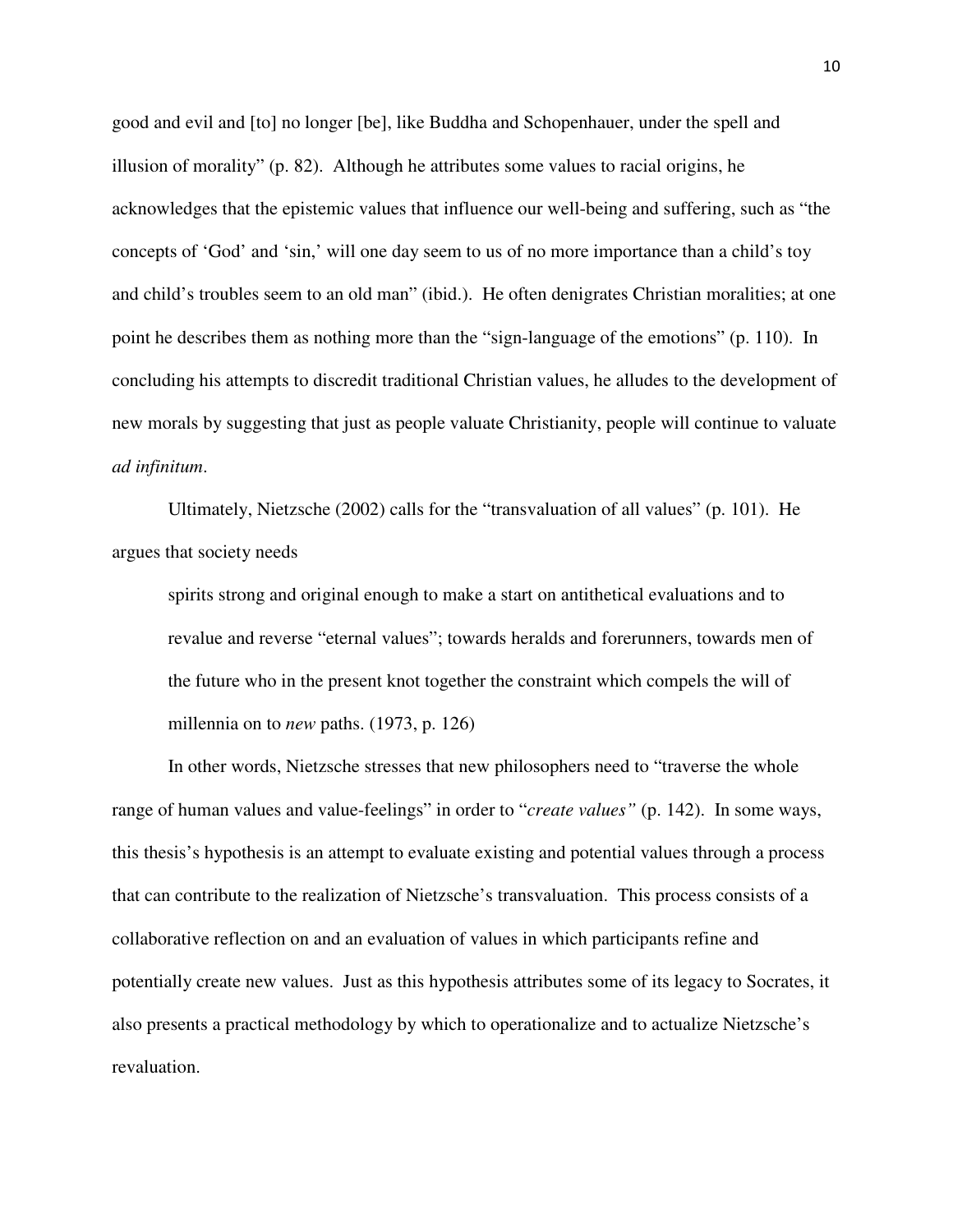Following Nietzsche, John Dewey also explores values but was among the first to analyze them systematically. Dewey's (1939) *Theory of Valuation* attempts to provide a comprehensive explanation of how values influence interests, desires, and actions. While exploring the process of valuation, he argues that valuation and the practical realization of interests and desires can be measured by observable behavior only. He maintains that "valuations exist in fact and are capable of empirical observation so that propositions about them are empirically verifiable" (p. 58). As observable patterns of behavior, Dewey claims that they can be studied empirically. Furthermore, values are verifiable but to the degree that they can be determined only upon reflection of past valuation and of past actions influenced by interests and desires. He demonstrates how values can influence and be influenced by action. Through his exploration, Dewey establishes how desires, interests, and the values that shape them are influenced by external "environing conditions" (p. 63). Considering external and environing conditions and, more broadly, all other possible stimuli that can influence value and valuation is a characteristic of an effective analysis, or revaluation, of values. In the process of valuation through a dialogue about values, participants can reflect on previous interests, desires, and actions and collaboratively explore how their values influenced these affects. From Dewey, a values dialogue will consider external and environing conditions and how they shape particular epistemological values, as well as how epistemic values together with innate values influence interests, desires, and ultimately, actions.

#### **Unified Definition of Values**

 Considering the contributions of Plato, Socrates, Joós, Kazepides, Nietzsche, and Dewey to the meanings of value and of valuation, this author will now attempt to synthesize their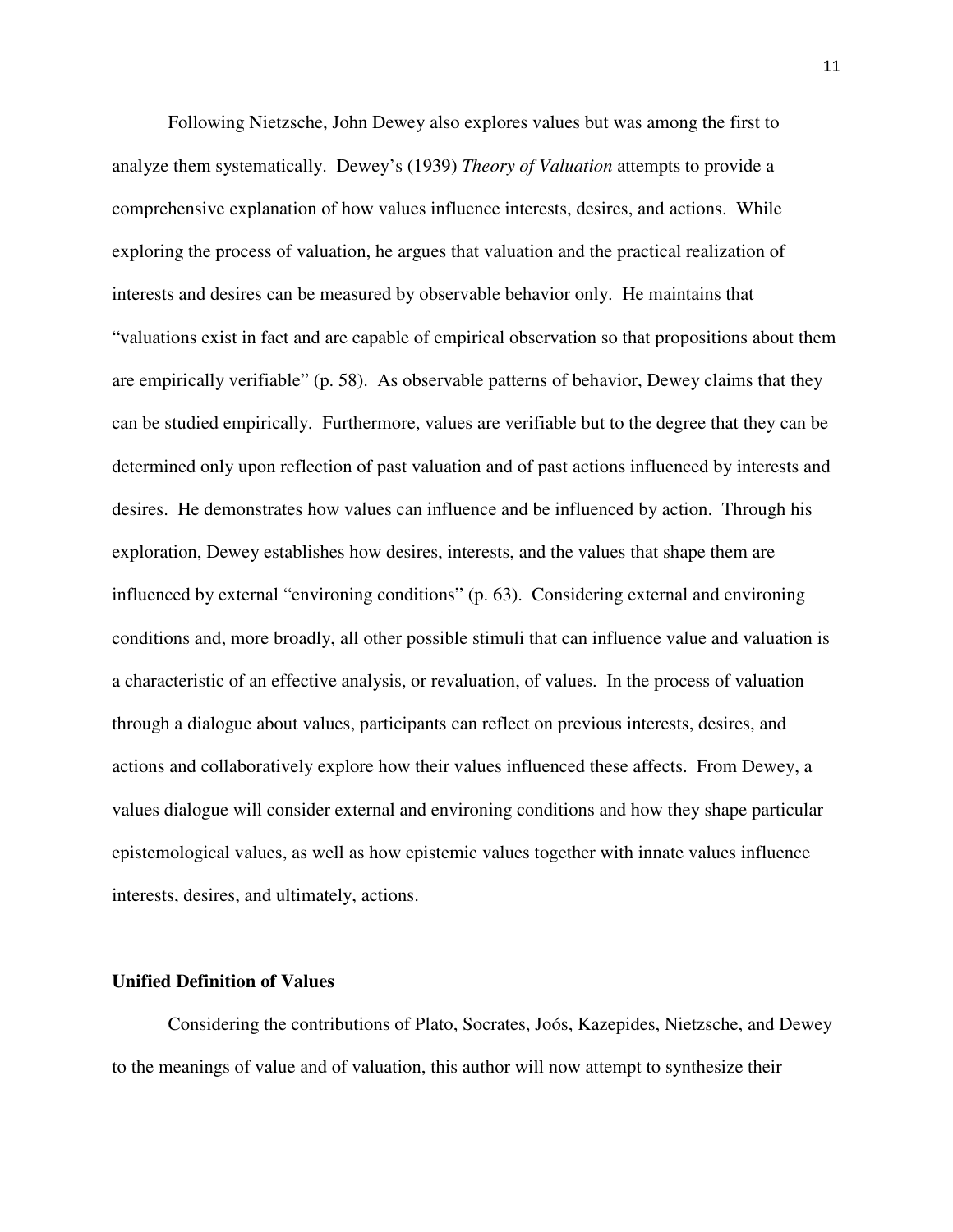conceptions and distill them into one unified definition for this thesis's hypothesis. From Plato, one witnesses the notions of the highest Good and of the idea that the highest value can be known through reason. From Socrates, one identifies some of the potential processes by which people can deliberate about entities of the highest value and by which they can aspire through these processes to identify and to understand innate and epistemic values. From Joós, one is encouraged to approach conceptualizations of value and of valuation with a healthy degree of skepticism and with a generous degree of suspended judgment. Joós demonstrated that one can unify values as a category of entities by recognizing the scarcity of the objects and of the subjects that affect and are affected by them. From Kazepides, one could identify values as those entities that one takes for granted which undergird everything else one knows and believes, one's "riverbed principles." From Nietzsche, one witnesses the challenging of these principles and of traditional forms of valuation. He attempts to incite the spirit of a discourse of values by glorifying those who participate in it and by calling for the transvaluation of values; that is, for a critical revaluation both of values and of the processes by which people valuate. Finally, from Dewey one begins to acknowledge the linkages among values, desires, interests, and actions. These linkages are central to a dialogue designed to foster understanding of the origins of values and to facilitate the execution of valuation. They also serve as the foci of a dialogue about values, a discourse concerned with the valuing and valuation of entities of the highest and of the deepest meaning.

Therefore, the values and valuation depicted in this thesis's hypothesis refer to the existence and to the development of the deepest meanings each individual fosters and maintains; that is, of the strongest and most important meanings to each individual. The previous conceptions of value and of valuation demonstrate that every person exercises values and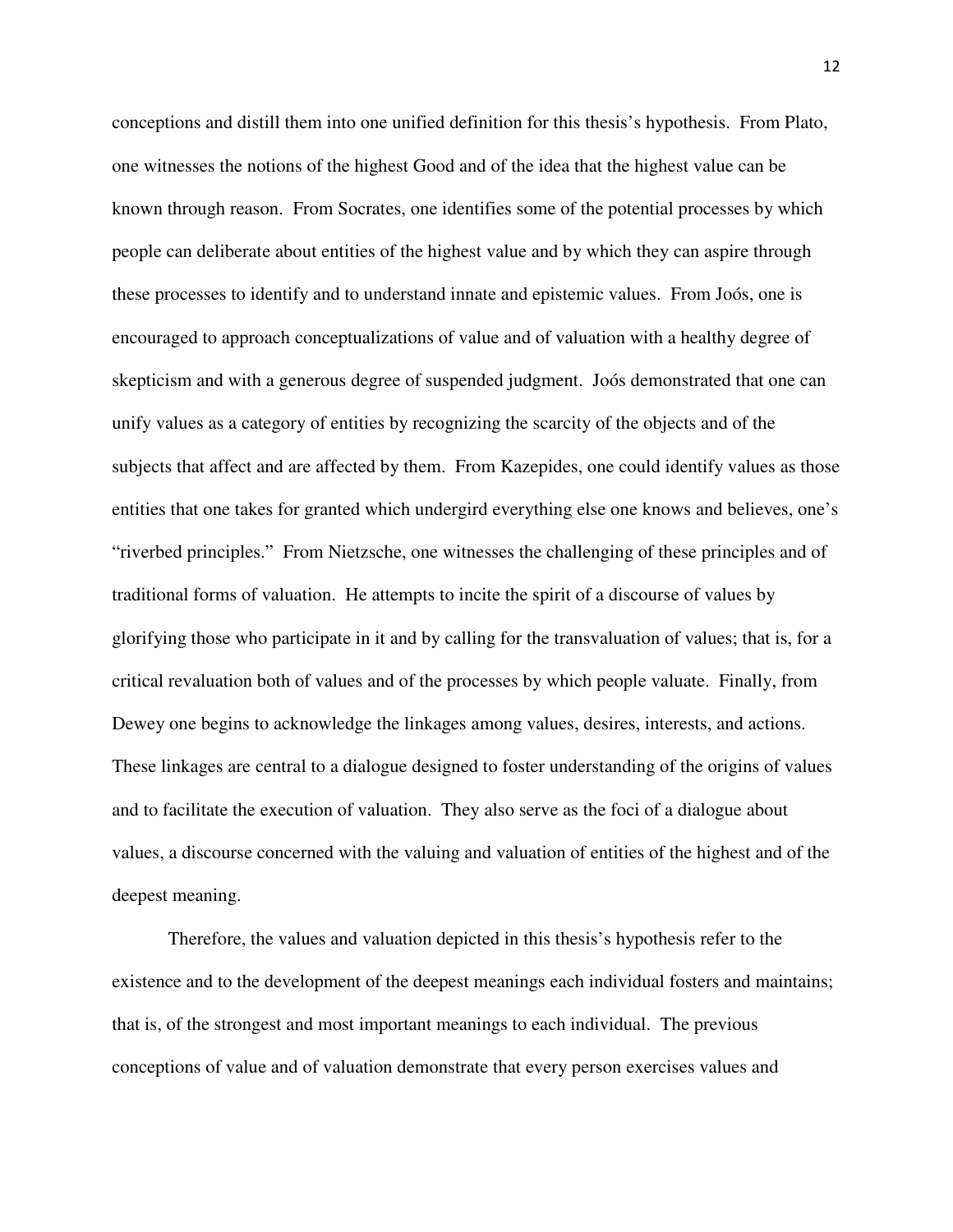valuations throughout his/her life. Based on these valuations, the entities of the highest importance consolidate in and culminate as values that influence every interest, desire, decision, and action an individual undertakes. Ultimately, this thesis hypothesizes that a collaborative critical analysis of epistemological and of biopsychological values and of the processes of valuation can influence the existence and development of value and, in doing so, influence certain empathic capacities and humanization.

#### **Defining Dialogue**

*The dialogic orientation of discourse is a phenomenon that is, of course, a property of any discourse. It is the natural orientation of any living discourse.* 

(M. Bahktin, 1981: 279)

 As with values, one often struggles with defining dialogue. Some participants within the discourse suggest that an effective dialogue is entered into with suspended judgment and so scholars of dialogue often approach defining their field in like manner (Wilson, 2012). Many who attempt to define it suggest that there is no one definition of dialogue. For example, Geoffrey Rockwell (2003) skeptically and hesitantly concludes that "*a dialogue is a unity of diverse voices*" (p. 24). Before settling with his overtly vague definition, Rockwell questioned why anyone would bother to define dialogue at all as definitions tend to limit discourse. He admired another connotation of the word "define" which is "to bring something into focus" (ibid.). This section will attempt to do just that: It will explore some conceptions of dialogue in order to bring a unified definition into focus. This author will examine several conceptions of discourse and of dialogue in order to generate a unified definition of dialogue, including those of Michel Foucault, Mikhail Bakhtin, Paulo Freire, and Gordon Wells.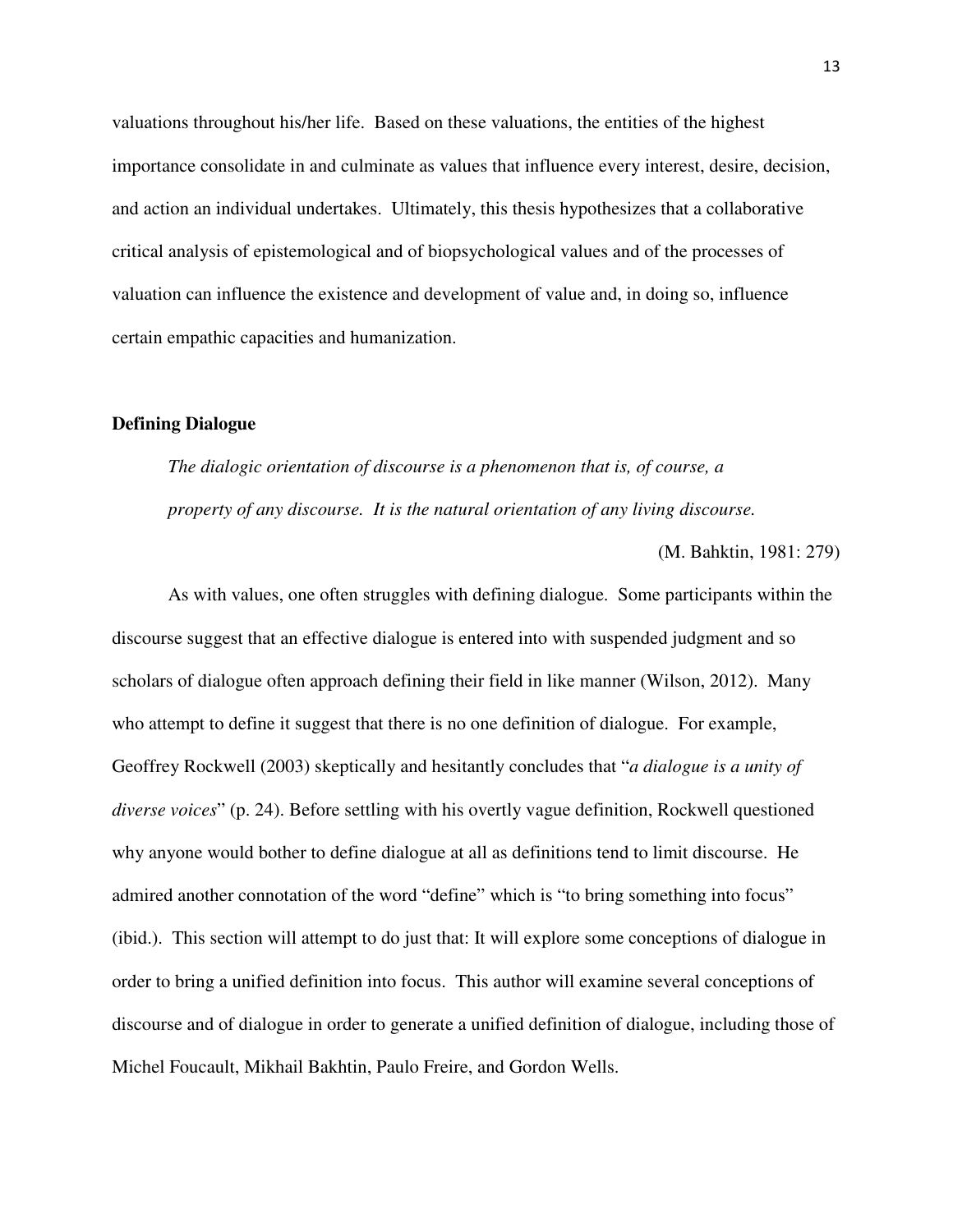#### **Conceptions of Dialogue**

Before conceiving of dialogue, it is important to begin by developing a theoretical conception of discourse in its broadest sense. This thesis's hypothesis adopts Michel Foucault's (1969) Theory of Discourse for this purpose. When exploring the discourse of history in its many manifestations in *The Archaeology of Knowledge,* Foucault stresses the absence of attention for ruptures and for discontinuities and, moreover, of the pattern of inconsistency in the object of historical discourse, the past. He identifies that "the use of concepts of discontinuity, rupture, threshold, limit, series, and transformation present all historical analysis not only with questions of procedure, but with theoretical problems" (p. 21). He stresses that the totality of the discourse of history is incomplete without at least acknowledging the discontinuities. Foucault analyzes statements and their formations, as well as their actual and potential relationships in discourse. Most importantly, in his conception of dialogue, Foucault argues that subjects exercise *enunciative modalities* in which each subject inhabits various statuses, sites, and positions when participating in the dialogue. Here, Foucault establishes not only the transitory nature of discourse, but also the transitory nature of its participants; their nature as participants is in flux. From Foucault, this thesis's hypothesis acknowledges the macro level of discourse wherein dialogue consists of a micro form of joint meaning-making through language. Although dialogue itself exists in a state of transition, it does not share the degree of discontinuity and of rupture of discourse.

 Therefore, the models developed in this thesis are founded on a practical manifestation of discourse. Although this author is biased toward beginning the discussion of conceptions of dialogue with the Socratic, it serves the purpose of this thesis to begin with the Father of Dialogue.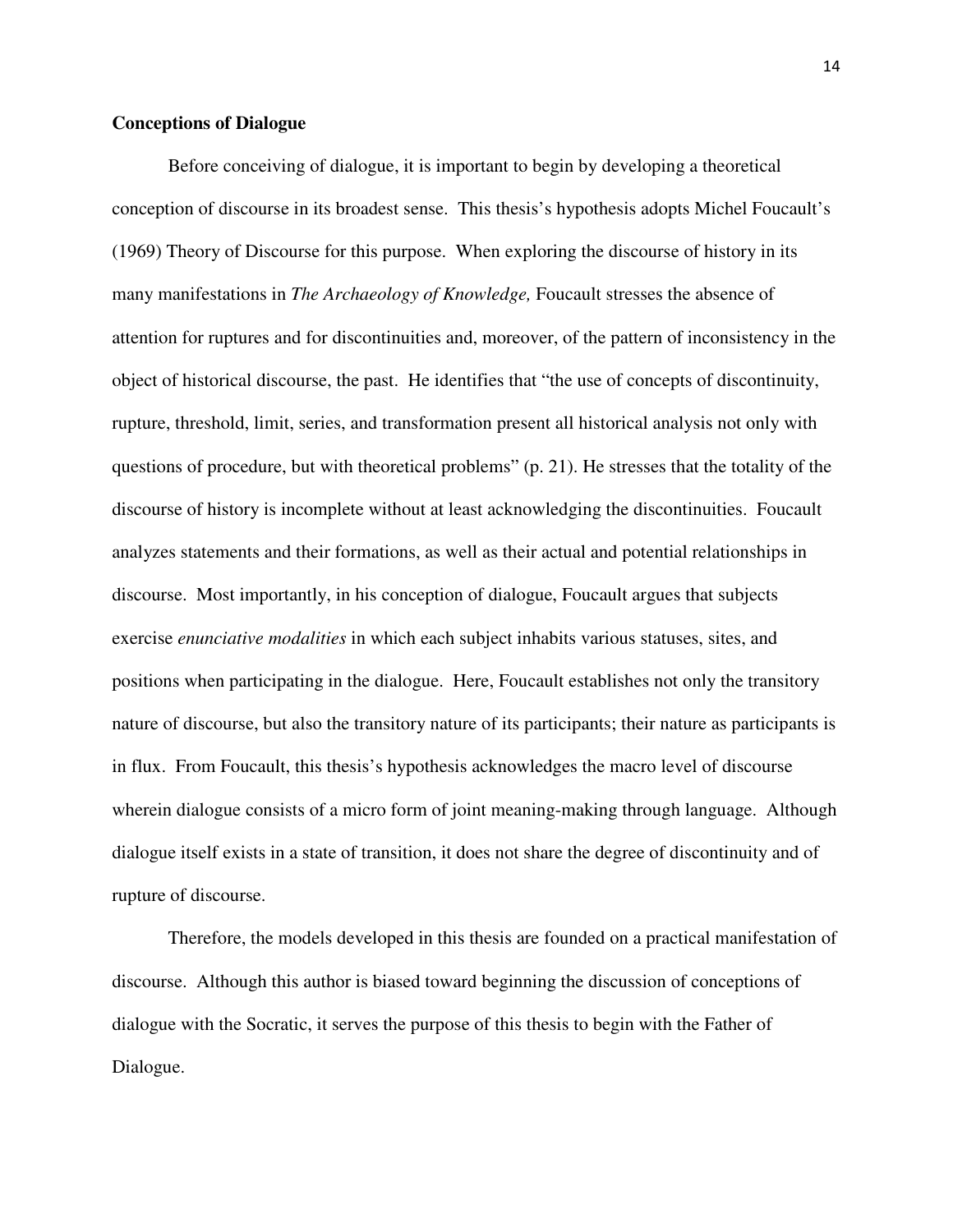Mikhail Bakhtin (1981) is best known for his works of literary criticism, but he is also known as being among the first to describe dialogic relationships, especially in his exploration and in his glorification of the Socratic dialogues. He characterizes these dialogues as being among the first examples of the novelistic genre: examples of "dialogized story." Through his analysis of the Socratic dialogues, Bakhtin identifies the significance of the rhetoric and of the diverse characterizations of the dialogues' participants, especially their varying roles from heroes to those wearing "the mask of a bewildered fool" (p. 24). From Bakhtin's characterizations of participants in dialogue, one can acknowledge the various actual and potential roles that participants enact, abandon, and transform throughout a dialogue.

Bakhtin's conception of dialogue is arguably a byproduct of his exploration of the development of the novel. In his four essays that compose the *Dialogic Imagination*, Bakhtin did not set out to establish a comprehensive theory of dialogue but rather to explore and to understand the relationships between works of literature and how the novelistic genre emerged from their discursion. His conception of dialogue is derived from his descriptions of the calland-response between literary works. He emphasizes that "the novelistic word arose and developed not as the result of a narrowly literary struggle among tendencies, styles, abstract world views – but rather in a complex and centuries-long struggle of cultures and languages" (1981, p. 83). Bakhtin describes the novelistic form as a dialogue in and of itself. Accordingly, a novel consists of a "diversity of social speech types" as well as a "diversity of individual voices" (p. 262). He consolidates these diversities into what he describes as a "multiplicity of social voices" (p. 263) consisting of dialogized links and interrelationships among meaningmakers. From Bakhtin's analysis of literary discursive relationships, this thesis's definition of dialogue acquires the criteria of linguistic, cultural, and social interactions.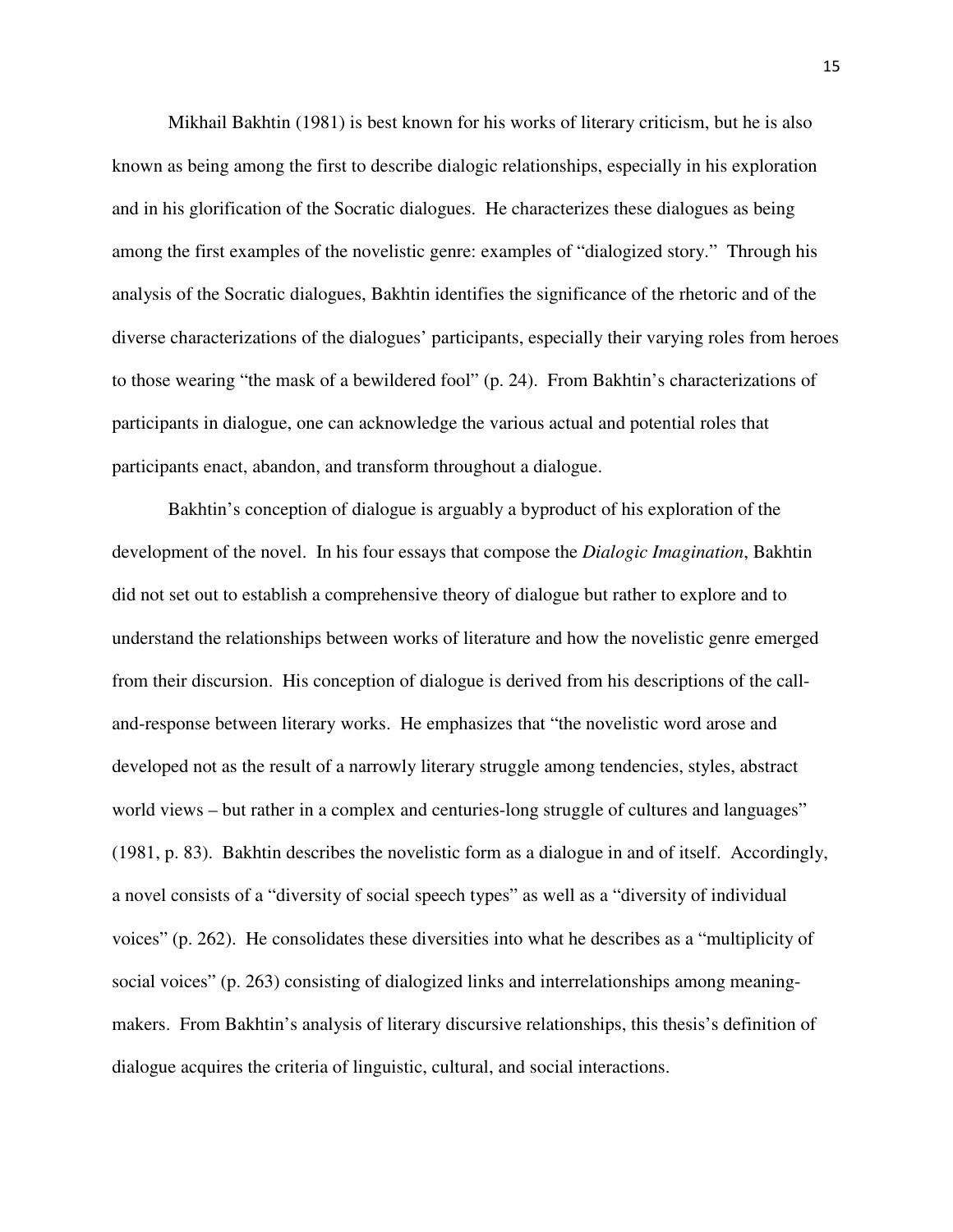In addition to outlining a structure of dialogue, Bakhtin also identifies some of the power relationships within dialogues through an examination of the consolidation of dialects and European languages. He argued that

the victory of one reigning language (dialect) over the others, the supplanting of languages, their enslavement, the process of illuminating them with the True Word, the incorporation of barbarians and lower social strata into a unitary language of culture and truth, the canonization of ideological systems, philology with its methods of studying and teaching dead languages, languages that were by that very fact "unities," Indo-European linguistics with its focus of attention, directed away from language plurality to a single proto-language — all this determined the content and power of the category of "unitary language" in linguistic and stylistic thought, and determined its creative, style-shaping role in the majority of the poetic genres that coalesced in the channel formed by those same centripetal forces of verbal-ideological life. (ibid., p. 271)

Here Bakhtin explores the process of the canonization of languages and the development of dialectic hegemonies. He describes the development of a single language amid the utterances, as well as a single national language amid social languages, and finally a unifying culture that shares the same "socio-ideological cultural horizons" (p. 299). From his critique of the subduction of languages, this thesis's conception of dialogue acknowledges the sociocultural and linguistic power dynamics existent in dialogue.

 Bakhtin also highlights the significance of rhetoric and artistic license in dialogue, as within discourse there are opportunities for individualistic artistic expression (p. 277). Ironically, Bakhtin's commentary on the rhetorical and on the distinctly human components of dialogue was almost lost to the discourse until these components were re-emphasized by scholars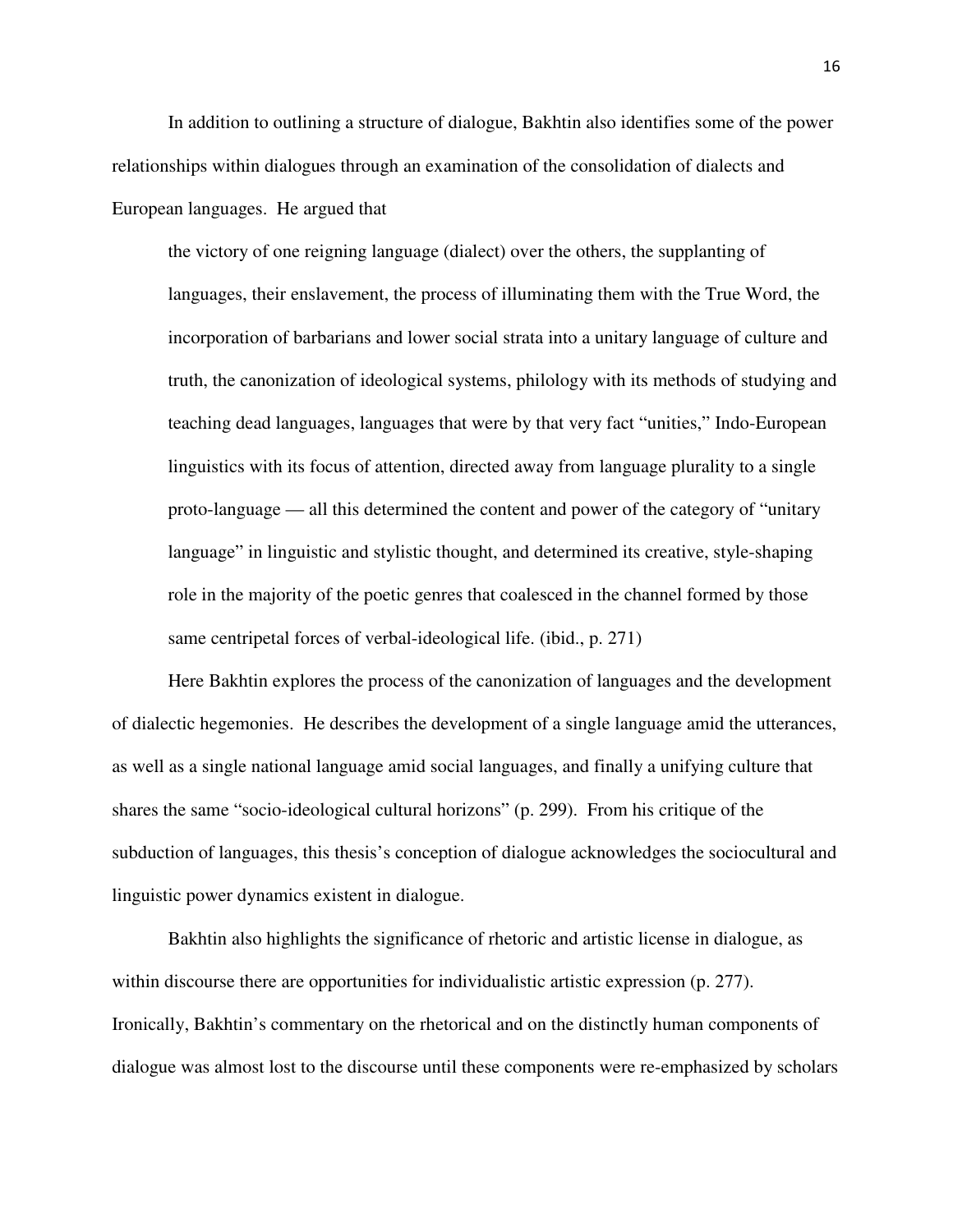like Paulo Freire (2000) and Michel Foucault (1969). Here Bakhtin contributes to the ongoing dialogue about discourse by highlighting the reality that these discourses are enacted by human beings with varying personalities, interpretive lenses, and capacities of expression.

 In addition, Bakhtin (1981) attempts to establish the primacy of the word in dialogue. He argues that its internal meaning, or what he refers to as the "internal dialogism of the word", penetrates the entire structure of dialogue (p. 282). He argues that these individual words cannot be isolated as independent acts separate from a word's ability to form a concept of its object. This internal dialogism finds expression through semantics, syntax, and style. Bringing the discourse back to the word, Bakhtin identifies it as the symbolic foundation of dialogue, as vital to the fabrication of joint meaning.

 Finally, an important consideration for this thesis's approach to dialogue, Bakhtin highlights the importance of a dialogue's language's "proximity [...] to popular spoken language" (p. 25). As a form a communication, a language's capacity to communicate meaning depends on the receptive capacity of those attempting to communicate. Therefore, as Bakhtin acknowledges, it is important that the language expressed in dialogue is reflective of the popularized spoken language of the dialogue's participants so that everyone can participate fully.

 Similar to Bakhtin, Paulo Freire (2000) also concentrates on the importance of the word to dialogue. However, Freire divides the word into two dimensions, reflection and action. He argues that without action, dialogue becomes mere "verbalism," and without reflection, it becomes mere "activity" or activism. According to Freire, through dialogue "the united reflection and action of the dialoguers are addressed to the world which is to be transformed and humanized" (p. 88). Thus, in order for dialogue to create and facilitate a horizontal relationship of mutual trust among participants, Freire argues that dialogues must be founded upon love,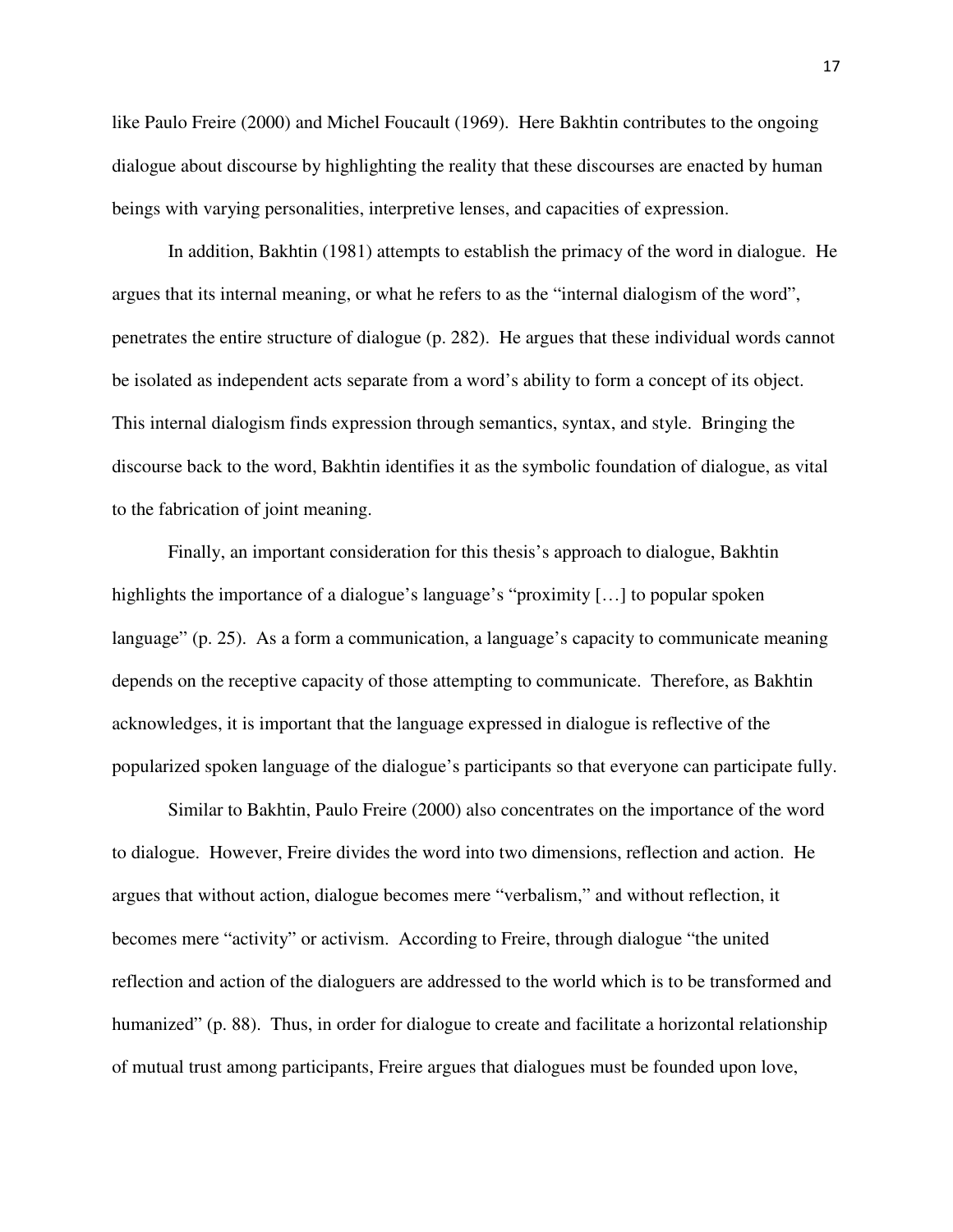humility, and upon faith in humanity. He concludes that if a dialogue is conducted as he depicts, it will foster trust. From Freire, this thesis's hypothesis eschews the supposed neutrality of verbalism or of pure activity in favor of a conception of dialogic inquiry established to foster transformation and humanization through the dialogic critical analysis of values and of valuation.

Finally, Freire (2000) determines that only dialogue is capable of generating critical thinking. Therefore, in order to conduct a critical analysis of valuation and of values, the investigation must be conducted dialogically. Here, Freire provides the justification for the dialogic approach to analyzing epistemic and innate values as well as the processes of valuation.

In sum, dialogue, as interpreted in this thesis, consists of symbol-mediated meaningmaking, what some Vygotskians refer to as semiotic mediation. To help bring a unified definition of dialogue into focus, this thesis employs Gordon Wells's interpretation of dialogue. This author's unified definition of semiotic mediation through language will be grounded in Wells's (1999) theory of language-based learning espoused in *Dialogic Inquiry.* Wells offers a theory of dialogic learning based on a fusion of the perspectives of Lev Vygotsky and of M. A. K. Halliday. Wells argues that a comprehensive language-based theory of learning should explain how a language is learned and how a language facilitates the learning and teaching of cultural knowledge. In addition, such a theory should acknowledge that the understanding of language and of cultural artifacts arises from collaborative practical and intellectual activities. Wells concludes that a language-based theory of learning "should explain how change occurs through the individual's linguistically mediated internalization and subsequent externalizations of the goals and processes of action and interaction in the course of these activities" (p. 48). Wells's theory of dialogic inquiry incorporates many of the contributions of other scholars in the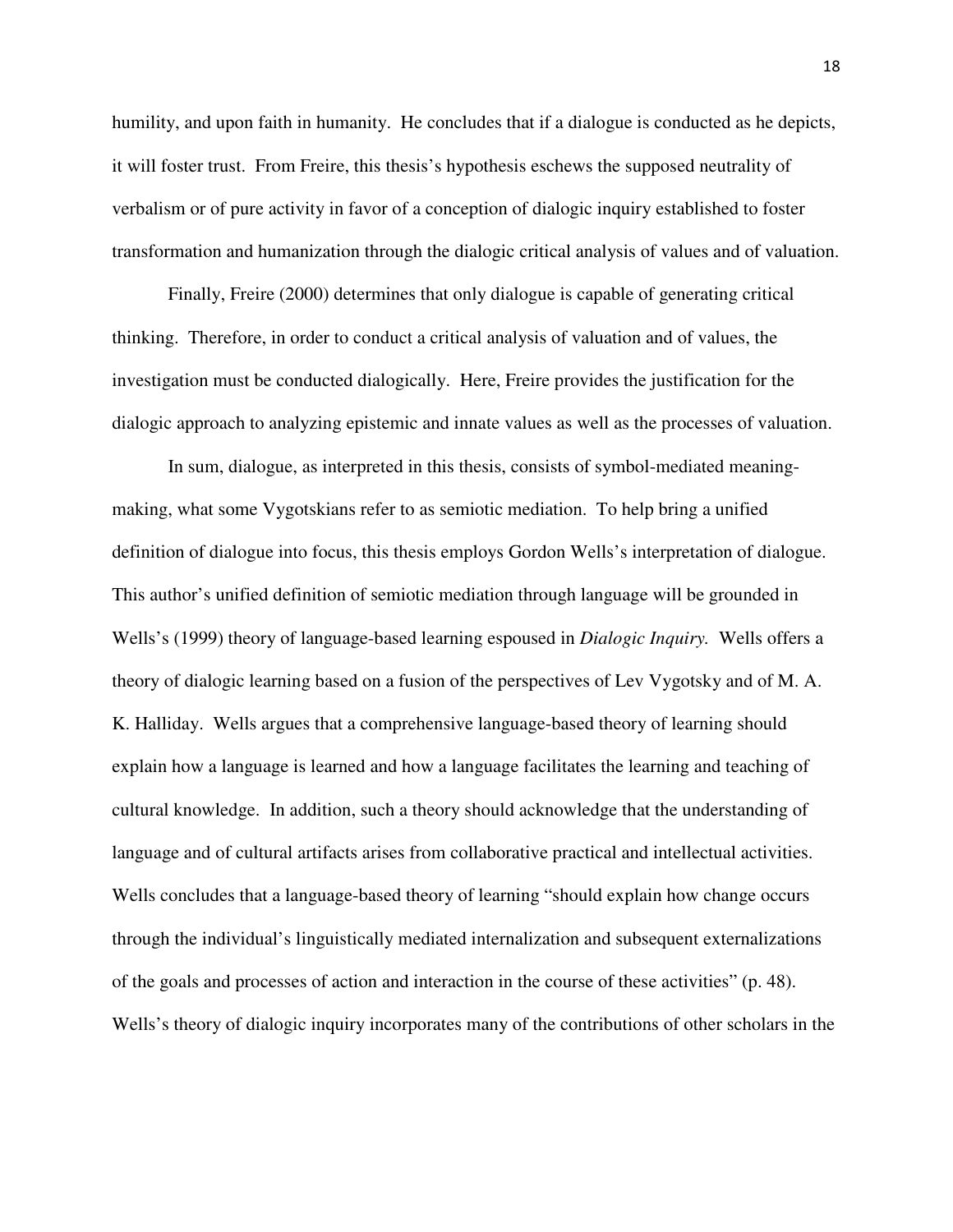discourse of dialogue and so provides a substantial representation of their perspectives in his theory.

In addition, Wells (2009) emphasizes the space for *reflective thinking* in dialogue. As Wells argues, "language provides a means not only for acting in the world but also for reflecting on that action in an attempt to understand it" (p. 72). He demonstrates the reflective potential of dialogue. Dialogue provides a space for what Wells describes as "inner speech" in which students "come to be able to frame questions and interrogate their own experience in the search for an answer" (ibid.). Through this process, "language becomes a tool for thinking" (ibid.). Therefore, dialogue serves as a vehicle for both reflection and meta-cognition. In conclusion, Wells's conception of dialogic inquiry will serve as the bedrock for this thesis's unified definition of dialogue and for its dependent concept values dialogue.

#### **Unified Definition of Dialogue**

Dialogue is ever in the process of becoming. Any definition of dialogue is understandably tentative and contingent. For the purposes of this thesis's hypothesis, drawing from the existing discourse on dialogue, the fundamental unit of a dialogue is the symbolized meaning, most often the word. This unit draws its existence from its relationship with other symbols. Through micro-fusions of meaning, participants in dialogue create and recreate macro enunciations. These enunciations are expressed by participants in diverse ways along diverse channels. Based on Paulo Freire's (2000) reflections, this thesis hypothesizes that participants can foster their humanity through dialogue with each other and that participants ultimately can develop trust through this kind of discourse. If this proposed conception is accurate, then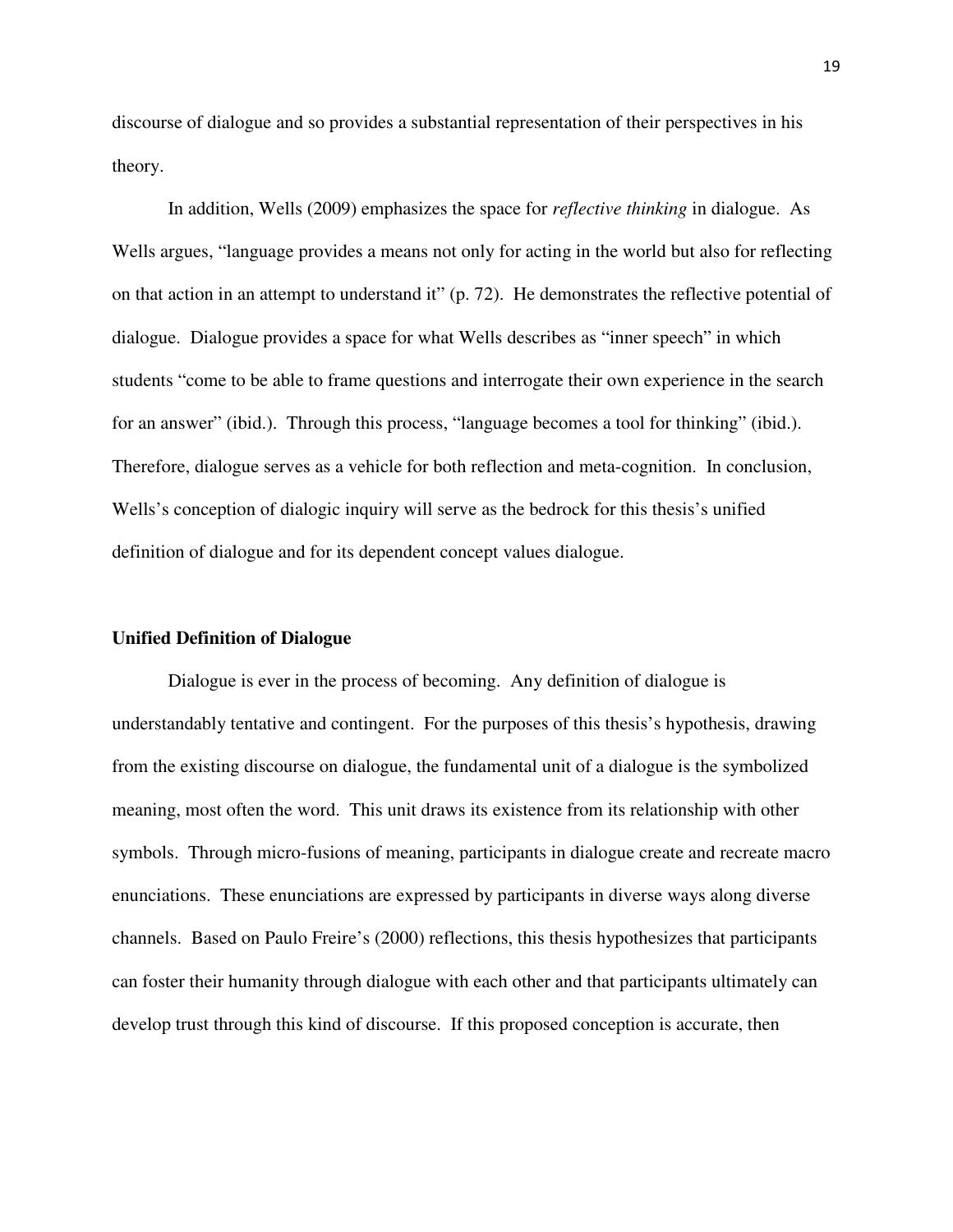through active intersectionalities of meaning and through methods of meaning-making, people can more clearly witness themselves and their worlds.

#### **Toward a Theoretical Definition of Values Dialogue**

Taken together, a "values dialogue" is a dialogue about values and valuation. It is an investigation into the entities of the highest importance and of how they became important through dialogic inquiry. It is concerned with the potential discovery, identification, classification, development of understanding, critique, and potential revision of the participants' deepest and ultimate meanings. Through the fostering of mutual awareness of humanistic symmetries, a values dialogue contributes to the development of the humanity of participants. Furthermore, as will be demonstrated, such dialogues may also foster empathic capacities as components of humanization among their participants.

#### **Rationale for Values Dialogue**

The goal of this chapter is to establish more affective dialogic inquiries. Therefore, in many ways, in conceptualizing value and dialogue, this chapter has attempted to contribute to the discourse of dialogue by first attempting to understand and perhaps to build on the work of previous contributors. Specifically, this author attempts to expand on the work of Gordon Wells and that of his colleagues involved in the research in dialogic inquiry. When Wells and his team launched the Developing Inquiring Communities in Education Project (DICEP) in 1991, they sought to create opportunities in the classroom for inquiry-based learning through action research (2001). In conceptualizing values dialogue, this author aspires to continue the work of DICEP by developing a hypothesis with measurable practical applications that may foster students'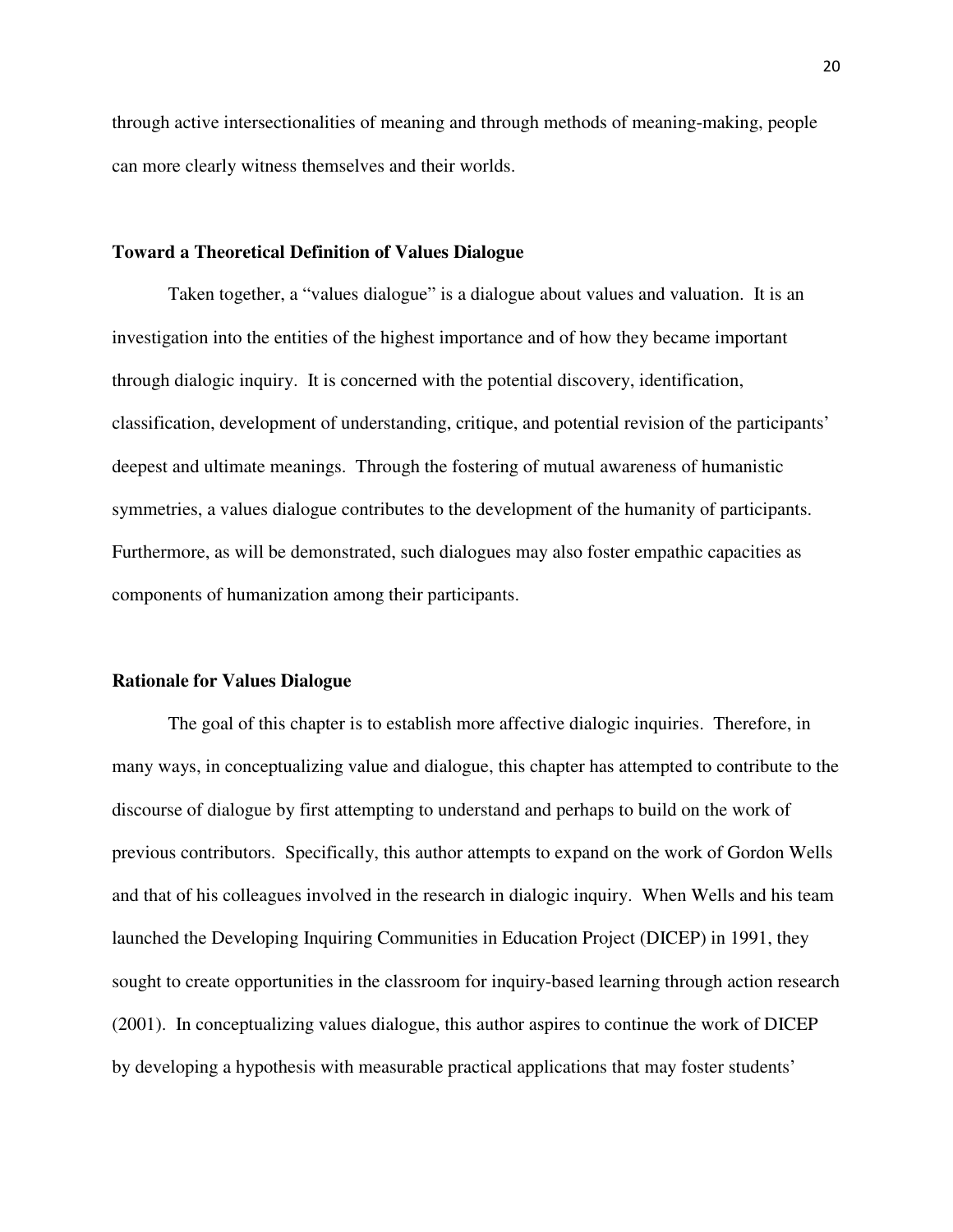abilities to role-take and to encode and to decode emotions within the process of becoming more fully human. This thesis offers nothing more than a brief outline of examples of a kind of dialogic inquiry that focuses on the most important meanings to its participants. This author pursues this hypothesis because of its potential utility not only to foster better understandings of human intentionality and of human behavior, but also to increase measurably the empathic capacities and the humanization of secondary school students.

#### **Potential Significance of Values Dialogue**

*It is the duty of these scholars to take everything that has hitherto happened and been valued, and make it clear, distinct, intelligible and manageable, to abbreviate everything long, even 'time' itself, and to subdue the entire past: a tremendous and wonderful task in the service of which every subtle pride, every tenacious will can certainly find satisfaction.* 

#### (F. Nietzsche, 1973: 142)

Therefore, as Nietzsche obliges, the significance of the potential theoretical and practical utility of values dialogue is worth exploration. The body of philosophic literature that grounds this thesis's hypothesized dialogic inquiry of values and of valuation supports a collaborative method of investigating values. Although the linkages among empathic and humanistic capacities and values dialogue have yet to be attempted in this study, their logical consistency warrant examination.

Logically, if everyone values, and if these values are established through similar processes, and further, if their existence and relationships with one another and with action can be established empirically, then their presence can be investigated collaboratively through values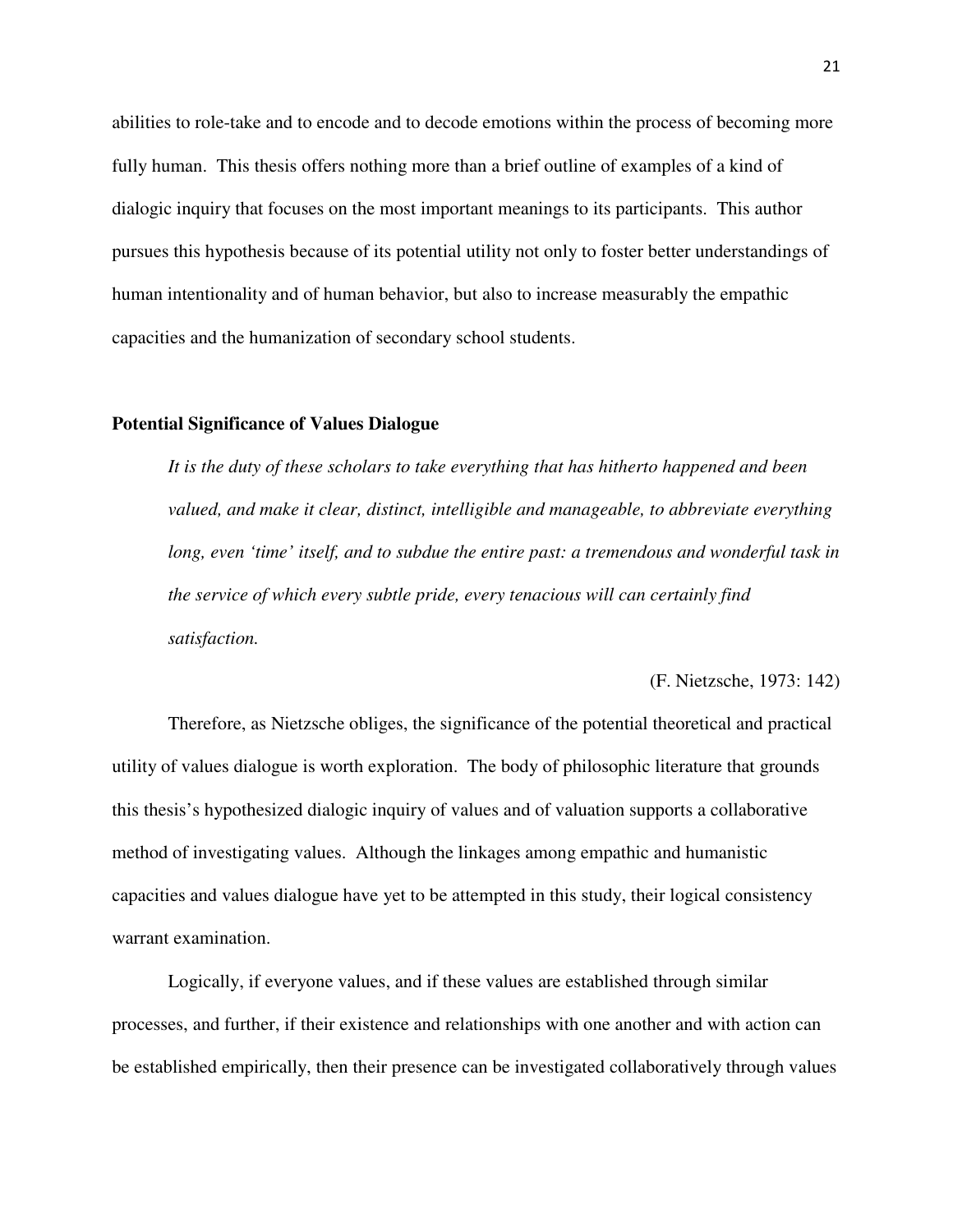dialogue. Furthermore, if the establishment of the existence of values and of their relationships to experience and to action through dialogue fosters empathic and humanistic capacities, then values dialogue potentially has educational utility for fostering the empathy and the fuller humanity of students.

#### **Current Limitations of Hypothesis**

 It must be acknowledged at the close of this chapter that this thesis merely presents a hypothesis that must be tested if it is to promise any actual utility. This author does not pretend to know without any empirical evidence whether values dialogue will foster empathic capacity and humanization, or anything at all. However, based on the existing research and logical induction and deduction, this thesis will attempt to establish a sensible outline and testable examples of a kind of dialogic inquiry that can possibly, even plausibly, influence students' empathy and humanization. This thesis is the beginning of the potential realization of a dream of some of the greatest philosophers of all time, but it will stay a dream until its hypothesis is actually tested.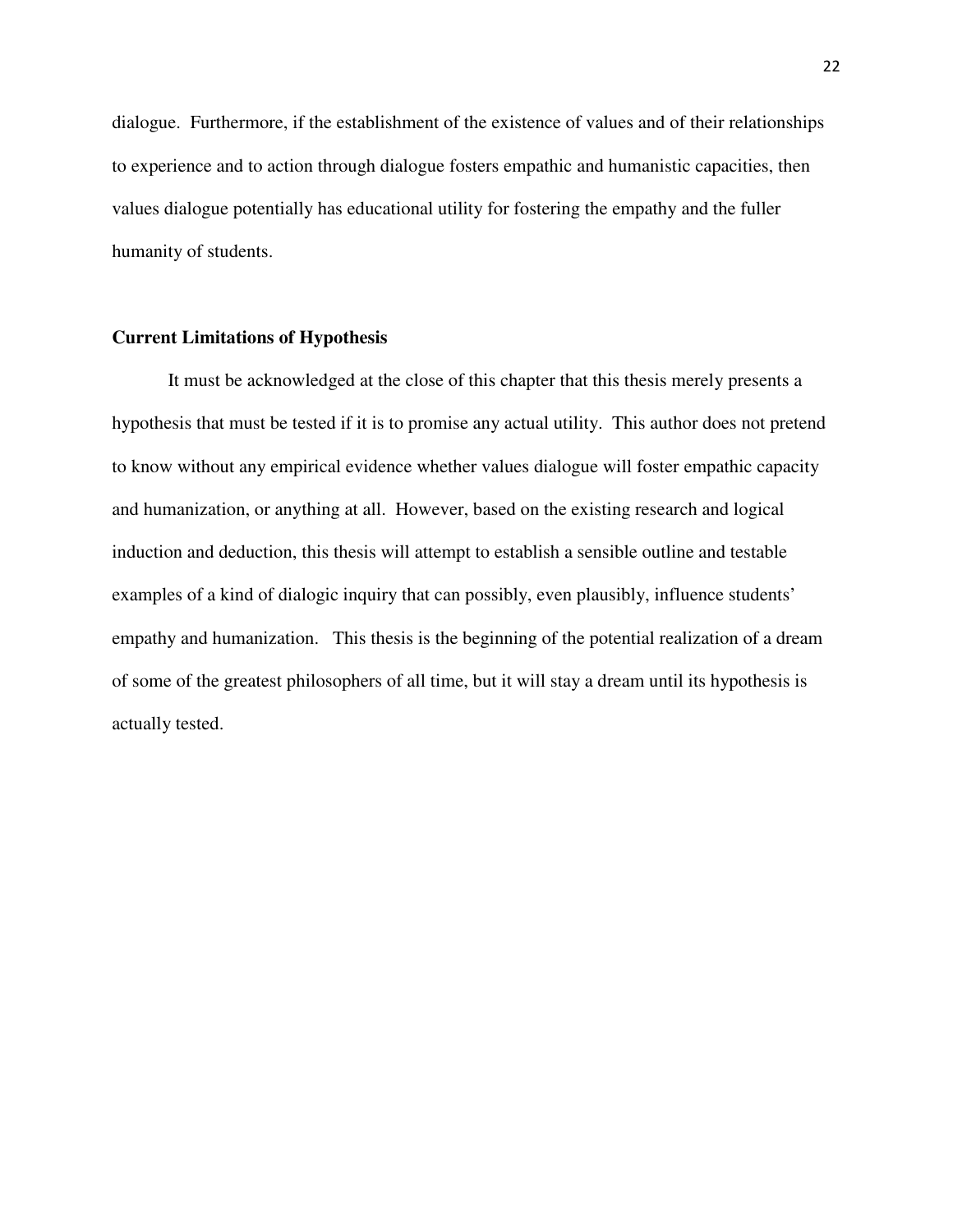#### **Chapter 3: Toward Fostering Empathy and Humanization**

#### **The Purpose of this Chapter**

This chapter attempts to bridge the philosophy and the theory involved in the development of values dialogue to the scaffolding of the models. First, it will explore conceptions of empathy in order to develop measurable constructs that will serve as targeted learning outcomes of the models and that act as metrics for assessing the effectiveness of the models at fostering certain empathic capacities among students. After definitions are established, the following section will briefly address the consequences of teaching and of learning the capacities selected. This section will culminate in a justification for fostering humanization alongside empathy. Next, the chapter will examine Paulo Freire's conception of humanization in order to develop a construct. At this point, a method of measuring humanization will be developed based on Freire's understanding of humanization and on the conceptions of value, of valuation, and of empathy as previously discussed. After establishing a measurable construct of humanization, the subsequent section will attempt to make the case for values dialogue and for how it can influence each of the synthesized empathic and humanistic capacities. Finally, the last section will connect the theory to praxis for the purpose of the succeeding chapter which will endeavor to contribute something practical: that is, to provide comprehensive, useful, and testable educational resources for secondary school teachers and for their students.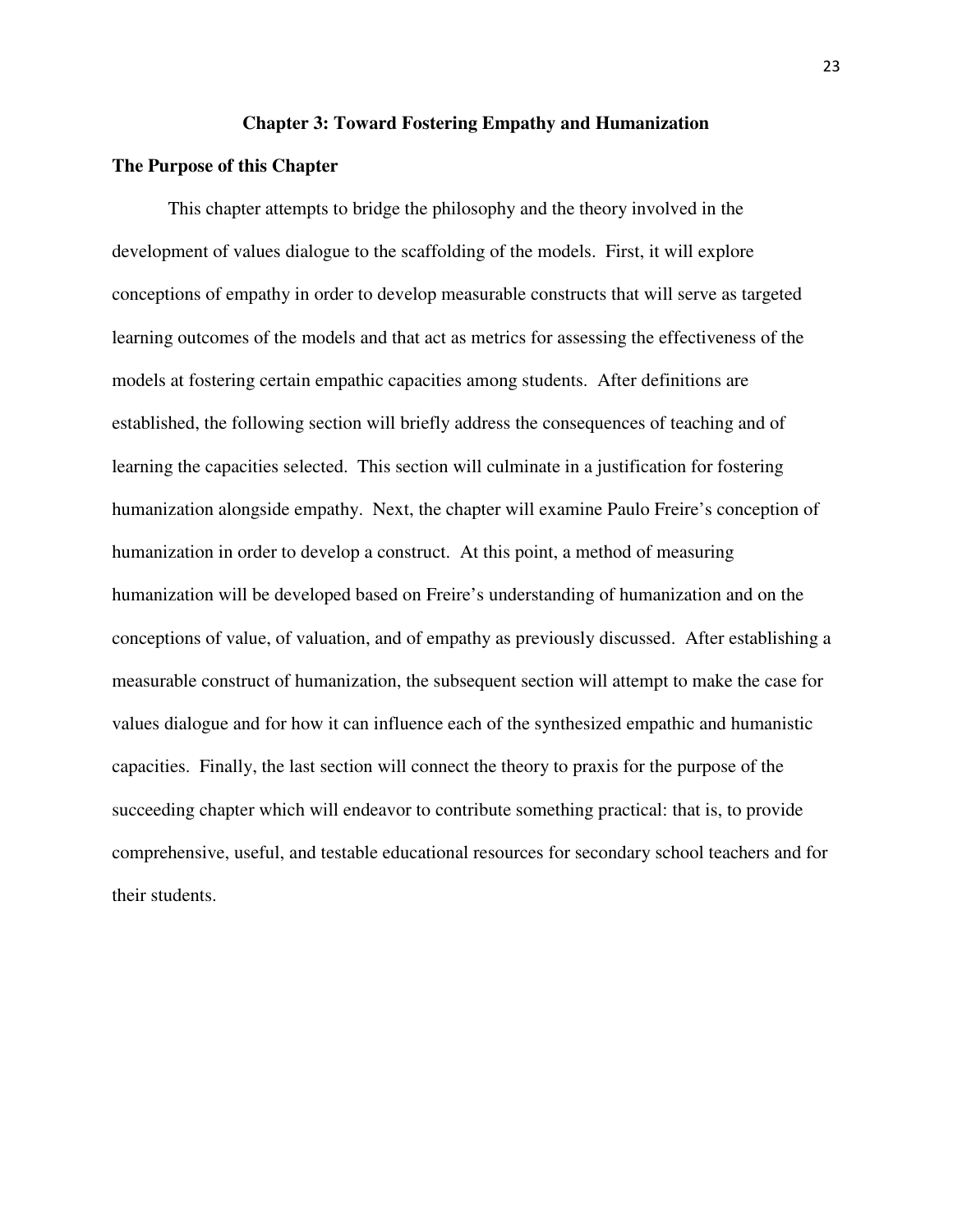#### **Conceptions of Empathy**

*Moral imagination is the capacity to empathize with others, i.e., not just to feel for oneself, but to feel with and for others. This is something that education ought to cultivate and that citizens ought to bring to politics.* 

(T. McCollough, 1992: 7)

This section will explore several conceptions of empathy including the contributions of Theodore Lipps, Janet Strayer, Mary Gordon, Martin Hoffman, and of Amy Coplan. Each author represents a different school of thought that conceives of and measures empathy in a different way. After establishing their conceptions of empathy, the following section will limit the models' targeted empathic capacities to those that the models can influence most effectively given the typical conditions of secondary school classrooms and of teaching routines.

Before conceiving of different kinds of empathy, many authors first disambiguate empathy from sympathy. Many empathy researchers emphasize this distinction because empathy and sympathy are often used interchangeably; however, they often depict substantially different affective and cognitive processes. Theodore Lipps (1907), a progenitor of the concept of empathy, *Einfühlung*, defines it as "feeling into" someone else's being. He contrasts *Einfühlung* with *Mitfühlung*, the latter of which he describes as "feeling with" someone else. The act of feeling *with* someone else, of sharing the same affective emotion, often characterizes definitions of sympathy. When exercising sympathy, an observer often becomes entangled in the emotions of the one emoting. For this reason, some empathy researchers suggest that doctors should exercise empathy more often than sympathy with their patients (Lussier & Richard, 2010).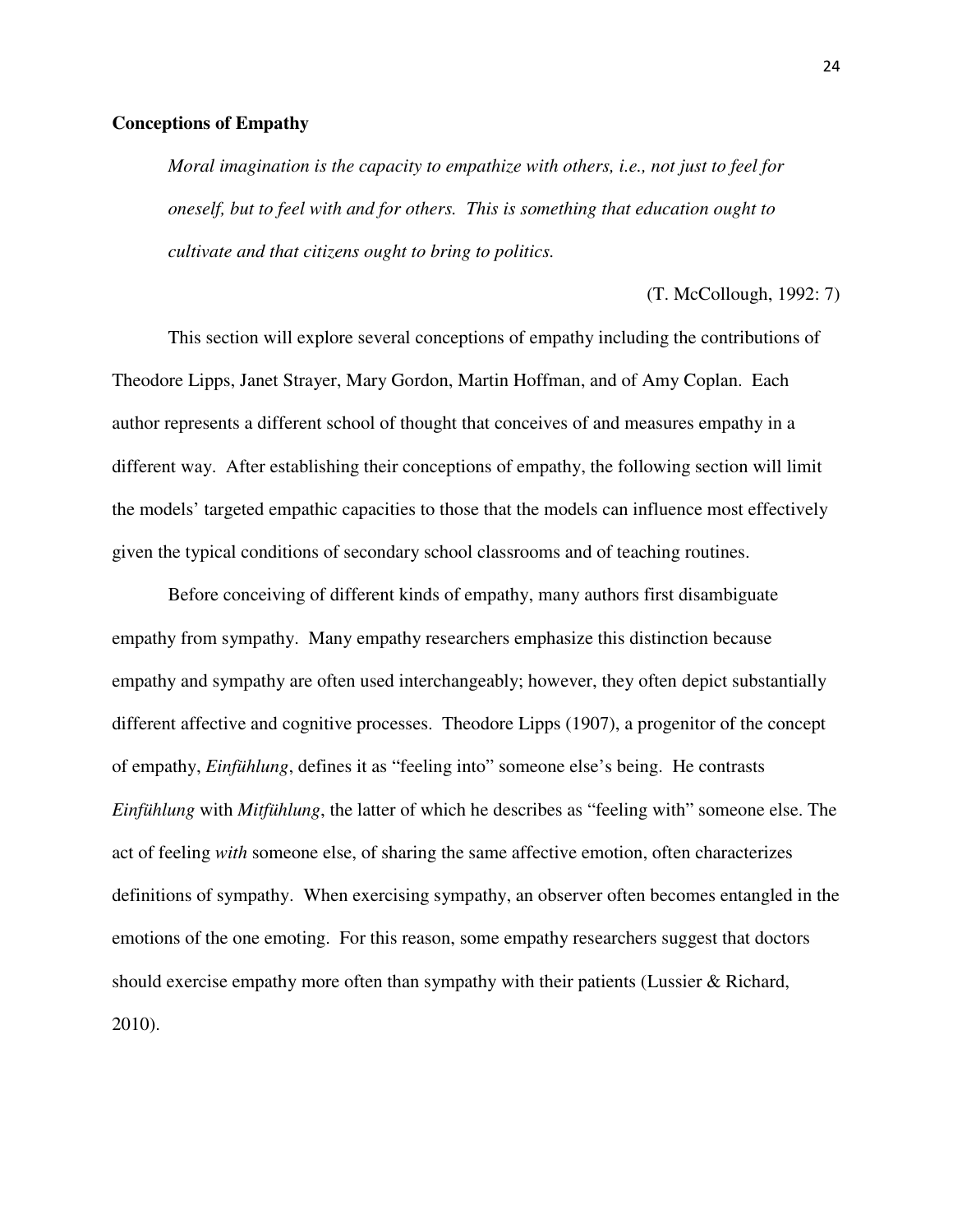Lipps (1907) attributes a person's shared feeling to an affective response which includes conscious and unconscious motor mimicry. He maintains that this kind of response originates from afferent feedback rather than from a person's cognition in which he/she thinks oneself into another person's situation.<sup>2</sup> Lipps contributes to the establishment of the two broad categories of processes involved in empathy, affective responses and cognitive role-taking. The former empathic affects are attributed to a priori biopsychological origin, while he attributes the latter empathic cognitions to a posteriori previous experience.

Building on the distinctions of scholars of empathy such as Lipps, Janet Strayer (1987) further compartmentalizes uncontrollable empathic responses. For example, she demonstrates the existence of innate functions such as "emotional contagion." Emotional contagion describes processes like that of newborns' crying as a reaction to other newborns' crying through processes of motor mimicry (p. 230). Strayer attributes empathy partially to evolutionary survival mechanisms because of its connection with the perception of danger and with the communication of states of group members. In addition, Strayer cites many researchers of empathy who have determined that empathy increases with age. Therefore, for the purpose of this thesis's hypothesis, of educating for empathy, one must separate developable from innate, uncontrollable, empathic capacities, as only those capacities that can be influenced by experience can be educated.

Extrapolating from the work of researchers such as Lipps, Strayer (ibid.) differentiates cognitive empathic capacities from affective responses. Strayer argues that empathy has a "singular definition: the self's feeling into (*Einfühlung*) the affect of another person" (p. 236). From her definition, Strayer identifies and emphasizes some of the cognitive aspects of empathy

<u>.</u>

 $2$  Afferent feedback refers to neural transmission of sense data through peripheral nerves to the brain or spinal cord.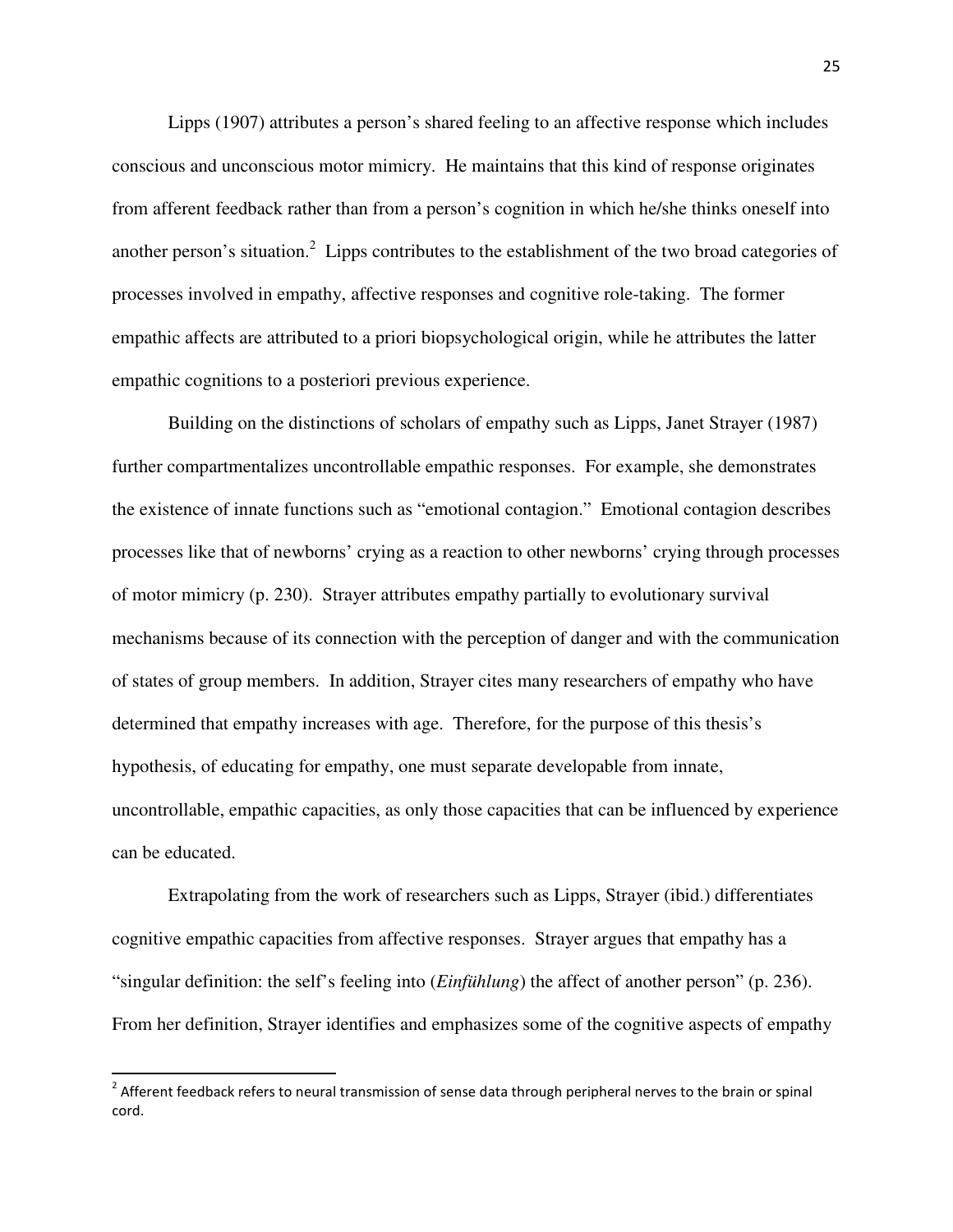including what she refers to as "vicariously experienced emotion" (p. 218). Accounting for both affective and cognitive processes, she describes this approach to empathy as a "multidimensional perspective" (p. 235).

Strayer (ibid.) elaborates on cognitive elements of empathy establishing a criterion for role-taking. She argues that in order to experience and to engage in empathy, one must recognize a "rudimentary self-other differentiation" (p. 227). This recognition includes an acknowledgement of living beings as discrete subjects. Therefore, empathy requires a self-other merging of affective emotional response as well as an awareness of self-other differentiation. Notably, Strayer's self-other differentiation distinguishes empathy from sympathy.

Along with a self-other divergence, Strayer (ibid.) identifies the recognition of emotions as the second cognitive prerequisite for empathy. She describes emotion recognition as dependent on analytic skills involved in the decoding of nonverbal cues and of emotions within situational and verbal content (p. 221).

Another advocate of emotion recognition, Mary Gordon (2005), the founder of the *Roots of Empathy* program, also emphasizes the importance of the ability to decode someone's emotions to one's empathic capacity. She describes empathy as the ability to identify with, and to respond appropriately to, the feelings and perspectives of others. Gordon highlights the value of empathy and of the "profound, complex, and fundamental role it plays in the healthy functioning of human relations" (p. 30). She maintains that people often realize the true value of empathy only in hindsight when it is absent.

 Gordon identifies the capacities to read and to understand emotions as components in what she describes as "emotional literacy" (ibid., p. 37). She describes the development of empathy through her program as learning language. Her program consists of fostering empathy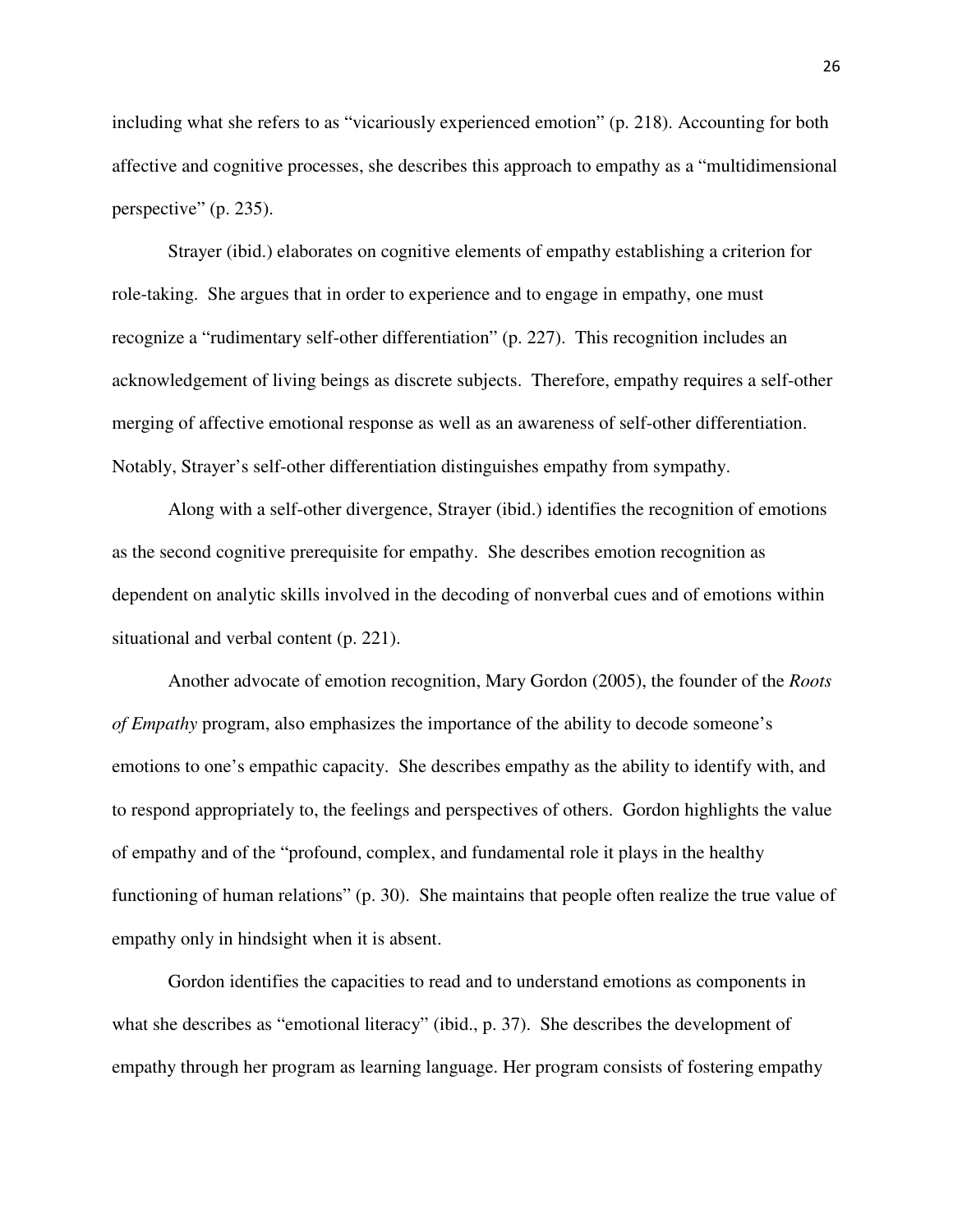in young children by having them interact with babies. According to Gordon, *Roots of Empathy*  gives

all the children the words to describe their feelings. Focusing on the core emotions, we ask them to tell us about times when they felt sad, scared, angry or happy. Listening to the other children and sharing their own story enlarges their vocabulary and sparks recognition that is an essential part of emotional intelligence. (ibid.)

She argues that empathy includes emotional literacy and that empathic capacity can therefore be nurtured using similar teaching methods as those that foster other encoding and decoding processes. As she demonstrates, treating empathy as a literacy of the emotions presupposes the learning and teaching of expressive language and of recognition of emotional cues (ibid.).

Furthermore, Gordon (2005) conceptualizes empathy as a set of capacities that can transcend race, culture, nationality, social class, and age. She demonstrates the potential universal presence of empathy by citing researchers who used photographs of human faces and found that "without hesitation, the people can point out which photo shows someone who is afraid, someone who is happy, someone who is worried, someone who is sad" (p. 32). Based on this research, Gordon argues that "our feelings, and our expression of them, are universal" (ibid.). Therefore, she contributes to the credibility of the notion that empathy can be fostered among students.

Moreover, Gordon identifies empathy as a kind of *understanding* about our feelings, connections, and belonging. She argues that "understanding how other people feel is the first step to building caring relationships in the classroom, in the community, and in the world at large" (p. 35).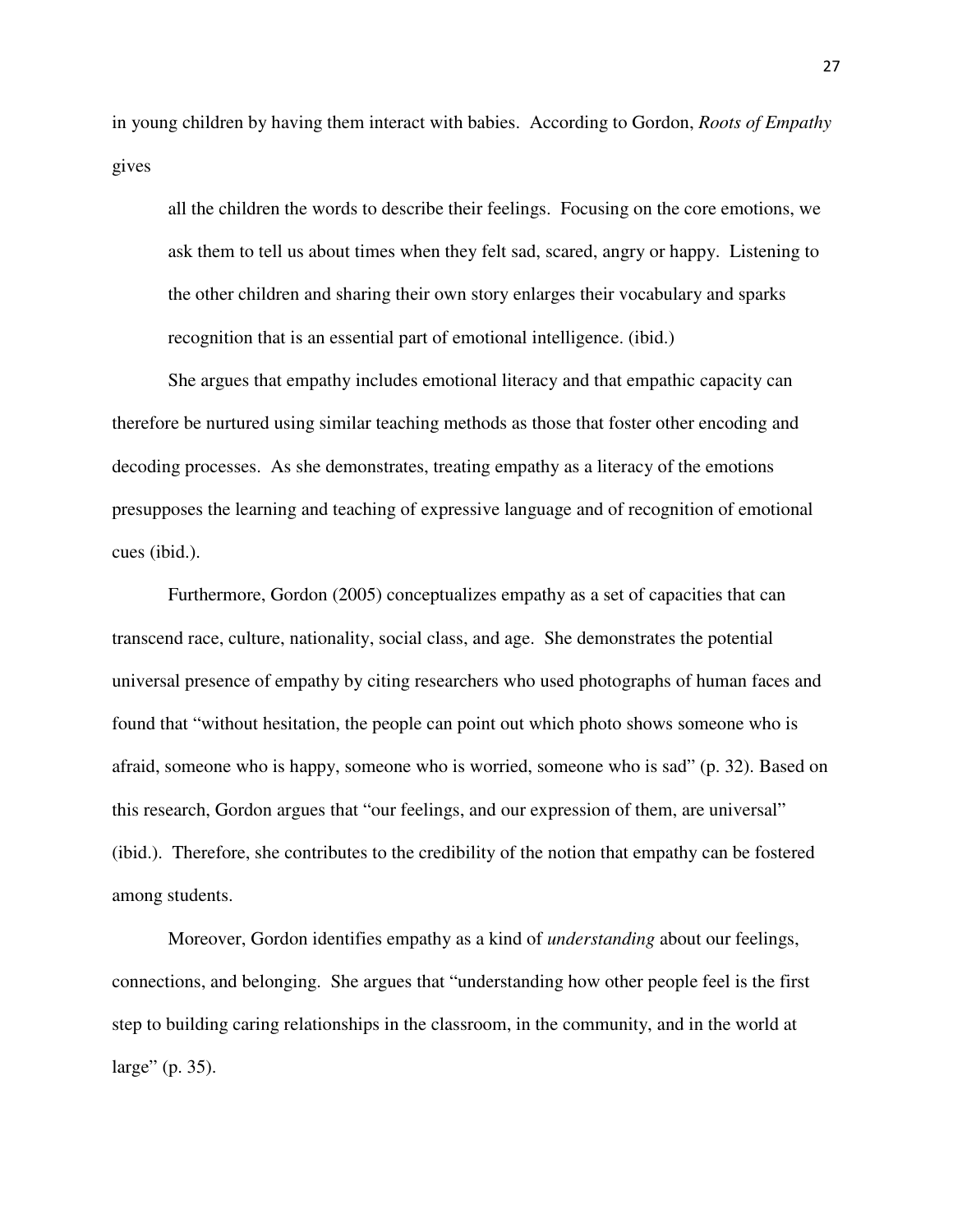Also conceiving of empathy as a kind of understanding, Martin Hoffman (2000) defines empathy as "the cognitive awareness of another person's internal states, that is, his thoughts, feelings, perceptions, and intentions" (p. 29). Like Strayer, Hoffman suggests that empathy consists of a duality by arguing that, besides cognition, empathy also includes "the vicarious affective response to another person" (ibid.). He further defines this affective response as "the involvement of psychological processes that make a person have feelings that are more congruent with another's situation than with his own situation" (p. 30).

Hoffman distinguishes among three "primitive, automatic, and, most important, involuntary" (p. 36) forms of empathy and two forms based on experience and agency. The latter two forms are educable; they include *mediated association* and role-taking. In mediated association, "a victim's emotionally distressed state is communicated through language" (p. 49). Similar to Gordon, Hoffman justifies the need for emotional literacy by arguing that in order for people to approximate the meaning of other people's feelings, both parties must be able to encode and to decode emotion. Through words and body language alone, the observer must "reverse the sequence, going from the general category of feeling represented by the word to his own specific feeling and the associated past events in which he had that feeling" (p. 50). Hoffman argues that "there is always some slippage due to encoding and decoding 'errors'" (ibid.) when using linguistic expression and therefore that the meaning of a feeling is never transferred in its entirety. Therefore, Hoffman identifies mediated association as a form of empathic cognition.

Along with mediated association, Hoffman synthesizes Strayer's approach to cognitive role-taking defining it as "an advanced level of cognitive processing: putting oneself in the other's place and imagining how he or she feels" (p. 52). Hoffman describes two forms of role-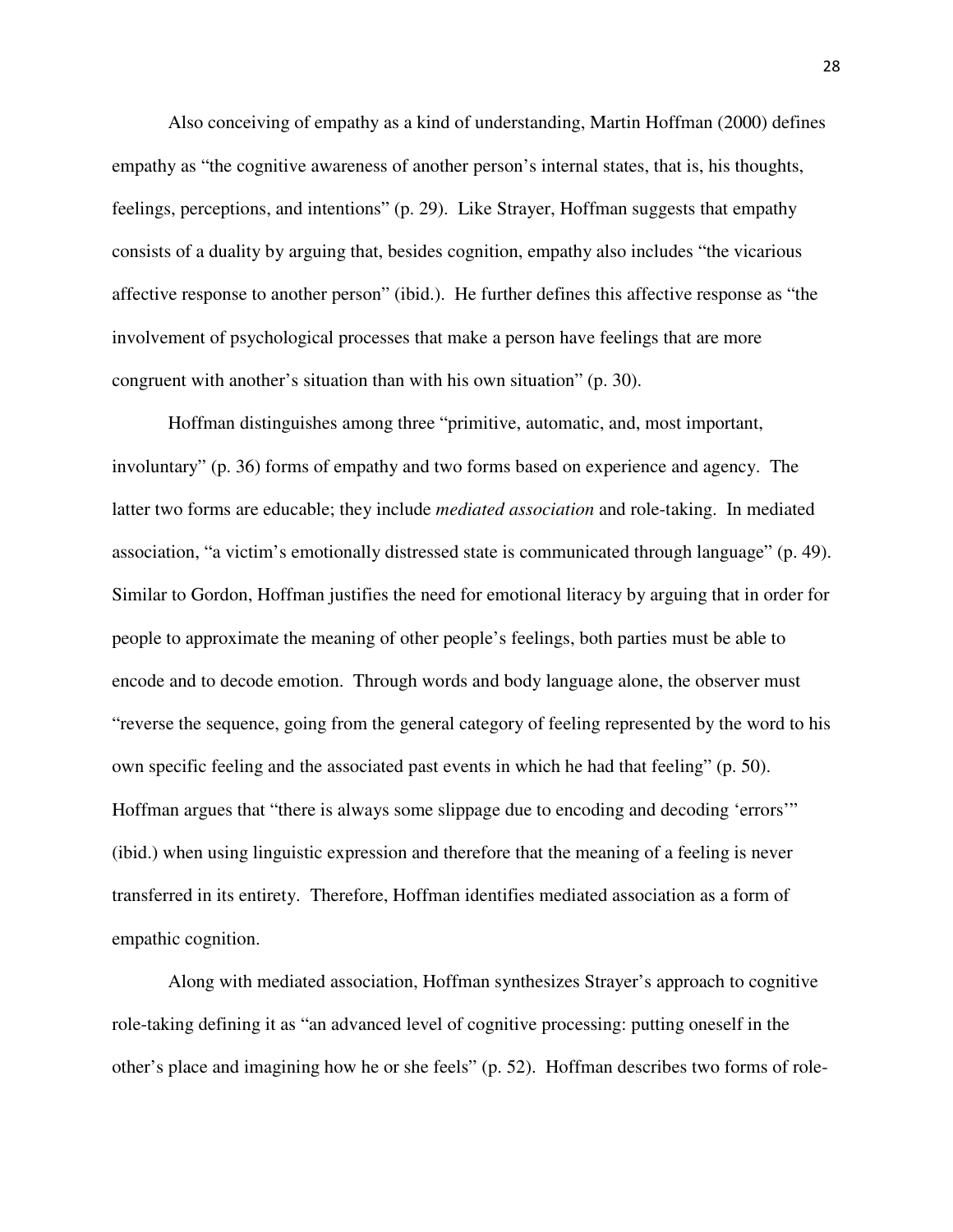taking, *self-focused* and *other-focused*. In self-focused role-taking, a person uses past experiences of similar circumstances to imagine how another would feel. Meanwhile, in otherfocused role-taking, "people focus directly on the victim and imagine how he feels" (p. 54).  $3\text{ As}$ a result of other-focused role-taking, the observer may have feelings similar to the victim's. Hoffman suggests that the latter form of role-taking may be enhanced if the observer has more personal information regarding the victim, including understandings of "his character, lifecondition, [and] behavior in similar situations" (ibid.). Furthermore, he argues that a cognitive empathic response can be improved if the observer has additional normative knowledge of how most people would feel in the same circumstance. Therefore, programs dedicated to educating for empathy can foster more effective role-taking capacities if they explore normative emotional responses to normative stimuli.

Similar to Strayer, Hoffman (2000) suggests that people have a greater empathic arousal when they exercise self-focused role-taking, which he attributes to "egoistic drift." He argues that a more powerful form of empathic arousal lay in a combination of both self-focused and other-focused role-taking. This combination is more powerful than either of these role-taking approaches alone because this form "combines the emotional intensity of self-focused roletaking with the more sustained attention to the victim of other-focused role-taking" (p. 58). Therefore, combining explorations of affective responses and of social-situational conditions may have a greater influence on future empathic arousal than the mutually-exclusive explorations of each.

Hoffman concludes his discussion of categories of role-taking by arguing that it can be more cognitively demanding than other empathic capacities because of its greater voluntary component. However, Hoffman recognizes that the existence of multiple modes of empathic

.<br>-

 $3$  Hoffman is writing from the perspective of a bystander observing the violation of a victim by an abuser.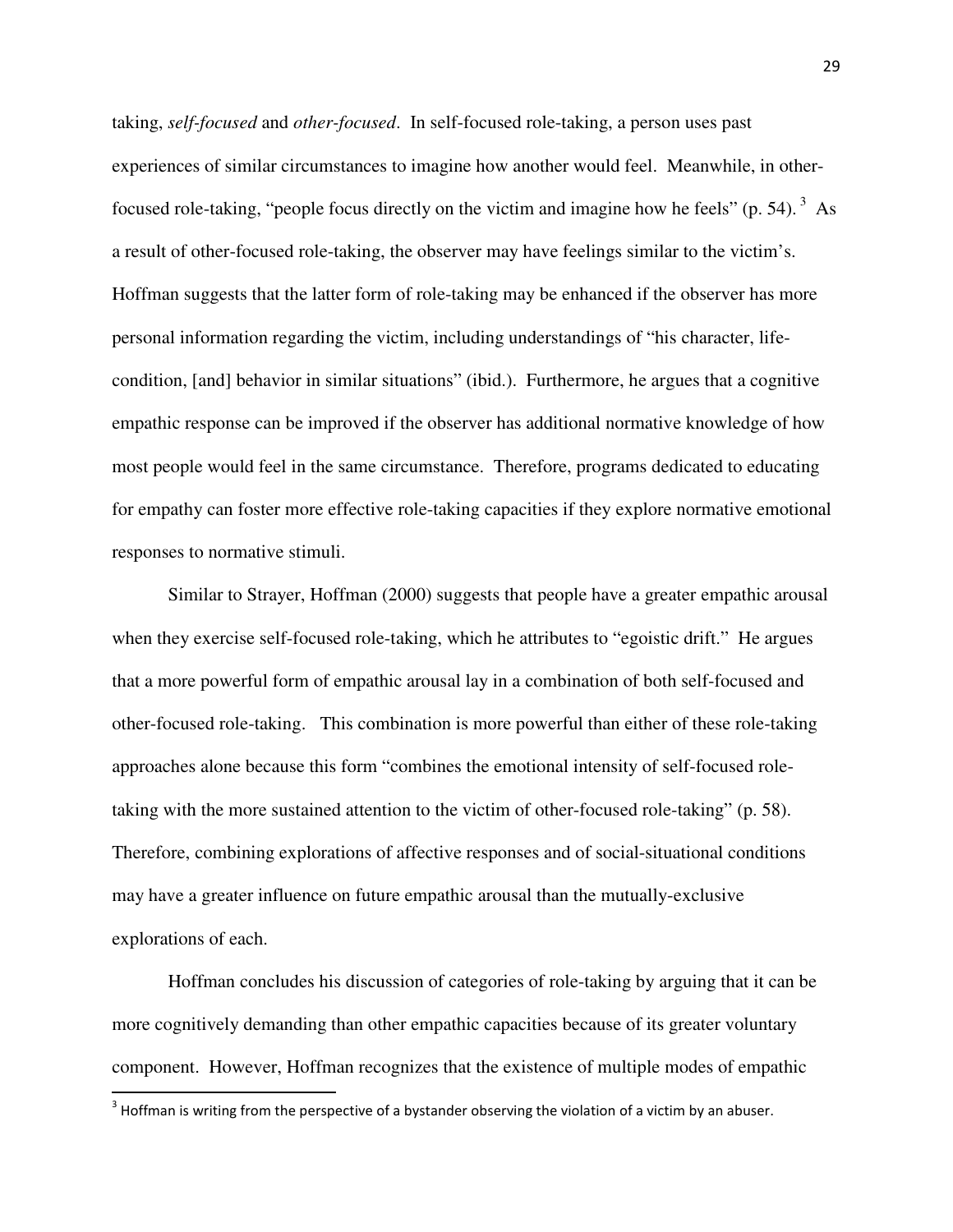arousal enable observers to respond empathically "to whatever distress cues are available" (p. 59). Therefore, a multi-modal approach to empathy instruction may have the greatest impact on the scope of students' empathic responses.

 Contesting Hoffman's broad definition of empathy by utilizing the findings of other present-day empathy researchers and neuroscientists, Amy Coplan attempts to define empathy as precisely as possible. Coplan (2011) explains empathy as "a complex imaginative process in which an observer simulates another person's situated psychological states while maintaining clear self-other differentiation" (p.5).

 Coplan (ibid.) conceptualizes empathy as a combination of "affective matching, otheroriented perspective-taking, and self-other differentiation" (p. 6). She argues that each of the former features is necessary for empathy; however, "none is sufficient on its own" (ibid.). Affect-matching depends on feelings and on degree of physiological arousal. Coplan depicts affect-matching as a component of empathy "only if an observer's affective states are qualitatively identical to a target's, though they may vary in degree" (ibid.).

Coplan (2011) restricts her definition by limiting the affective component of empathy to "the same type of emotion (or affect) as the target" (ibid.). Notably, her restricted definition of affective response shifts her definition of empathy closer to a definition of sympathy than to other scholars' definitions of empathy. Her definition of empathy separates from sympathy when she argues that in order for this affect to be empathic, it must be aroused through otheroriented perspective-taking. This restriction prevents the aroused affect from resulting by coincidence, by two people reacting to the same stimulus identically, or by afferent feedback in the form of emotional contagion.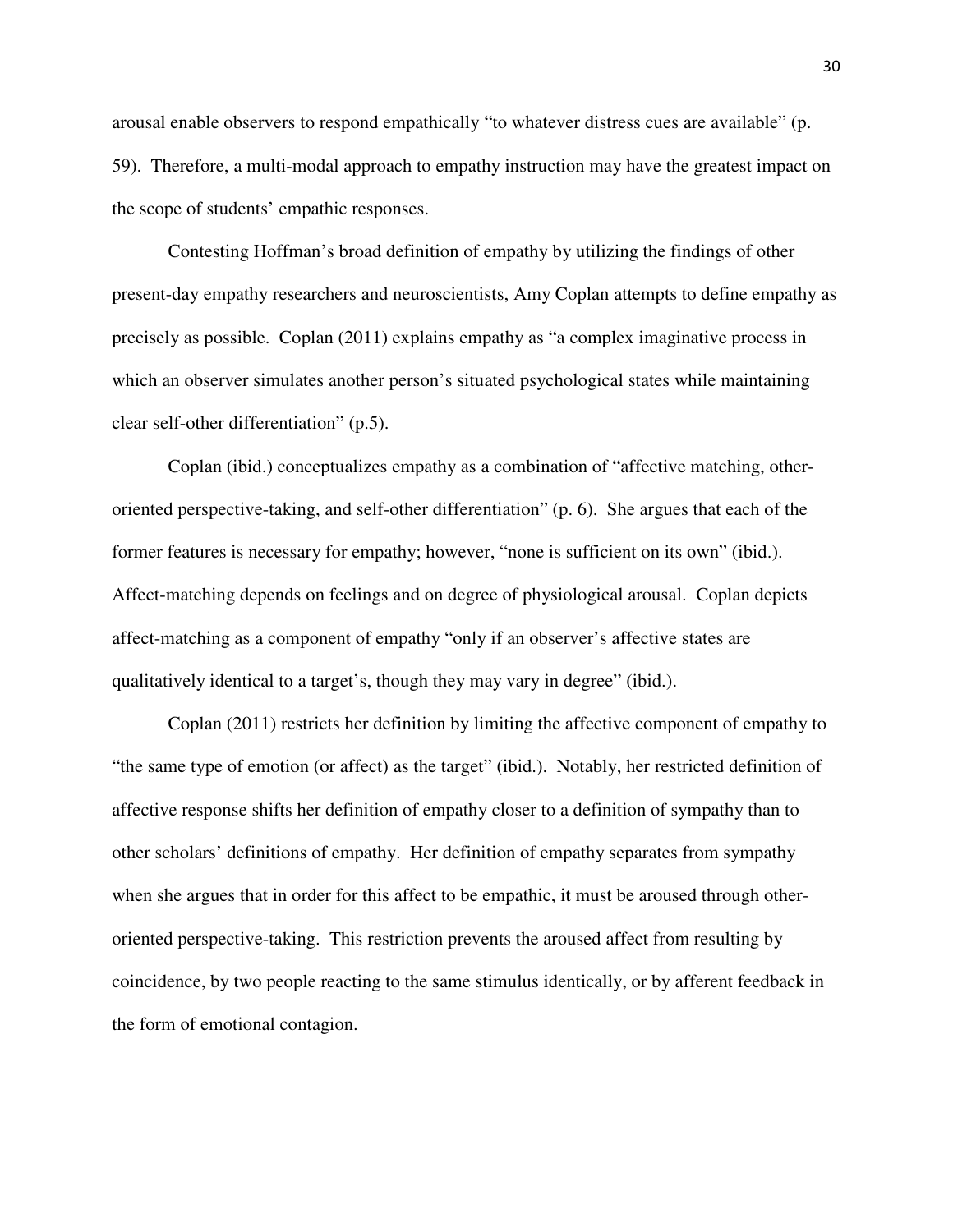Along with affective matchmaking, empathic arousal also includes perspective-taking, which Coplan (2011) defines as "an imaginative process through which one constructs another person's subjective experience by simulating the experience of being in the other's situation" (p. 9). Coplan stresses that empathy should be conceptualized so as to "exclude processes that involve self-oriented perspective-taking" (p. 10). She describes self-oriented perspective-taking as imagining "*ourselves* in the other's circumstances," rather than accounting for the other's perspective. Notably, self-oriented perspective-taking can include errors such as those "in prediction, misattributions, and personal distress" (ibid.). Instead, Coplan argues that empathy should be defined in terms of "other-oriented perspective-taking." This form of perspectivetaking is oriented toward the other in which a person focuses on his/her simulation of the other's experiences and characteristics. In this process, "I imagine being the target undergoing the target's experiences rather than imagining being myself undergoing the target's experiences" (p. 13).

Lastly, along with affective-matching and other-oriented perspective-taking, Coplan identifies the "self-other differentiation" as the third and final criterion for empathy. A "selfother differentiation" consists of one keeping separate "one's awareness of oneself and one's own experiences from one's representations of the other and [of] the other's experiences" (p. 16). Through this orientation, one "remains aware of the fact that the other is a separate person and that the other has his own unique thoughts, feelings, desires, and characteristics" (ibid.). She concludes that "without [a] clear self-other differentiation, we are almost certain to fail in our attempts to empathize" (ibid.). Therefore, based on Coplan's arguments, fostering a self-other differentiation in students may improve their effectiveness at cognitive role-taking.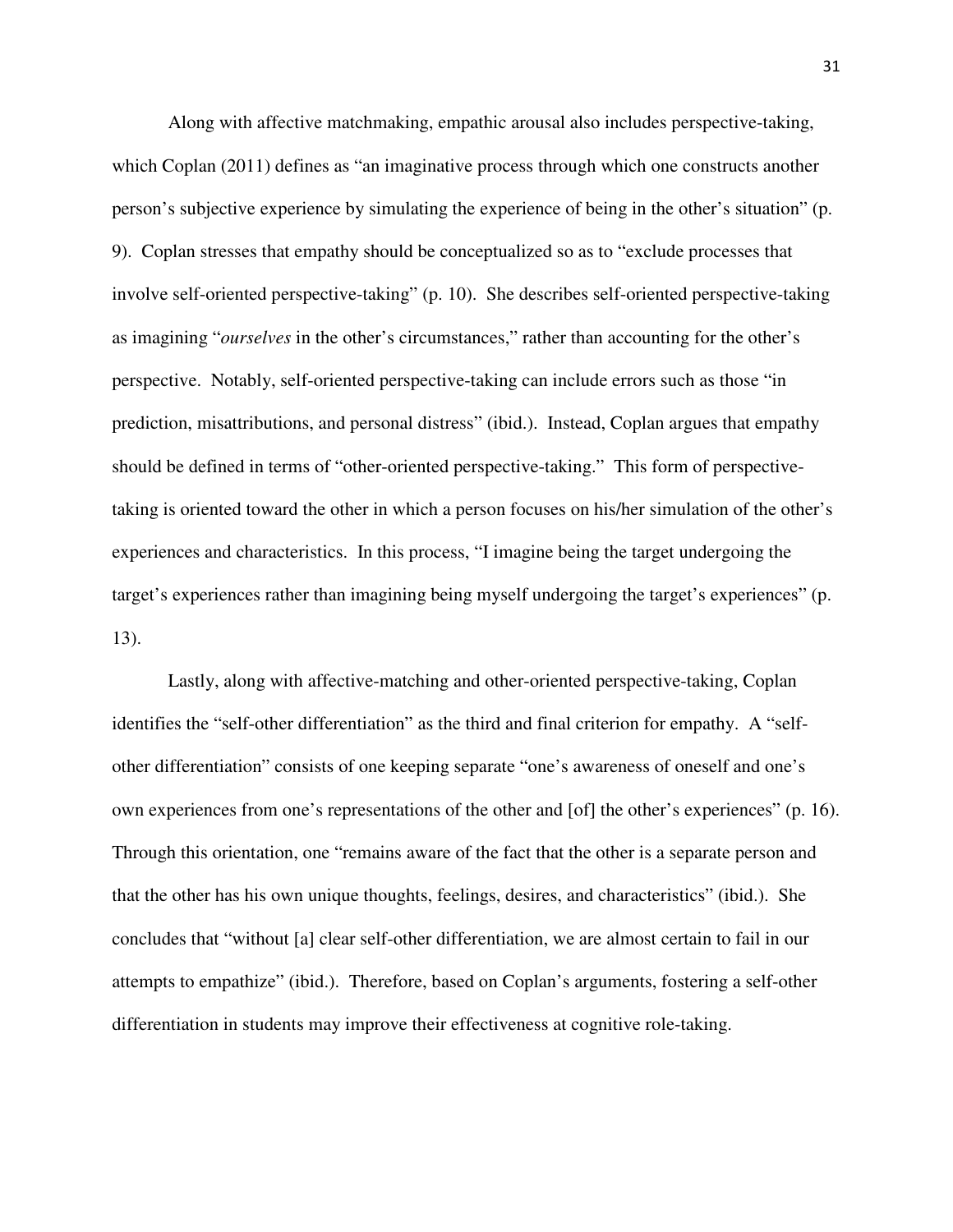To recapitulate, Theodore Lipps disambiguates empathy from sympathy. He identifies the existence of two broad categorizations of empathy: affective responses and cognitive roletaking. Then, Janet Strayer further compartmentalizes the two categorizations by elaborating on various kinds of empathic cognitions and affects. She identifies self-other differentiation and emotion recognition as the prerequisites for some forms of cognitive empathy. Next, Mary Gordon consolidates many cognitive aspects of empathy in her construct of emotional literacy, including emotion recognition. While exploring this construct, Gordon connects emotional expression to emotional literacy, demonstrating how it depicts both emotion encoding and decoding processes. In addition, she demonstrates the universal educability of emotional literacy. Meanwhile, Martin Hoffman identifies two forms of cognitive empathy, mediated association and role-taking, that can also be taught. Hoffman distinguishes between self-focused and other-focused role-taking. He argues that a more powerful empathic response may be evoked if the observer exercises role-taking from both his/her own and the observed person's perspectives. Finally, Amy Coplan attempts to synthesize cognitive and affective components in her definition of empathy. Coplan characterizes empathy as a combination of affective matching, other-oriented perspective-taking, and self-other differentiation. In conclusion, from these various conceptions of empathy, this author will synthesize educable and measurable constructs.

#### **Conditions for Measuring Empathy**

Given the wide range of conceptions of empathy, this author must be selective when determining which empathic capacities to teach and, for the purposes of empirically testing the models, which capacities to measure and how to measure them. The utility of the models may be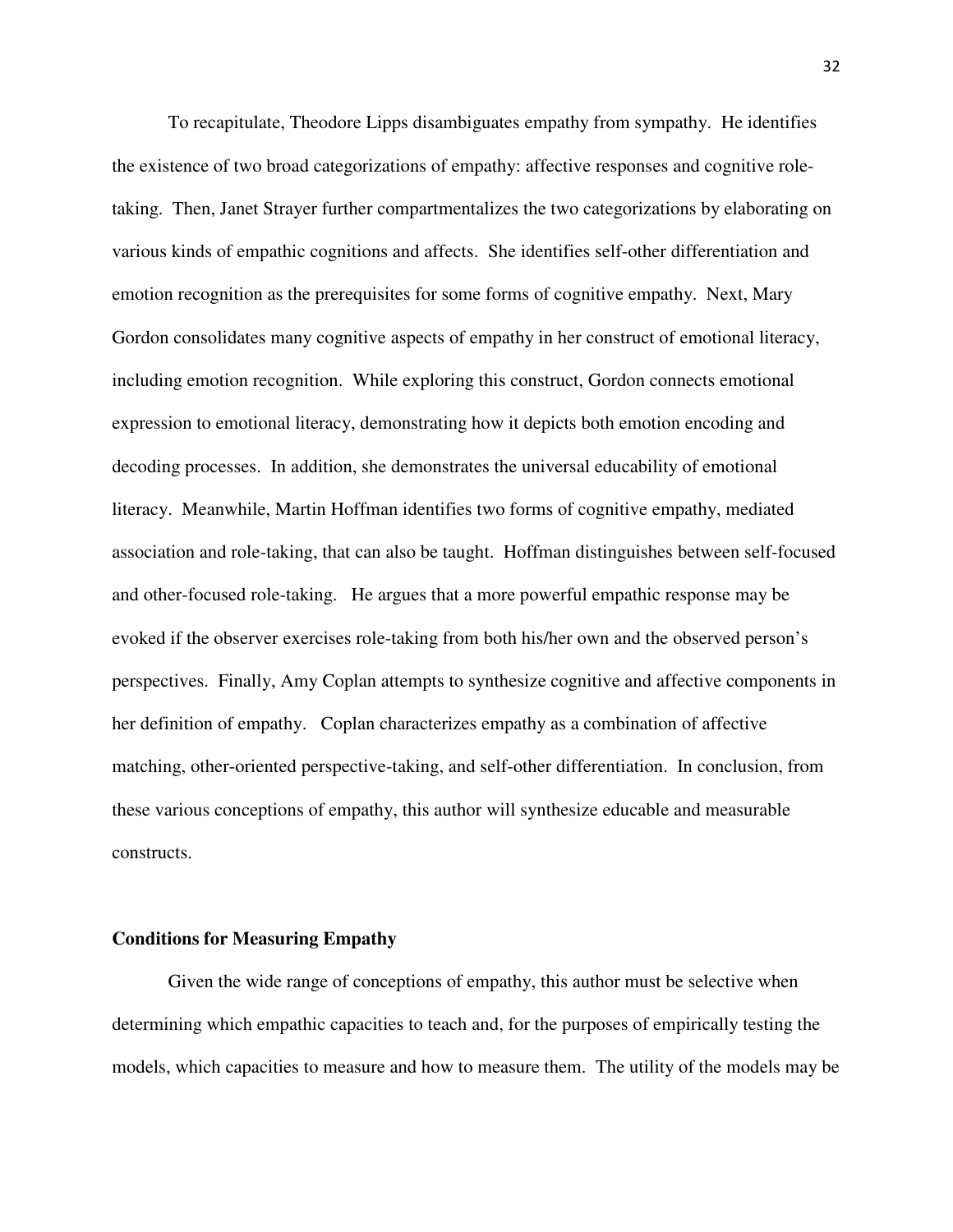assessed by assembling targeted constructs, by mandating them as learning objectives, and by measuring their presence using instruments such as rubrics and guided reflection. Notably, there are numerous physiological and neurological methods by which to measure empathy (Eisenberg & Miller, 1987). However, not all of these measures are feasible, convenient, useful, or even possible for classroom teachers participating in action research or for participant observers. This author excludes most potential physiological and neurological methods of measuring empathy such as heart rate, skin conductance, and/or fMRI because they are of limited utility in the common classroom routine. Instead, the constructs developed in the following sections depend on the measurement of student performances in classroom interactions through peer and teacher review.

Before developing measurable constructs of empathy, one must consider validity. Validity, the concept of determining whether one is actually measuring what one is intending to measure, is an important construct and renders many suggested instruments for measuring empathy useless. To illustrate, Janet Strayer (1987) emphasizes that conclusions regarding empathy's function and structure have depended largely on what researchers have chosen to measure and on how they have measured it. Moreover, as Strayer argues,

correlations among physiological, somatic, or verbal measures of affect and cognition in empathy may not cohere for several reasons:

- 1. They do not all measure empathy […];
- 2. They are not equally good measures of empathy across different samples […];
- 3. They measure separate aspects of empathy, which may not accord unless concurrently assessed; [and]
- 4. They measure separate kinds of empathy. (Strayer, 1987, p. 236)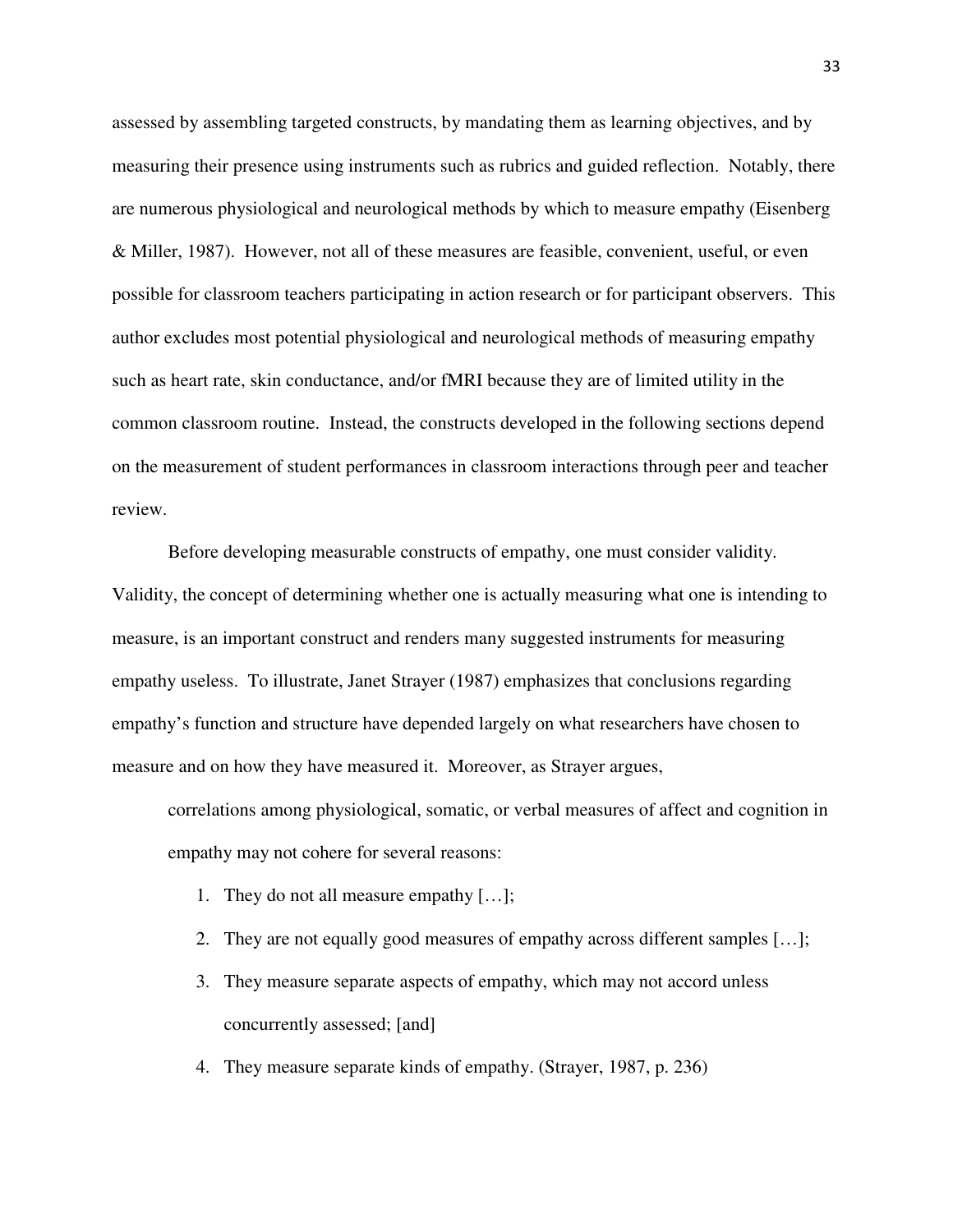In addition to the problems of coherence, Strayer also recognizes that measurements of empathy must be sensitive to the ages of students as studies which she and her colleagues conducted demonstrate shared situation-emotion relationships across age. These relationships consist of similar empathic responses to analogous stimuli in comparable contexts among people of similar age.

Given these concerns, simplicity and precision are keys to measuring empathy so that the data generated produce reliable and generalizable conclusions about educational processes designed to foster particular empathic capacities. Accounting for the former conditions, the following section will identify the capacities targeted by this thesis's models and the synthesized measurable constructs.

# **Toward Measurable Constructs of Empathy**

Since multi-modal empathic arousal appears to have greater empathic consequences, this thesis's models target both affective and cognitive processes involved in empathy. Specifically, the models will attempt to foster emotional literacy as well as the cognitive abilities associated with role-taking. Extrapolating from the previously explored conceptions of empathy, this section will identify constructs of the desired capacities and suggest methods of measuring the presence of the constructs suitable for the classroom.

First, emotional literacy consists of the capacities to encode and to decode emotions. This construct can be divided into the semiotically mediated ability to read and to convey one's emotions as well as to read and to convey another's emotions. A problem of precision arises immediately as the language used to convey emotions can describe multiple emotional affects simultaneously. However, perfect accuracy with regard to encoding and to decoding emotions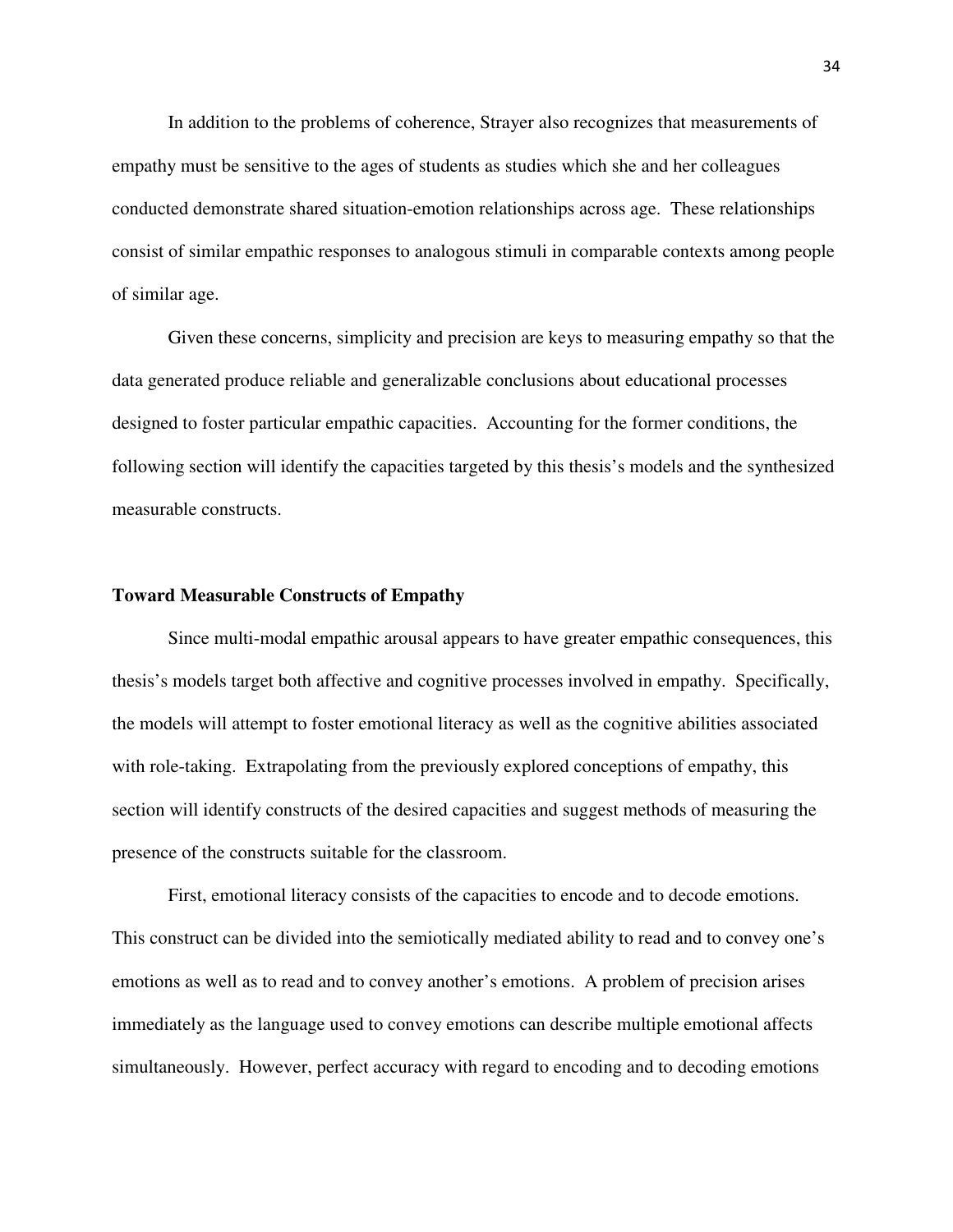remains arguably impossible. Therefore, the goal of fostering and of measuring emotional literacy should be increased, rather than flawless, accuracy.

 One can measure students' abilities to express and to read emotions using many different methods, as there are many languages and mediums by which to mediate dialogues of emotions. For the purposes of precision, of simplicity, and of measuring the effectiveness of the models, emotional literacy will be measured by the accuracy by which students encode and decode emotions. Perhaps the best expert of A's emotion is A, and so the accuracy with which B decodes A's emotions should be measured by A. This practice involves both the emoting person's encoding and the observing student's decoding of emotion through physical, verbal, and textual language. Through dialogue, each party can check the accuracy by which he or she encoded or decoded an emotion. This peer-review process serves to foster awareness among all participating parties of both the identification and expression of emotion, the basic elements of emotional literacy. The overall process can be checked by external reviewers such as the teacher or, preferably, by other students. These peer- and teacher-reviewed investigations will judge the context of the emotional affect and the effectiveness and accuracy of the encoding and decoding processes.

 Those facilitating activities involving dialogues about emotional affects should ensure that students are attending to the various methods by which one can express emotion. These methods include facial cues, macro-body language, and aspects of voice such as inflection and frequency. If conveyed through texts, then students should be directed to attend to stylistic elements. Regardless of the mediums used, students should attend to environmental factors such as atmosphere and positionality that could influence the specific situational context of the one emoting (Strayer 1987). Also, given the nature of the foundation of the models and of the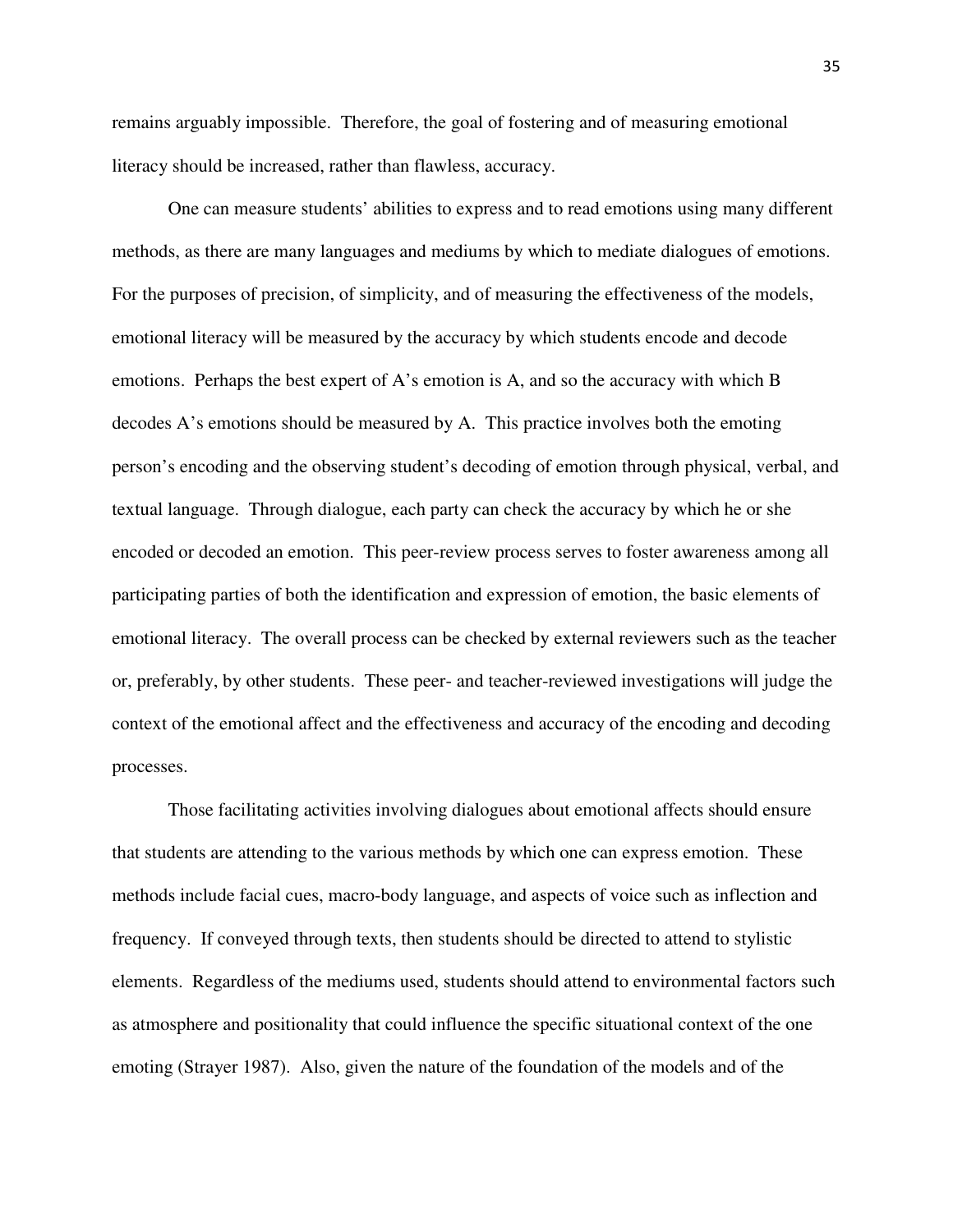relationship between one's values and his/her emotions, students should be encouraged to investigate the influences on emotion, especially the influence of the person's values. In sum, for the purposes of this thesis, the construct of emotional literacy is the accuracy and effectiveness by which students encode and decode emotional affects.

 Second, extrapolating from conceptions of role-taking previously explored, role-taking consists of the capacity to take on the vicarious contextualized role of another person. This act contains two aspects which Coplan (2011) identified, other-oriented perspective-taking and selfother differentiation. In order to assume the role of another person, one must take on his/her contextualized perspective and his/her intentionality by identifying, interpreting, and actualizing all the elements that affect him/her.

Importantly, both contextualized perspectives and intentions can be influenced by values. Given the influence of values on a person's instantaneous perspective and context, the effectiveness and accuracy by which a student vicariously takes on the contextualized role of another person can be measured by that student's capacity to assume the potential influences of that person's values. Furthermore, if a student inhabits a role in a values dialogue, then one can measure that student's ability to role-take by using an assessment that evaluates the student's awareness of the influences of values. As a measure of comprehension of values, this assessment can also demonstrate the degree of effectiveness by which values dialogue fosters the awareness of both values and valuation.

Also, if the person whose role is being emulated is the best assessor of his/her values, then he or she is the best judge of another student's attempt to identify and emulate his or her role. Likewise, through peer-review, students can check their accuracy and effectiveness by which they identified and enacted values. Through this process, students will be forced to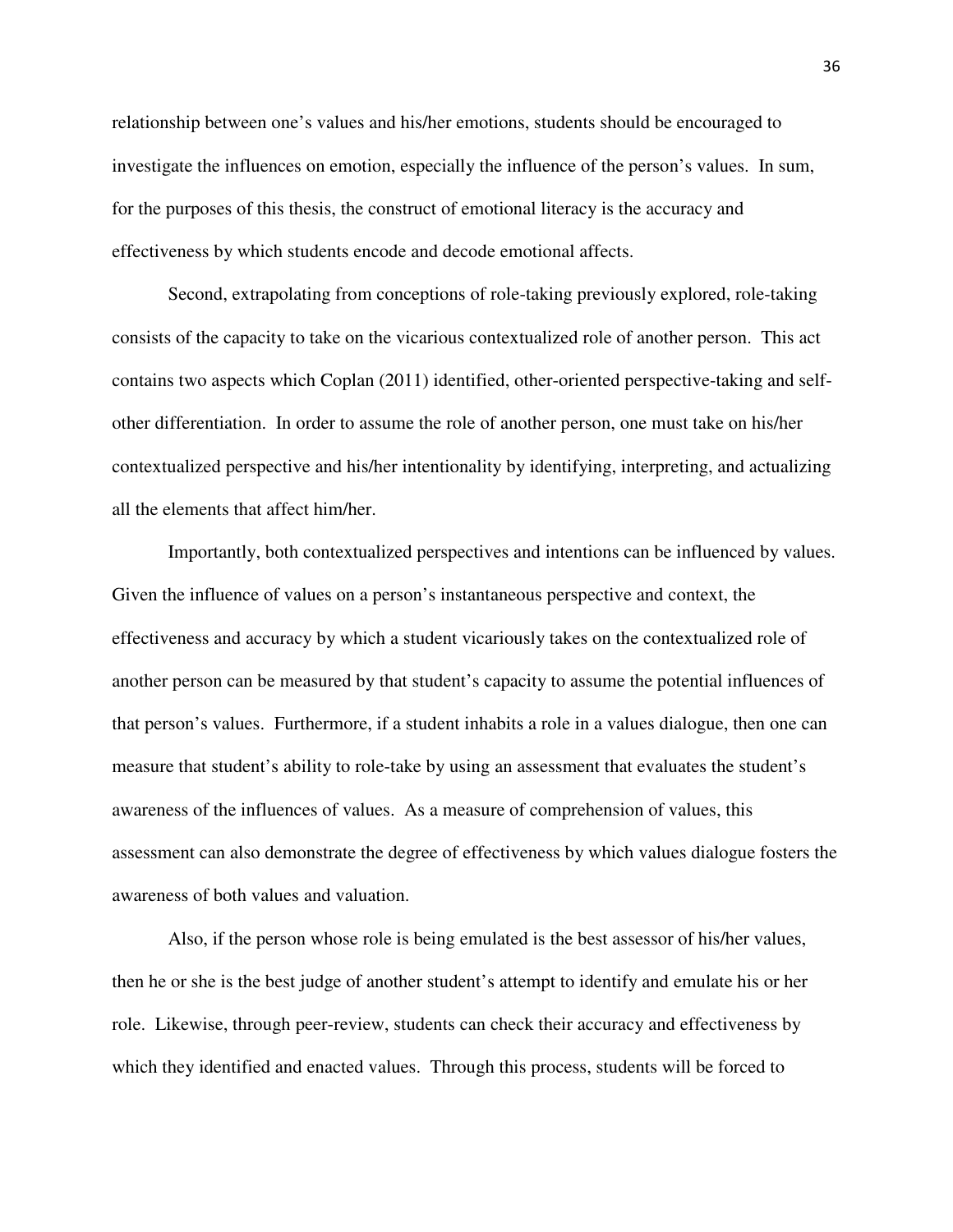establish a self-other differentiation because they are assessing their ability to identify and inhabit *another* person's values. Therefore, the construct of role-taking will include the precision and effectiveness by which students identify and inhabit the influences of another person's values.

# **Addressing the Consequences of Teaching for Empathy Exclusively**

*An intelligent psychopath may have good role-taking skills, but may use them only to manipulate others for personal gain.* 

(J. Strayer, 1987: 225)

Until now, this thesis has neglected to address the potential consequences of fostering empathy. This neglect was deliberate; this thesis's approach to empathy has, until now, remained unspecified. The following section will explore Paulo Freire's conception of humanization; however, before developing its measurable constructs, this author will provide a rationale for fostering the targeted empathic constructs as the components with which one nurtures a fuller humanity.

As demonstrated in the research regarding empathy, developing certain empathic capacities can provide people with the ability to anticipate action (Strayer, 1987). The merits of this ability are still vehemently debated. Although empathy has often been associated with prosocial behaviours, there is little empirical evidence with which to substantiate such associations (Eisenberg  $&$  Strayer, 1987). For example, there is no consensus as to what exactly constitutes empathy, let alone how it might cause prosocial behavior (Coplan, 2011). After all, the ability to read emotions and to take on the role of another person can be used to whatever ends an agent decides.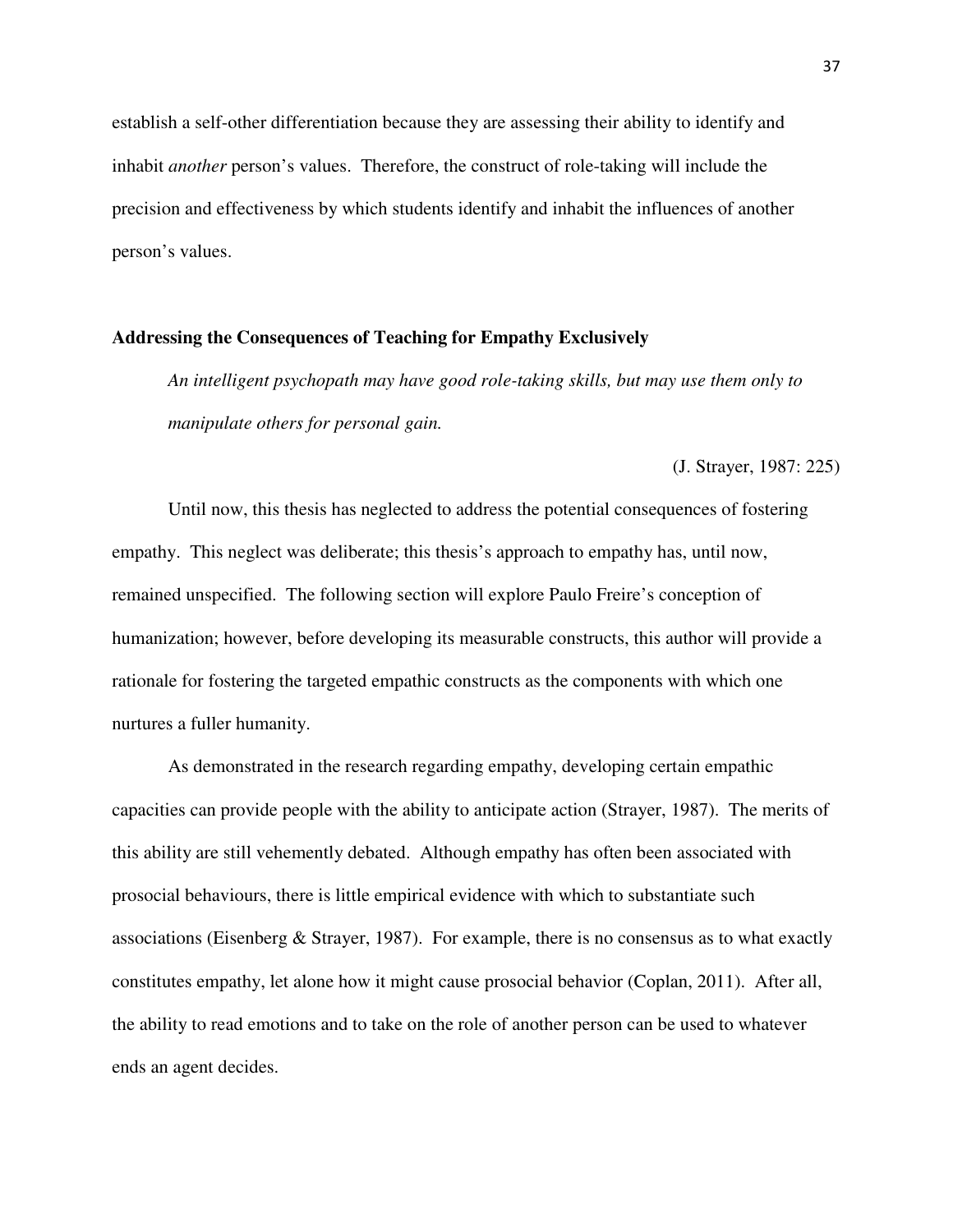It must be acknowledged that empathy can be used to manipulate others. If one can recognize and understand what others are feeling, particularly how and why they feel as they do, then one can use this knowledge to coax, persuade, and even coerce a person to behave in certain ways. Specifically, the elements of empathy such as emotional decoding and other-oriented perspective-taking can be used to identify and to manipulate another person's values. Therefore, certain methods of educating for empathy may promise more problems than benefits overall for society at large.

Arguably, the humanity of another person should become apparent if one can take on that person's role and simulate his/her thought processes. However, without an acknowledgement and acceptance of the full humanity of *all* people, empathy can be used to dehumanize individuals and groups. There is a strong historical precedent of manipulating cognitive and affective processes of empathy to dehumanize, such as in Nazi propaganda leading into the Second World War (1938, Time). Therefore, teaching for empathy alongside the teaching for consciousness of humanity may be a necessary compromise.

Mary Gordon (2005) makes the case for teaching humanization alongside empathy arguing that some of the greatest affronts to human rights such as the Holocaust and the South African Apartheid were the result of "a tremendous amount of propaganda, indoctrination and intimidation" conducted to convince the public that Jews and "black South Africans were alien, threatening, or something less than human" (p. 30). She identifies empathy as an essential component of humanization as "our ability to identify with the feelings and perspectives of others" depends on whether we can "see the other person as human like us;" otherwise, "we will not be able to identify with him" (p. 31). She ties humanization to the ability to recognize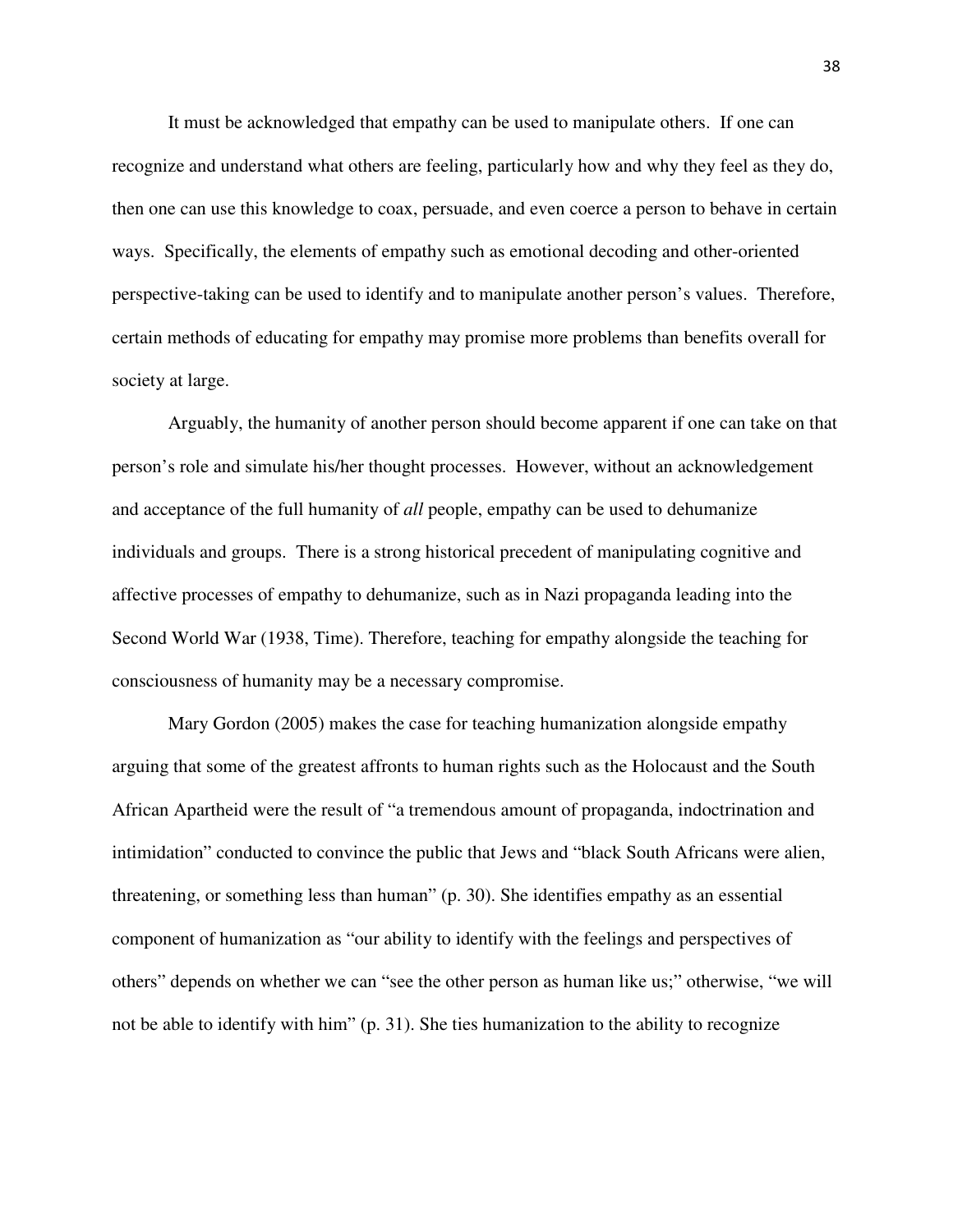another person's experiences and to the capacity to feel what that person feels or, in other words, to the empathic faculties that compose emotional literacy and role-taking.

Given some of the threats of teaching for empathy, such as the potential to provide students with a greater capacity to manipulate people to perverse ends, it is critical to balance teaching for empathy with an ethic or morality that acknowledges individuals' connections to each other, to their shared humanity, and to their human dignity. In addition, it just so happens that certain educational practices designed to foster empathy may also foster humanization; namely, values dialogue.

# **A Conception of Humanization**

 $\overline{\phantom{0}}$ 

*Humanization through critical, dialogical praxis represents the ethical ideal.* 

(P. Roberts, 2000: 44)

Ironically, unlike empathy, one of the most philosophized *daseine* in recorded history, the human condition, has received almost no empirical research.<sup>4</sup> What it means to be a human being and to become human remains unclear and usually undefined with few available concrete definitions. Therefore, this thesis adopts the conception of humanity and of humanization of Paulo Freire.

Similar to many philosophers before him, Freire (2000) neglects to attempt to define the human condition directly. Instead, he opts to define it indirectly by exploring the processes of humanization and of dehumanization. Freire argues that people are "beings in the process of *becoming* [emphasis added] — as unfinished, uncompleted beings in and with a likewise unfinished reality" (p. 84). As a part of this process of becoming, Freire suggests that people

 $^4$  Daseine is the plural of Dasein, what Martin Heidegger refers to as "being-in-the-world" (see Being and Time).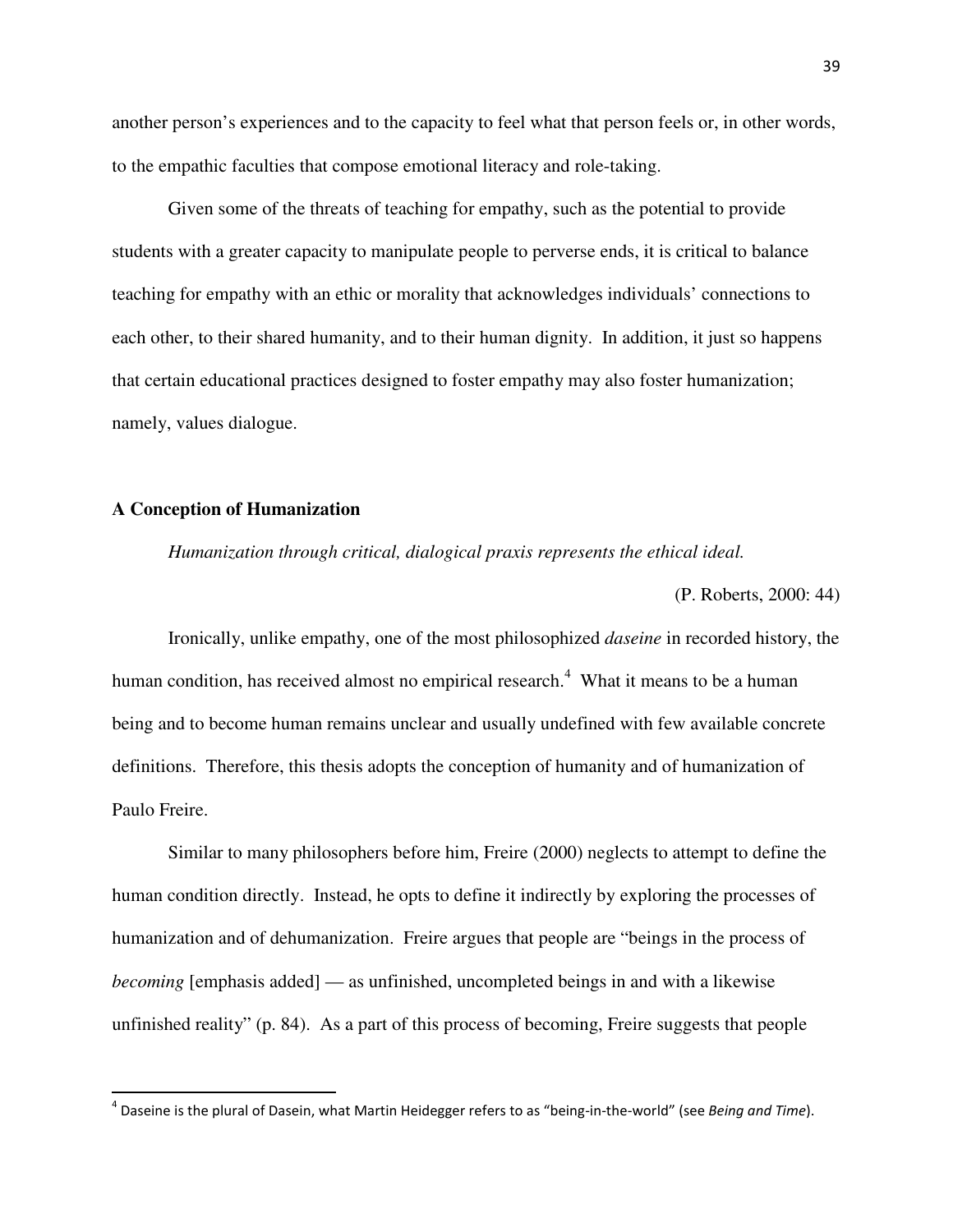have an "ontological and historical vocation to be more fully human" (p, 55). He describes this pursuit as a "birthright of all" (p. 90).

Freire (ibid.) depicts the goal of humanization as *authentic humanism*. Quoting Pierre Furter, Freire describes authentic humanism as consisting "in permitting the emergence of the awareness of our full humanity, as a condition and as an obligation, as a situation and as a project" (p. 93). Moreover, Freire determines that humanization occurs via dialogue through which oppressors and oppressed can become more fully human. He argues that this dialogic inquiry "must be directed towards humanization — the people's historical vocation" (p. 85). In order to overcome oppression, this dialogue "cannot be carried out in isolation or individualism, but only in fellowship and solidarity" because "no one can be authentically human while he prevents others from being so" (ibid.).

Moreover, he describes our humanity as bound among the humanity of others. He argues that dehumanization "marks not only those whose humanity has been stolen, but also (though in a different way) those who have stolen it" because the oppressors experience "a *distortion* of the vocation of becoming more fully human" (p. 44). Both the oppressed and their oppressors, all people, can attempt to regain or to realize their full humanity or, in Freirian terms, their *fuller* humanity.

Therefore, regardless of whether participants in dialogue are oppressors or oppressed, their humanization depends on the humanization of those in relation to them; the oppressors lose a part of their humanity and the oppressed regain it. Freire maintains that the humanization of the oppressor and of the oppressed depends on the actions of the oppressed "who, by freeing themselves, can free their oppressors" (p. 56). Finally, in order to regain their humanity, the oppressed must "cease to be things and fight as men and women;" (ibid.) they must regain their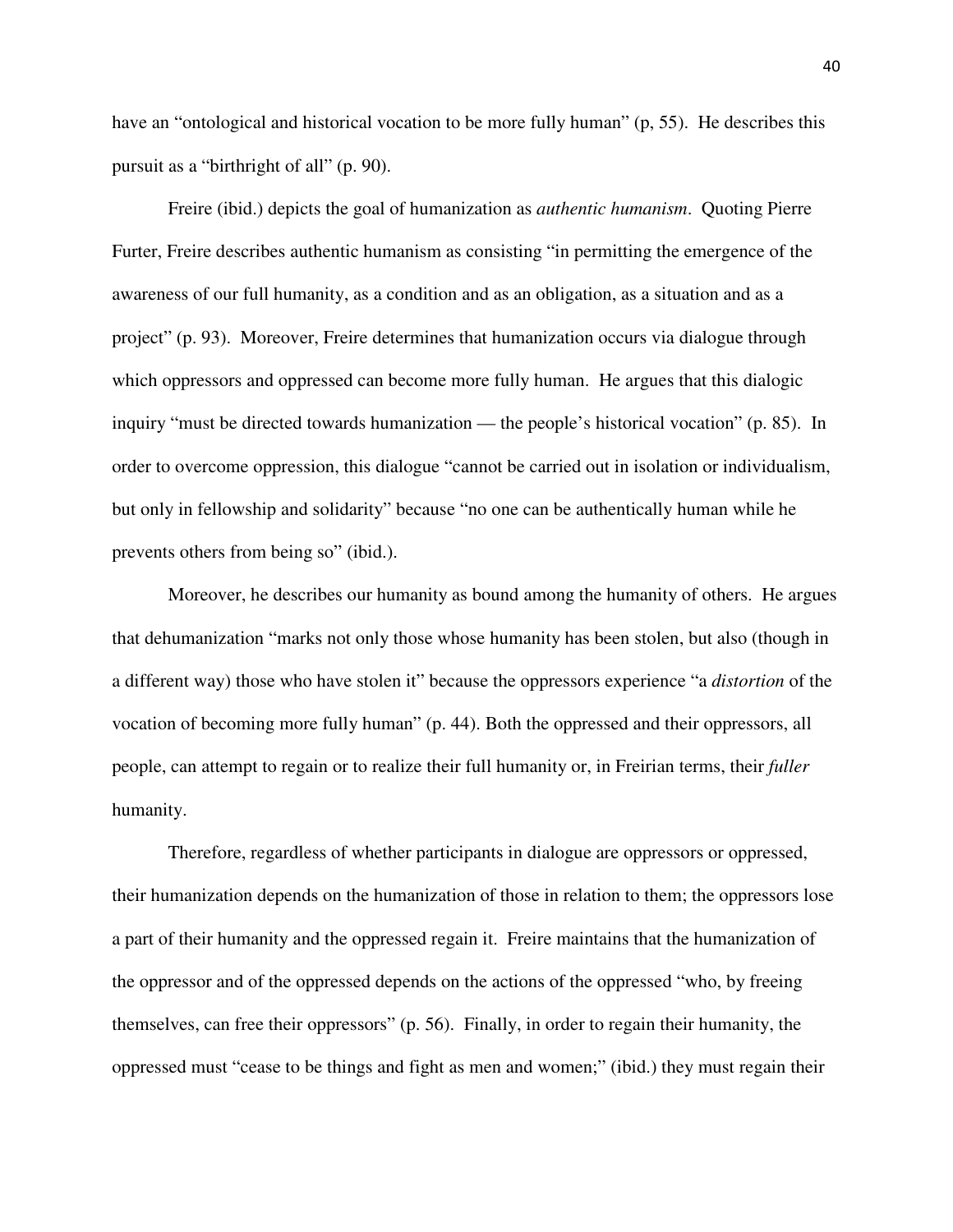subjectivity. In sum, according to Freire, humanization consists of an ongoing process of development shared mutually among people who regain or enhance their subjectivity as a part of obtaining their fuller humanity and their permanent liberation.

# **The Problem of Developing a Measurable Construct of Humanization: An Introduction to Mutualities**

*Ubuntu — I am because we are.* 

(R. Popham, 2014)

This author does not pretend to know what it means to be a human being or therefore to know the object of humanization. Arguably, measuring with precision changes in either of the former remains impossible. However, Freire demonstrates that our humanity is bound among the humanity of others through processes of both humanization and dehumanization. If our humanity depends on the humanity of others, then our humanity is a *mutuality* we can all share. Mutualities consist of qualities and faculties whose existence depend and/or depended on a relationship between human beings. More broadly, mutualities are ontological and epistemological elements, processes, understandings, and capacities that can be shared among all humans. If mutualities depend on relationships among people, then mutualities are bound among people's humanity, and people's humanization depends on the realization of these potentially shared qualities. Therefore, as our mutualities increase, so does our humanization and our humanity.

Mutualities require more explication before they can serve as a metric of humanization. A fundamental that has emerged in this thesis is that all people can valuate and therefore that all people can value. In this way, valuation and values can be bound to our condition as human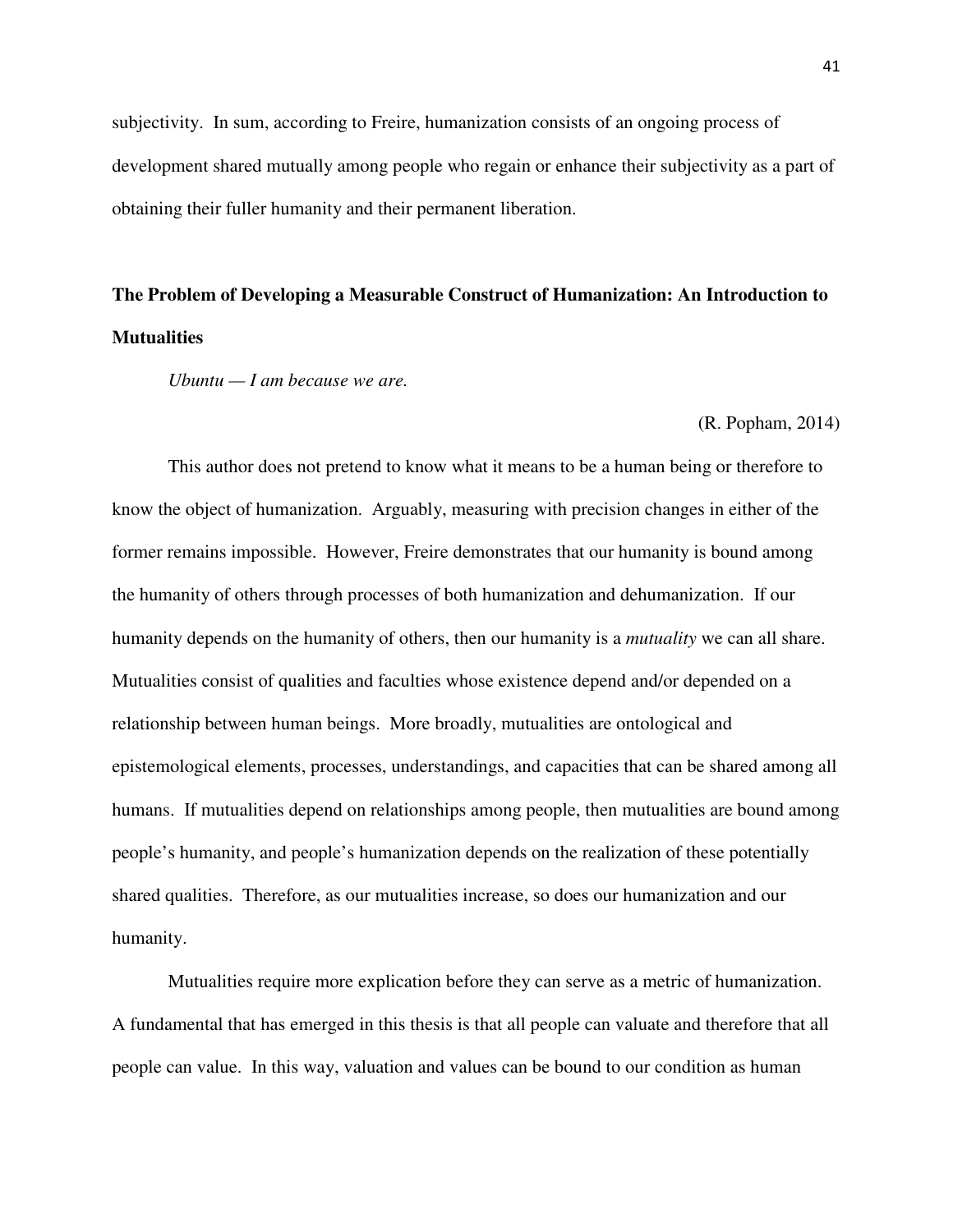beings; values exist as potential mutualities. If our values are bound to our humanity, and our humanity depends on mutualities, then fostering awareness of our shared values is to foster an awareness of our shared humanity.

Furthermore, emotional literacy and role-taking represent distinctly human capacities. If everyone can potentially express and read emotions, and if everyone has the potential to take on someone else's role, then everyone can become more fully human through the development of the mutualities of emotional literacy and of role-taking. These previously defined capacities can contribute to the process and to the measurement of humanization.

Finally, Freire attributed a fuller humanity to an oppressed people's transformation from objects to subjects. Further, a people's shift from objectivity to subjectivity demonstrates the emergence of a mutuality. Therefore, the transition from objects to subjects represents a process of humanization. In conclusion, students' humanization can be measured by assessing their mutual shift toward an increased awareness of and respect for their subjectivity.

In sum, if the humanity of a student is bound among the humanity of his/her peers, then his/her humanization can be measured according to his/her growth in awareness of and respect for mutualities. Since this thesis's construct of humanization is measured in mutualities, its instrumental measurement may require a more wholistic approach than that of measuring emotional literacy or role-taking. Humanization may require an integrated measurement that comprises the observation of multiple mutualities including those representing empathic capacities. In closing, given the employment of values dialogue, this thesis's construct of humanization consists of increases in students' awareness of and respect for their mutualities, especially of their shared emotionality, roles, and values.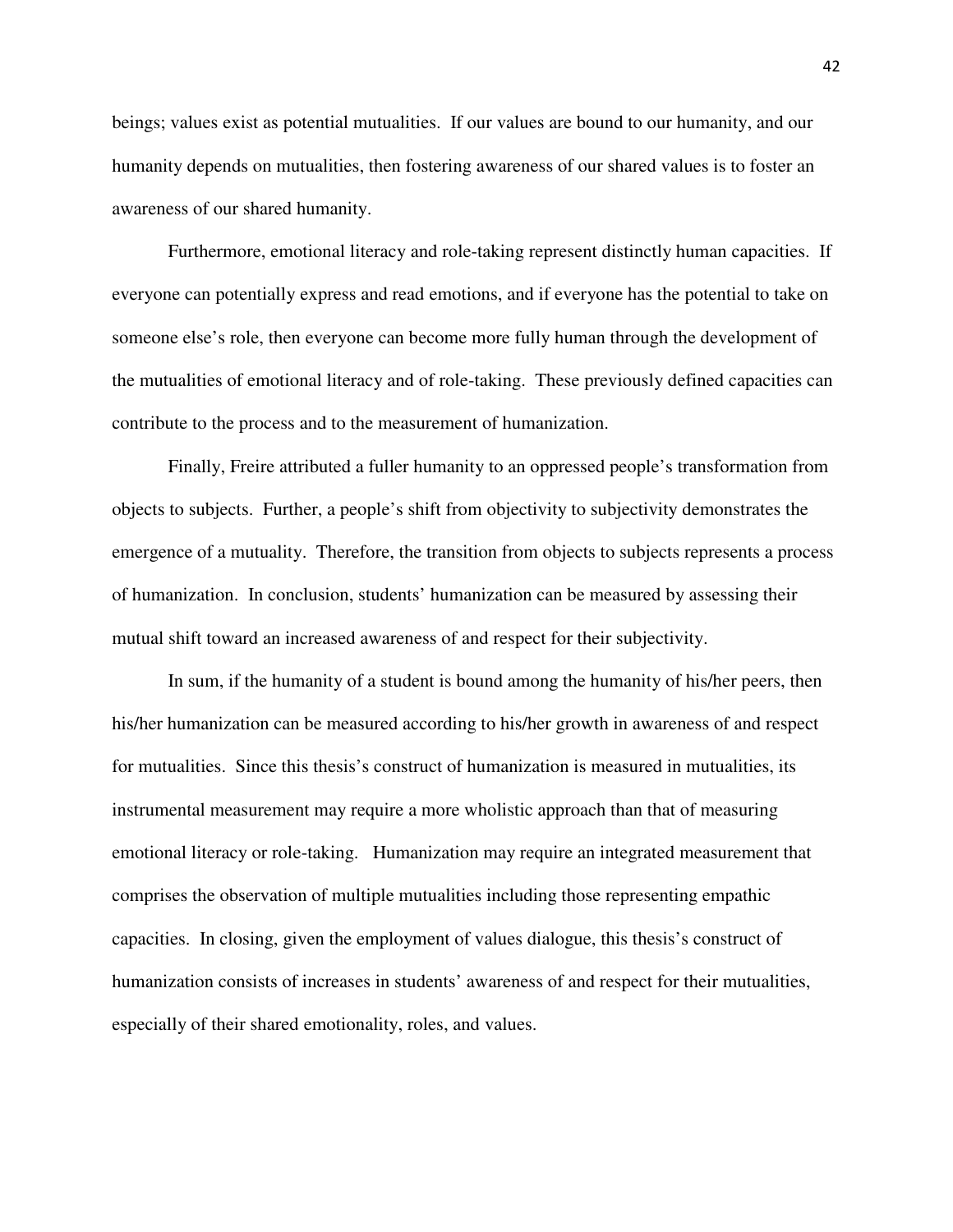# **From Values Dialogue to Empathy and Humanization**

*What greater contribution could we make to our sustainable future than to promote a development of the heart that runs parallel to the development of the mind.* 

(M. Gordon, 2005: 34)

Some of the authors previously explored have also evinced the existence of mutualities and of the relationships between empathy and humanization. For example, Mary Gordon (2005) describes empathy as a distinctly human capacity, as "our emotions and the need to have them understood by others are so basic that the visible signals of how we are feeling have become essential aspects of humans around the world" (p. 33). Emotional literacy is therefore a human potential and a mutuality that, if fostered, contributes to a people's humanity.

Furthermore, Martin Hoffman (2000) also describes emotionality as an intrinsically human feature. Hoffman cited "a landmark study of Ekman, Sorenson, and Friesen (1969) in which preliterate New Guinea tribespeople identified a number of emotional facial expressions in the same way [as] subjects in Japan, Brazil, and the United States" (p. 42). Based on this research, Hoffman concluded that "certain emotions and facial expressions are universal and based on neural integration" (ibid.).

Several authors have also linked empathic responses to experiences that progenate values. Strayer (1987) demonstrates that the effectiveness of certain empathic capacities, especially of cognitive role-taking, depend on previous experience. She describes cognitive role-taking as being reliant on an understanding of one's affective emotion and of how one's reaction reflects the context in which one is affected. Furthermore, Strayer elaborates that "reflection upon such experiences should widen the range of stimuli evoking empathy, as well as provide a source of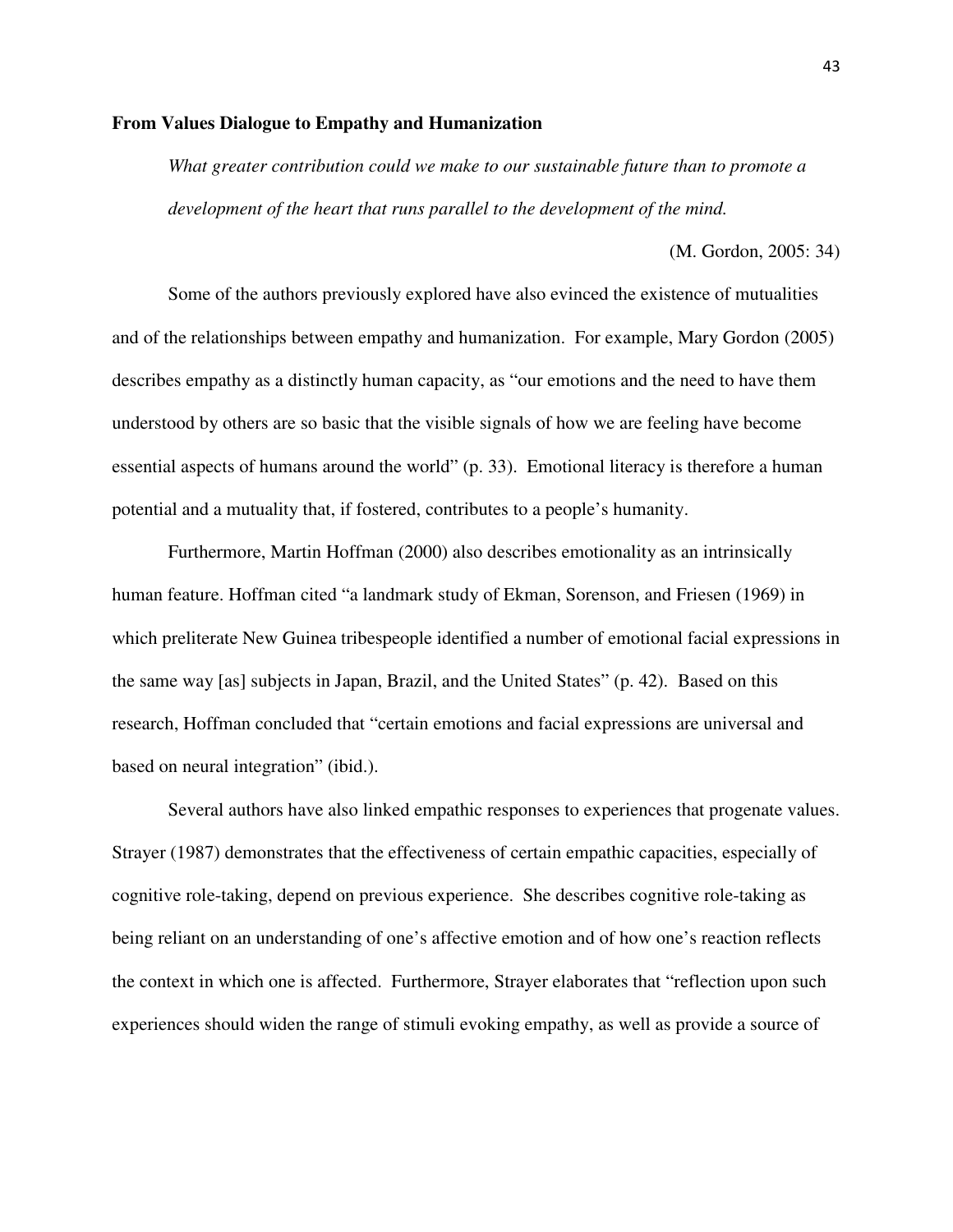individual differences in empathy" (p. 224). Therefore, more knowledge of diverse social contexts can contribute to the repertoire from which to role-take more effectively.

Strayer (ibid.) also demonstrates the utility of values dialogue as a vehicle with which to foster the empathic capacities of emotional literacy and of cognitive role-taking. She argues that "socialization practices that direct a child's attention to a variety of emotions in self and others seem to promote empathy" (p. 225). Therefore, educational models that investigate emotional affects, as well as the entities and processes that influence these affects, can have a significant impact on several empathic capacities.

Coplan (2011) also links empathy development to values dialogue by demonstrating how other-oriented perspective-taking relies on understanding another person's perspective and values through experience. Coplan argues that empathy is experiential in that

(1) it is itself an experience for the observer;

(2) that [*sic*] it is a representation of, among other things, the experience of a target; and

(3) that [*sic*] it involves representations that are not representations of causes and [of] effects.  $(p. 17)$ 

She concludes that empathy "is a representation of experiences" (ibid.). If values are influenced by experiences, then increased awareness of how experiences influence values increases a person's capacity to role-take.

To recapitulate, each model developed within this thesis will employ dialogues about values in order to teach for the constructs of emotional literacy, of role-taking, and of humanization. Therefore, the legitimacy of the hypothesis presented here depends on values dialogue and its supposed potential to foster the former empathic and humanistic capacities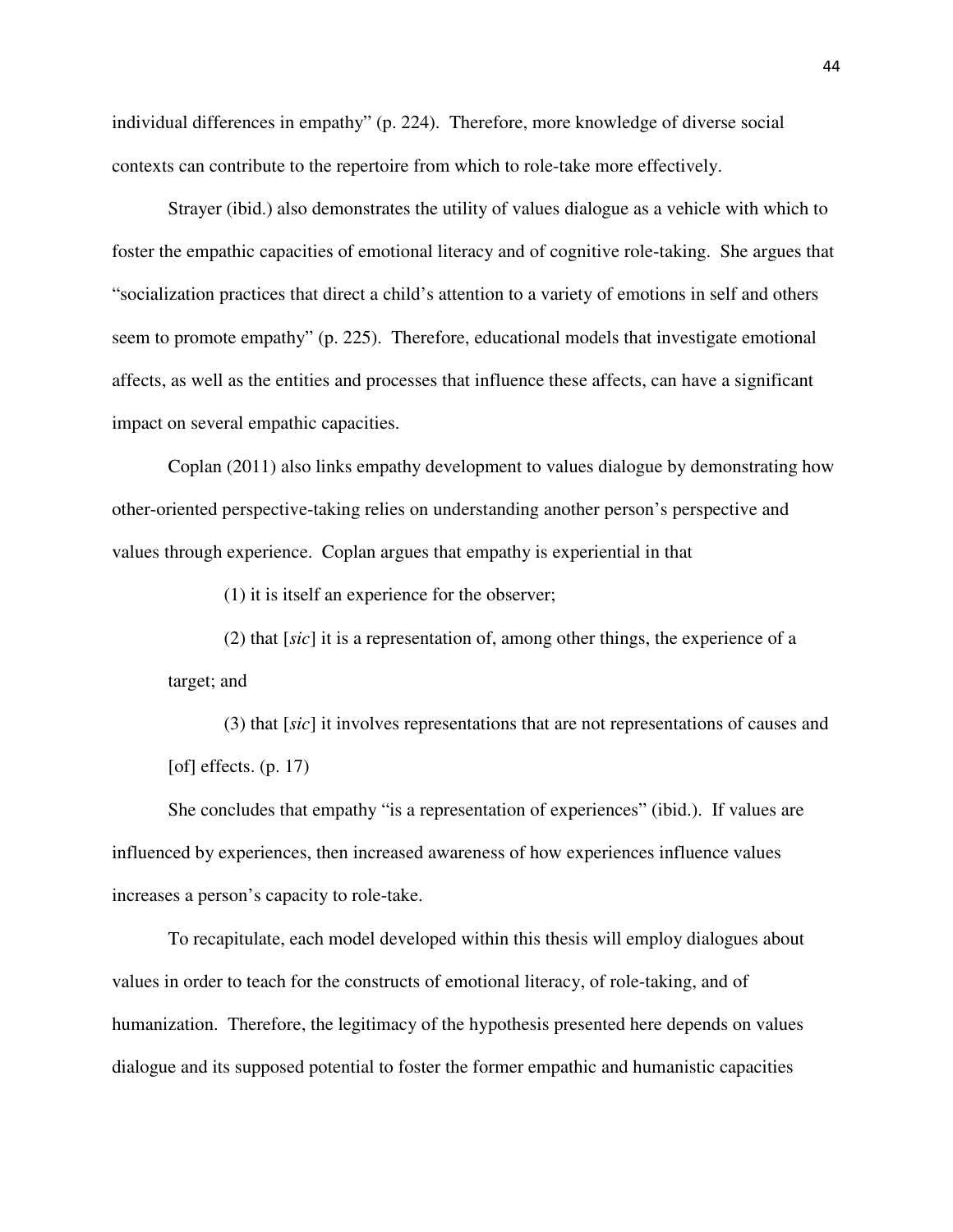among students. To this author's knowledge, this hypothesis has not yet been tested. However, it follows logically.

If developable elements of empathy include the constructs of emotional literacy and of role-taking, and if values influence actions and dispositions, then discussing and developing an understanding of values can also increase an individual's empathy. Individuals can have strong emotional associations with their values (Gordon, 2005). Therefore, to discuss values is to discuss and to grow in understanding of the influences on individuals' emotional associations. Further, if values influence thought processes and actions, then values dialogues enable individuals to begin to grasp the roles and thought processes of other participants in the dialogue. In sum, this kind of dialogue nurtures participants' capacities to role-take and to simulate other individuals' thought processes, in addition to developing participants' emotional literacy.

Moreover, values dialogue, emotional literacy, and role-taking exist in a dynamic relationship within which fostering one might foster the others. To increase in emotional literacy is to have a greater awareness of emotions, which in a values dialogue is to grow in understanding of how a person's emotions relate to a one's values. If a person grows in the ability to recognize the influences of another's values, then that person improves in the ability to take on another's role. Meanwhile, to grow in the capacity to take on another's role, is to increase in the capacity to take on the influences of another's values, which is to grow in one's understanding of the origins of another's emotions. The values dialogue and its targeted empathic capacities depend on and enhance one another.

Finally, the dynamic relationship among values dialogue, emotional literacy, and roletaking exists within the process of humanization so that an increase in understanding of values, of valuation, of emotional literacy, and of role-taking as mutualities might increase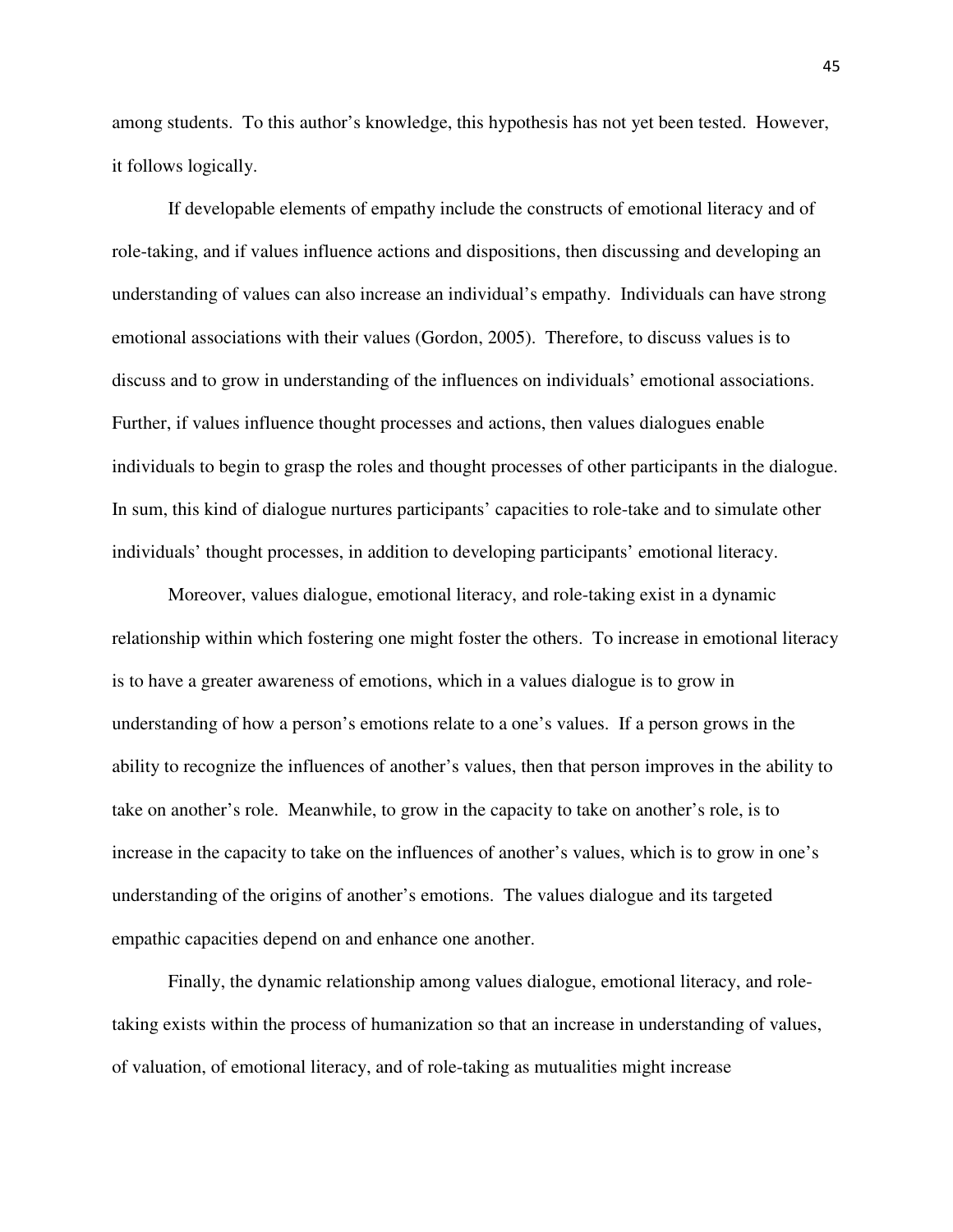humanization. If the process of humanization depends on the development of mutualities, then fostering the capacities of emotional literacy and of role-taking through values dialogue might foster several mutualities, including a greater awareness of potential shared values and valuation. In sum, the mutualities including values, valuation, emotional literacy, and role-taking compose a network of development of humanity.

#### **From Theory to Praxis**

This section acts as a conclusion for this chapter by summarizing what has been established as well as by acting as a bridge between the theory and the development of the models. Here, the praxis of a values dialogue will be established for the purpose of constructing models of the praxis that can be used and tested in secondary school classrooms.

The praxis of a dialogue about values consists of a process of collaborative meaningmaking in which participants develop understandings of the deepest and of the strongest meanings. This kind of discourse consists of three processes of recognition and of development of understandings. Throughout the dialogue, participants attempt to identify what means the most. They also try to recognize how these meanings develop. Finally, during the discourse, participants attempt to identify the justifications that give the identified values their meaning.

Therefore, the praxis of a discourse about values consists of a dialogue about *dispositions* and *experiences*. Specifically, a values dialogue concerns how dispositions and experiences influence what each participant in the dialogue personally values and/or how they influence what other people value. Dispositions consist of a priori influences on values such as genetics, instincts, and intuition. Meanwhile, experiences consist of a posteriori influences on values such as sensation, sociocultural interaction, and environment. At its essence, a values dialogue is a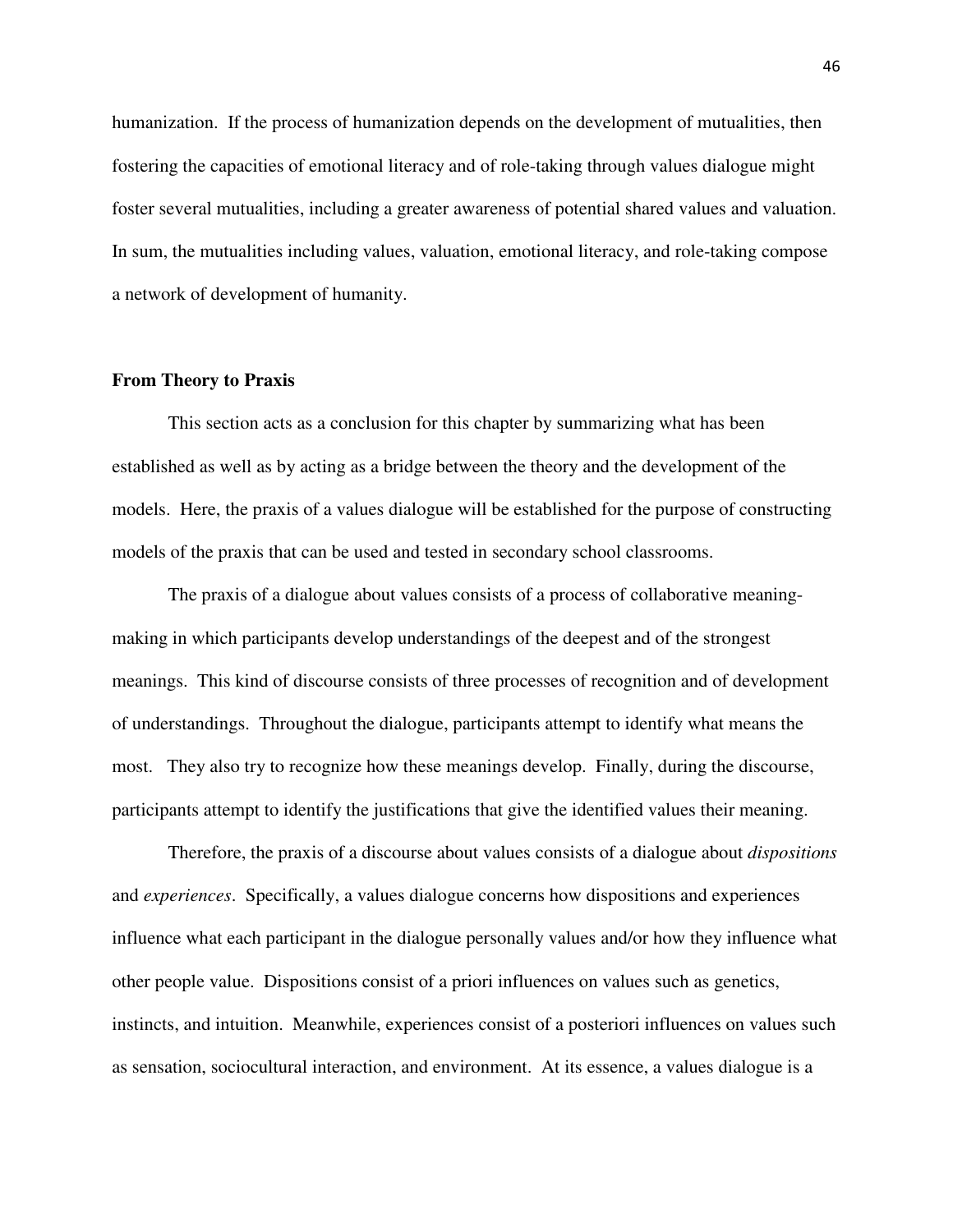dialogue about stories. The dialogue involves the consideration of how participants' dispositions and experiences affect and/or affected their actions in situations of personal significance, especially in those situations and events that contributed to their values.

These three broad processes of recognition and of development of understanding can be summarized with guiding questions. These questions should evoke student discussions about choices and decisions, and about how and why participants and/or people outside the dialogue chose to do whatever it was that they did. At a minimum, each of the educational models that will be developed will offer a form of one of the following prompts:

- 1) What is important?
- 2) How is it important?
- 3) Why is it important?

Discussions including such questions will inevitably have strong feelings associated with them and opportunities to discuss those feelings. However, given the underlying questions of a values dialogue, it may be better suited for developing capacities to role-take and to simulate other people's thinking than to develop abilities to recognize, to understand, and to express emotions. Nevertheless, values may influence both emotionality and roles. So, although a praxical values dialogue may be better suited to foster role-taking, it should eventually influence both affective and cognitive empathic capacities and, ultimately, humanization.

After all, developing an understanding of values is at the core of a values dialogue. If values influence dispositions and actions, and if roles and thought processes are also influenced by values, then values dialogue can contribute to understandings of associations among emotions, dispositions, actions, roles, and cognition. Therefore, in many contexts, a dialogue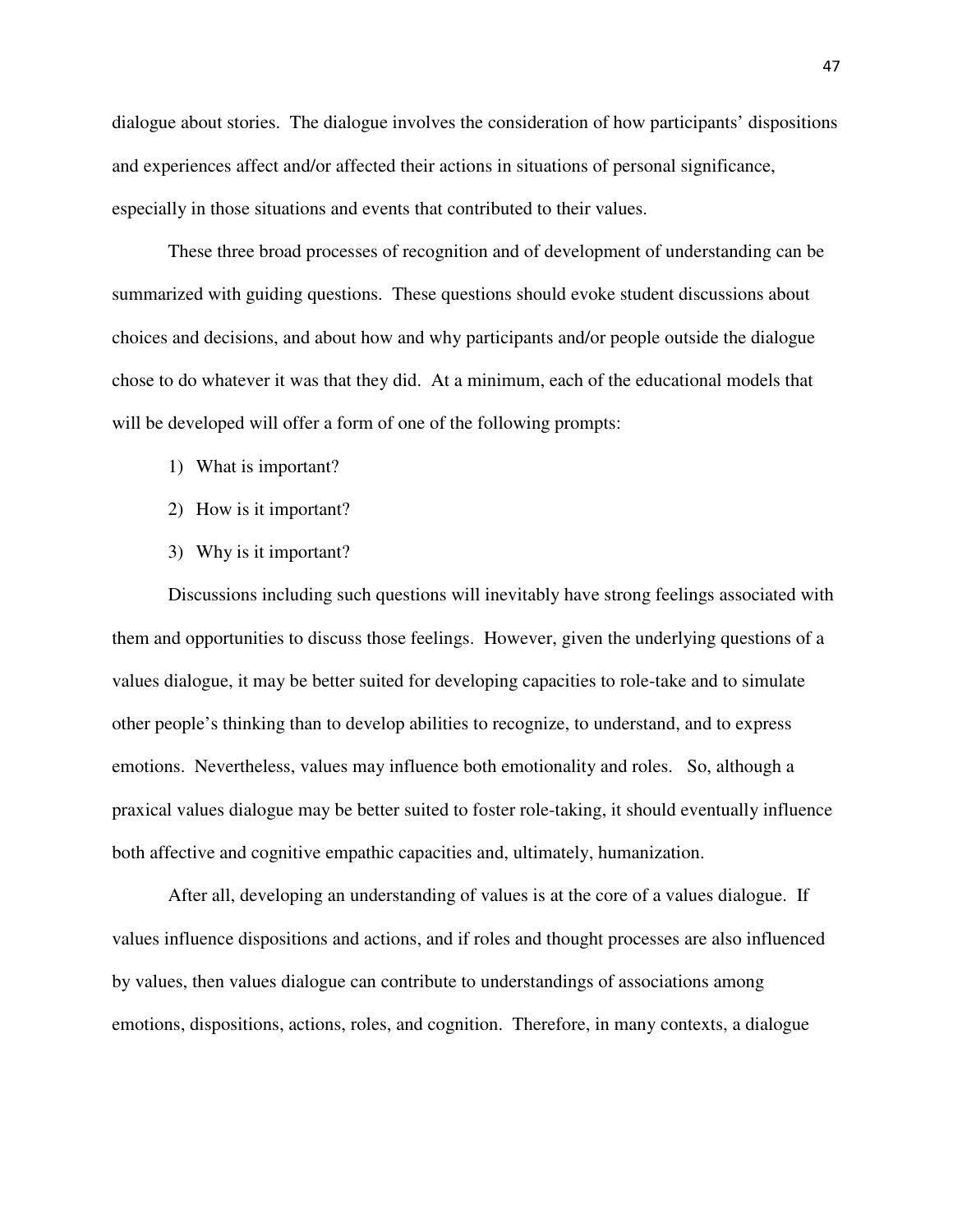about values as structured may nurture participants' emotional literacy, role-taking, and humanization.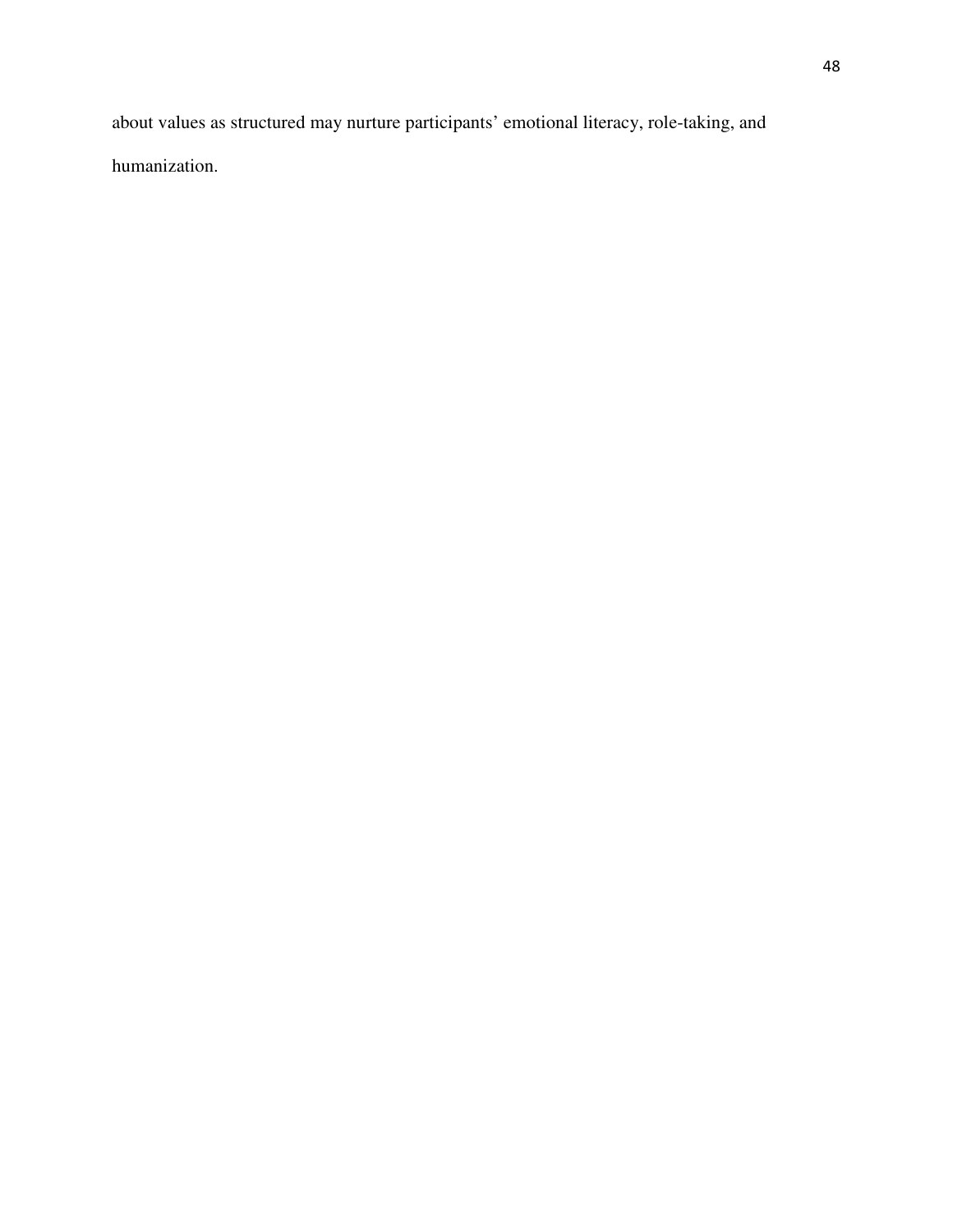#### **Chapter 4: The Models**

#### **The Purpose of this Chapter**

The previous chapter identified empathic and humanistic capacities, developed measurable constructs that synthesized those capacities, and established a praxis of values dialogue that may foster the constructs. Next, in this chapter this author will develop the models and their structures, and will offer an explanation of how they function. Then, this author will provide methods for measuring the models' targeted empathic and humanizing constructs. After problematizing the measurement of the constructs, this author will briefly introduce and illustrate the models. The introductions will consist of the models' origins; that is, the scholars who contributed to their designs; as well as the models' targeted empathic and humanizing constructs. Finally, this author will then explain each model in turn. Therefore, in this chapter this author will establish the framework for the development of the models and then proceed to illustrate them.

# **Developing the Models**

The models will be developed based on the research and experiences of scholars of empathy, of humanization, of dialogue, and of inquiry-based curriculum. They will draw on experiences derived from actual practice; this author has already practiced some variations of the following models in professional development workshops, in teacher education classes, and in secondary school classrooms in London, Ontario. However, in previous exercises of versions of these models, the author did not purposefully attempt to foster emotional literacy, role-taking, and humanization, nor did he attempt to measure these capacities instrumentally. These models will draw on existing educational programs as much as possible in order to increase their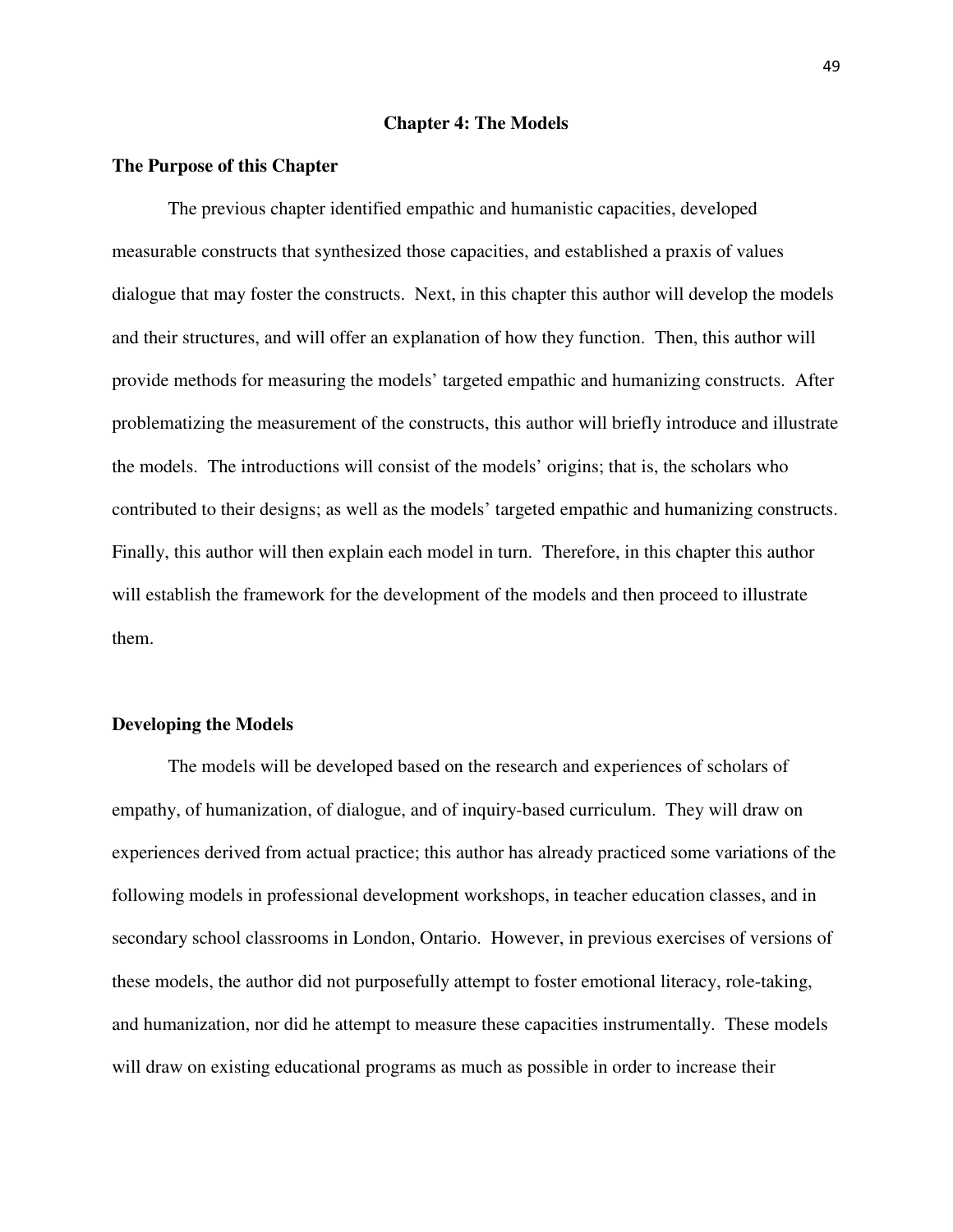legitimacy. These models will also utilize existing practices to increase the likelihood that they affect as intended. After all, as demonstrated previously, many programs that foster empathy already exist, although most often they are not designed for secondary school classrooms and/or often are not identified as forms of empathy education.

# **Structure of the Models**

The format of the models emulates curricula already in use by secondary school teachers in Ontario. This author will first describe the models' particular learning objectives. Although these models can potentially foster emotional literacy, role-taking, and humanization, each model fosters each of these constructs and their various facets to different degrees. Therefore, the learning objectives will identify which capacities of the constructs the models target. In addition, the learning objectives will guide the method of each model by serving as ends by which to inform and shape means. Finally, these objectives will serve as standards by which to evaluate the utility of a model, which may include the fostering of emotional literacy, of role-taking, and of humanization.

 Second, each model will include a list of required and suggested materials and an explanation of their purpose in the execution of the model. The models require very few resources; however, there are many optional teaching aides that may enhance the effectiveness of the practice of the model. Required and suggested materials and equipment may include the organization of the desks in the classroom, writing materials, and/or manipulatives. The models are designed to require as few resources as necessary for increased applicability to as many secondary school classroom contexts as possible.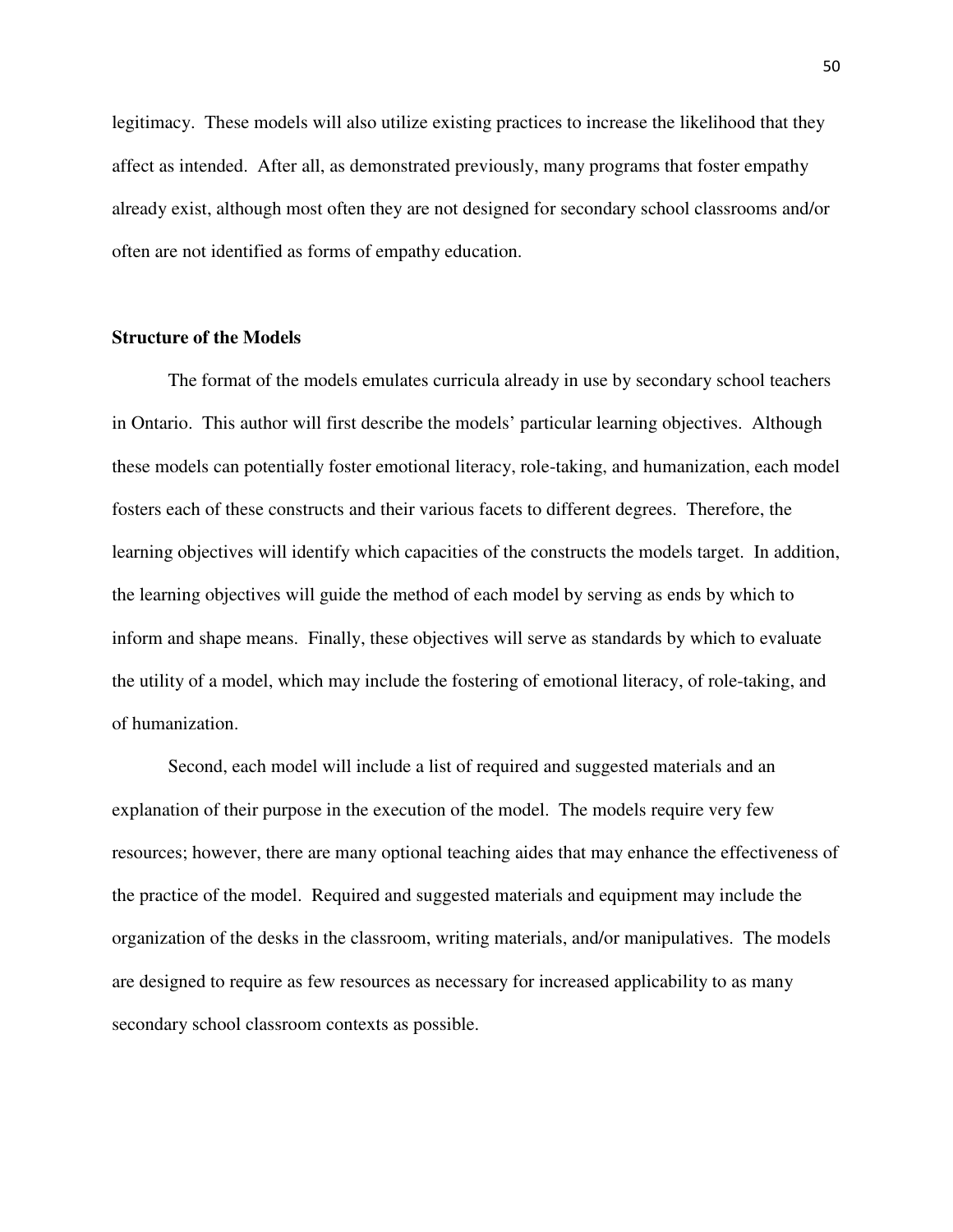Third, the method of execution of each model will be described in discrete steps. These steps will attempt to balance descriptive precision with breadth of utility. These general steps will be articulated with as much precision as possible while balancing description with generalizability so that the models can be applied to a variety of classroom contexts. After all, the ease with which each model can be comprehended will have a direct impact on its accessibility and proper execution.

 Fourth, each model will briefly address the costs and benefits of practicing it as outlined. Costs depicted in these sections will exclude required materials as they are modest and affordable. Instead, the costs and benefits analysis will include intangible resources used throughout the models and other potential costs such as risks to the students and to the instructor. Meanwhile, the benefits addressed in this section will include the targeted empathic and humanistic capacities as well as any other real and potential direct and indirect benefits of practicing the model. All of the suggested real and potential benefits will remain tentative as the models have not yet been tested.

 Finally, each model will include suggested instruments for measuring the constructs developed in the previous chapter. Each construct must be measured differently in each model because of the models' varied methods. These instruments will not be suited to every context in which the models could be practiced and are therefore samples of possible instruments with which to measure this thesis's target constructs. These samples will serve as standards by which to develop instruments applicable to the needs of the teacher and of the current class of students.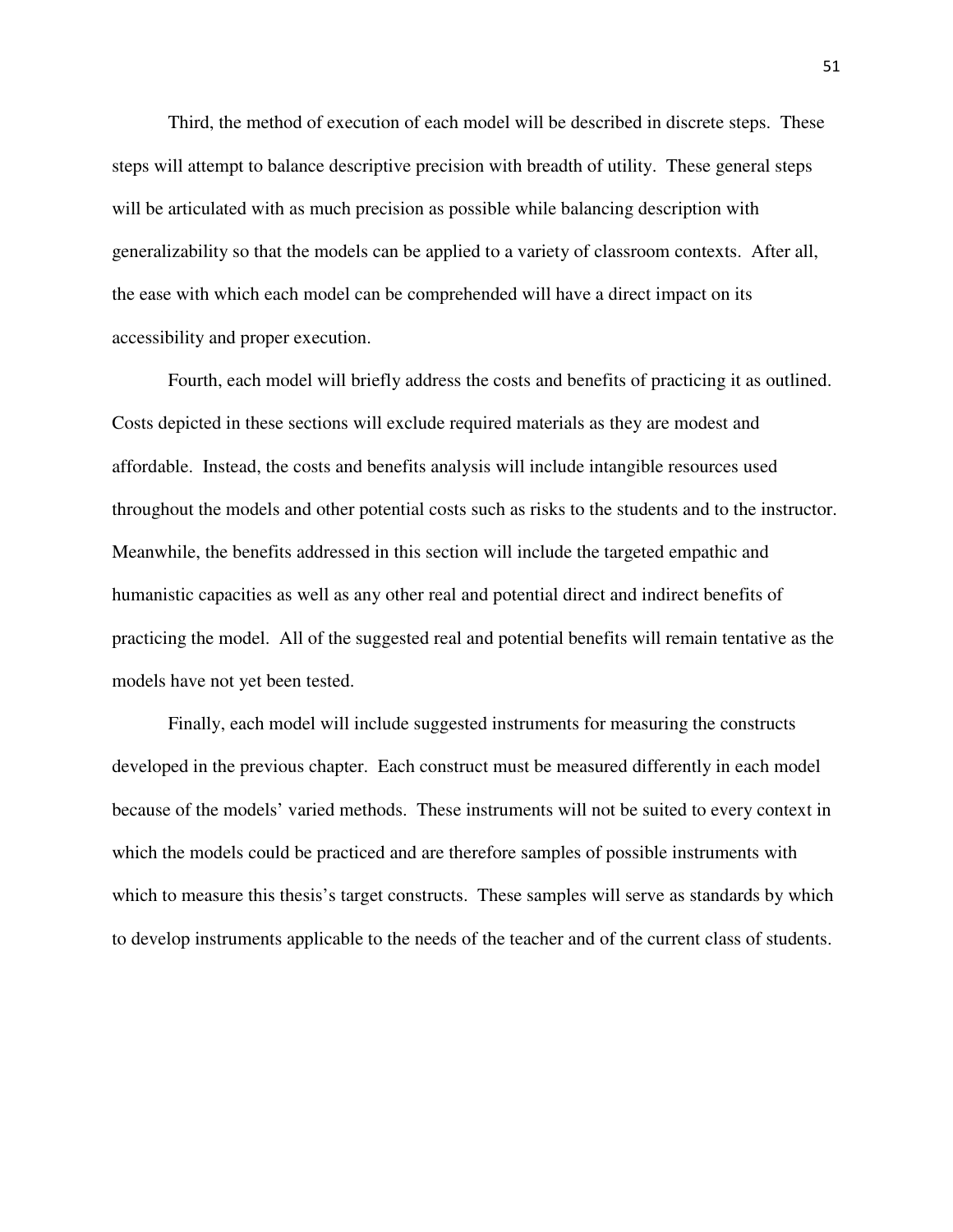# **Function of the Models**

The models are designed to be applicable to 2014 secondary school classrooms in Ontario. The targeted classrooms consist of 25-35 students with resources commonly found in secondary schools. These resources include: a method of displaying information such as a SMART board or chalkboard; space for everyone to sit in circles; and tables, chairs, paper and pencils for every student. The models' designs will cater to courses offered from grades 9 through 12 that use Ontario public school curricula.

Since the choice of whether to incorporate these models may be left to the teacher, implementation and actual usage of the models by the instructor will be considered in their designs. The models will likely appeal to a teacher who employs student-centered and collaborative pedagogical approaches. In addition, in order for these values dialogues to be effective, they will require an active, understanding, and respectful facilitator. Moreover, the teacher should have a basic appreciation of the value of the mutualities which the models are designed to foster; if the teacher does not appreciate the learning objectives of the models, then their execution may be less successful.

Needless to say, no single execution of a model will ever be identical to another due to the uniqueness of the instructor and of his/her context, as well as the differences in the interests, in levels of cognitive and affective development, and in the capacities of his/her students. The models will be descriptive enough to inform particular approaches to values dialogue and broad enough that they can be used to teach various aspects of Ontario public school curricula in various classroom contexts. In conclusion, this chapter will lay out each model's structure and function as necessary to influence emotional literacy, role-taking, and humanization as well as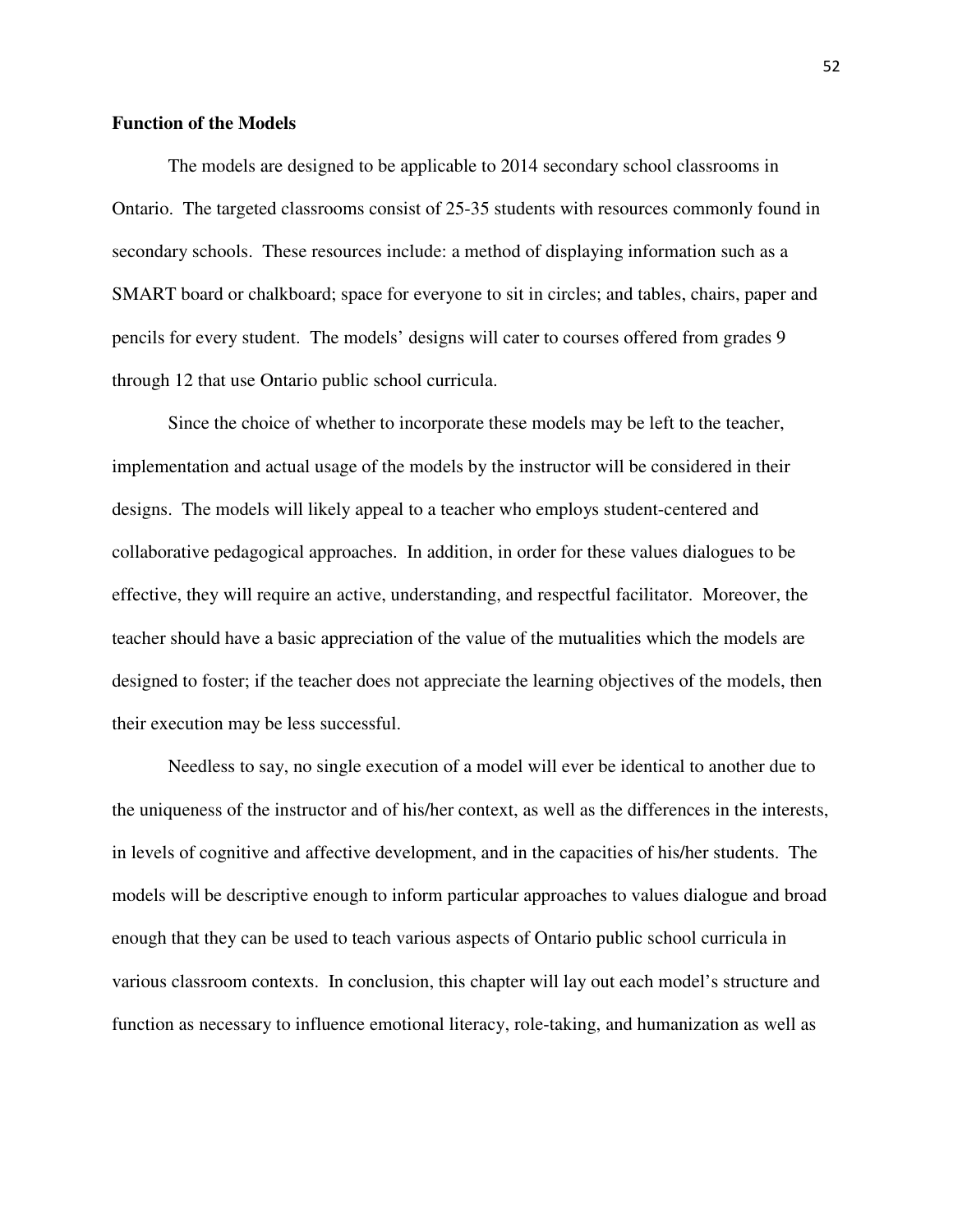describe some possible instruments for measuring the former empathic and humanizing constructs.

#### **Methods of Measuring the Constructs**

Each model's assessments can be used to test for students' emotional literacy, roletaking, and humanization. However, any single set of assessments derived from the execution of a model cannot determine changes in these capacities among students. Moreover, to test for changes in students' empathic and humanizing faculties, and therefore to test for the utility of the models, the assessments from one model must be compared with those from another. The completed assessments from one model can be used in tandem with other assessments derived from executing the other models or from those derived from repeating the same model at another point in time. By triangulating the data from these assessments, one can demonstrate changes in students' capacities of emotional literacy, of role-taking, and of humanization.

 Notably, each model fosters empathic and humanizing capacities to different degrees and therefore the assessments from the different models cannot provide valid comparisons of students' dispositions from the practice of one model to the next. Therefore, one of the best methods of measuring for the utility of the models is to execute the same model again using different content and to compare students' assessments from the first performance of a model with those derived from a later practice of the same model.

# **Introduction to the Models**

To recapitulate, this thesis aspires to develop educational methods that may foster empathy and humanization. Therefore, the preceding chapters have developed and defined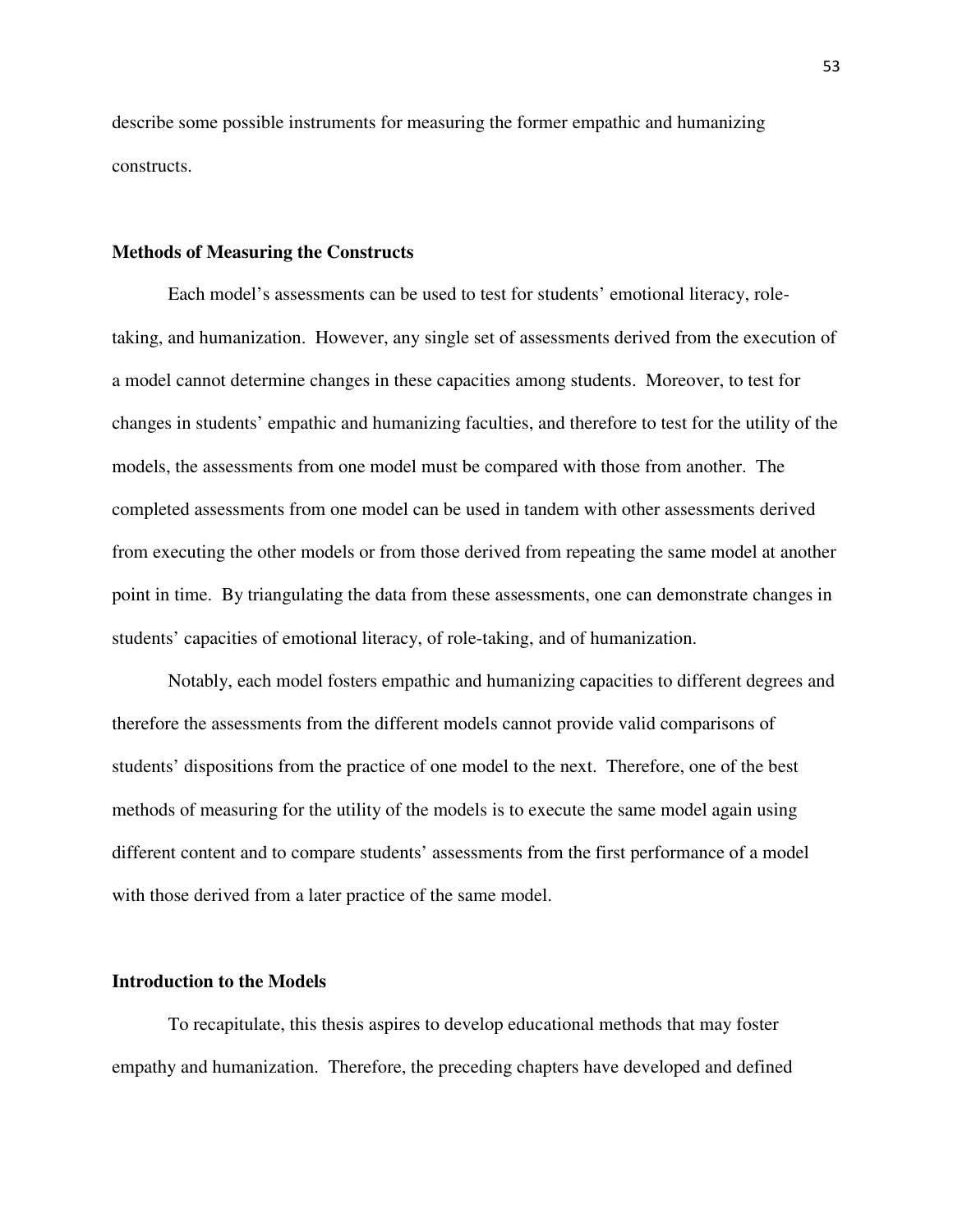teachable empathic and humanizing constructs including emotional literacy, role-taking, and humanizing mutualities. Emotional literacy refers to the accuracy and effectiveness by which students encode and decode emotional affects. Meanwhile, role-taking conveys the precision and effectiveness by which students identify and inhabit the influences of another person's values. Finally, humanization denotes students' awareness of and respect for their mutualities, especially of their shared emotionality, roles, and values.

Although each model is designed to foster emotional literacy, role-taking, and humanization, each model targets one of the former constructs predominantly. Socio-Political Problem-Solving attempts to foster humanization through its purposeful illumination of mutualities. Next, the Forum Theater of Values attempts to foster role-taking through its deliberate values dialogue interventions. These interventions explore and define the values of the persons behind the representations of perpetrators and of victims in mock oppressive scenarios. Finally, the Direct Values Dialogue attempts to teach for emotional literacy primarily through its use of the counselling psychology tool *icebergs.* Using this tool, the model facilitates the deconstruction of the various components that influence an emotion such as a person's experiences and the influences of his/her deepest values.

The following sections will outline each of the former models in detail. First, this author will briefly introduce the model by noting its origins and by identifying its targeted empathic or humanistic construct. After introducing the model, this author will articulate its learning objectives. Then he will list required and suggested materials and equipment for its execution. Following the listing and justifications for teaching and for learning aids, this author will outline the method by which the model might be executed. Following the explanation of how to conduct the model, he will explore the costs and benefits of the model's execution as described in the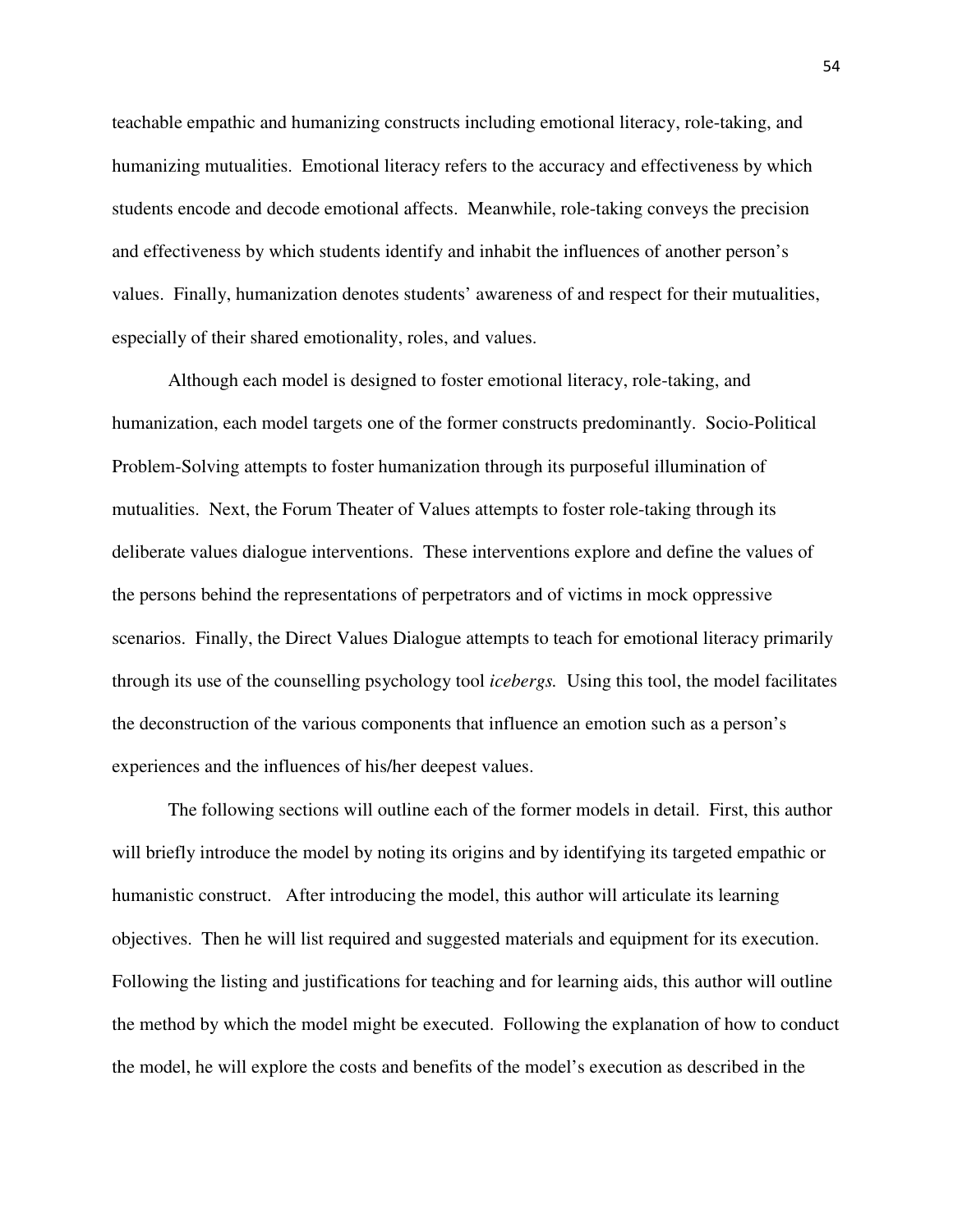method. Finally, the last portion of a model's outline will address and describe possible instruments for measuring the desired empathic and humanistic capacities. In sum, the subsequent sections will describe in detail three models which are designed to foster the mutualities that contribute to humanization, those of which include the empathic constructs of emotional literacy and of role-taking.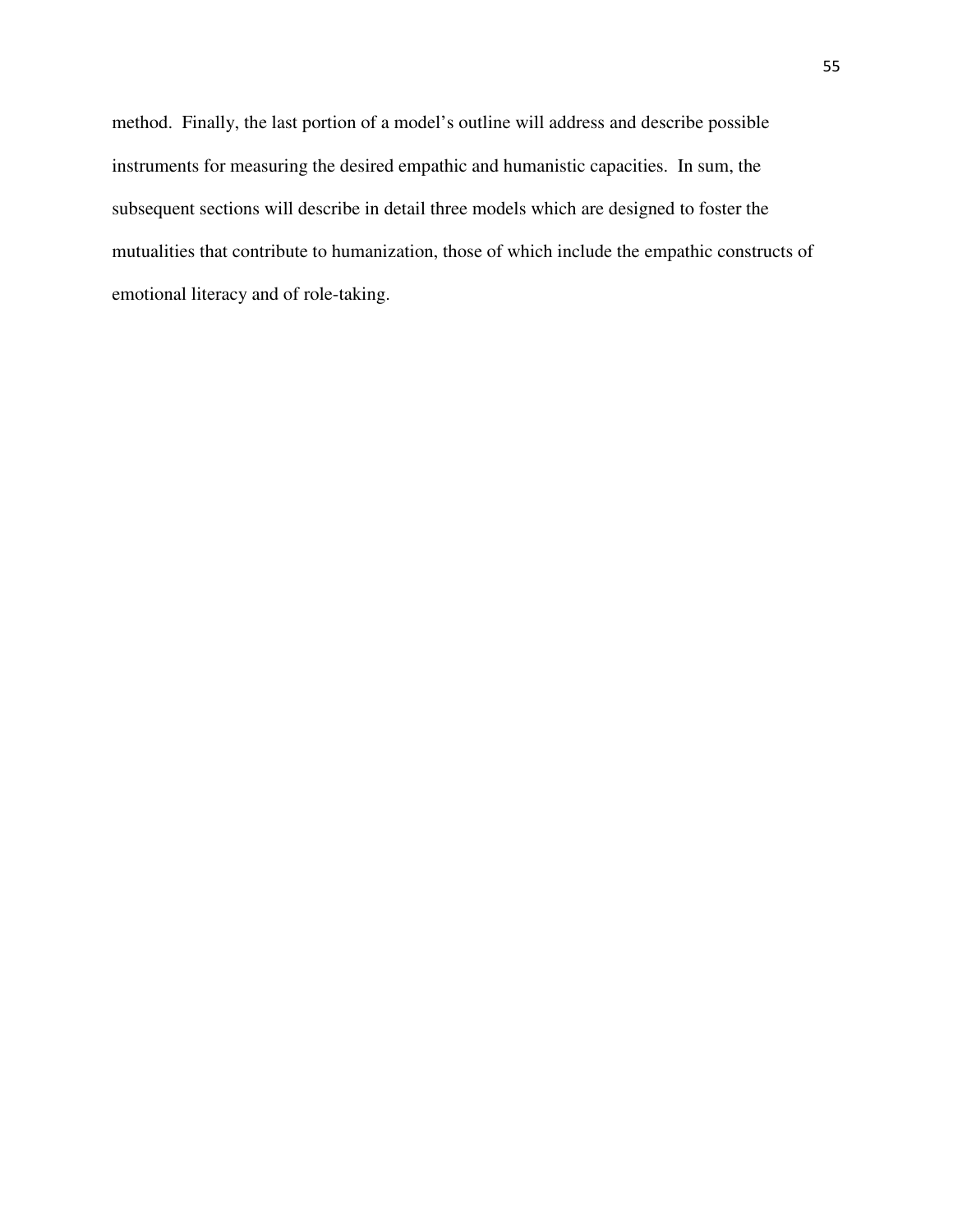# **Model I: Socio-Political Problem-Solving**

*When will the United States and the Taliban come to the table?* 

 $(N. \text{ Pizzale}^5)$ 

The first model, Socio-Political Problem-Solving, introduces groups of students to current socio-political conflicts and then has them assemble cases to justify whether they can be resolved. This model relies on research regarding the utility of discovery and of problem- and of project-based learning (Aulls & Shore, 2008). The model draws on discovery learning by creating spaces for students to discover the potential mutualities among parties currently in conflict. It also utilizes research regarding problem-based learning, as the students must identify the main problem in the conflict and develop a case in which they must justify why it can or cannot currently be resolved. Finally, acknowledging John Dewey's legacy of project-based learning, this model can be extended from a single class to a multi-class project. This model demonstrates a form of project-based learning because it is "child-centered" and it is "socially relevant" in that it has students engage in inquiry independently to address current conflicts between groups of human beings (p. 169).

Paulo Freire (2000) highlighted the value of "problem-posing" educational approaches such as that of Socio-Political Problem-Solving. He argued that educators "must abandon the education goal of deposit-making and replace it with the posing of the problems of human beings" (p. 79). Borrowing from Freire's disposition, Socio-Political Problem-Solving poses the problems of human beings in order to prompt investigations into the humanity of those involved in a conflict. The model is designed to foster appreciation of mutualities such as potential shared

 $\overline{a}$ 

<sup>&</sup>lt;sup>5</sup> Dr. Norman Pizzale is a professor at King's University College, Western University, in London, Ontario. He asked this question to a first-year undergraduate Social Justice and Peace Studies class in 2008.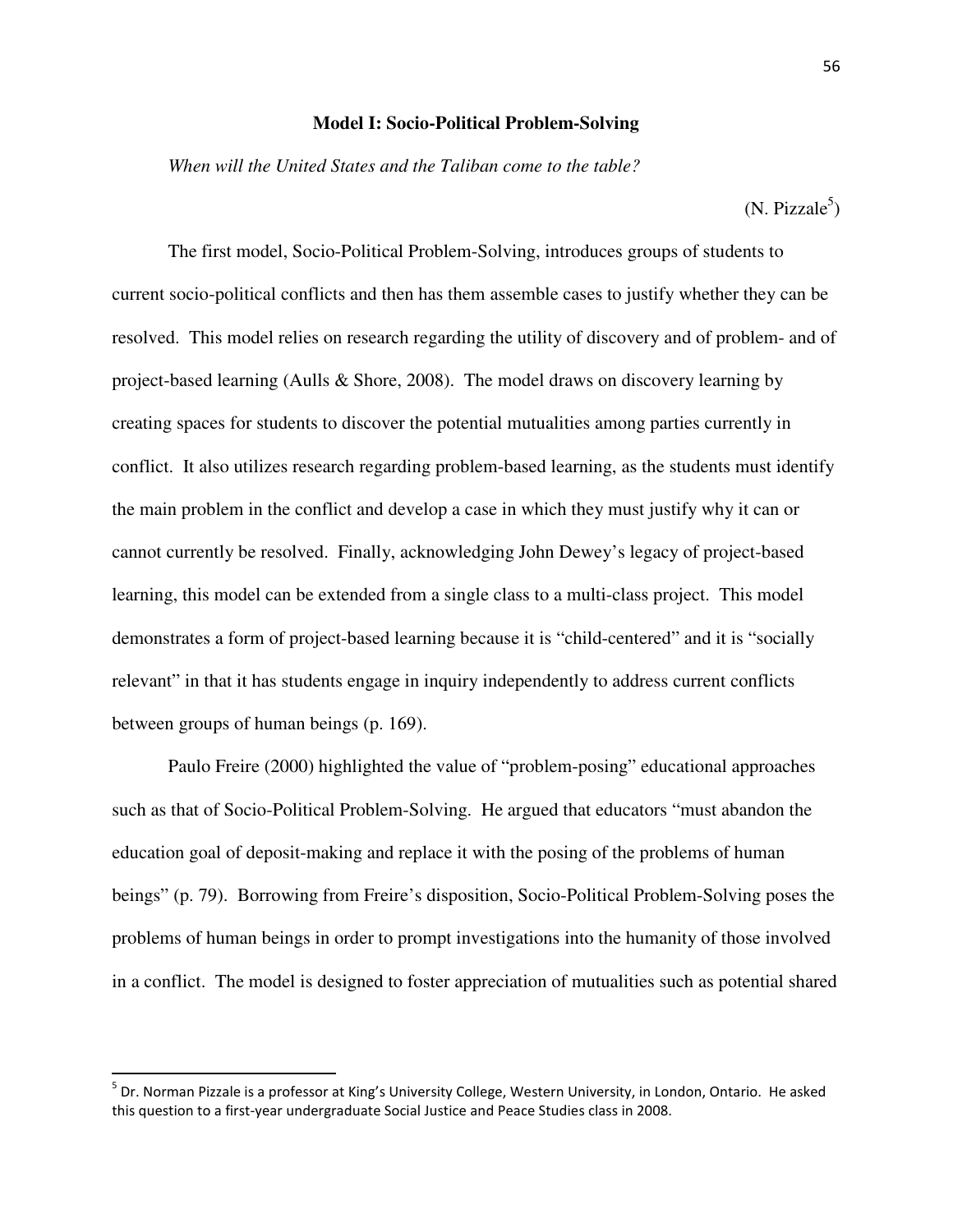emotions, experiences, and values. Therefore, of the targeted empathic and humanistic constructs, this model attempts to foster students' humanization predominately.

# **Learning Objectives**

This model should influence the following capacities:

1) Emotional literacy

Upon the execution of this model, students should have:

- a) an increased capacity to decode emotions by deconstructing their associated experiences and values, as well as their other related emotions.
- 2) Role-taking

Upon the execution of this model, students should have:

- a) a greater capacity to deconstruct roles and perspectives;
- b) a greater understanding of how values influence roles; and
- c) an increased understanding of how experiences influence values.
- 3) Humanization

Upon the execution of this model, students should have:

- a) a greater understanding of their shared emotional affects;
- b) an increased appreciation for their shared experiences;
- c) a greater understanding of their shared roles;
- d) a greater awareness of their shared values; and
- e) a greater appreciation for their shared humanity.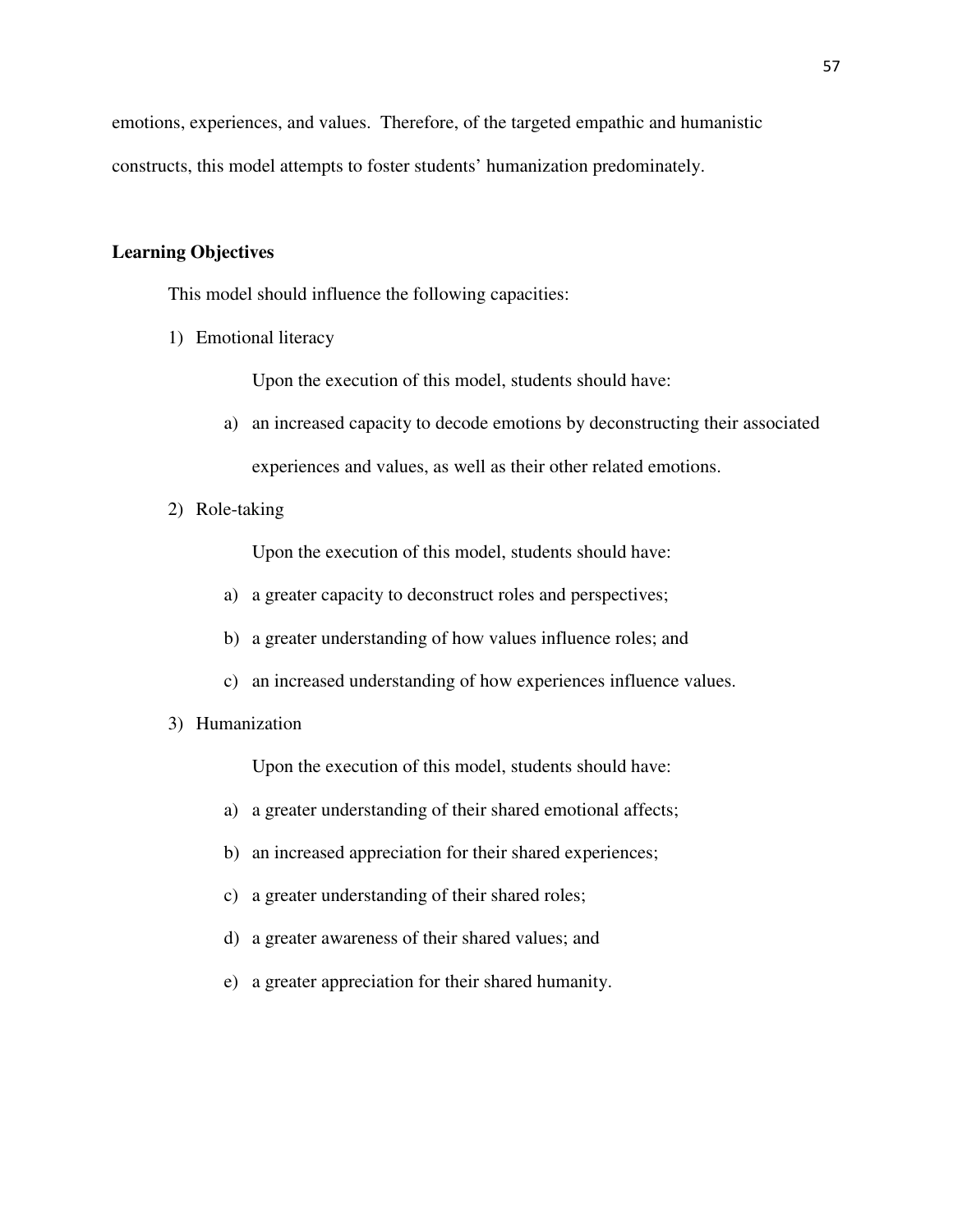# **Required and Suggested Materials and Equipment**

The model requires or suggests the use of the following materials and equipment:

- 1) Each group of students should have a method of writing and of displaying information for the rest of the class; and
	- a) chart paper, wipe boards, bristol board, and/or access to computers with projectors could serve this purpose.
- 2) The students will need textbooks and/or computers with access to the internet in order to research information relative to their socio-political problems.
- 3) The teacher will require a printer to create enough rubrics for students to assess each of the other groups presenting their cases; and
	- a) printing rubrics on both sides of sheets of paper will conserve paper and could make evaluating both the students' performance and the model's effects on empathic and humanistic capacities an efficient process.

# **Method**

This section describes the phases that shape this model. First, it establishes the groups and the roles of students within the groups. The criteria of a socio-political problem will then be identified. After creating descriptions of ongoing power conflicts and/or cases depicting a set of current socio-political problems, these synopses are distributed to the groups. Next, the following subsection depicts the questions to which the students will respond to regarding their socio-political problems. The students will then research evidence and examples from resources such as textbooks and/or the World Wide Web in order to justify their responses. After developing cases for the responses, the groups will develop a case for whether the conflict can be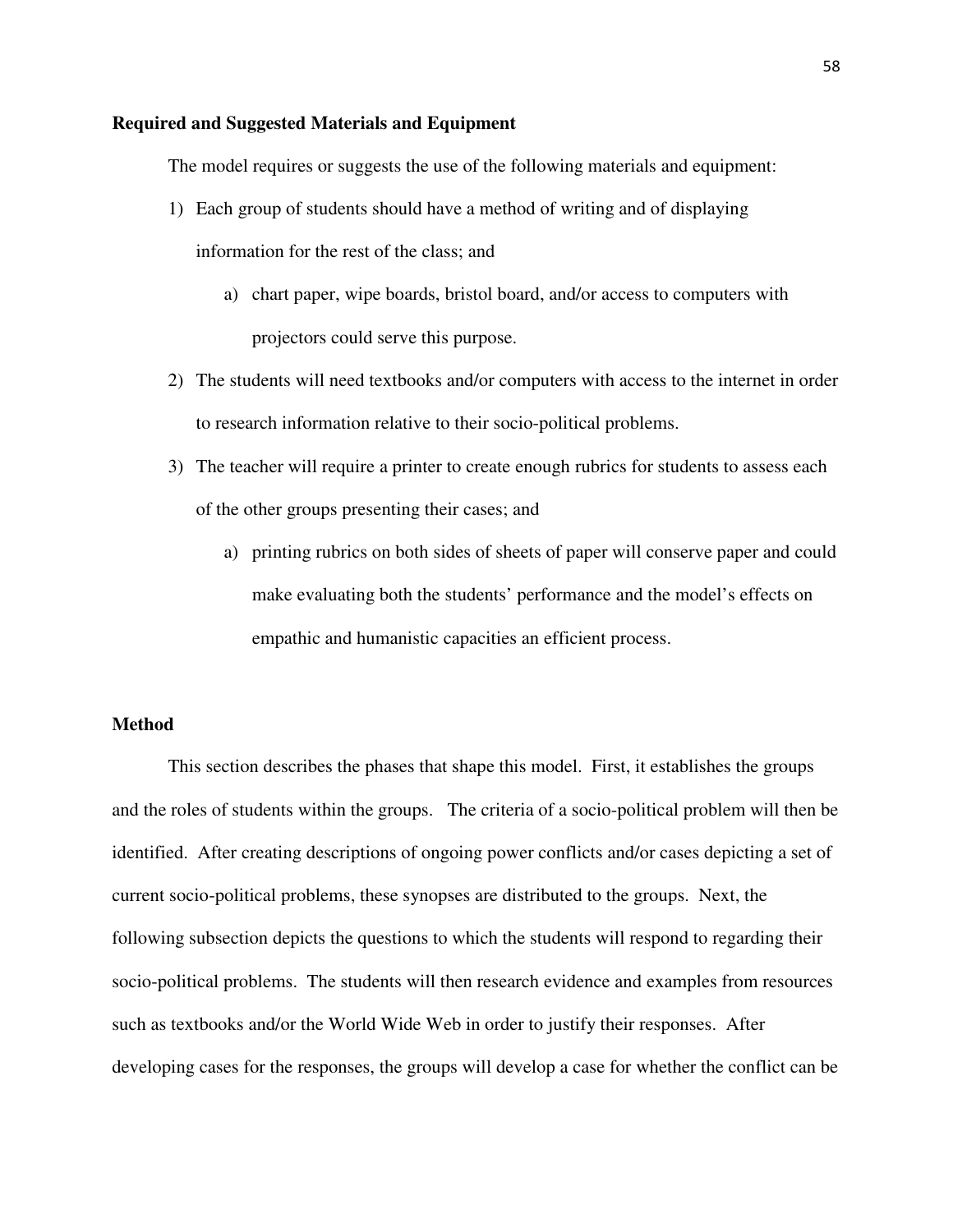resolved. Subsequently, the groups will provide presentations of their justifications. During the presentations, the students will assess how the presenters defend their cases. These assessments judge students' comprehension of shared emotions, experiences, and values and of how these variables influence one another.

The following steps will shape the procedure of execution of this model:

- 1) Establish the groups
	- a) The students will be divided into groups of three or four.
	- b) Each group will consist of a scribe and of researchers.
		- i. The researchers will collect evidence with which to answer the questions provided by the teacher.
		- ii. The scribe will record the group's responses to the questions as well as their justifications.
- 2) The socio-political problems

The following criteria will shape the creation and the distribution of the sociopolitical problems:

- a) Each group will be provided with a socio-political problem.
	- i. If the teacher decides to use case studies, each group will be instructed first to identify the main conflict in their case.
- b) A socio-political problem consists of a current or of a potential power conflict between at least two groups of people.
	- i. This model will work less effectively with historical conflicts.
	- ii. However, the model could be used to analyze historical, current, and potential power conflicts.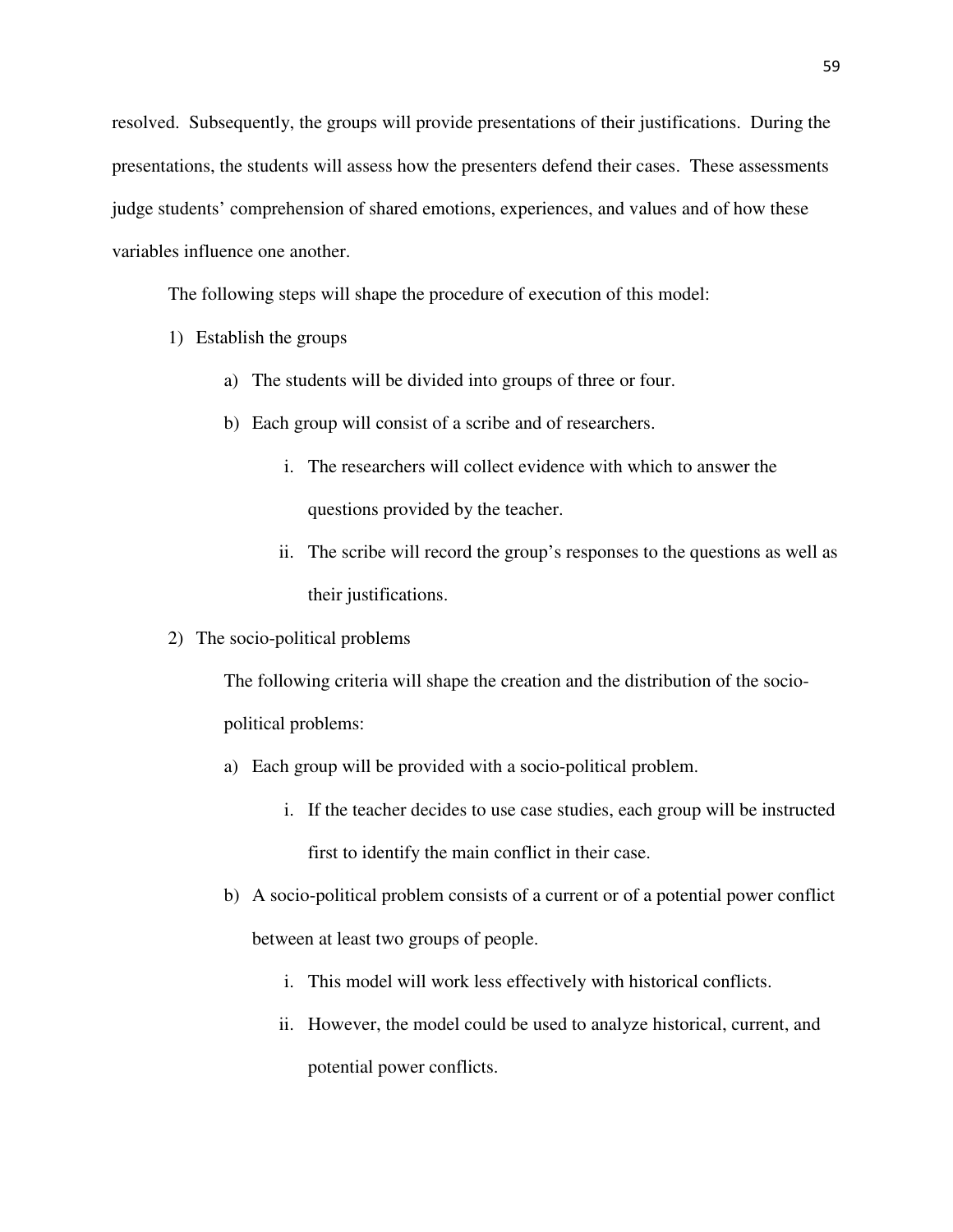# 1) Research

The following steps will shape the research process:

- a) Students will receive the questions regarding their socio-political problems (see Figure 1).
	- i. The teacher should provide adequate resources and time so that the students can develop and logically justify cases for each of their responses to their questions.
- b) During this phase, the teacher should serve as a resource and should probe students with suggestions only if they are struggling with justifying their responses to their questions.
	- i. The more student-directed the research process, the richer the overall learning experience could be for the students participating.
- c) The teacher should emphasize to his/her students that "solving" the conflict is not as important as making a logical and effective case that explains why the current conflict can or cannot be resolved.
- 2) Presentations

The following criteria will shape the presentation of cases for and against the resolution of the socio-political problems:

- a) Each group will make the case for or against the resolution of the current conflict that they investigated.
- b) The rest of the class observing each presentation will be instructed to argue the opposite case to that presented using the evidence and justifications provided by the presenters.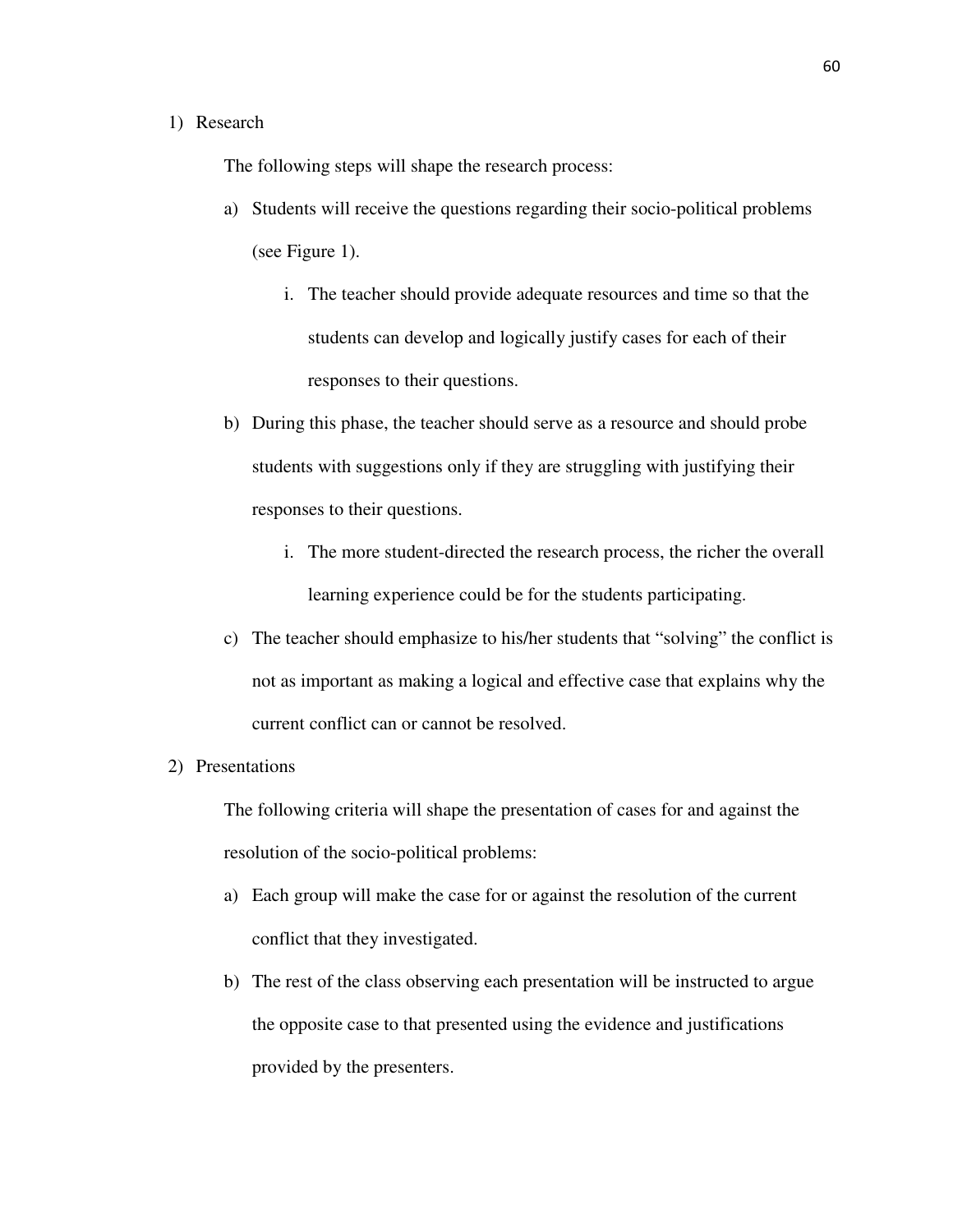# **Figure 1: Sample Socio-Political Problem Questions**

NOTE: Please justify all responses with evidence and/or examples.

What is the main problem?

What emotions could the groups of people involved in the conflict share?

What experiences could the groups of people involved in the conflict share?

What values could the groups of people involved in the conflict share?

Based on the plausible emotions, experiences, and values of the groups involved in the conflict, can the current conflict be resolved? Why or why not?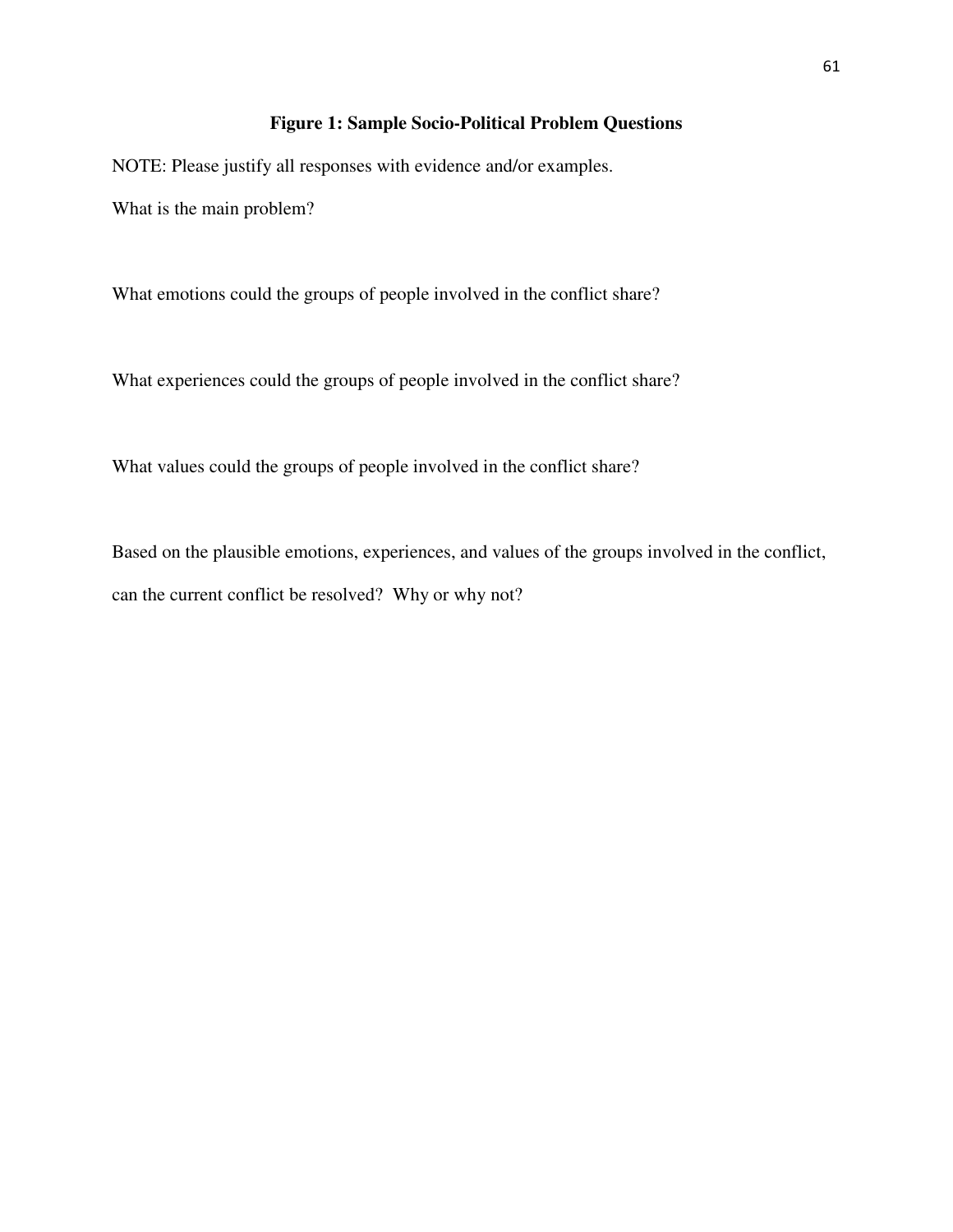|                          | Level 1                 | Level 2                                                                       | Level 3              | Level 4              |
|--------------------------|-------------------------|-------------------------------------------------------------------------------|----------------------|----------------------|
|                          | (Below the              | (Approaches the                                                               | (The provincial      | (Surpasses the       |
|                          | standard <sup>6</sup> ) | standard)                                                                     | standard)            | standard)            |
| Knowledge/               | Identifications of      | Identifications of                                                            | Identifications of   | Identifications of   |
| <b>Understanding</b>     | and evidence for        | and evidence for                                                              | and evidence for     | and evidence for     |
|                          | shared emotions,        | shared emotions,                                                              | shared emotions,     | shared emotions,     |
| <b>Identifications</b>   | shared                  | shared                                                                        | shared               | shared               |
| and Evidence             | experiences, and        | experiences, and                                                              | experiences, and     | experiences, and     |
|                          | shared values           | shared values                                                                 | shared values        | shared values        |
|                          | demonstrate             | demonstrate some                                                              | demonstrate          | demonstrate          |
|                          | limited knowledge       | knowledge and                                                                 | considerable         | superior             |
|                          | and understanding       | understanding of                                                              | knowledge and        | knowledge and        |
|                          | of the conflict.        | the conflict.                                                                 | understanding of     | understanding of     |
| /4                       |                         |                                                                               | the conflict.        | the conflict.        |
| Thinking/                | Justifications for      | Justifications for                                                            | Justifications for   | Justifications for   |
| <b>Inquiry</b>           | whether the             | whether the                                                                   | whether the          | whether the          |
|                          | conflict can be         | conflict can be                                                               | conflict can be      | conflict can be      |
| <b>Justifications</b>    | resolved                | resolved                                                                      | resolved             | resolved             |
|                          | demonstrate             | demonstrate some                                                              | demonstrate          | demonstrate          |
|                          | limited thought         | thought and                                                                   | considerable         | impressive thought   |
|                          | and reflection.         | reflection.                                                                   | thought and          | and reflection.      |
| /4                       |                         |                                                                               | reflection.          |                      |
| Communication            | Case for whether        | Case for whether                                                              | Case for whether     | Case for whether     |
|                          | the current conflict    | the current conflict                                                          | the current conflict | the current conflict |
| <b>Display</b>           | can be resolved         | can be resolved                                                               | can be resolved      | can be resolved      |
| and Presentation         | presented with          | presented with                                                                | presented with       | presented with       |
|                          | limited                 | some                                                                          | considerable         | superior             |
| /4                       | effectiveness.          | effectiveness.                                                                | effectiveness.       | effectiveness.       |
| <b>Application</b>       | Quantity and            | Quantity and                                                                  | Quantity and         | Quantity and         |
|                          | quality of              | quality of                                                                    | quality of           | quality of           |
| <b>Use of Class Time</b> | justifications for      | justifications for                                                            | justifications for   | justifications for   |
|                          | responses suggest       | responses suggest                                                             | responses suggest    | responses suggest    |
|                          | limited use of class    | some use of class                                                             | effective use of     | excellent use of     |
|                          | time.                   | time.                                                                         | class time.          | class time.          |
| /4                       |                         |                                                                               |                      |                      |
| <b>Total</b>             |                         | A mark below Level 1 is a failing grade indicating achievement much below the |                      |                      |
| /16                      | provincial standard.    |                                                                               |                      |                      |

**Figure 2: Sample Socio-Political Problem Presentation Assessment Rubric** 

<sup>&</sup>lt;u>compervies of the provincial standard of Ontario,</u><br>Interaction of See Growing Success: Assessment, Evaluation and Reporting in <sup>6</sup> The provincial standard in <sup>6</sup> Ontario's Schools).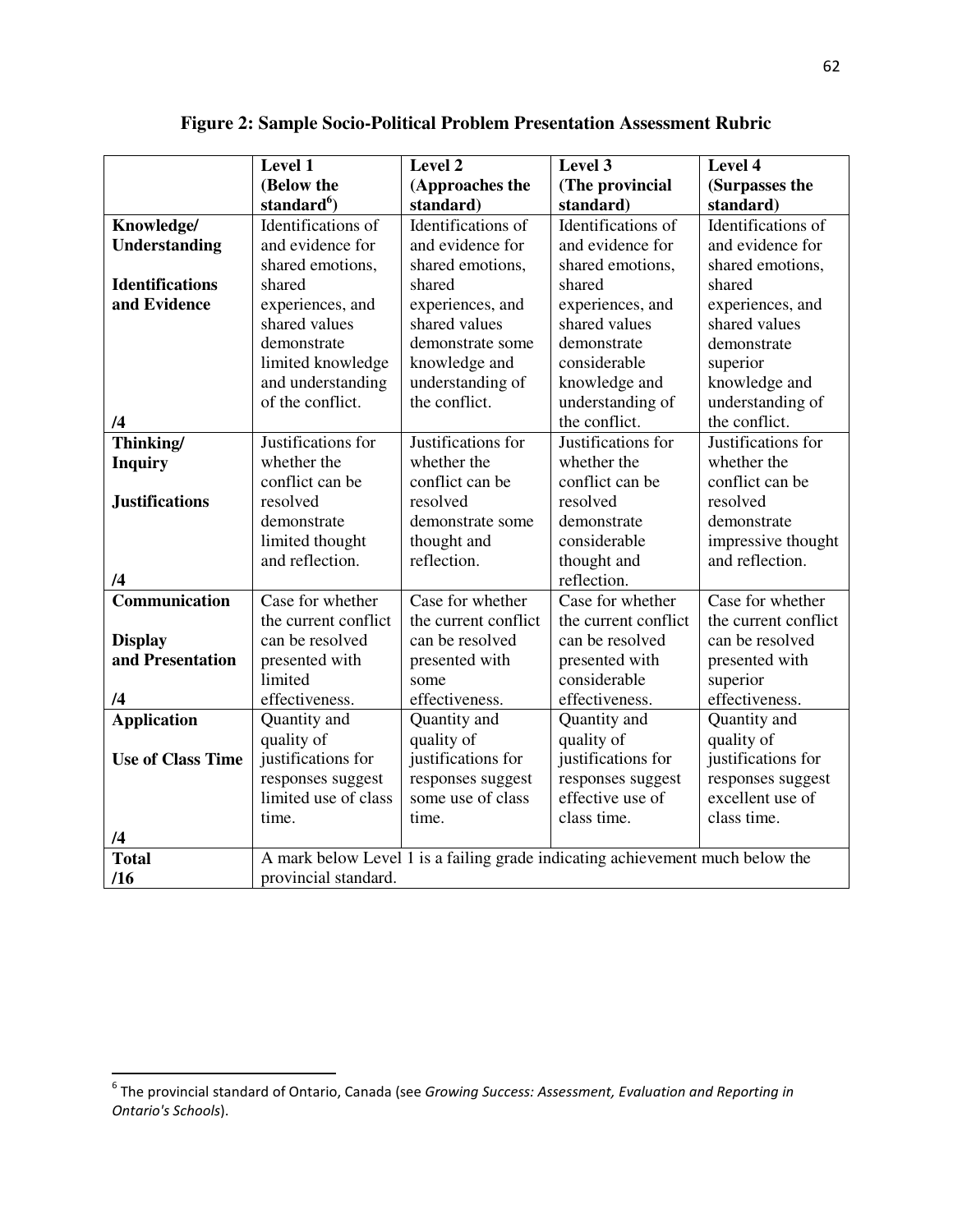- i. The goal is for students to use only the data provided by the presenting group to challenge the group's justifications for their responses.
- ii. This criterion is vital to the effectiveness of the values dialogue in this model.
- c) The rest of the class observing the presentations will use rubrics to assess the effectiveness by which the presenting groups argue their cases (see Figure 2).

# **Costs and Benefits**

 The potential risks and costs associated with using this model depend almost entirely on which problems the instructors select for investigation and on how they relate to the interests and needs of their students. For example, if the class contains groups of students with strong pro-Israeli and pro-Palestinian sentiments, then investigating the Palestinian-Israeli conflict may risk violating students' comfort, security, and/or feelings. The teacher can assuage these risks by selecting conflicts far-removed from the classes' experiences, for example.

 In spite of its possible costs, this model has the greatest potential to foster the mutualities that define humanization. Through justifying cases for shared emotions, experiences, and values, students will witness the presence of these mutualities among conflicting peoples. Moreover, this process of justification can foster students' appreciation of the consequences of the absence or of the presence of mutualities. Therefore, this model can humanize both the students investigating the mutualities and those peoples under investigation.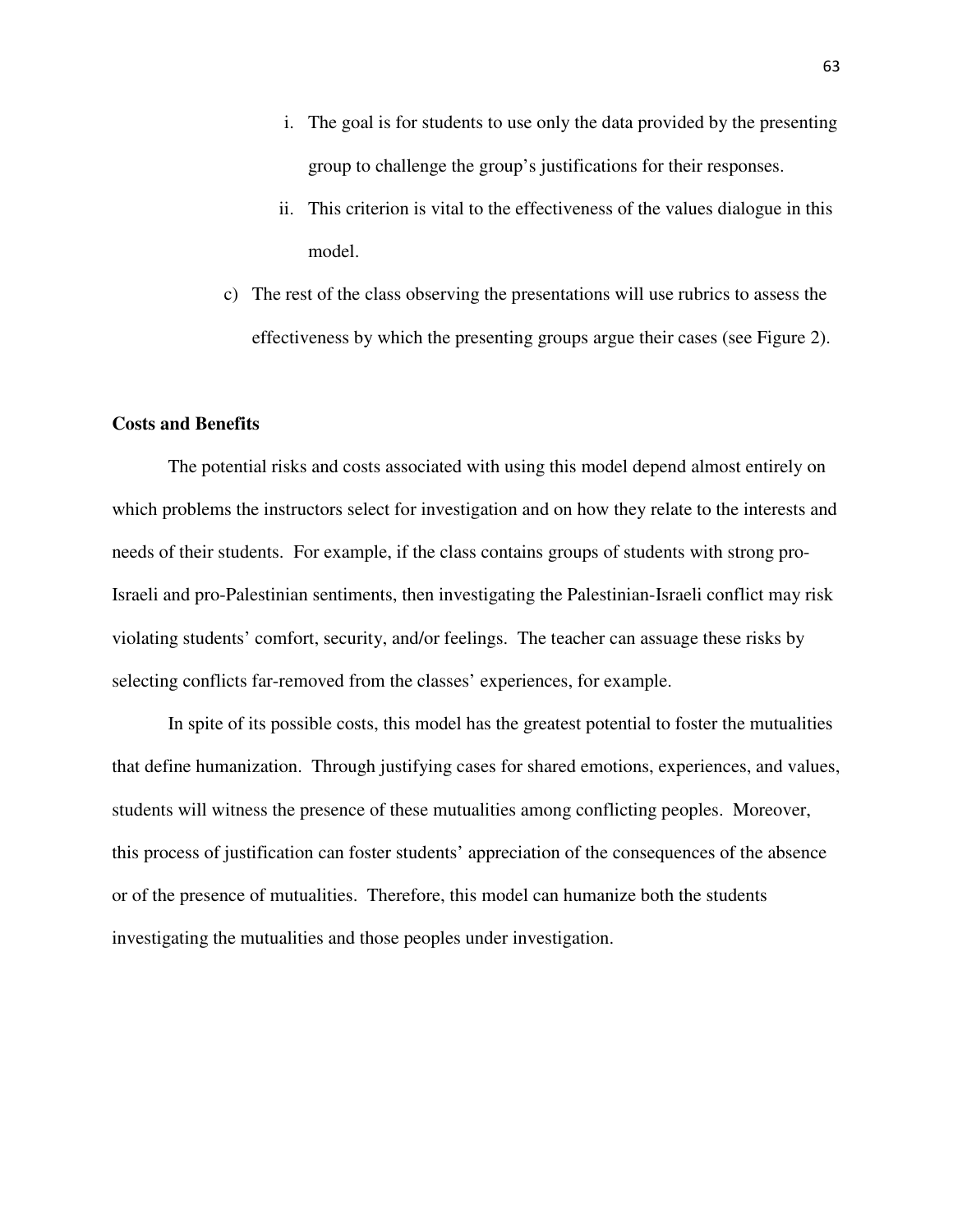# **Instruments of Measurement**

The rubric used in an assessment of this model can measure the students' awareness of the possible implications of the presence or absence of mutualities. Therefore, it serves as a method by which to measure students' humanization. Since this model has only one assessment, in order to measure changes in humanization, or in emotional literacy and role-taking, this model's assessment must be triangulated with the repeated use of and assessment of this model at another point in time, or with an assessment derived from employing one of the other models. For example, in order to measure changes in humanization, the presence of mutualities detected in this assessment could be compared with the presence of humanization detected in the values rankings assessment from the Direct Values Dialogue (see Figure 6).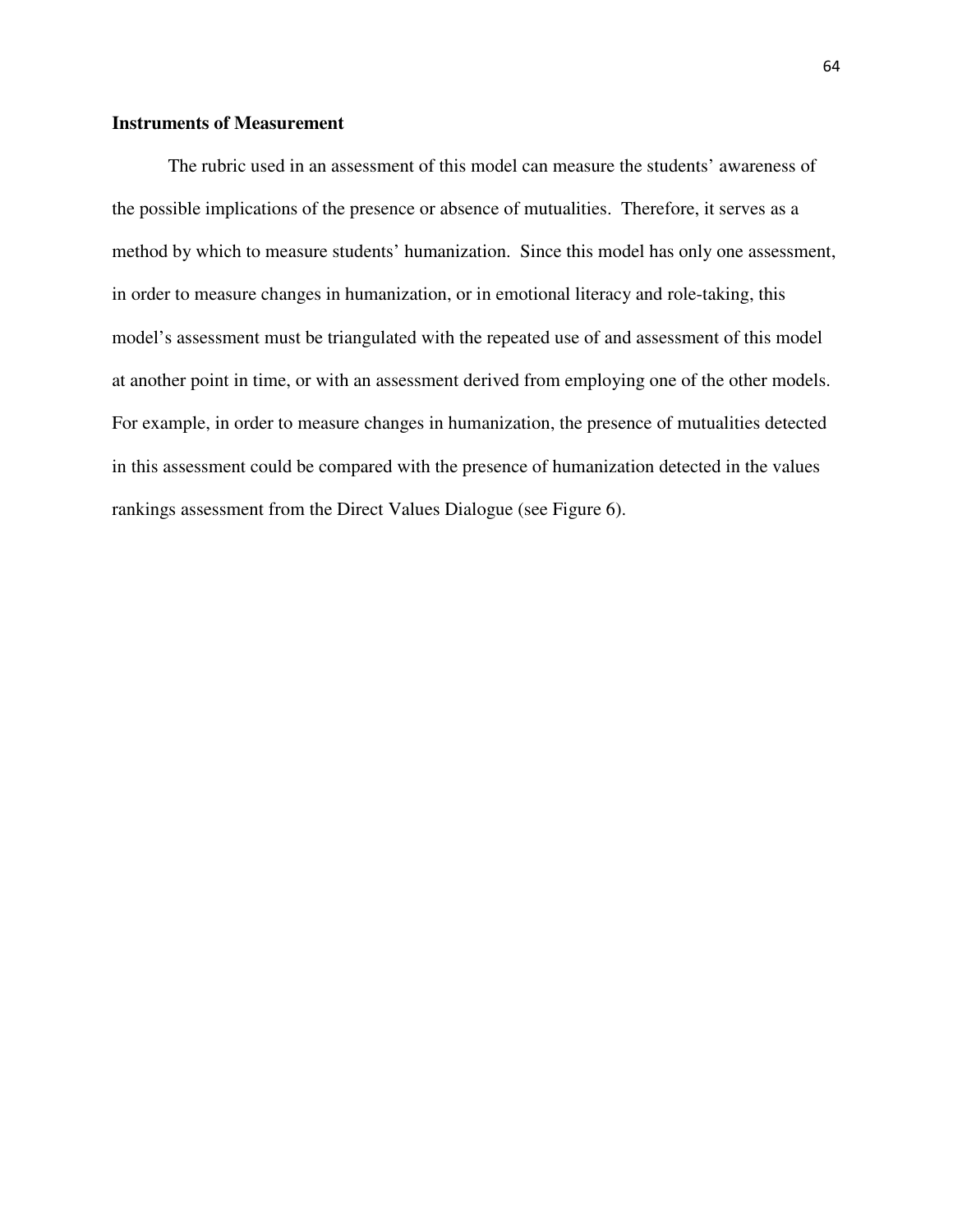# **Model II: Forum Theater of Values**

*Theater is the most perfect artistic form of coercion […] Empathy must be understood as the terrible weapon it really is*. 7

(A. Boal, trans. 1979: 39 & 113)

When Augusto Boal (1979) began participating in the development of the Arena Theater in São Paulo, Brazil, he became a participant in a revolution of Brazilian theatrical methods. This revolution spawned a new set of theatrical styles and approaches, including the overarching theory and the various praxes of the *theater of the oppressed*. Based on his experiences with the Arena Theater, Boal concluded that "maybe the theater in itself is not revolutionary, but these theatrical forms are without a doubt *rehearsal of revolution*" (p. 141).

This model employs one of those revolutionary praxes, *forum theater*. In a forum theater, observers witness a skit depicting a scenario of oppression involving at least one oppressor and one oppressed person. After the actors perform the entire skit once, they act out the scenario again; the observers must "intervene decisively in the dramatic action and change it" (ibid.). This model will follow Boal's description of forum theater as outlined in his book the *Theater of the Oppressed*. However, this model will adapt his vision by incorporating values dialogue for the purposes of fostering emotional literacy, humanization, and especially role-taking among participants.

# **Learning Objectives**

 $\overline{a}$ 

This model should influence the following capacities:

<sup>&</sup>lt;sup>7</sup> These quotes demonstrate Augusto Boal's position regarding the utility of the theater of the oppressed and of theater more broadly.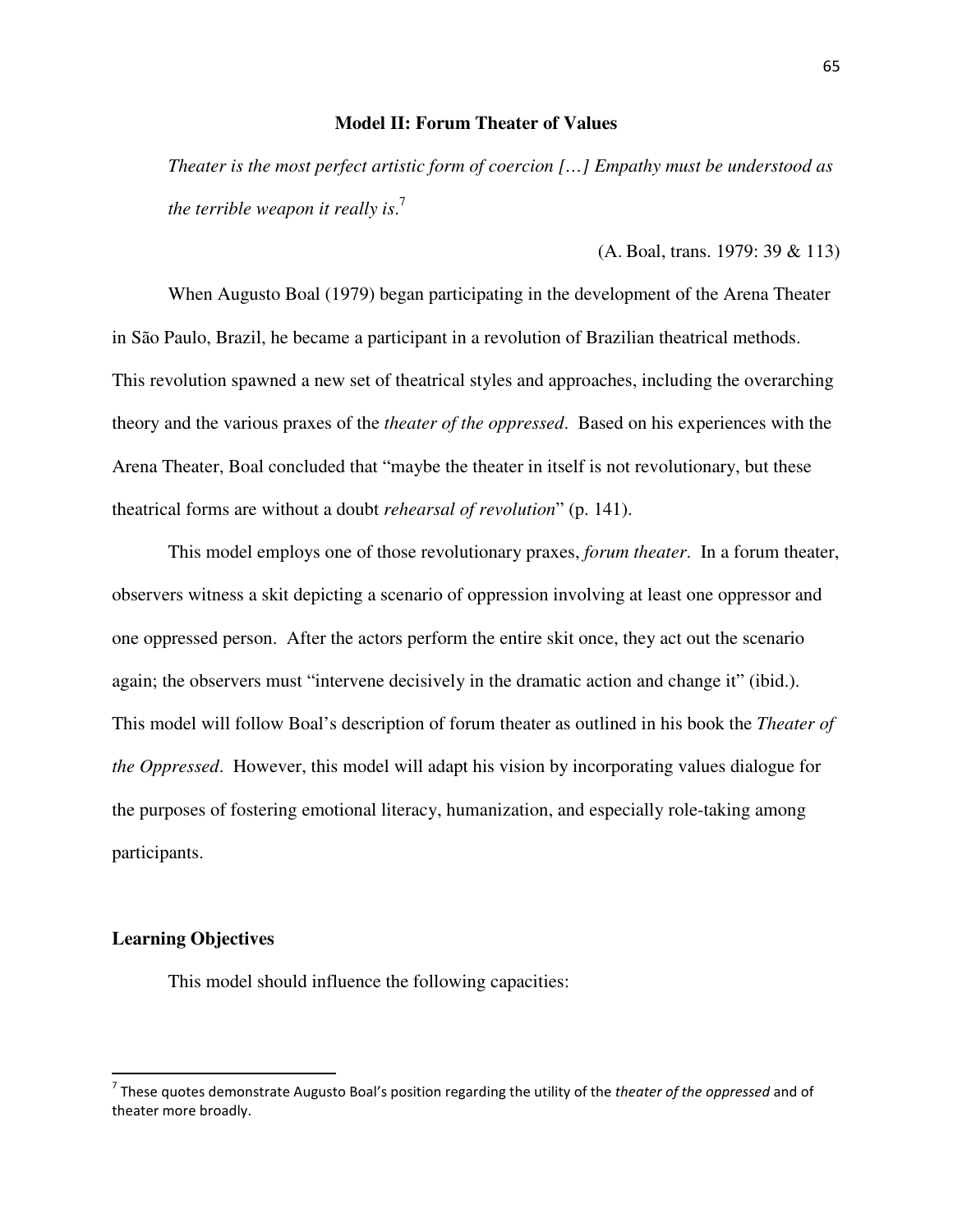# 1) Emotional literacy

Upon the execution of this model, students should have:

- a) a greater ability to encode their emotions through verbal and physical expression;
- b) an increased capacity to decode emotions through verbal and physical language; and
- c) a greater understanding of how experiences and values influence emotions.
- 2) Role-taking

Upon the execution of this model, students should have:

- a) an increased awareness of how values influence roles;
- b) a greater capacity to deconstruct roles and perspectives;
	- i. an increased understanding of the influences on roles and on perspectives; and
- c) an increased understanding of how experiences influence values.
- 3) Humanization

Upon the execution of this model, students should have:

- a) a greater understanding of their shared emotional affects;
- b) an increased appreciation for their shared experiences;
- c) a greater understanding of their shared roles;
	- i. an increased understanding of how roles influence their shared perspectives; and
- d) a greater awareness of their shared values.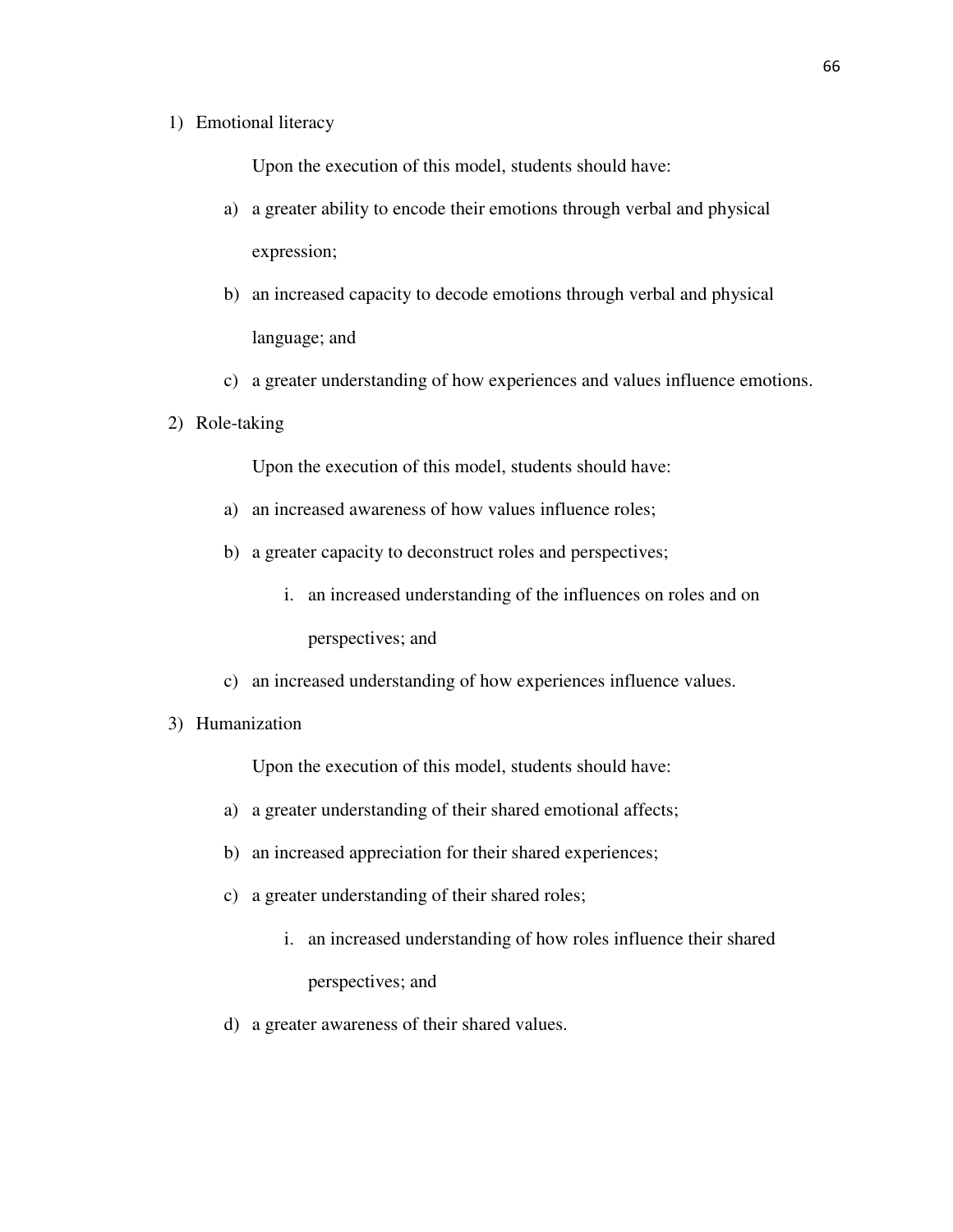# **Required and Suggested Materials and Equipment**

The model requires or suggests the use of the following materials and equipment:

- 1) This model requires an open space large enough to incorporate all of the students in the class; and
	- a) pushing all of the desks to the sides of the room should suffice in some instances.
- 2) The performance of this model could benefit from props related to the predetermined content of the scenarios, but props are not required.
- 3) The teacher could use access to a printer to create exit cards; or
	- a) the teacher could have his/her students write down the reflection question and answer it using their own paper and writing tools.

# **Method**

This section will outline the roles of the "Joker" and of the spectating and intervening "Spect-actors" (Brecht Forum). This author will then explain how these roles will interact in an outline of Boal's (1979) forum theater. Next, this author will provide an explanation of how to conduct a values dialogue that will support the students in creating a solution to the scenario that is less oppressive than that which was proposed by the Spect-actors initially. The last subsections will describe some possible means of assessing students' comprehension of the emotions, experiences, and values discussed throughout the forum theaters and the values dialogues. These assessments will also contribute to the measurement of changes in the students' empathic capacities and in their humanization.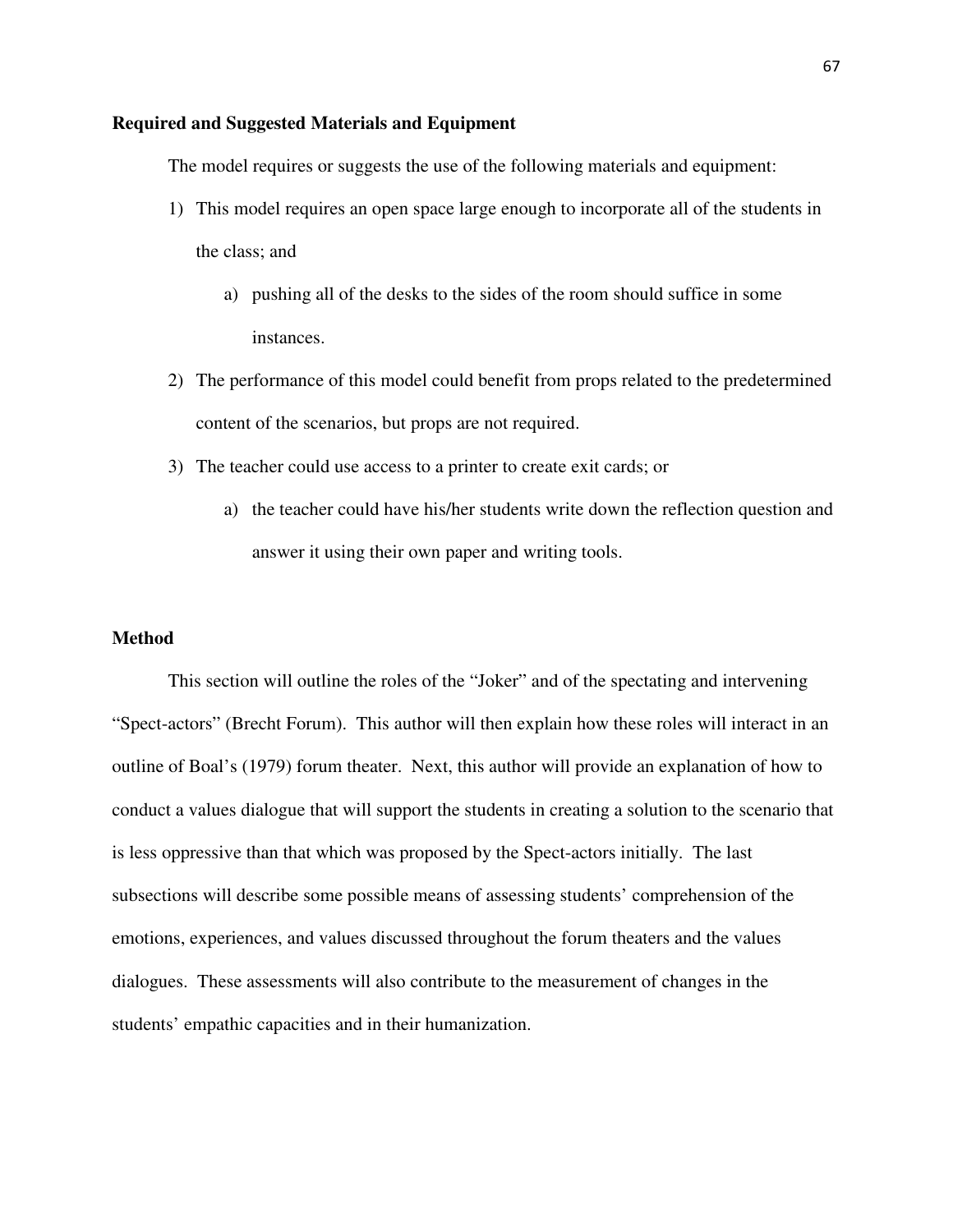- 1) Decide who will serve as the Joker(s)
	- a) If the instructor decides that his or her students will break into their own groups to perform multiple forum theaters simultaneously, then this model will require that the entire class receive an explanation of the role of the Joker as well as an explanation of how to conduct the values dialogues.
		- i. This author suggests that a teacher avoid sharing the role of the Joker with his/her students at least during the first execution of this model as this role places an enormous responsibility on the students assigned to it.
	- b) Otherwise, the teacher may serve as the Joker for the purpose of performing one class-wide forum theater.
- 2) Joker

The following criteria define the role of the Joker using Augusto Boal's (1979) the *Theater of the Oppressed*:

- a) The Joker is "a contemporary and neighbor of the spectator" (p. 175).
- b) The Joker "is magical, omniscient, polymorphous, and ubiquitous" (p. 179).
	- i. The Joker has "all the instruments of all styles and genres" (p. 176) at his or her disposal.
	- ii. The Joker "is a magic reality; he [or she] creates it. If necessary, he [or she] invents magic walls, combats, soldiers, armies" (p. 182).
	- iii. "All the other characters accept the magic reality created and described by the 'Joker'" (ibid.).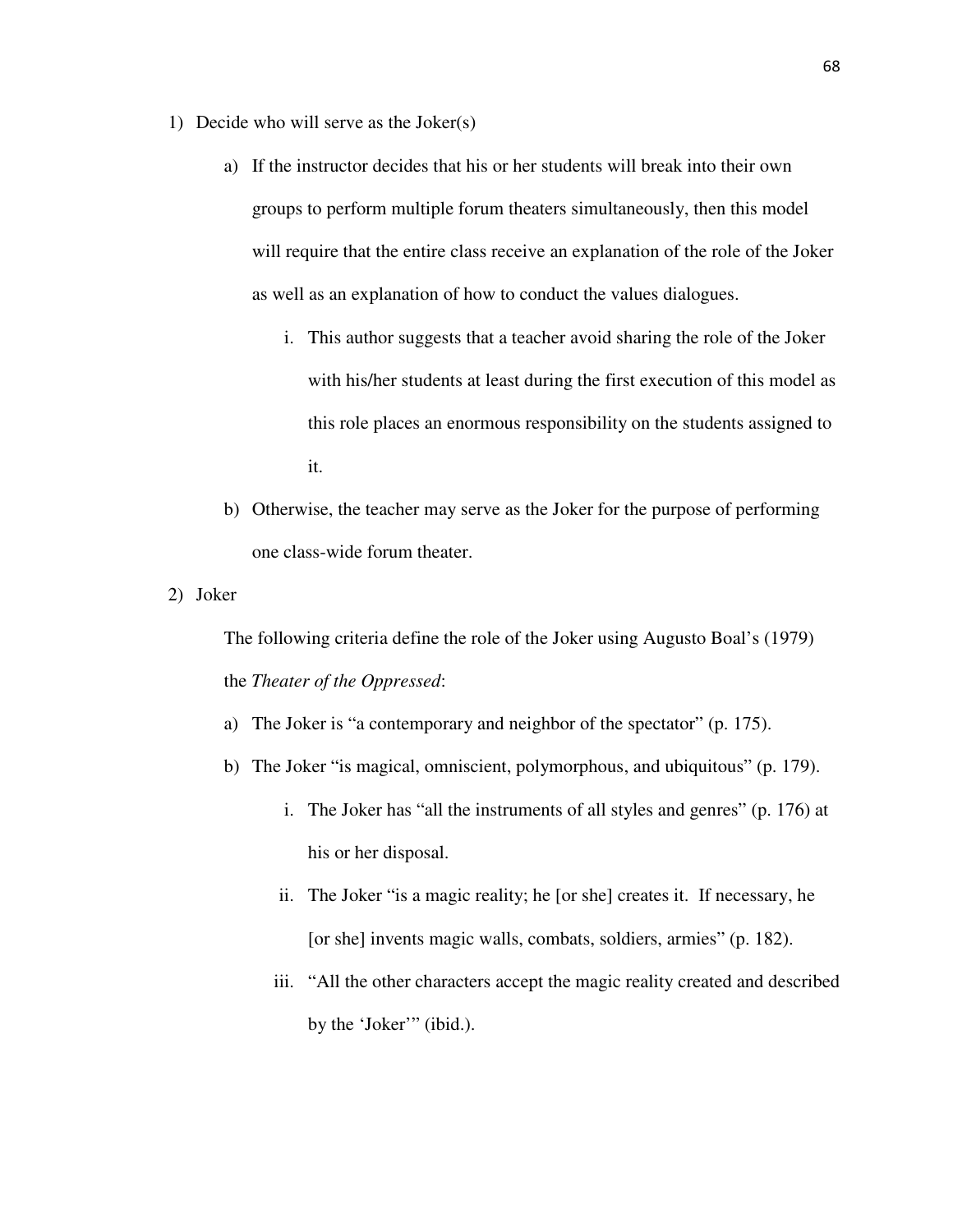- iv. The Joker "is polyvalent; his function is the only one that can perform any role in the [forum theater]" (ibid.).
- c) "Each scene or chapter, episode or explanation" influenced by the Joker should be original (p. 177).
	- i. The performing Spect-actors will repeat continuously the same solution as close to the original as possible.
		- 1. It is the role of the Joker to influence the forum theater so as to encourage the observing Spect-actors to intervene.
	- ii. If no observing Spect-actors intervene, then the scene will occur exactly as it occurred the first time, unless the Joker intervenes in the skit him/herself.
- d) The Joker's goal is "to restore the full freedom of the character-subject" (p. 179).
	- i. The character-subject is the person being oppressed.
	- ii. In a forum theater, the Joker is attempting to restore the charactersubject's full freedom through the stimulation of the interventions of the Spect-actors.
		- 1. Ideally, the Spect-actors will intervene of their own accord.
		- 2. However, if they are not intervening, then it is the role of the Joker to change the scenario and/or skit, or to encourage directly the observing Spect-actors to intervene.
- 3) Spect-actors

The following criteria define the role of a Spect-actor: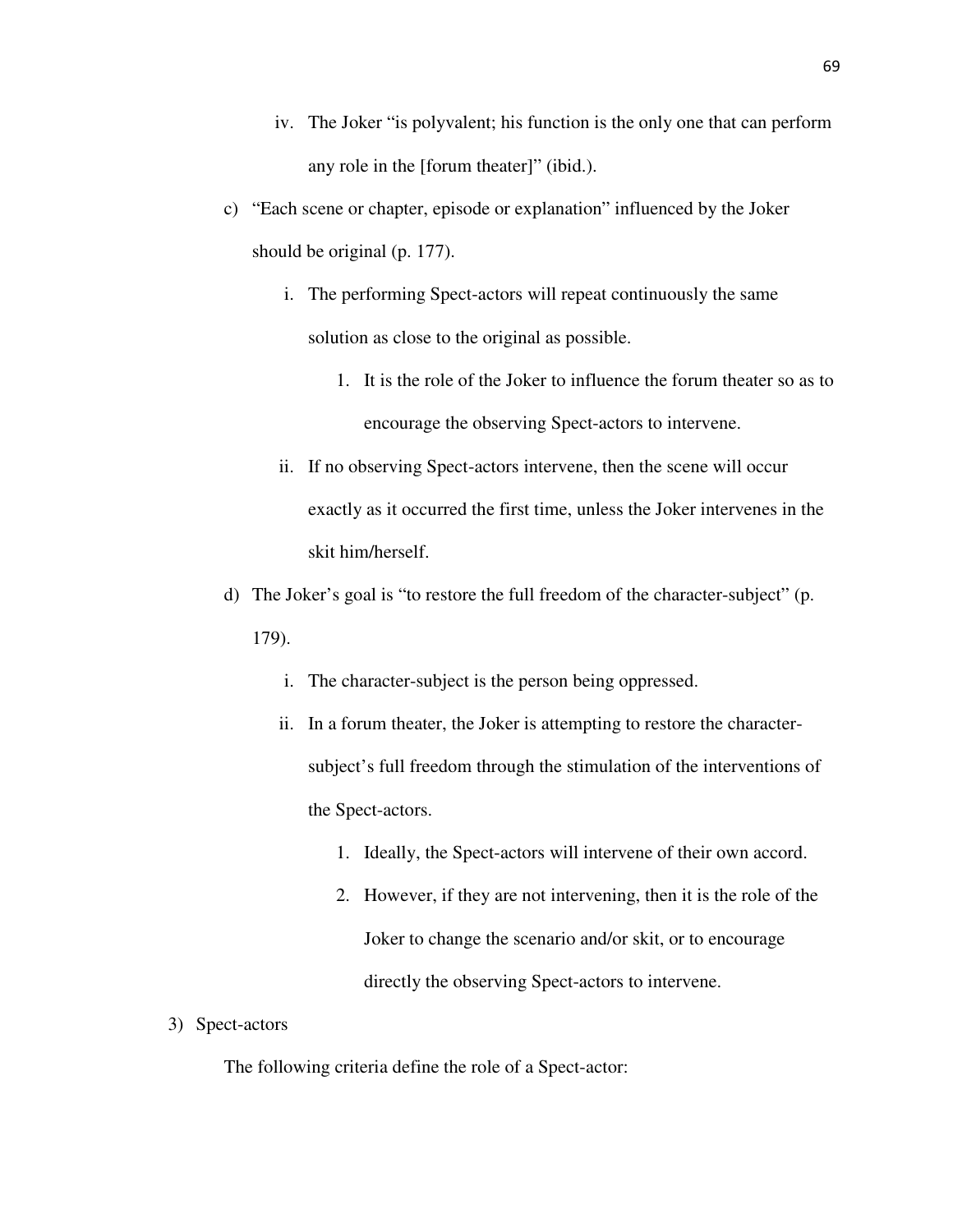- a) The students are all Spect-actors.
	- i. If the teacher decides to hold multiple forum theaters at the same time, then some of the students must be Jokers.
	- ii. Spect-actors compose both those acting in the forum theater as well as those spectating.
- b) A Spect-actor can take the place of the oppressed or of a bystander in the forum theater at any time.
	- i. The Spect-actor may only take the place of the oppressed.
		- 1. He/she can also take the place of a by-stander if the teacher decides to include bystanders in the scenarios.
		- 2. A Spect-actor will never take the place of the oppressor.
- c) The goal of the Spect-actor is to enter into the skit and to attempt to affect a solution to the scenario that is less oppressive than that which was initially proposed.
- 4) Forum theater

The following steps define the process of the forum theater:

- a) "First, the participants are asked [by the Joker] to tell a story containing a political or social problem of difficult solution" (p. 139).
	- i. Ideally, the students will develop their own oppressive scenarios based on the current content studied in the course.
	- ii. If necessary, the teacher could provide the entire class or each group of students with oppressive scenarios.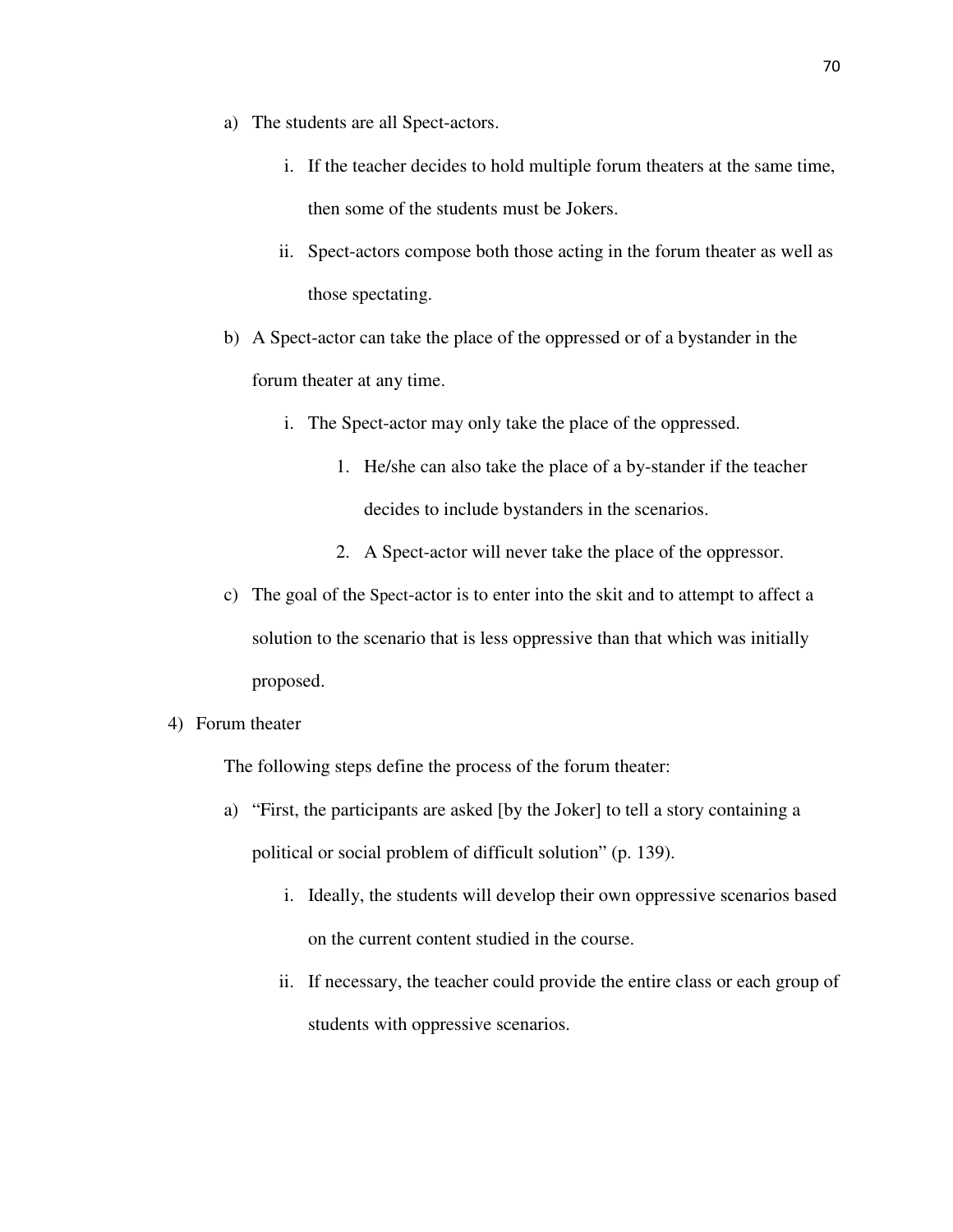- iii. The teacher could also provide titles for oppressive scenarios that could serve as prompts and have his/her students develop scenarios based on the titles.
- b) "Then a ten- or fifteen-minute skit portraying that problem and the solution intended for discussion is improvised or rehearsed, and subsequently presented" (ibid.).
	- i. The actual length of the skit will depend on the time available to the teacher.
		- 1. However, the skit needs to be long enough so that students can logically change the course of its events.
- c) "When the skit is over, the participants are asked if they agree with the solution presented" (ibid.).
	- i. The length and depth of the dialogue regarding the scenario and its presented solutions will depend on the nature of the scenario, on the solutions, and on the time available to the Joker.
	- ii. The teacher should have his/her students explain their reasoning for their agreement or disagreement with the presented outcome of the scenario.
- d) "At this point it is explained that the scene will be performed once more, exactly as it was [performed] the first time. But now any participant in the audience has the right to replace any actor and lead the action in the direction that seems to him [or her] most appropriate" (ibid.).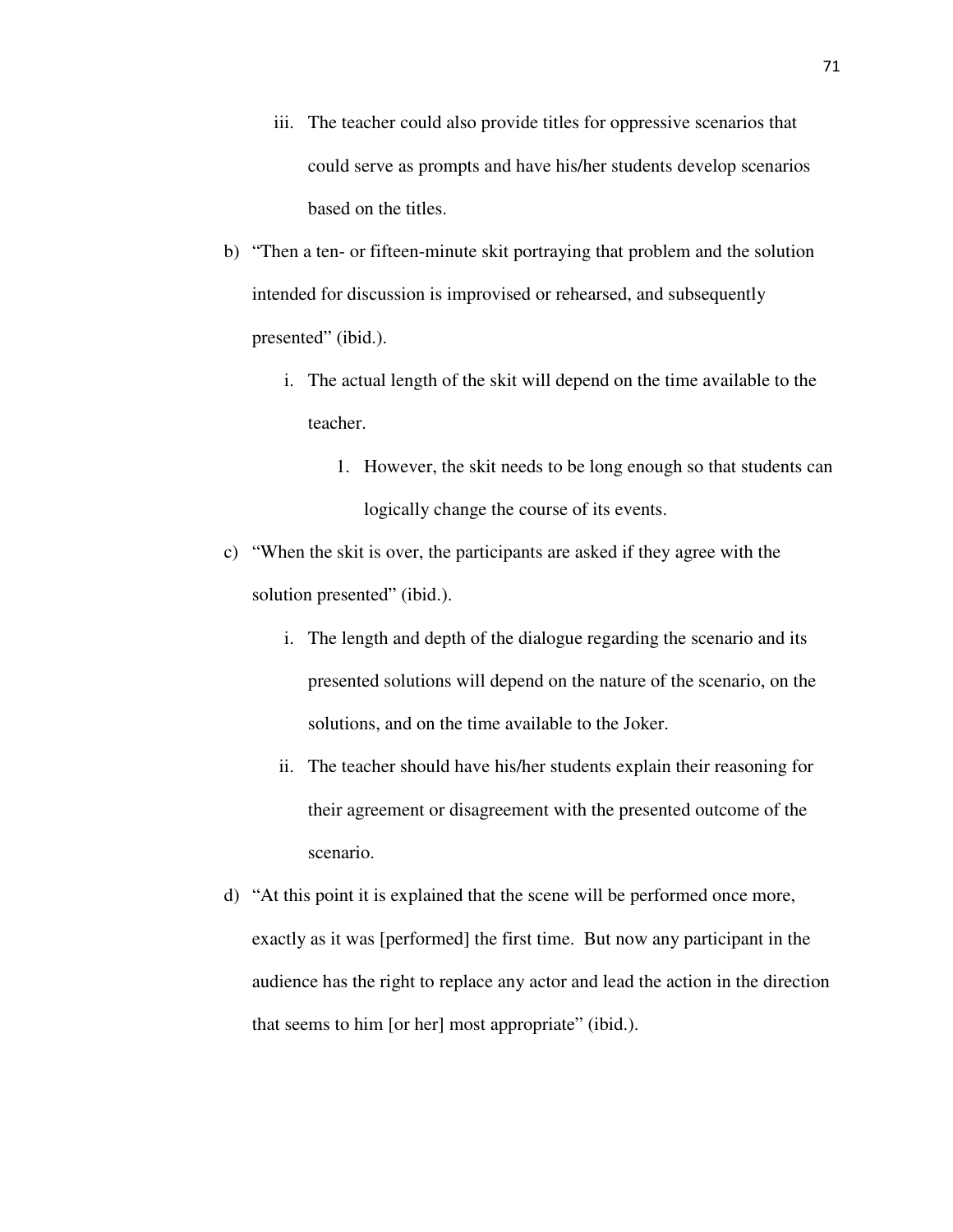- i. "The other actors have to face the newly created situation, responding instantly to all the possibilities that it may present" (ibid.).
- ii. Any observing Spect-actor "may propose any solution, but it must be done on the stage, working, acting, doing things, and not from the comfort of his [or her] seat" (ibid.).
- 5) Values dialogue

The following criteria define when and how the Joker can use values dialogue to intervene in the forum theater to support the Spect-actors in making their solutions to the scenario less oppressive.

- a) The Joker will improvise the values dialogue depending on how the Spectactors intervene in the scenario.
	- i. The Joker will utilize values dialogue to assist the Spect-actors with decreasing the oppression in the skit.
- b) After a solution to the scenario is presented, the Joker will ask the Spectactors, "How does the oppressed person feel?"
- c) After discussing the possible feelings of the victim, the Joker will ask the Spect-actors, "Why is the oppressed person feeling these emotions?"
- d) If the dialogue has not yet addressed the victim's values, then the Joker will ask the participants, "What values could be influencing the oppressed person's feelings?"
- e) After identifying the victim's potential values in the scenario, then the Joker will facilitate another dialogue using questions 5(b) through 5(d) but replacing "oppressed" with "oppressor" (e.g., "How does the oppressor feel?").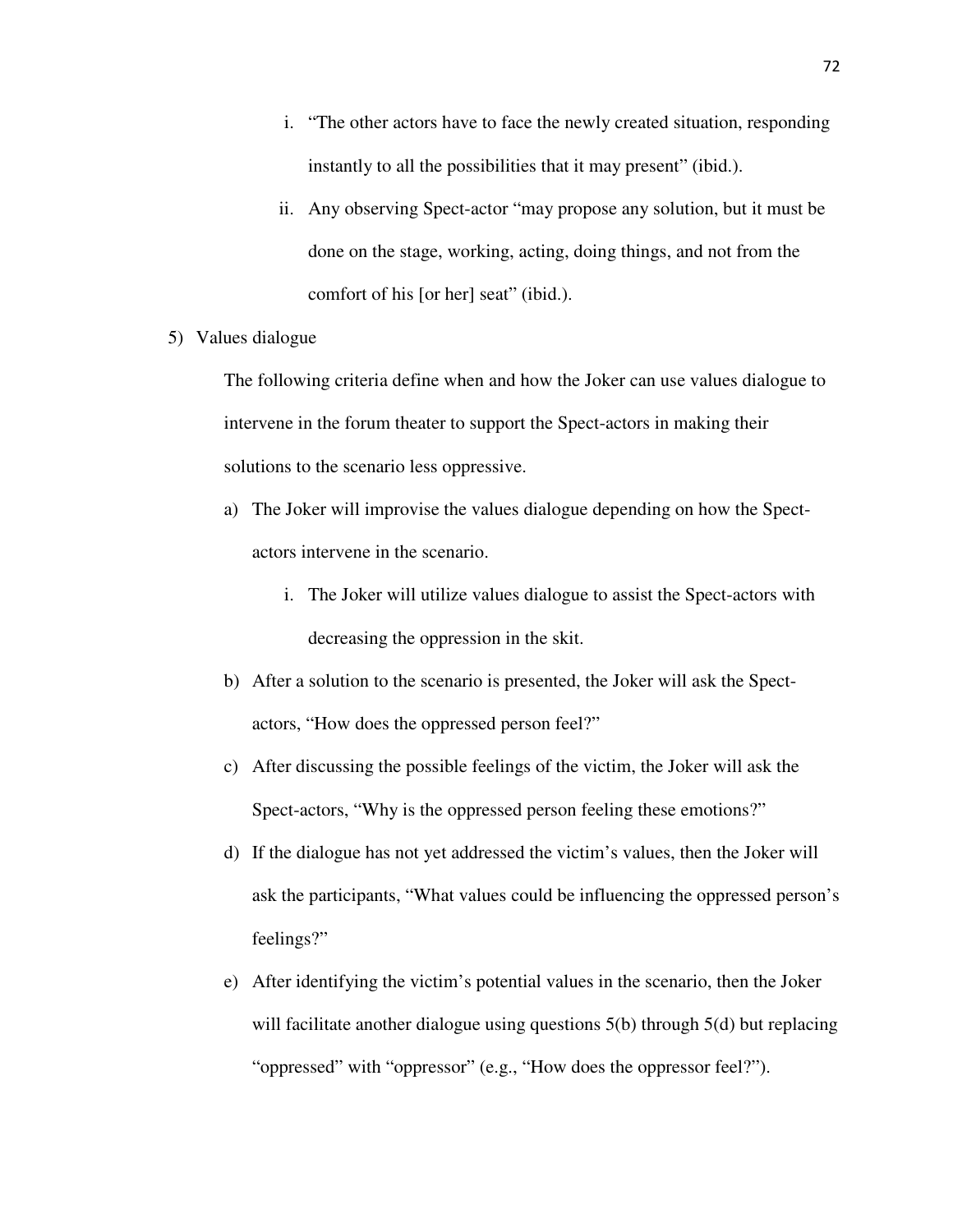- f) Finally, the Joker will ask the Spect-actors, "Given the values that could be influencing the victim's and the oppressor's oppression, what could the oppressed or a bystander do to help or to support the oppressor in reducing and/or in eliminating his/her oppression?"
- 6) Repeat the scenario
	- a) After exhausting the values dialogue, the Joker will have the Spect-actors run the scenario again and encourage them to empathize and to be mindful of the roles of the oppressor, of the oppressed, and of any bystanders, as well as encourage them to support the oppressor to reduce his/her oppression.
	- b) The scenario will be repeated and have its newly presented solutions assessed dialogically until the group generates a solution that is mutually accepted by all or until the group runs out of time.
- 7) Assessment

The following criteria outline a possible means of assessing students' capacities of emotional literacy, of humanization, and especially of role-taking, after finding a mutually acceptable solution to the scenario or at the end of the class.

- a) The teacher could have his/her students evaluate how analyzing the potential emotions, experiences, and values of the oppressed and of the oppressor affected the observing Spect-actors' capacity to change the degree of oppression in the skit.
	- i. This assessment could be conducted through the use of an exit card (see Figure 3) after the completion of the forum theater or at the end of the class.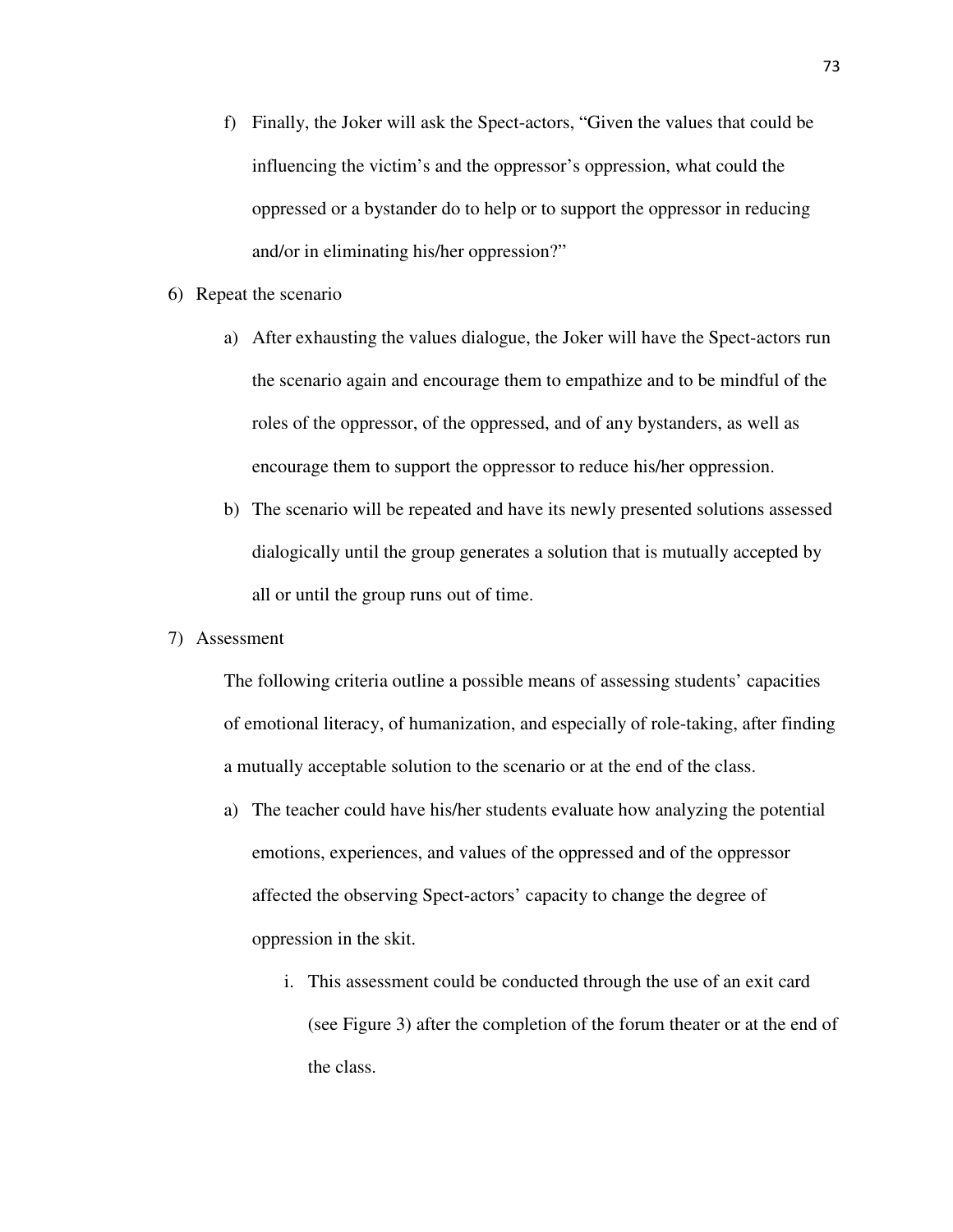# **Costs and Benefits**

Most of the potential and real costs associated with this model are the same as those which might be involved in the performance of any theatrical activity. For example, students may feel embarrassed performing in front of their peers. They may also have their confidence violated depending on how they propose and enact solutions to the scenario(s). Therefore, the Joker(s) should encourage and maintain the comfort and safety of students throughout the exercise of this model. In order to help build students' confidence before enacting the forum theater(s), the teacher could have students participate in theatrical *icebreakers.<sup>8</sup>*

Another potential cost is that the students might create solutions that are more oppressive than the initial solution to the scenario. However, this cost can be a benefit because students can learn from examining how a situation can be made more oppressive just as they can learn from an investigation of how a situation can be made less oppressive. The Joker should embrace as teachable moments those solutions that are more oppressive in order to help and to support students in making the outcomes of the scenarios less oppressive in subsequent skits.

 As with the other models, this one has many potential benefits. Of the models included in this thesis, this model has by the far the greatest potential to foster the capacity of role-taking among students. This model fosters role-taking through the facilitation of the deconstruction of roles and of the roles' related perspectives, values, emotions, and experiences. Furthermore, the model explores how these aspects influence actions and how they are affected by actions. Through the deconstruction of values, of emotions, and of experiences, this model also has a potential to foster the capacities of emotional literacy and of humanization. Oppressive situations can produce strong emotions that can be deconstructed through an investigation of

 $\overline{\phantom{0}}$ 

 $^8$  (E.g., http://www.theatreteachers.com/theatre-games/71/icebreakers/7)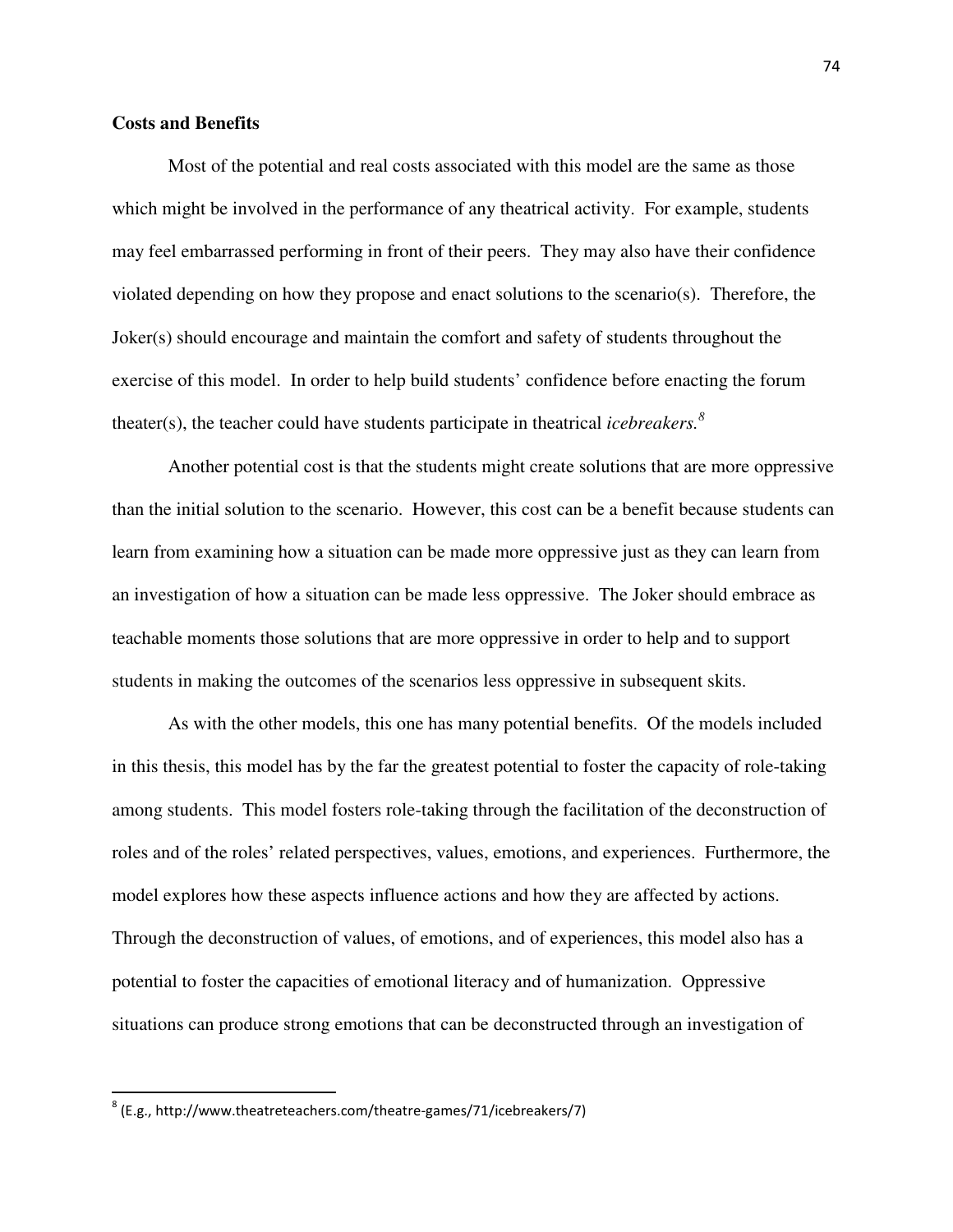# **Figure 3: Sample Exit Card<sup>9</sup>**

| <b>Forum Theater Exit Card</b>                                                                                                                                               | <b>Forum Theater Exit Card</b>                                                                                                                                               |
|------------------------------------------------------------------------------------------------------------------------------------------------------------------------------|------------------------------------------------------------------------------------------------------------------------------------------------------------------------------|
| How did the discussion about the emotions,<br>perspectives, and values of the oppressor and<br>of the oppressed influence how you or your<br>classmates changed the outcome? | How did the discussion about the emotions,<br>perspectives, and values of the oppressor and<br>of the oppressed influence how you or your<br>classmates changed the outcome? |
|                                                                                                                                                                              |                                                                                                                                                                              |
|                                                                                                                                                                              |                                                                                                                                                                              |
|                                                                                                                                                                              |                                                                                                                                                                              |
|                                                                                                                                                                              |                                                                                                                                                                              |
|                                                                                                                                                                              |                                                                                                                                                                              |
|                                                                                                                                                                              |                                                                                                                                                                              |
|                                                                                                                                                                              |                                                                                                                                                                              |
|                                                                                                                                                                              |                                                                                                                                                                              |
|                                                                                                                                                                              |                                                                                                                                                                              |
|                                                                                                                                                                              |                                                                                                                                                                              |
|                                                                                                                                                                              |                                                                                                                                                                              |
|                                                                                                                                                                              |                                                                                                                                                                              |
|                                                                                                                                                                              |                                                                                                                                                                              |
|                                                                                                                                                                              |                                                                                                                                                                              |
| <b>Forum Theater Exit Card</b>                                                                                                                                               | <b>Forum Theater Exit Card</b>                                                                                                                                               |
| How did the discussion about the emotions,<br>perspectives, and values of the oppressor and<br>of the oppressed influence how you or your<br>classmates changed the outcome? | How did the discussion about the emotions,<br>perspectives, and values of the oppressor and<br>of the oppressed influence how you or your<br>classmates changed the outcome? |
|                                                                                                                                                                              |                                                                                                                                                                              |
|                                                                                                                                                                              |                                                                                                                                                                              |
|                                                                                                                                                                              |                                                                                                                                                                              |
|                                                                                                                                                                              |                                                                                                                                                                              |
|                                                                                                                                                                              |                                                                                                                                                                              |
|                                                                                                                                                                              |                                                                                                                                                                              |
|                                                                                                                                                                              |                                                                                                                                                                              |
|                                                                                                                                                                              |                                                                                                                                                                              |
|                                                                                                                                                                              |                                                                                                                                                                              |
|                                                                                                                                                                              |                                                                                                                                                                              |
|                                                                                                                                                                              |                                                                                                                                                                              |
|                                                                                                                                                                              |                                                                                                                                                                              |

<sup>&</sup>lt;u>Fill be sequing that</u><br>If this page contains four copies of the sample exit card for ease of mass producing for classroom use.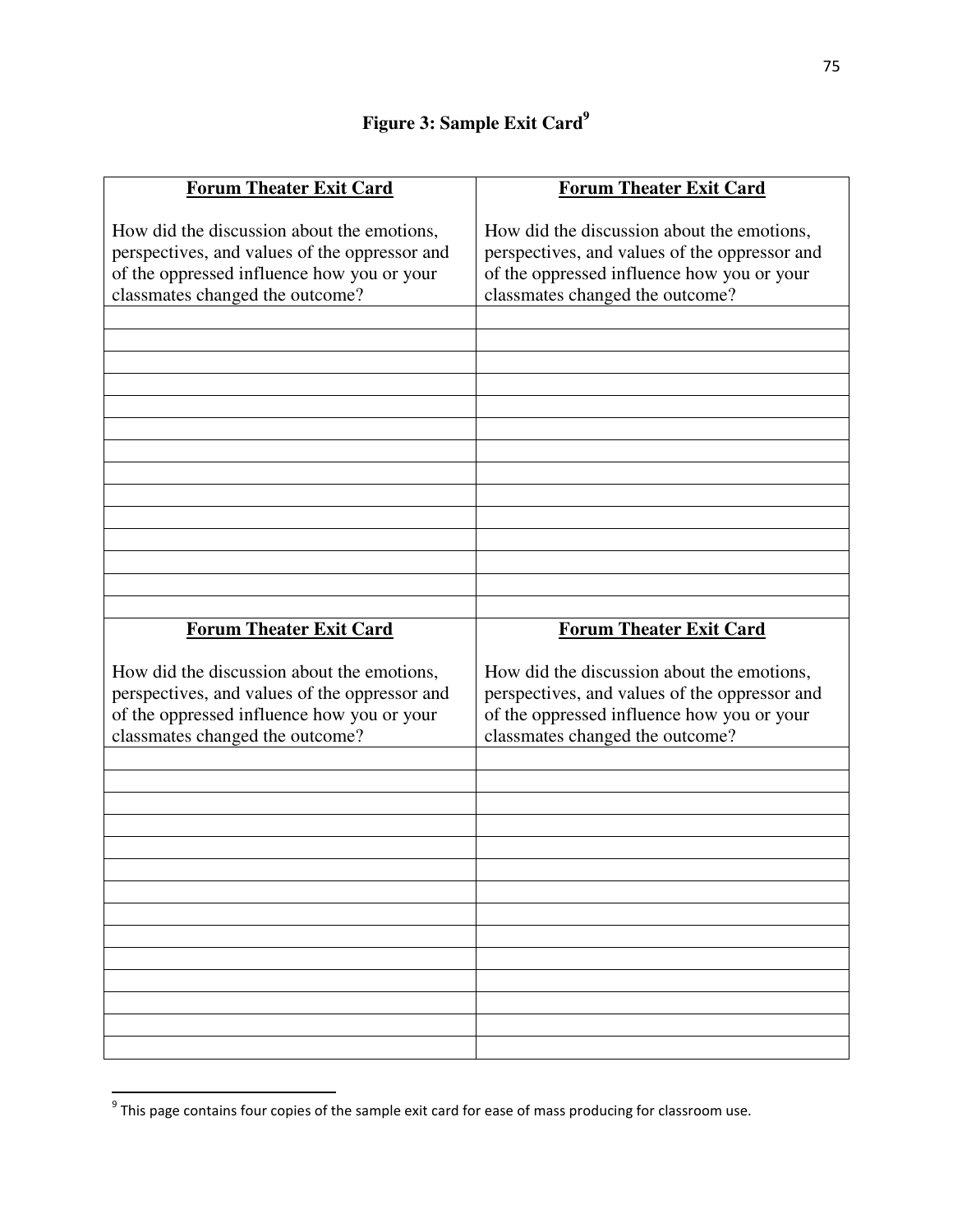associated emotions, perspectives, and values. Furthermore, a Forum Theater of Values serves as a vehicle by which to enact and to witness the humanization of the oppressed and of the oppressor, a joint-liberation sought by both Paulo Freire (2000) and his disciple Augusto Boal (1979).

# **Instruments of Measurement**

This model presents a great challenge when attempting to measure changes in students' emotional literacy, role-taking, and humanization, while conducting the forum theaters and the values dialogues. Therefore, this author suggests testing for the constructs of empathy and of humanization after finishing multiple forum theaters or at the end of the class. The teacher could use exit cards to assess the students' growing understanding of the constructs.

The exit cards are tools with which to assess changes in how students solve the scenarios after conducting the values dialogues. Any assessment included with this model should attempt to measure how an increased awareness and appreciation of the values, perspectives, and experiences of the victim and of the oppressor affected how the observing Spect-actors attempted to solve the scenario. In addition to judging students' comprehension of the values dialogue, this form of assessment would serve as a measure of the presence of this thesis's construct of roletaking among students.

 The following question would serve as an effective assessment of students' awareness and understanding of roles after the values dialogue: How did the discussion about the emotions, perspectives, and values of the oppressor and of the oppressed influence how you or your classmates changed the outcome? This kind of assessment can be used to assess the students' comprehension of the values dialogue as well as of how values and their related experiences and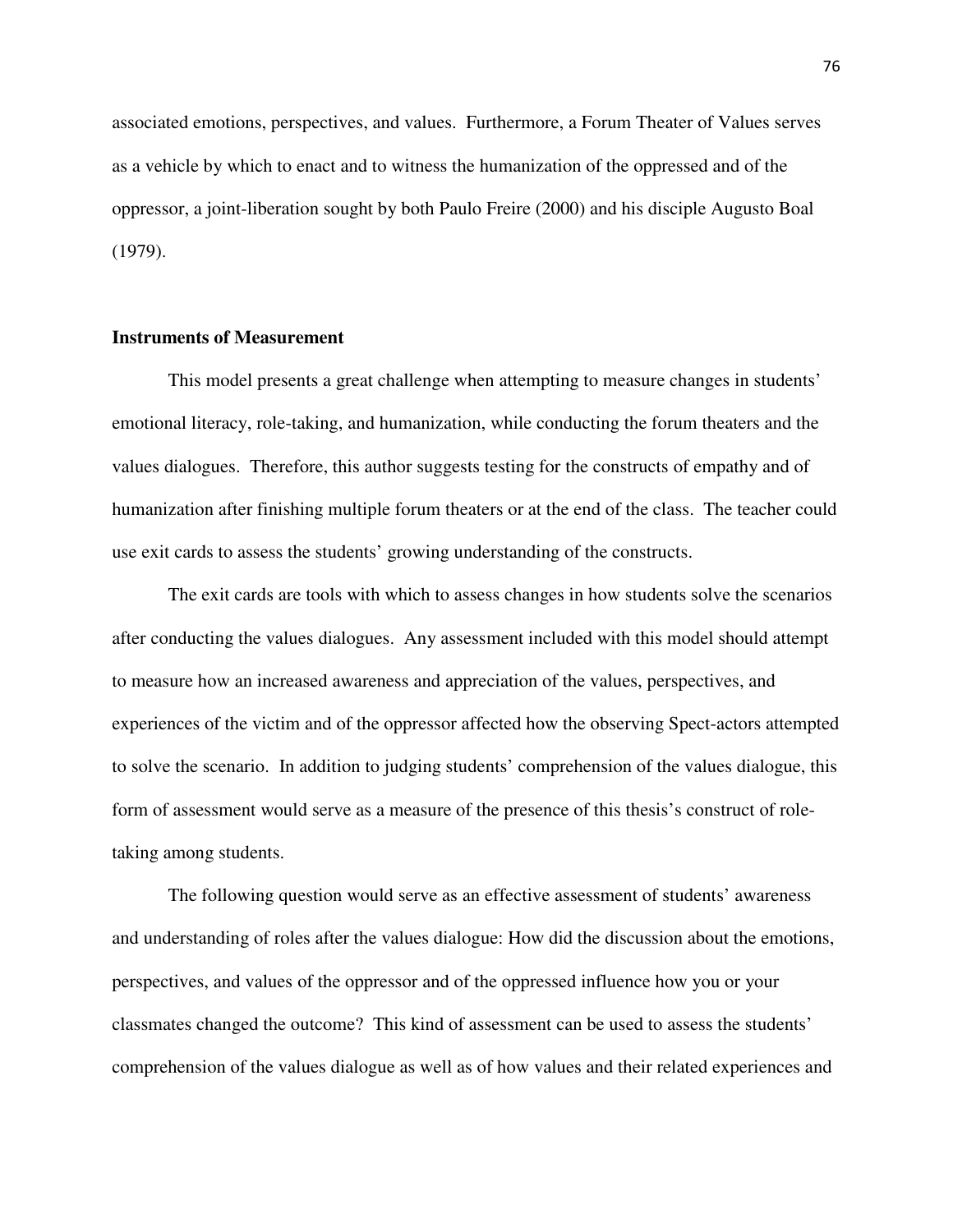perspectives shape roles. In this way, this assessment captures students' thoughts about their reflections in the values dialogue and about how the dialogue affected students' thoughts as they approached the scenario repeatedly. Therefore, it serves as an assessment of students' metacognition about their meta-cognition. These assessments of students' reflections on the process of the deconstruction of roles demonstrate how these students' thoughts about roles influenced future proposed solutions to the scenario.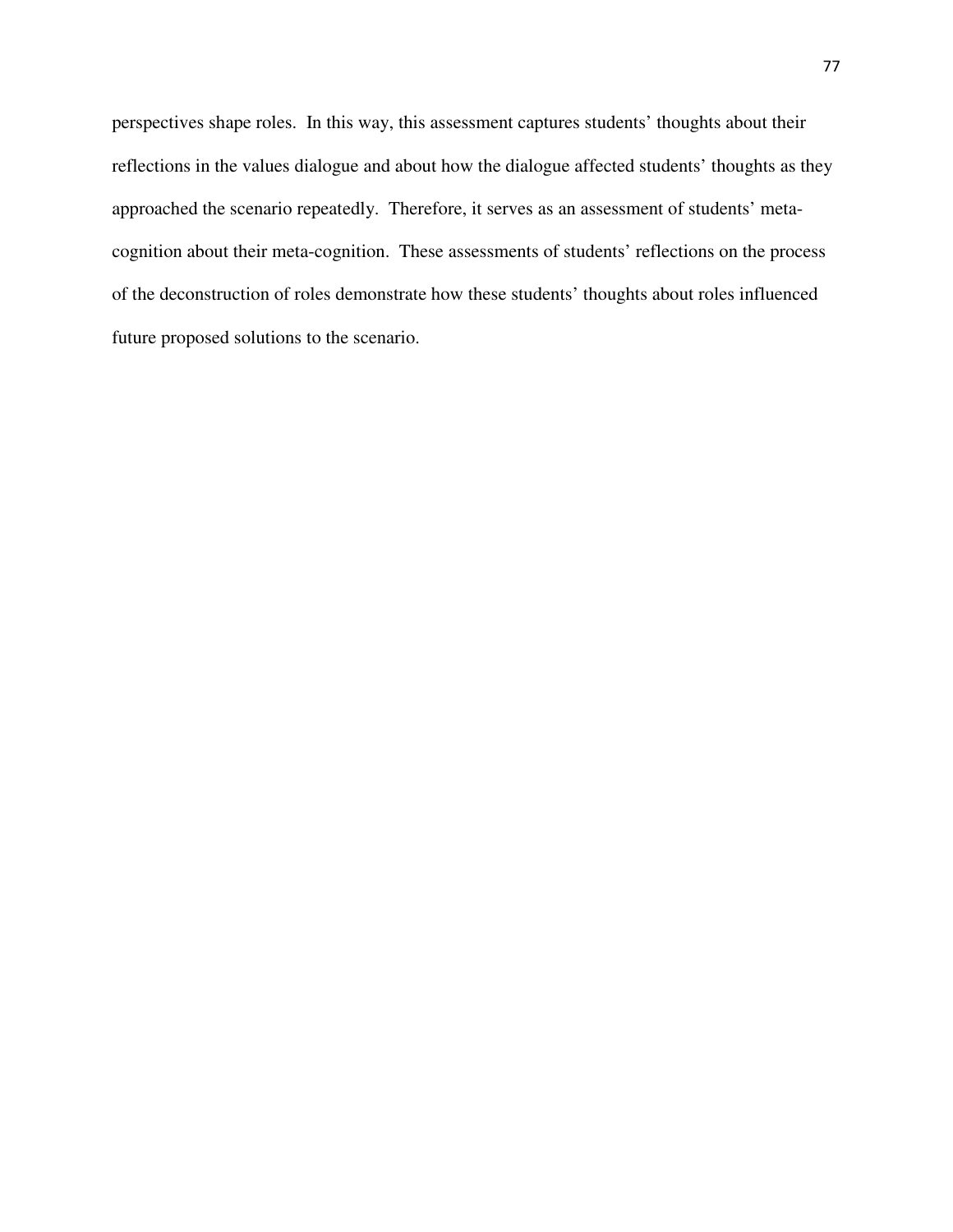#### **Model III: Direct Values Discourse**

*Do to others what you would have them do to you.* 

(1973, Matthew 7:12)

When Péter Bodor (1997) first argued that an expression of emotion is "no more and no less than the tip of an iceberg" (p. 205), he may not have known that this metaphor would become a common tool in counseling psychology (Keelan, 2014; Amaral, 2013). The Direct Values Dialogue incorporates the *iceberg* technique of emotion deconstruction. Using this technique, participants deconstruct an emotion through the use of an iceberg visual. In addition to the iceberg process, the model consists of two other overlapping phases, the peer reviews and the Values Pile-Up. During the second phase, the students with their peers will review their icebergs using assessments provided by the instructor. Throughout the last phase, students will be asked the questions: What is valued?, How did it come to be valued?, and Why is it valued? Therefore, this last model attempts to mirror the theory and praxis of values dialogue. Of those included in this thesis, this model has the greatest potential impact on students' emotional literacy because it facilitates the expression and, in particular, the detailed deconstruction of emotion.

# **Learning Objectives**

This model should influence the following capacities:

1) Emotional literacy

Upon the execution of this model, students should have:

a) a greater ability to encode emotions through both verbal and text-based expression;

78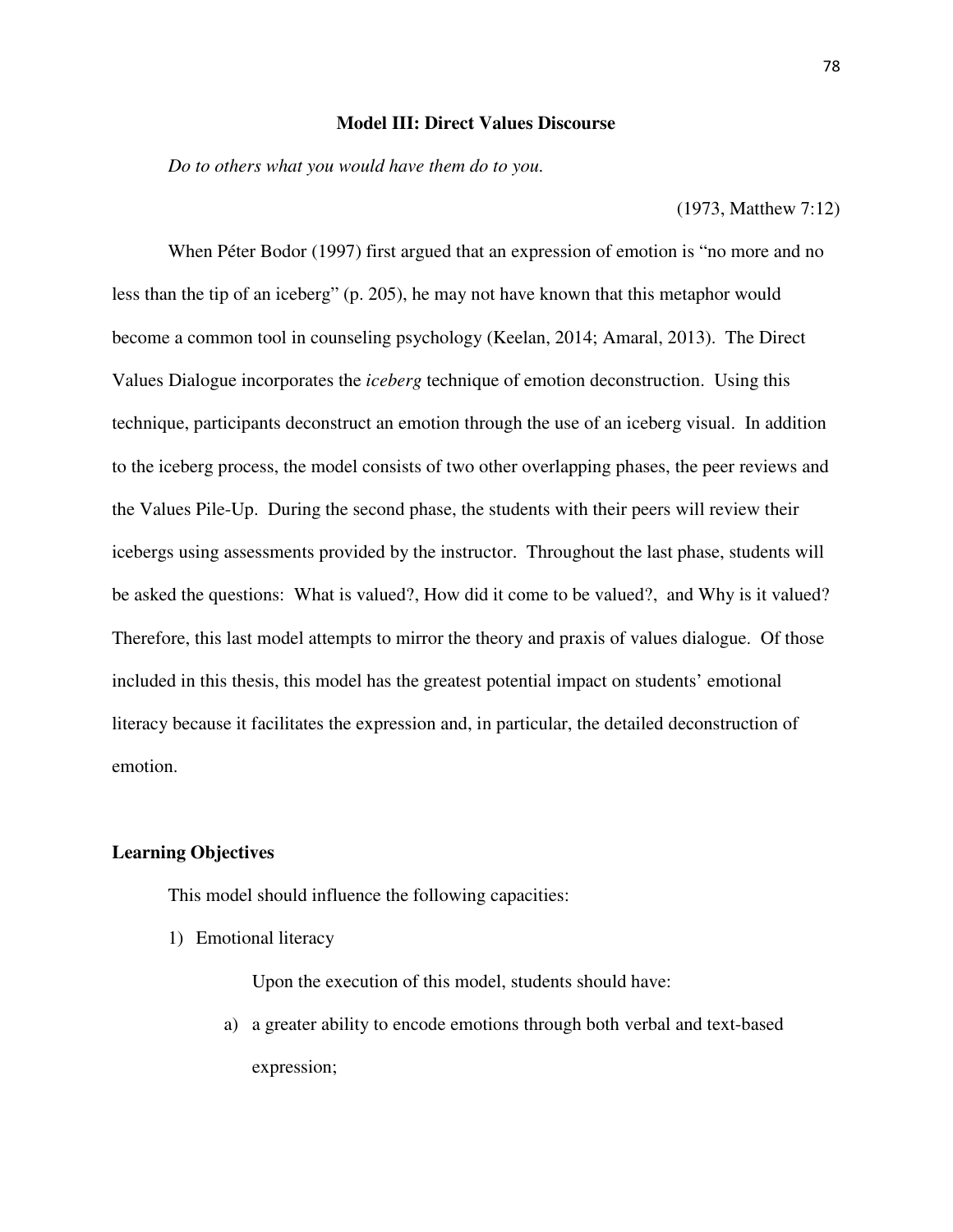- b) an increased capacity to decode emotions both through conversation and in texts; and
- c) a greater understanding of how values and experiences influence emotions.
- 2) Role-taking

Upon the execution of this model, students should have:

- a) an increased awareness of how values influence roles; and
- b) an increased understanding of how experiences influence values.
- 3) Humanization

Upon the execution of this model, students should have:

- a) a greater understanding of their shared emotional affects;
- b) an increased appreciation for their shared experiences; and
- c) a greater awareness of their shared values.

#### **Required and Suggested Materials and Equipment**

The model requires or suggests the use of the following materials and equipment:

- 1) All students need some means of writing, drawing, and displaying information; and
	- a) each student's method of displaying information must be accessible to at least one other student.
- 2) The teacher can have his/her class use Post-it notes to represent students' values visually at the bottom of their icebergs. These notes are useful because they can be attached to a display and then moved as needed during the Values Pile-Up.
	- a) However, any material that allows students to transport their written values from their icebergs to a display would be satisfactory.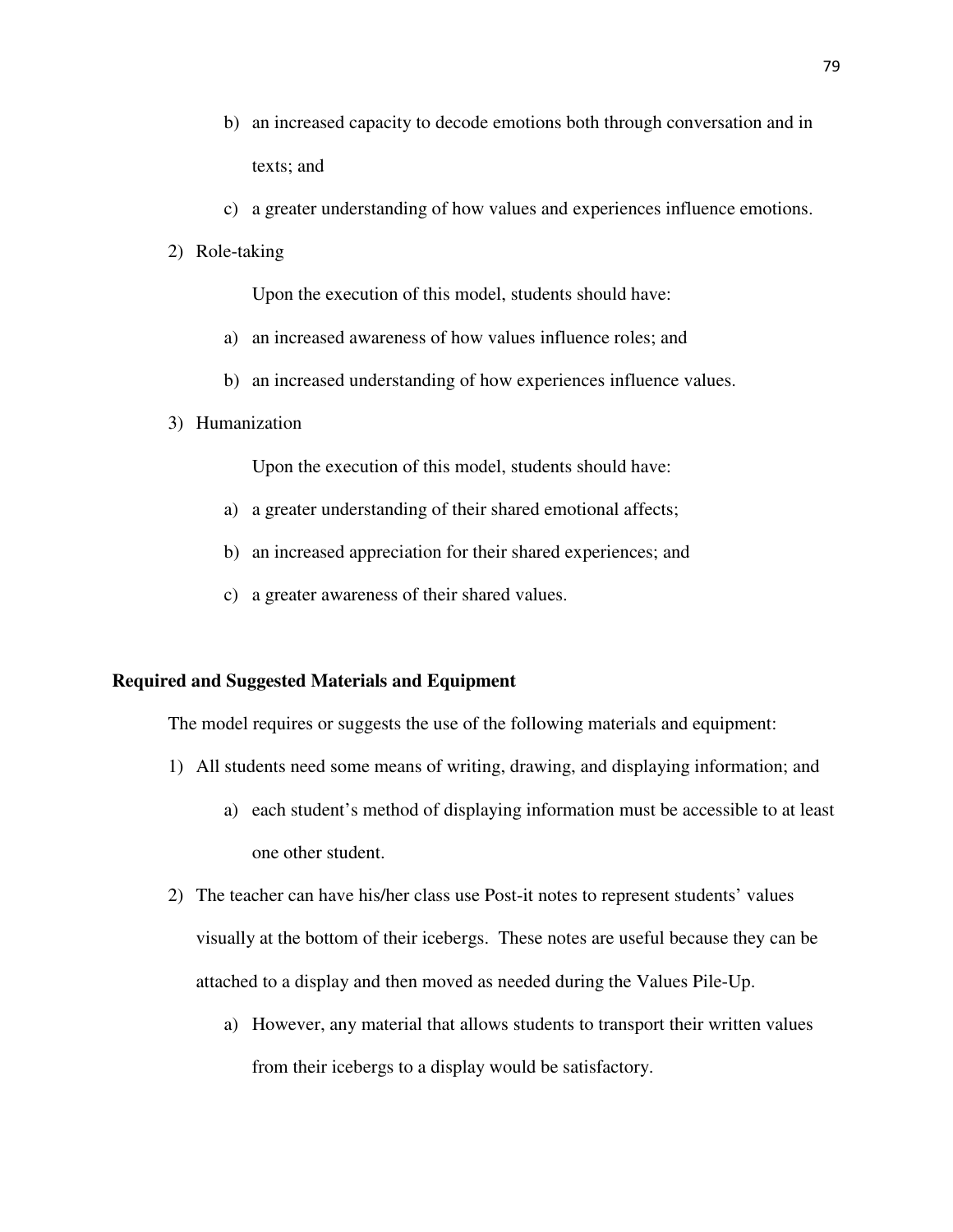- 3) The class will require a method of displaying information that enables everyone to see the information at the same time, assuming that the Values Pile-Up and he following values dialogue are performed as an entire class.
- 4) To create rubrics and/or guiding questions for the peer-review of icebergs and for the values rankings presentations, the teacher will require access to a printer.

# **Method**

This model attempts to scaffold a range of activities that mirror the praxis of values dialogue as outlined in Chapter 3. Its method consists of three overlapping phases. In the first phase, the student will create an *iceberg* of an emotion which he/she has felt or witnessed, or of an emotion from a list provided by the instructor. Next, the student will write associated emotions, values, and experiences that influenced the emotion at the tip of his/her iceberg on its main body, underneath the water. The student will also attempt to justify these influences logically.

Then, in pairs or small groups, students will review each other's icebergs. The peers' assessments will attempt to evaluate the accuracy and the efficacy with which the author of an iceberg identified and justified the influences on his/her selected emotion.

In the third phase, students participate in a "Values Pile-Up" in which they take the values which they identified on their icebergs and, along with the other students in the class, "pile them up" on a display. The goal of the first part of phase three is to attempt to cluster similar values together. After the pile-up, in pairs, in small groups, or as a class, students will engage in a dialogue about the development of and justifications for the values clusters. This dialogue concludes with a collaborative ranking of the values clusters displayed, from most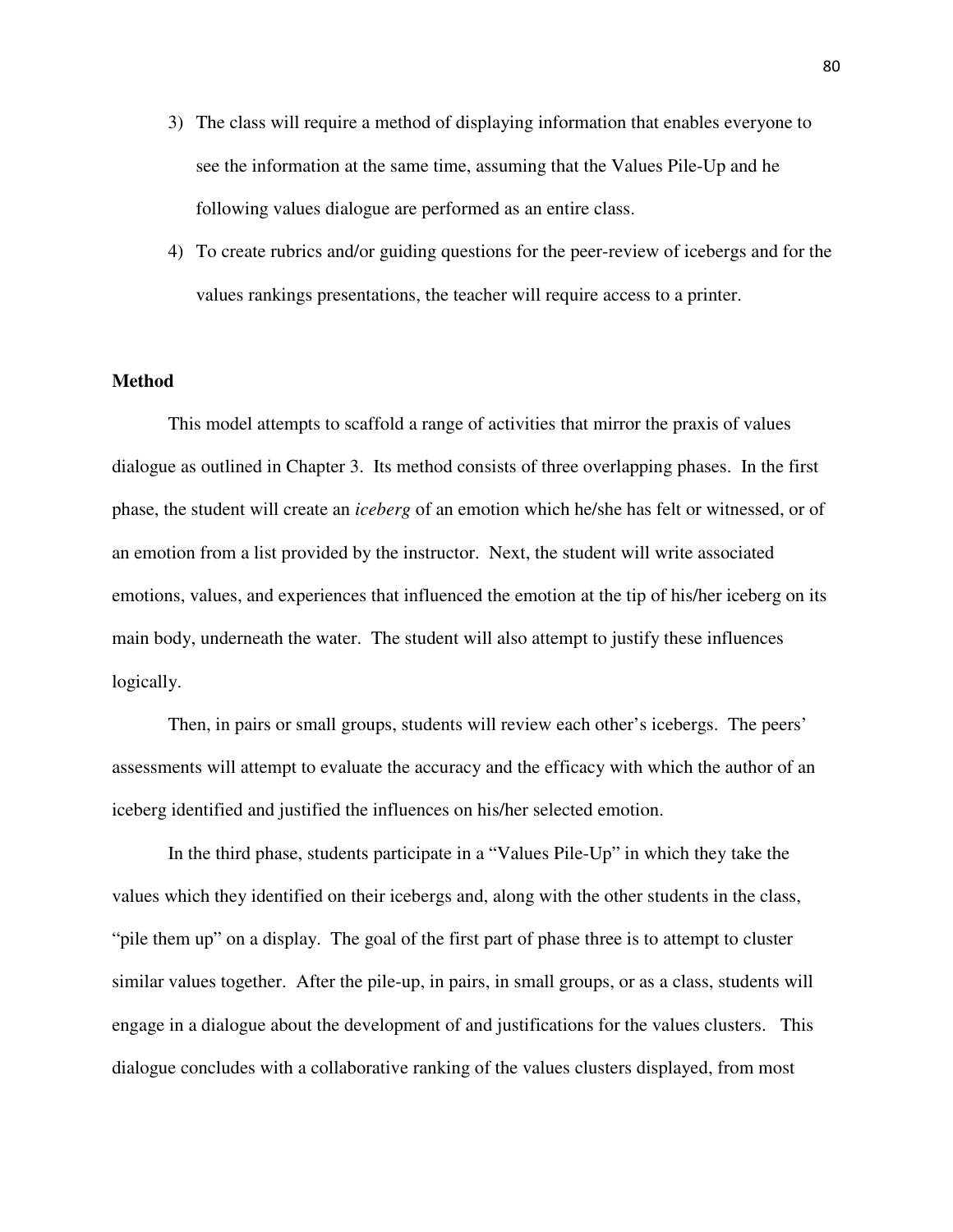important to least important. This portion of the model can be conducted in pairs, small groups, or together as an entire class. Finally, groups of students will present their values clusters rankings to the rest of the class. Students observing the presentations will then have the opportunity to assess other groups' justifications for their rankings of values clusters.

#### Icebergs

The following steps outline the process by which students will create their icebergs:

- a) Students will draw an iceberg in a body of water.
	- i. This process could include an exemplar on display.
- b) Students will place their chosen emotions at the top of their icebergs above the water.
	- i. This emotion could be one which a student experienced or witnessed or an emotion chosen from a list provided by the teacher.
	- ii. Ideally, students will create icebergs of as many different emotions as possible.
- c) Students will identify other emotions and physical signs associated with the emotion depicted on the tip of their icebergs within the larger part beneath the water.
- d) On Post-its, students will identify the values that influenced the identified emotions and physical signs on their icebergs, and then they will attach these notes to the bottoms of their icebergs.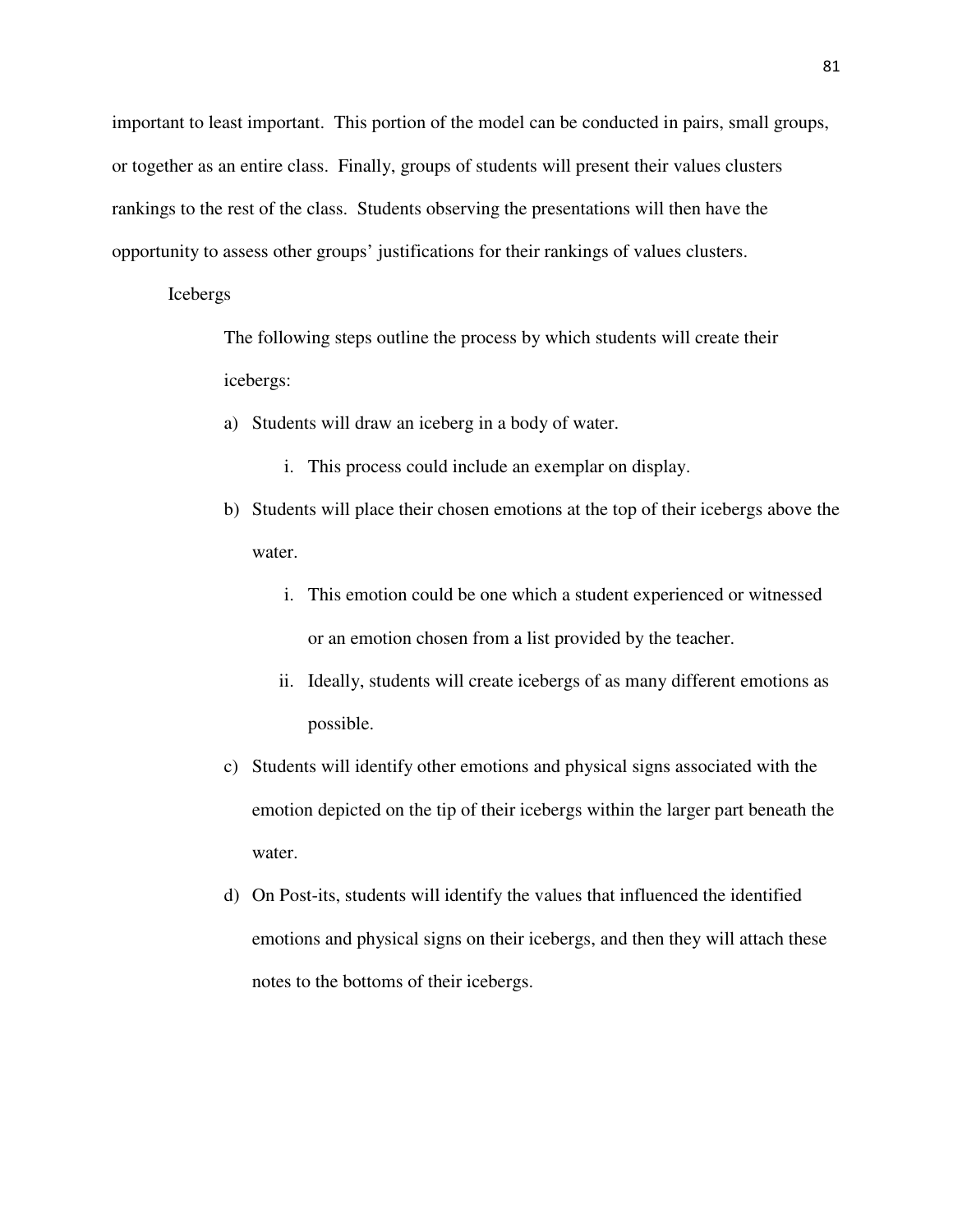- i. The teacher should encourage students to write one value per Post-it note in one or two words in the largest font they can fit on the note. This will help with displaying them to the entire class later.
- 2) Peer-reviews

The following steps will shape the iceberg peer-reviews:

- a) The teacher will have students assemble into groups of two or three.
- b) Students will take turns presenting their icebergs to their partners or to small groups. They will explain and justify the relationships between the emotion at the tip of their iceberg and the emotions, physical signs, experiences, and values, they depicted beneath the water.
- c) Students will work in pairs or in small groups within which they will assess the accuracy and effectiveness with which their partners decoded and deconstructed the emotions at the tips of their icebergs.
	- i. The teacher could use rubrics (see Figure 4) to assess his or her students' accuracy and effectiveness with which they deconstructed the emotion, or the teacher could have students answer a series of predetermined questions (see Figure 5) about their partners' icebergs.
- 3) Values Pile-Up

The following points will shape the process of the pile-up:

a) Students will take the Post-it notes that depict the values on the bottom of their icebergs and "pile them up" on a display on a chalkboard, chart paper, Bristol Board, or a SMART Board.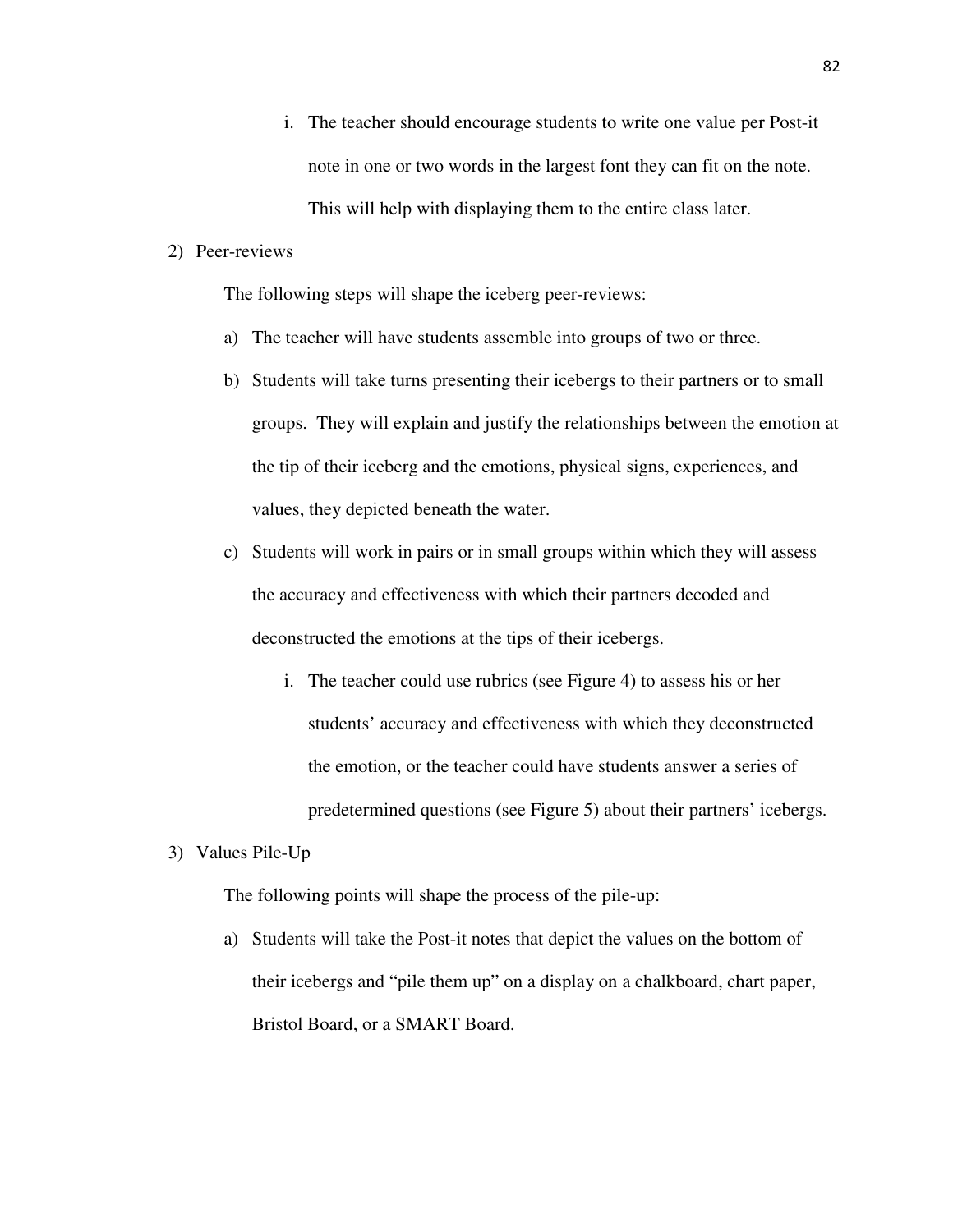|                          | Level 1              | Level 2                                                                       | Level 3              | Level 4              |
|--------------------------|----------------------|-------------------------------------------------------------------------------|----------------------|----------------------|
|                          | (Below the           | (Approaches the                                                               | (The provincial      | (Surpasses the       |
|                          | standard $10$        | standard)                                                                     | standard)            | standard)            |
| Knowledge/               | Iceberg              | Iceberg                                                                       | Iceberg              | Iceberg              |
| <b>Understanding</b>     | demonstrates         | demonstrates some                                                             | demonstrates         | demonstrates a       |
|                          | limited knowledge    | knowledge and                                                                 | considerable         | superior             |
| <b>Identification of</b> | and understanding    | understanding of                                                              | knowledge and        | knowledge and        |
| <b>Emotions</b> , of     | of emotions, of      | emotions, of                                                                  | understanding of     | understanding of     |
| Values, and of           | values, and of their | values, and of their                                                          | emotions, of         | emotions, of         |
| their Experiential       | relationships with   | relationships with                                                            | values, and of their | values, and of their |
| <b>Relationships</b>     | experiences.         | experiences.                                                                  | relationships with   | relationships with   |
| /4                       |                      |                                                                               | experiences.         | experiences.         |
| Thinking/                | Justifications for   | Justifications for                                                            | Justifications for   | Justifications for   |
| <b>Inquiry</b>           | emotions and for     | emotions and for                                                              | emotions and for     | emotions and for     |
|                          | values in the        | values in the                                                                 | values in the        | values in the        |
| Justifications for       | iceberg              | iceberg                                                                       | iceberg              | iceberg              |
| <b>Emotions and for</b>  | demonstrate          | demonstrate some                                                              | demonstrate          | demonstrate          |
| <b>Values</b>            | limited thought      | thought and                                                                   | considerable         | superior thought     |
|                          | and reflection.      | reflection.                                                                   | thought and          | and reflection.      |
| /4                       |                      |                                                                               | reflection.          |                      |
| Communication            | Justifications for   | Justifications for                                                            | Justifications for   | Justifications for   |
|                          | emotions and for     | emotions and for                                                              | emotions and for     | emotions and for     |
| <b>Display</b>           | values in the        | values in the                                                                 | values in the        | values in the        |
| and Presentation         | iceberg conveyed     | iceberg conveyed                                                              | iceberg conveyed     | iceberg conveyed     |
|                          | with minimal         | with some                                                                     | with considerable    | with outstanding     |
|                          | effectiveness in the | effectiveness in the                                                          | effectiveness in the | effectiveness in the |
|                          | display and in the   | display and in the                                                            | display and in the   | display and in the   |
| /4                       | presentation.        | presentation.                                                                 | presentation.        | presentation.        |
| <b>Application</b>       | Quantity and         | Quantity and                                                                  | Quantity and         | Quantity and         |
|                          | quality of           | quality of                                                                    | quality of           | quality of           |
| <b>Use of Class Time</b> | justifications for   | justifications for                                                            | justifications for   | justifications for   |
|                          | emotions, values,    | emotions, values,                                                             | emotions, values,    | emotions, values,    |
|                          | and experiences in   | and experiences in                                                            | and experiences in   | and experiences in   |
|                          | the iceberg suggest  | the iceberg suggest                                                           | the iceberg suggest  | the iceberg suggest  |
|                          | minimal use of       | some use of class                                                             | considerable use of  | excellent use of     |
|                          | class time.          | time.                                                                         | class time.          | class time.          |
| /4                       |                      |                                                                               |                      |                      |
| <b>Total</b>             |                      | A mark below Level 1 is a failing grade indicating achievement much below the |                      |                      |
| /16                      | provincial standard. |                                                                               |                      |                      |

**Figure 4: Sample Iceberg Rubric** 

 $\overline{a}$ 

<sup>&</sup>lt;sup>10</sup> The provincial standard of Ontario, Canada (see Growing Success: Assessment, Evaluation and Reporting in Ontario's Schools).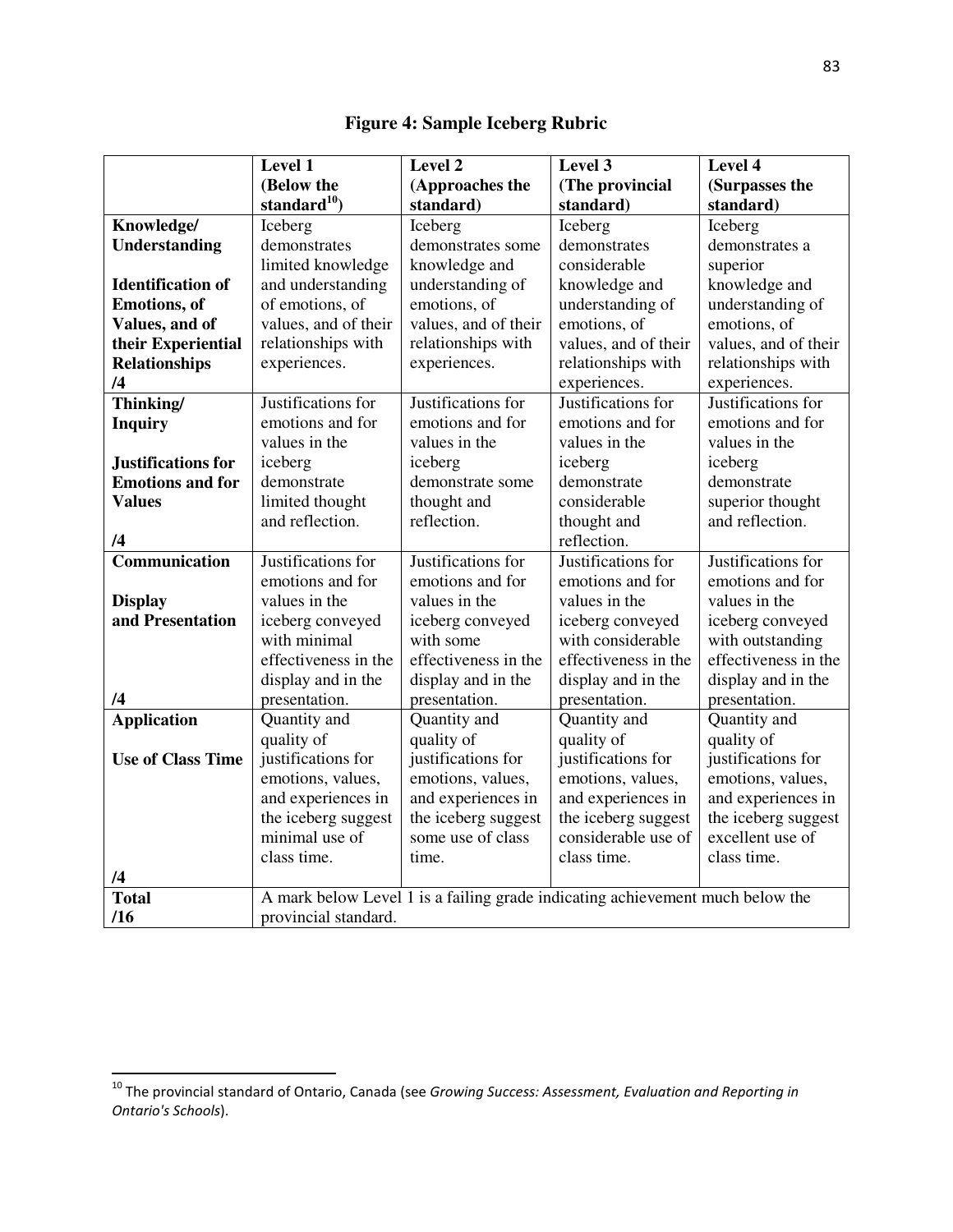# **Figure 5: Sample Iceberg Questions**

Which emotion did your partner place at the tip of his or her iceberg?

What other emotions could influence the emotion at the tip? How might these other emotions influence your partner's selected emotion? Justify your suggestion.

What experiences could influence the emotion at the tip? How might these experiences influence your partner's selected emotion? Justify your suggestion.

What values could influence the emotions in the iceberg? How might these values influence your partner's selected emotion? Justify your suggestion.

Pick a value at the base of your partner's iceberg. How does your partner justify its effect on the emotion at the tip of their iceberg?

What experiences could have influenced the selected value?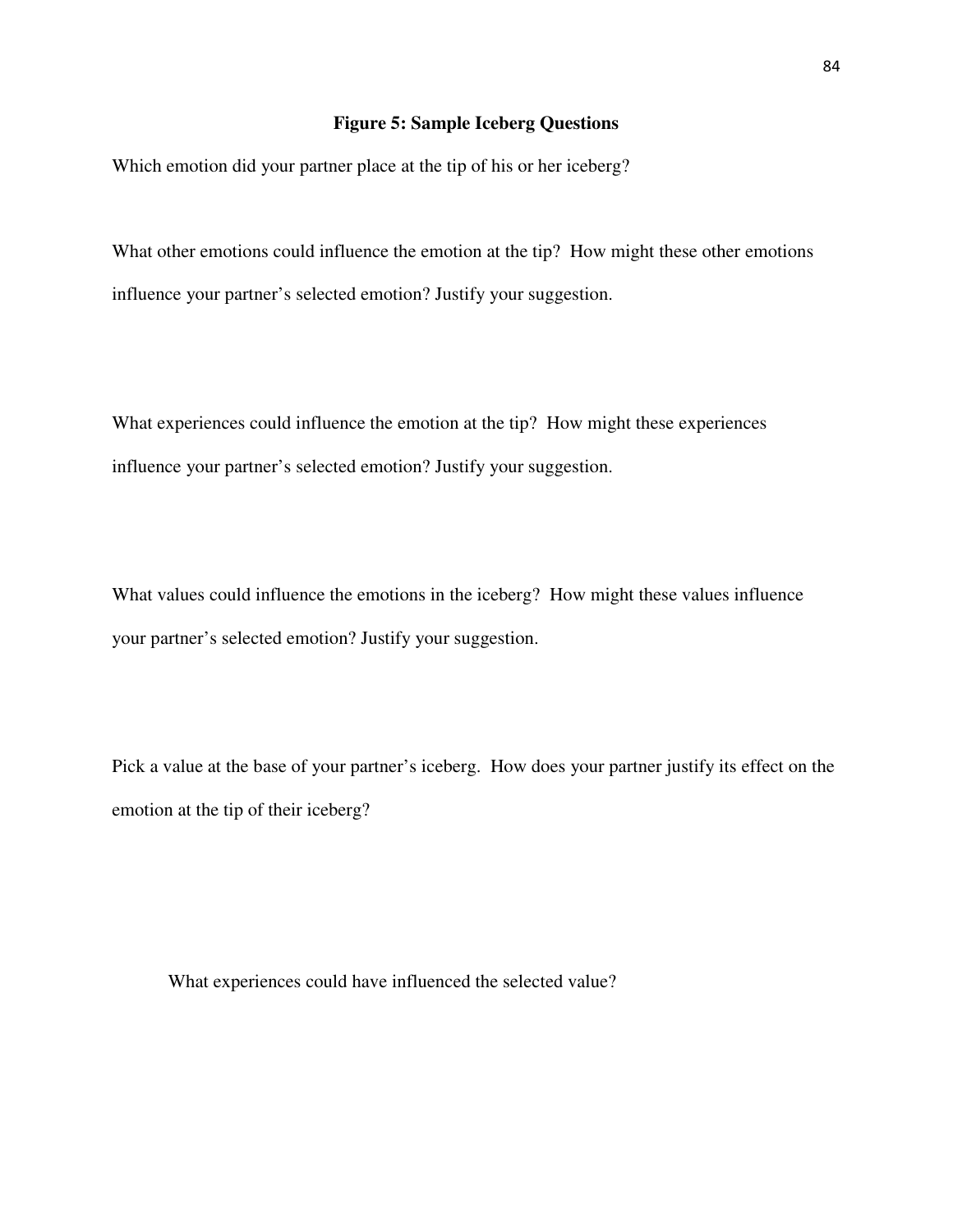- i. The teacher will encourage students to cluster similar values together on the display.
- ii. The teacher should instruct students to place their Post-its so that everyone can see all the words on the notes at the same time.
- iii. In most cases, the teacher should encourage students to complete this portion of the exercise relatively quickly so as to give students little time to think about where they are placing their Post-it notes $^{11}$ .
- b) The teacher will begin the values dialogue by asking the entire class or small groups to examine the clusters of values in the display and to consider what this suggests about what is valued most.<sup>12</sup>
- c) After identifying each major cluster of values, the entire class or small groups will be asked what could have influenced the development of these values.
- d) After exhausting the discussion about the possible experiences that might have influenced the values clusters, the instructor will have students get into pairs or small groups and then rank the values clusters ordinally from most to least important.
	- i. Students will be encouraged to provide examples to demonstrate the relative importance of particular values clusters when justifying their rankings.

-

 $11$  If students execute this portion of the activity steadily, then the values clusters will likely be much larger and more manageable in the dialogue and in the ranking activities. The more time that the students spend placing their values, the more complicated the following activities can become.

 $12$  Sections 3(b) through 3(d) can be conducted a number of ways depending on the needs and interests of the students. If they are having trouble discussing the values clusters as a class, the teacher can instruct the students to answer the values dialogue questions in pairs or in small groups or in a Think-Pair-Share.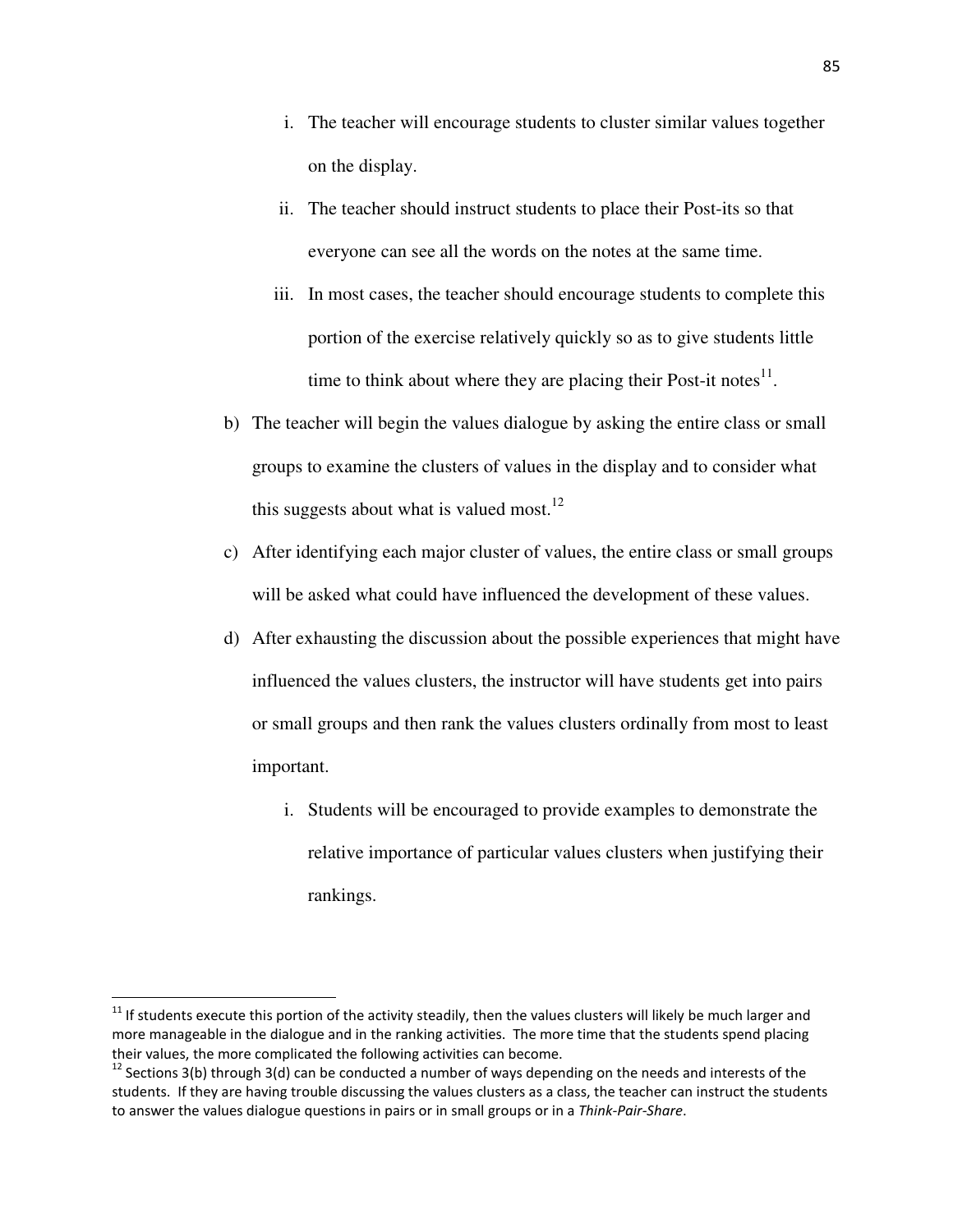- e) Finally, assembled in pairs and/or small groups, students will present and justify their rankings to the rest of the class.
	- i. Using a rubric provided by the teacher, each group will review the accuracy and effectiveness by which the other groups identify and justify their rankings of the values clusters (see Figure 6).

# **Costs and Benefits**

There are some potential risks when performing this form of praxical values discourse. Most of the risks are associated with which emotions or with whose emotions are selected for the tips of the icebergs. If the emotions belong to people outside of the class, then these risks are mostly assuaged. However, if the teacher instructs that the iceberg be a representation of a student's emotion, then the peer-review of the iceberg and of the dialogues throughout the Values Pile-Up could, if mismanaged, violate the feelings of a student. Such a situation might occur by accident, or might possibly be beyond the control of the teacher.

 Furthermore, the ranking portion of the Values Pile-Up may create some heated discussions in which students may begin to judge one another's values and possibly judge each other as persons. Therefore, it is important that the instructor make it clear to the students that they are assessing and judging the emotions, experiences, and values, not the people.

 Although there are some potential risks, this model has far more potential benefits. Not only may this model foster emotional literacy, role-taking, and humanization, but also it may do so in such a way that could be applicable to many courses in the Ontario public secondary school curricula. This model could be used in social studies courses such as Introduction to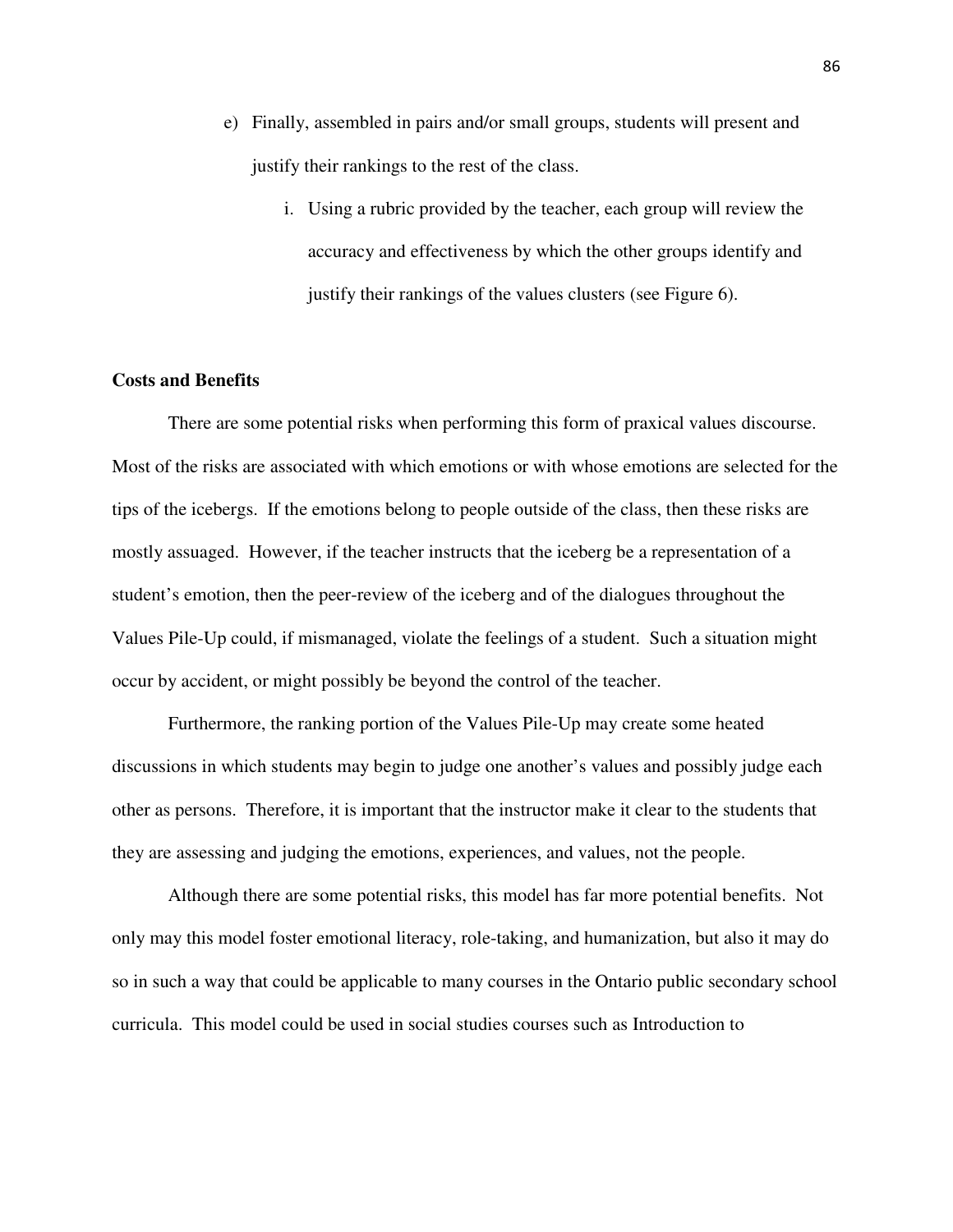|                           | Level 1                                                                       | Level 2              | Level 3              | Level 4              |
|---------------------------|-------------------------------------------------------------------------------|----------------------|----------------------|----------------------|
|                           | (Below the                                                                    | (Approaches the      | (The provincial      | (Surpasses the       |
|                           | standard $^{13}$ )                                                            | standard)            | standard)            | standard)            |
| Knowledge/                | Values rankings                                                               | Values rankings      | Values rankings      | Values rankings      |
| <b>Understanding</b>      | presentation                                                                  | presentation         | presentation         | presentation         |
|                           | demonstrates                                                                  | demonstrates some    | demonstrates         | demonstrates         |
| <b>Identification and</b> | limited knowledge                                                             | knowledge and        | considerable         | superior             |
| <b>Understanding of</b>   | and understanding                                                             | understanding of     | knowledge and        | knowledge and        |
| <b>Values Clusters</b>    | of values clusters                                                            | values clusters and  | understanding of     | understanding of     |
|                           | and of their related                                                          | of their related     | values clusters and  | values clusters and  |
|                           | emotions and                                                                  | emotions and         | of their related     | of their related     |
|                           | experiences.                                                                  | experiences.         | emotions and         | emotions and         |
| /4                        |                                                                               |                      | experiences.         | experiences.         |
| Thinking/                 | Justifications for                                                            | Justifications for   | Justifications for   | Justifications for   |
| <b>Inquiry</b>            | rankings of values                                                            | rankings of values   | rankings of values   | rankings of values   |
|                           | clusters                                                                      | clusters             | clusters             | clusters             |
| Justifications for        | demonstrate                                                                   | demonstrate some     | demonstrate          | demonstrate          |
| <b>Rankings</b>           | limited thought                                                               | thought and          | considerable         | superior thought     |
|                           | and reflection.                                                               | reflection.          | thought and          | and reflection.      |
| /4                        |                                                                               |                      | reflection.          |                      |
| Communication             | The justifications                                                            | The justifications   | The justifications   | The justifications   |
|                           | for values clusters                                                           | for values clusters  | for values clusters  | for values clusters  |
| <b>Presentation</b>       | rankings were                                                                 | rankings were        | rankings were        | rankings were        |
|                           | conveyed with                                                                 | conveyed with        | conveyed with        | conveyed with        |
|                           | minimal accuracy,                                                             | some accuracy,       | considerable         | superior accuracy,   |
|                           | reasoning, and                                                                | reasoning, and       | accuracy,            | reasoning, and       |
|                           | effectiveness in the                                                          | effectiveness in the | reasoning, and       | effectiveness in the |
|                           | presentation.                                                                 | presentation.        | effectiveness in the | presentation.        |
| /4                        |                                                                               |                      | presentation.        |                      |
| <b>Application</b>        | Examples                                                                      | Examples             | Examples             | Examples             |
|                           | demonstrating the                                                             | demonstrating the    | demonstrating the    | demonstrating the    |
| <b>Use of Examples</b>    | importance of the                                                             | importance of the    | importance of the    | importance of the    |
| and Time                  | values as well as                                                             | values as well as    | values as well as    | values as well as    |
|                           | the overall quality                                                           | the overall quality  | the overall quality  | the overall quality  |
|                           | of rankings                                                                   | of rankings          | of rankings          | of rankings          |
|                           | justifications                                                                | justifications       | justifications       | justifications       |
|                           | suggest minimal                                                               | suggest some use     | suggest              | suggest excellent    |
|                           | use of class time.                                                            | of class time.       | considerable use of  | use of class time.   |
| /4                        |                                                                               |                      | class time.          |                      |
| <b>Total</b>              | A mark below Level 1 is a failing grade indicating achievement much below the |                      |                      |                      |
| /16                       | provincial standard.                                                          |                      |                      |                      |

**Figure 6: Sample Values Rankings Presentation Rubric** 

 $\overline{\phantom{0}}$ 

 $^{13}$  The provincial standard of Ontario, Canada.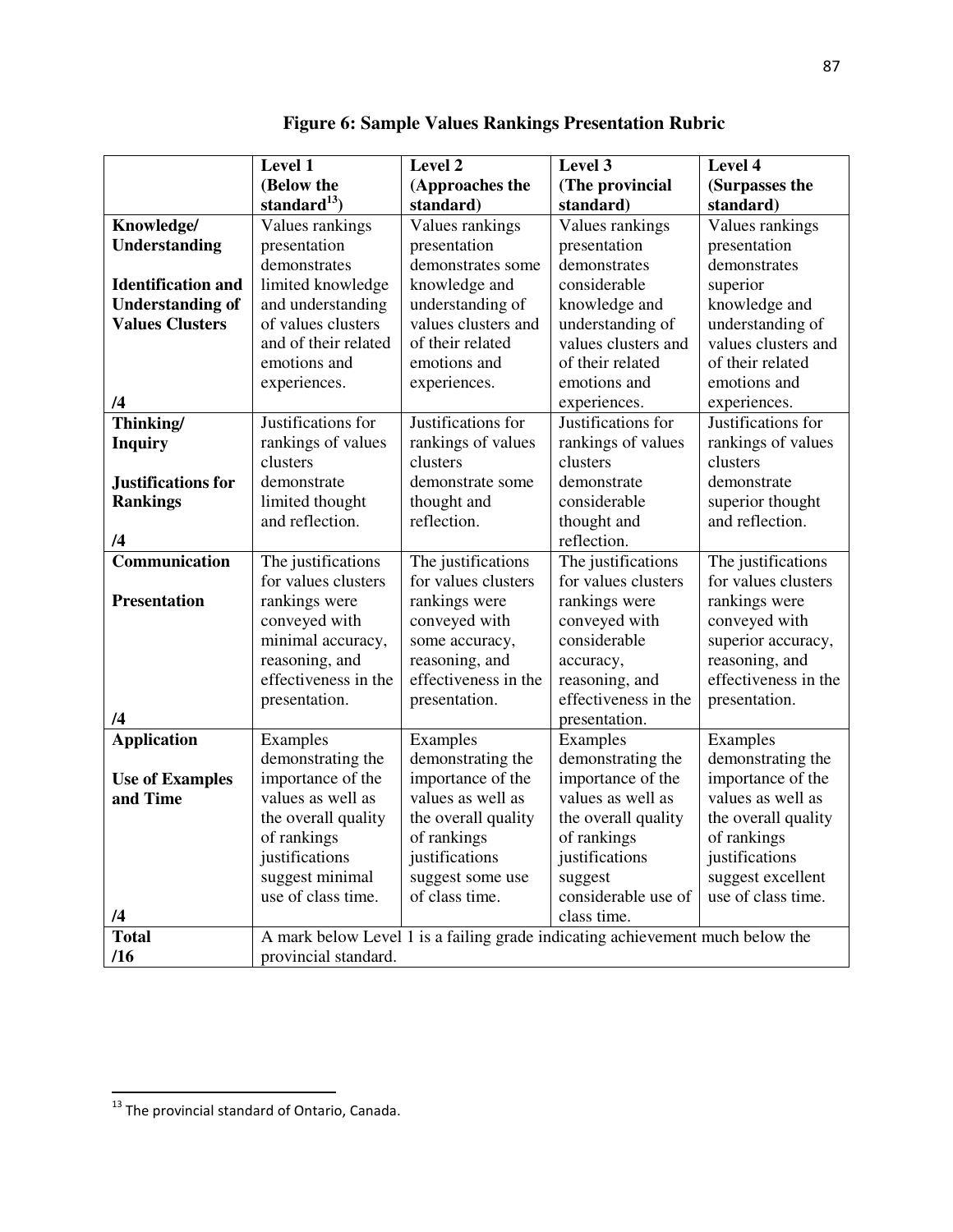Anthropology, Psychology, and Sociology in order to deconstruct the emotions of oppressors and of oppressed peoples. Likewise, this model could be of use in some Family Studies courses in the deconstruction of the emotions of perpetrators and/or of victims of domestic violence. In sum, this model could be used in a lesson in a unit of study, or it could be extended into a unitlong project in which students could work in groups and deconstruct significant emotions related to the current content of the course.

# **Instruments of Measurement**

The rubrics and/or guided questions used in the peer-review icebergs and in the presentations of rankings of values clusters serve as possible methods by which to assess students' comprehension of the relationships among emotions, experiences, and values. In addition, these rubrics or questions could also be used as methods by which to measure the effectiveness with which the model fosters empathic and humanistic capacities, including the constructs of emotional literacy, of humanization and, to a lesser extent, of role-taking. The students' capacity to evaluate the accuracy and efficacy of the icebergs and of the values rankings presentations may provide an estimate of their degrees of emotional literacy and of humanization.

 For example, changes in empathy and in humanization could be estimated by comparing the peer-reviewed iceberg rubrics with those rubrics used to assess the presentations of the rankings of values clusters. However, since the rubrics are used in the judging of different aspects of empathy and of humanization, this measurement would provide a rough estimate of the changes in these capacities at best.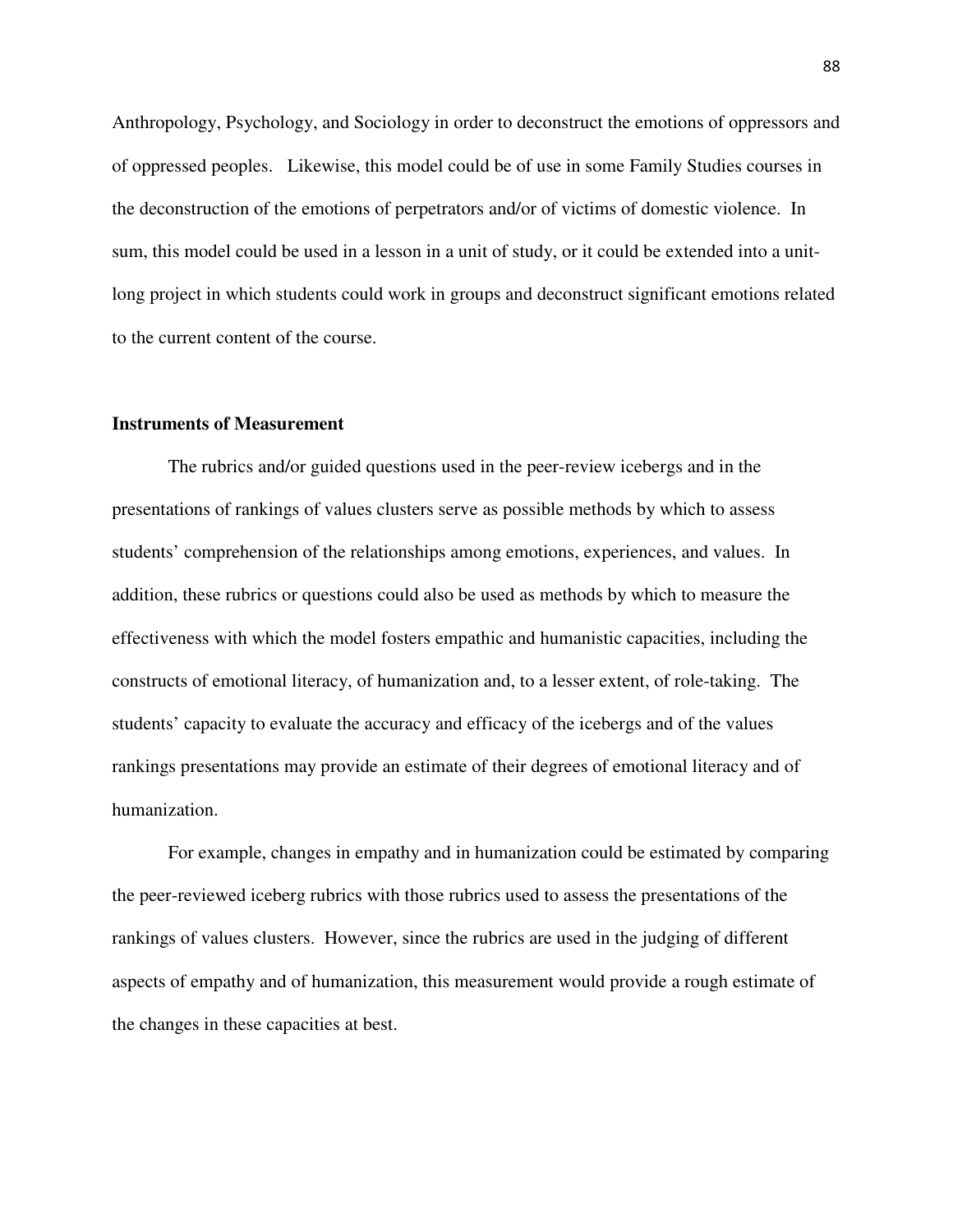As previously suggested, a better measure of changes in students' empathy and humanization might be possible by triangulating this model's completed rubrics and/or guided questions with assessments completed through the use of the other models. One could measure changes in the capacities of emotional literacy, of role-taking, and of humanization by comparing the results from this model with those derived from the performance of another model of values dialogue. Since a researcher would require a standard or control group by which to demonstrate clear changes in the capacities of emotional literacy, of role-taking, or of humanization, this model aspires to demonstrate only the presence of these capacities.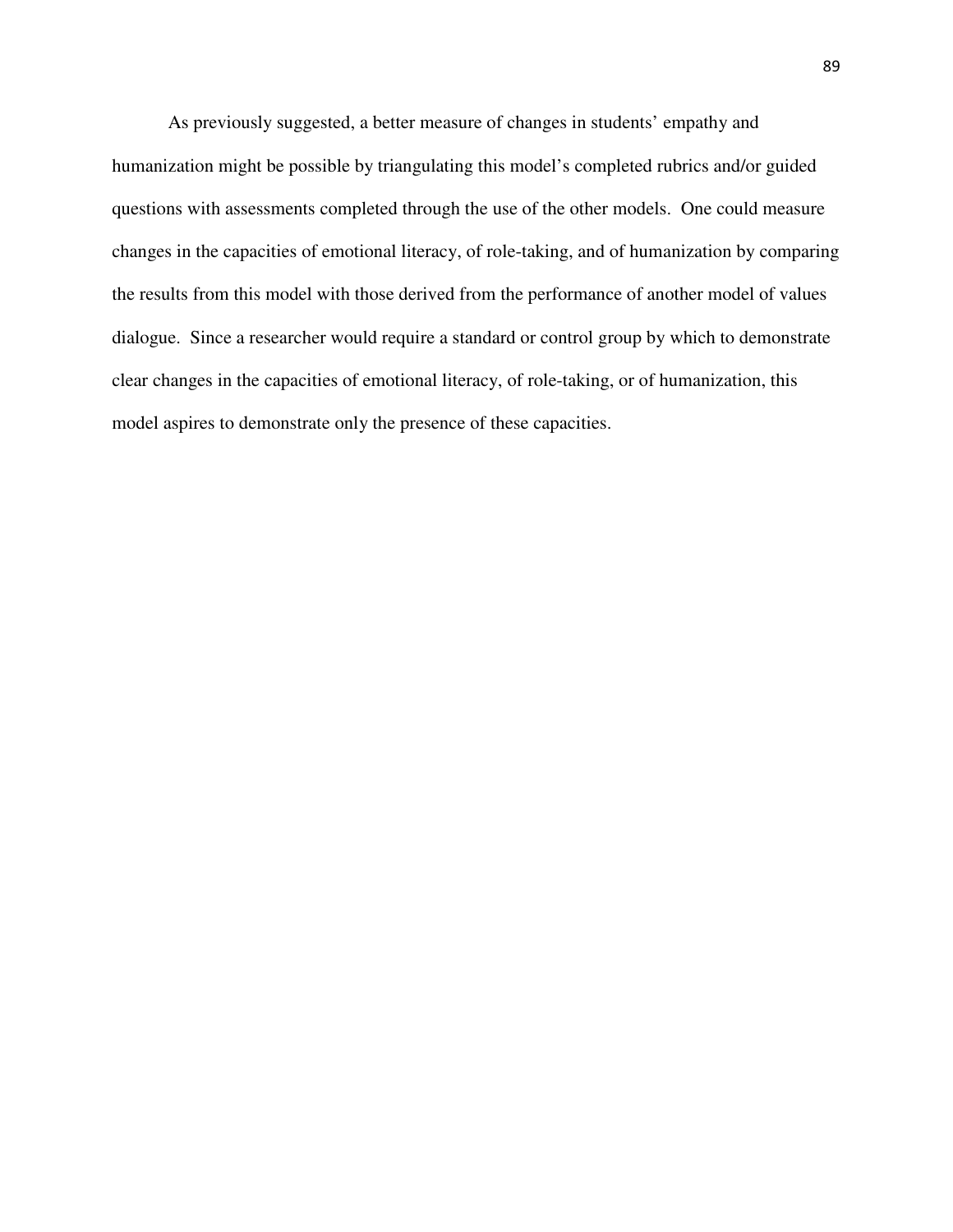#### **Chapter 5: Reflection, Potential Consequences, and Conclusion**

# **Reflection**

This author began writing this thesis with a vision of values discourse and of its potential consequences for human beings, including its capacity to influence empathy and humanization. Throughout the previous chapters, this author has never directly stated his own position or bias. Regardless, the ideas and logic illustrated in this thesis existed before and beyond its creation and therefore do not belong to this author. This author believes that someone, somewhere, would eventually suggest a theory, praxis, and model of values discourse similar to that which he has assembled, if it has not already happened.

 This author's biases may have remained concealed because he has not yet explored the potential consequences of nurturing empathy and humanization through values dialogue. The possible and plausible utility of values dialogue extends much farther than that of affecting people's empathic and humanizing capacities. The following section will explore some of the other uses and consequences of values dialogue.

# **The Potential Consequences of Fostering Empathy and Humanization through Values Dialogue**

As previously suggested, fostering empathy can contribute to the toolsets necessary to manipulate people to perverse ends. Therefore, to assuage the potential negative consequences of teaching for empathy, this author has suggested that empathy be taught as a part of the teaching for humanization. This section will briefly address the potential utility of a values dialogue designed to foster the constructs of emotional literacy, of role-taking, and of humanization.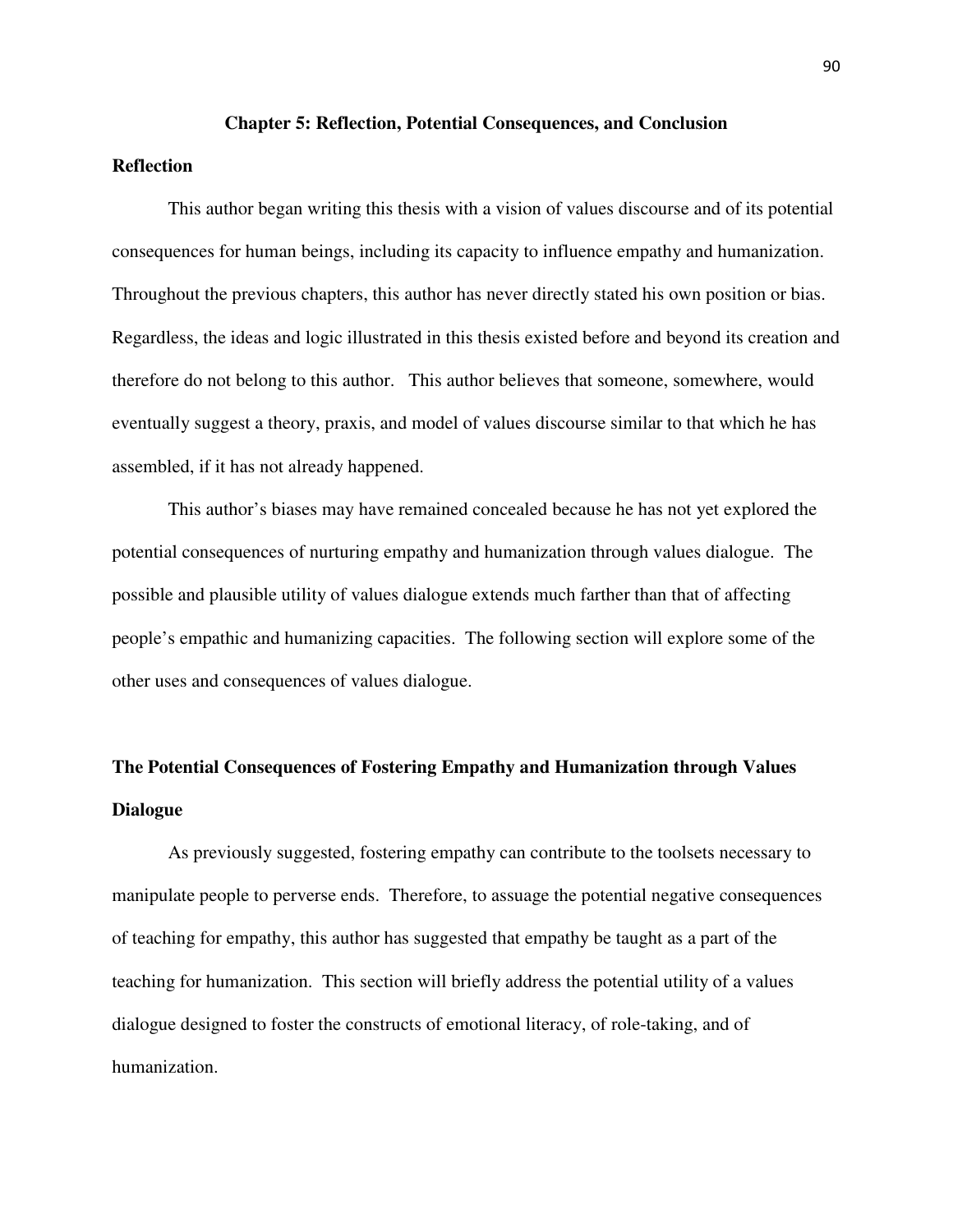First, compassionate actions and behaviors often require that the actor have sufficient capacity with which to decode emotional cues (Gordon, 2005; Hoffman, 2000). In many cases, in order to be able to justify his/her actions, the actor also needs to have an ability to understand and to assume the role of another person. Values dialogue aids in the development of the capacities necessary to role-take by fostering an expanded understanding of the values, the perspectives, and the experiences that contribute to roles. Therefore, values dialogue may contribute to the capacities necessary for compassion and for compassionate action.

In addition, values dialogues directed toward educating for emotional literacy, for roletaking, and for humanization have an enormous potential to help facilitate conflict resolution. Fostering conflicting parties' capacities to role-take as well as to encode and to decode emotions is to foster humanizing mutualities, the mutual understandings and considerations of parties' potential shared qualities. Discourse enacted in order to nurture empathy and a fuller humanity can offer individuals an opportunity to witness greater degrees of humanity in others; it can create a space for individuals within which to relate their emotions, experiences, and values to those of others.

Moreover, fostering emotional literacy, role-taking, and humanization through values dialogue presents the prospect of contributing to the achievement of some utopian ideals. If all acts of violence against human beings require both an absence of empathy and of the recognition of the full humanity of victims, then to foster empathy and humanization is to reduce and potentially to eliminate the prerequisites for all forms of violation against people. By empathizing and humanizing with others, educating through values dialogue can inhibit and potentially eliminate some of the conditions necessary for violent human conflict. In conclusion,

91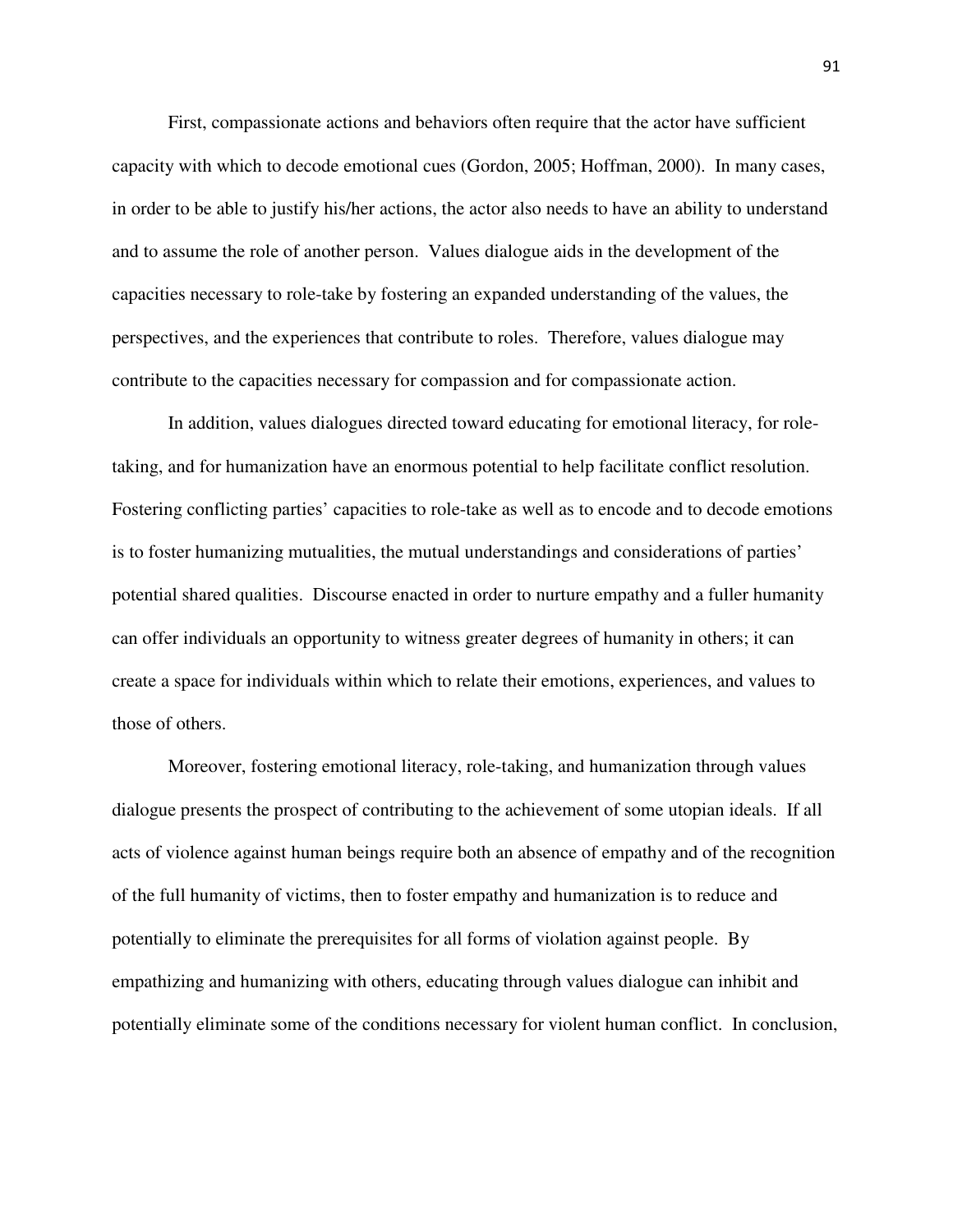a values dialogue dedicated to nurturing emotional literacy, role-taking, and humanization may serve as an exceptional tool for violence prevention.

Furthermore, when Friedrich Nietzsche (2002) called for the "trans-valuation of all values" (p. 101), he called for a reversal of people's subjectivity to their values. If people are subject to the influences of their emotions, experiences, and values, then to become aware of the potential influences of emotions and of how experiences influence and are influenced by values is to begin to reverse their subjectivity. Rather than emotions, experiences, and values influencing the determination of an individual's actions, the individual can begin to influence these experiential stimuli to whatever end he/she desires; this person's emotions, experiences, and values become subject to this individual. To educate for empathy and humanization through values dialogue is to affirm and to renew the agency of those who would valuate and of those who would become more fully human.

# **Conclusion**

 Ultimately, this author defined educable elements of empathy and of humanization and created models with which to educate and to test for changes in these capacities among secondary school students. The models developed in this thesis utilize values dialogue to that end; however, whether these models educate toward their intended capacities of emotional literacy, of role-taking, and of humanization remains unknown. Until empirically tested, the utopian ideals of the approach of values dialogue have *no place* in the classroom. More details and evidence will result from the actual empirical testing of this thesis's rendered theory, praxis, and models. Given the logical and plausible consequences of nurturing empathy and humanization through values dialogue, these models, and especially their foundational theory,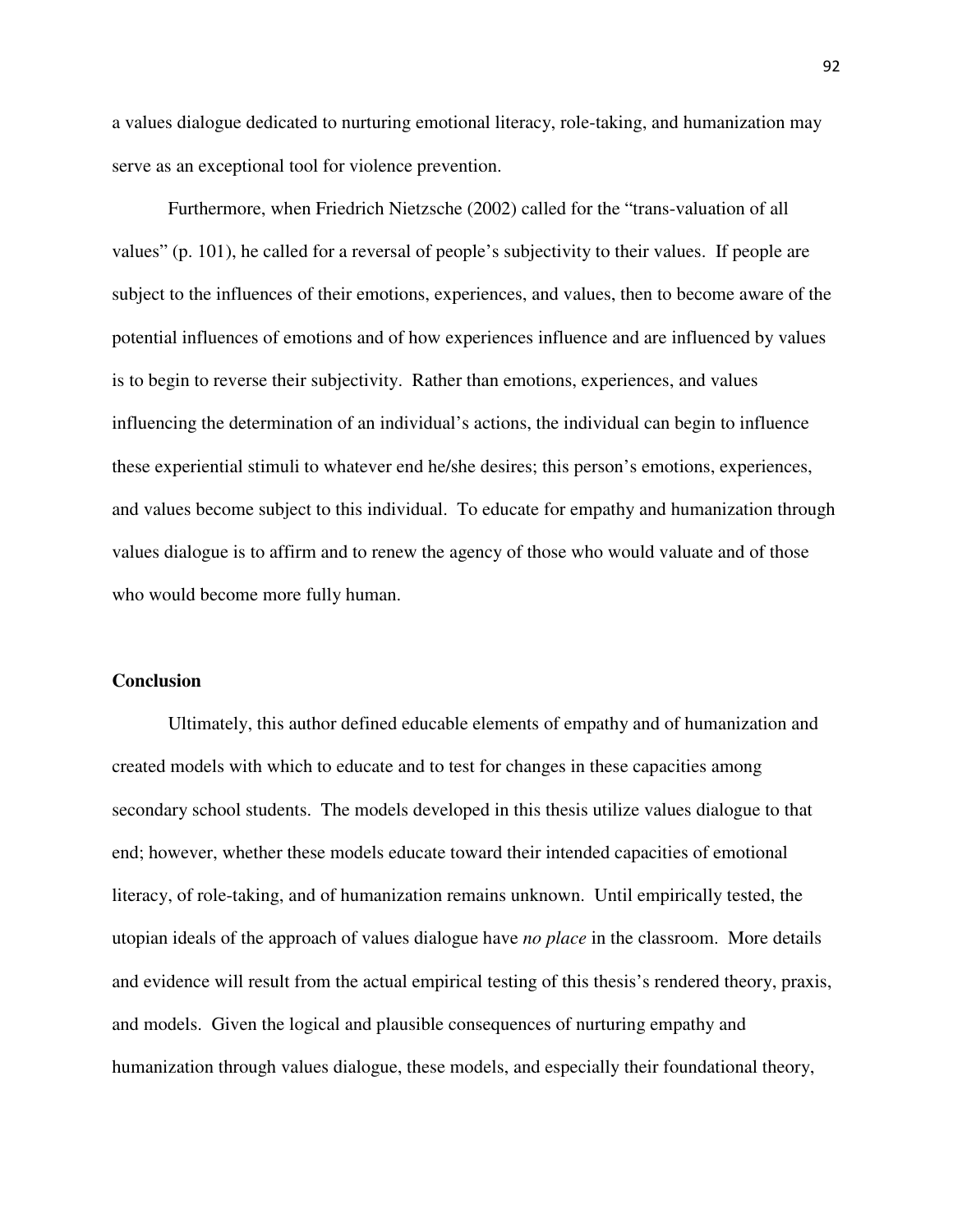warrant empirical investigation. This author hopes that this thesis has made some contribution to the discourse of discourse. In conclusion, this thesis has proposed a theory, praxis, models, and instruments, of values dialogue; it is now the task of another to actualize it.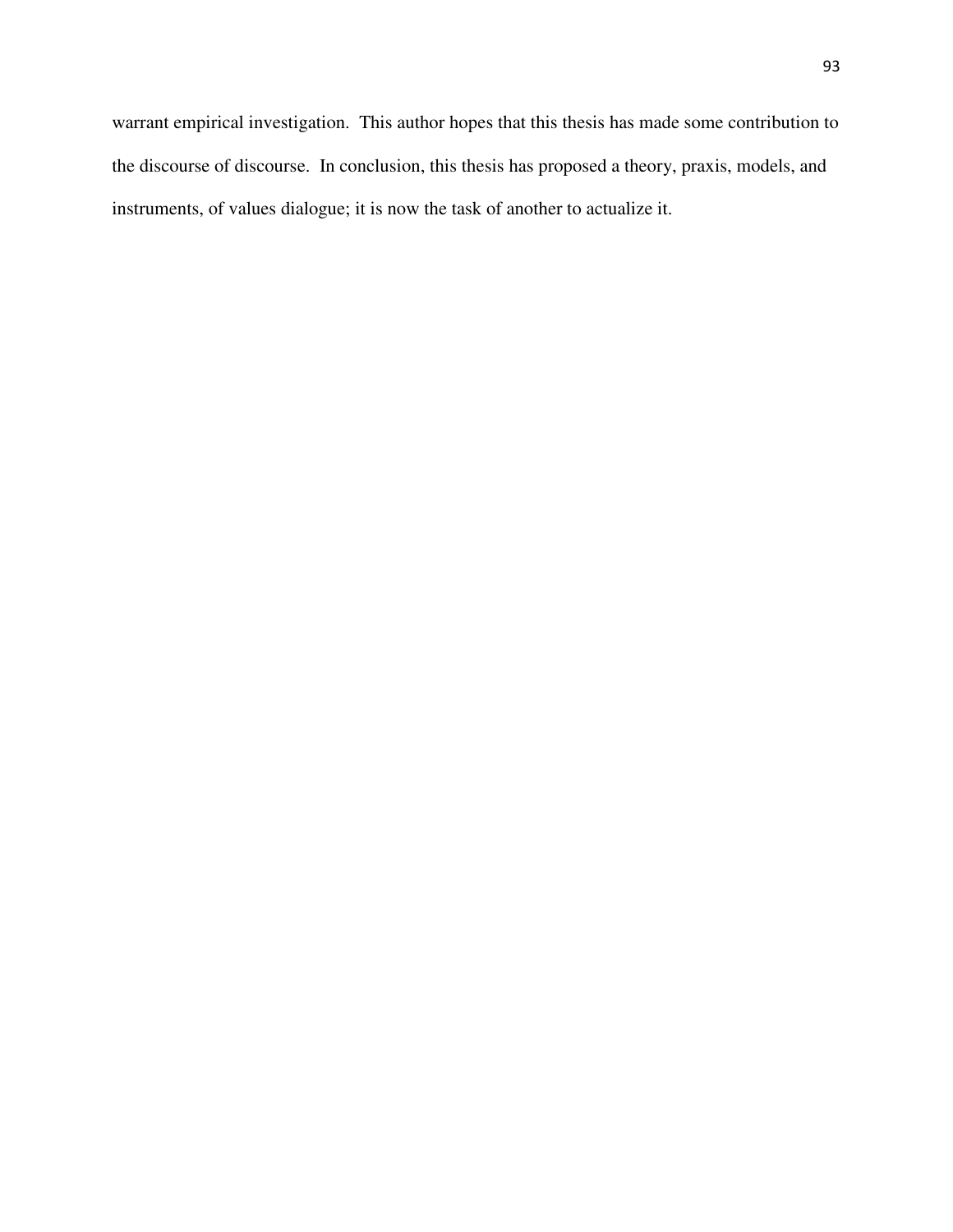#### **References**

- Amaral, R. (Jan. 11, 2013). Anger iceberg the emotions we hide below the surface. *Psychology for Growth.* Retrieved on August 13<sup>th</sup>, 2014 from http://www.psychologyforgrowth.com/anger-iceberg-the-emotions-we-hide-below-thesurface/
- Anderson, P., & Konrath, S. (July 31, 2011). 'Why should we care?' what to do about declining student empathy. *The Chronicle of Higher Education*. Retrieved on July 4<sup>th</sup>, 2014 from http://chronicle.com/article/Why-Should-We-Care-What/128420/
- Aulls, M., & Shore, B. (2008). *Inquiry in education: The conceptual foundations for research as a curricular imperative.* Vol. 1. New York & London: Taylor & Francis Group.
- Bakhtin, M. M. (1981). *The dialogic imagination: Four essays* (C. Emerson & M. Holquist, Trans.). M. Holquist (Ed.). Austin, Texas: University of Texas Press.
- Boal, A. (1979). *Theater of the Oppressed.* New York: Urizen Books, Inc.
- Bodor, P. (1997). On the usage of emotional language: A developmental view of the tip of an iceberg. In S. Niemeier & R. Dirven (Eds.), *The language of emotions: Conceptualization, expression, and theoretical foundation* (pp. 195-208). Amsterdam and Philadelphia: John Benjamins Publishing Co.
- Brecht Forum. Augusto Boal & the theater of the oppressed*. Brecht Forum Archive*. Retrieved on August 18<sup>th</sup>, 2014 from http://brechtforum.org/abouttop
- Collins, C. (2007, June). The role of dialogue-based ethical inquiry in educating for a just democracy: An intervention study. In *The 13th International Conference on Thinking, Norrköping, Sweden.* Retrieved on August 25<sup>th</sup>, 2014 from www.ep.liu.se/ecp/021/vol1/005/ecp2107005.pdf
- Coplan, A. (2011). Understanding empathy: Its features and effects. In A. Coplan & P. Goldie (Eds.), *Empathy: Philosophical and psychological perspectives* (pp. 3-18). Oxford: Oxford University Press.
- Dewey, J. (1939). *Theory of valuation.* London and Chicago: The University of Chicago Press, ltd.
- Eisenberg, N., & Miller, P. A. (1987). Empathy, sympathy, and altruism: Empirical and conceptual links. In N. Eisenberg & J. Strayer (Eds.), *Empathy and its development* (pp. 292-316). Cambridge: Cambridge University Press.
- Eisenberg, N., & Strayer, J. (1987). Critical issues in the study of empathy. In N. Eisenberg & J. Strayer (Eds.), *Empathy and its development* (pp. 3-13). Cambridge: Cambridge University Press.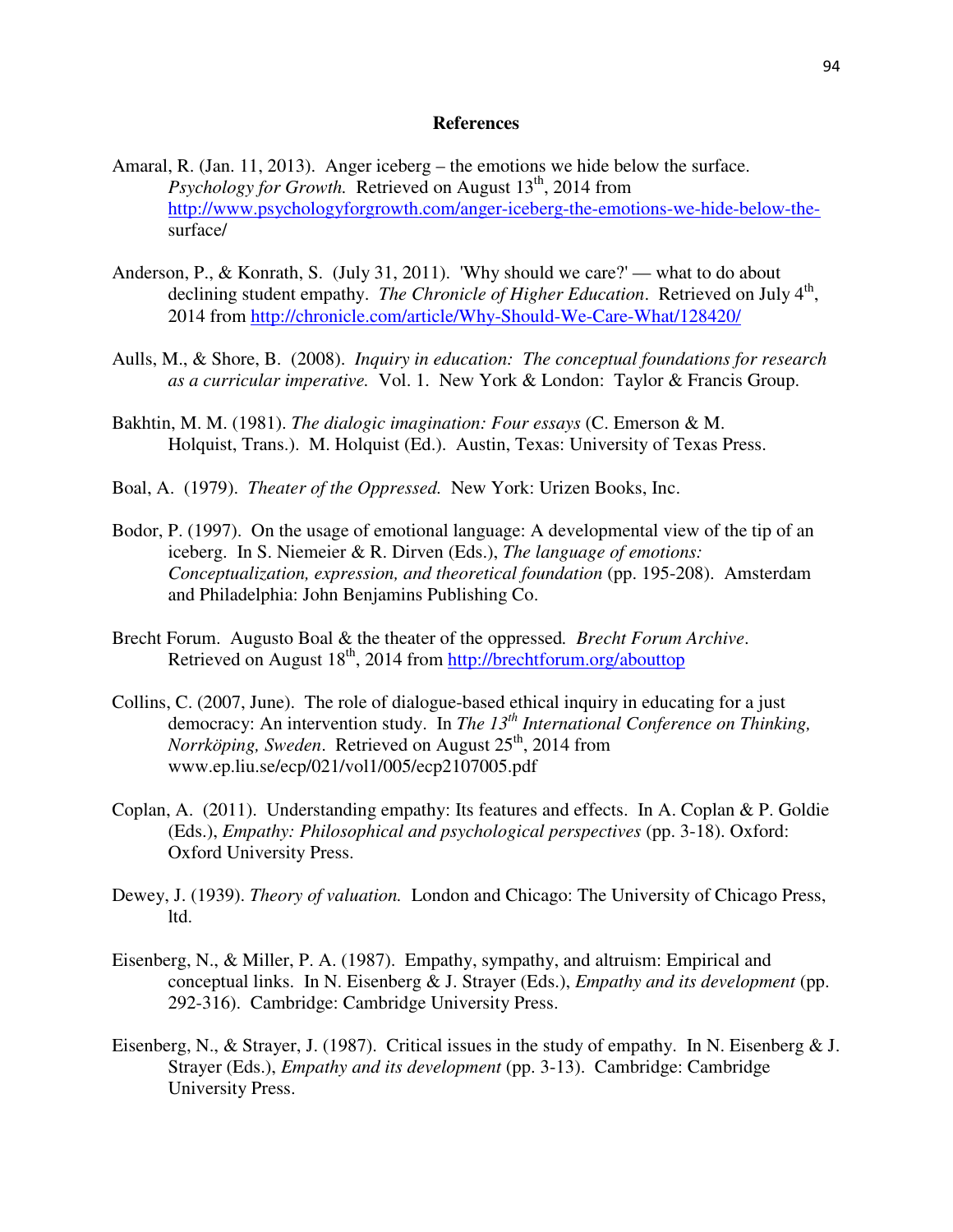- Foucault, M. (1972). *The archaeology of knowledge and the discourse on language* (A. M. Sheridan, Trans.)*.* New York: Random House, Inc.
- Freedman, J. (2013). Stress is killing me! Time for emotional intelligence? *Sixseconds*. Retrieved on July 4<sup>th</sup>, 2014 from http://www.6seconds.org/2013/04/12/stress-healthemotional-intelligence/
- Freire, P. (2000). *Pedagogy of the oppressed* (M. B. Ramos, Trans.). New York: The Continuum International Publishing Group Inc.
- Goldman, A. I. (2011). Two routes to empathy: Insights from cognitive neuroscience. In A. Coplan & P. Goldie (Eds.), *Empathy: Philosophical and psychological perspectives* (pp. 31-44). Oxford: Oxford University Press.
- Gordon, M. (2005). *Roots of empathy: Changing the world child by child.* Toronto: Thomas Allen Publishers.
- Hoffman, M. L. (1987). The contribution of empathy to justice and moral judgment. In N. Eisenberg & J. Strayer (Eds.), *Empathy and its development* (pp. 47-80). Cambridge: Cambridge University Press.
- Hoffman, M. L. (2000). *Empathy and moral development: Implications for caring and justice.*  New York: Cambridge University Press.
- Joós, E. (1991). *Dialogue with Heidegger on values: Ethics for times of crisis.* New York: Peter Lang Publishing, Inc.
- Kant, I. (1900). *Critique of pure reason* (J.M.D. Meiklejohn, Trans.). New York: Dover Publications, Inc.
- Kazepides, T. (2010). *Education as dialogue: Its prerequisites and its enemies.* Montreal and Kingston: McGill-Queen's University Press.
- Keelan, P. (2014). Anger management. In *Dr. Patrick Keelan, Registered psychologist.* Retrieved on August 13<sup>th</sup>, 2014 from http://drpatrickkeelan.com/counselling/angermanagement/
- Krznaric, R. (February 25<sup>th</sup>, 2014). Is Australia losing its empathy? *The Guardian*. Retrieved on July 4<sup>th</sup> from http://www.theguardian.com/culture/australia-cultureblog/2014/feb/26/is-australia-losing-its-empathy
- Lipps, T. (1907). Das wissen von fremden ichen. *Psychologischen Untersuchungen, 1,*pp. 694- 722.
- Lussier, M., & Richard, C. (August, 2010). Should family physicians be empathetic*? Canadian Family Physician, 56*(8), 740-742.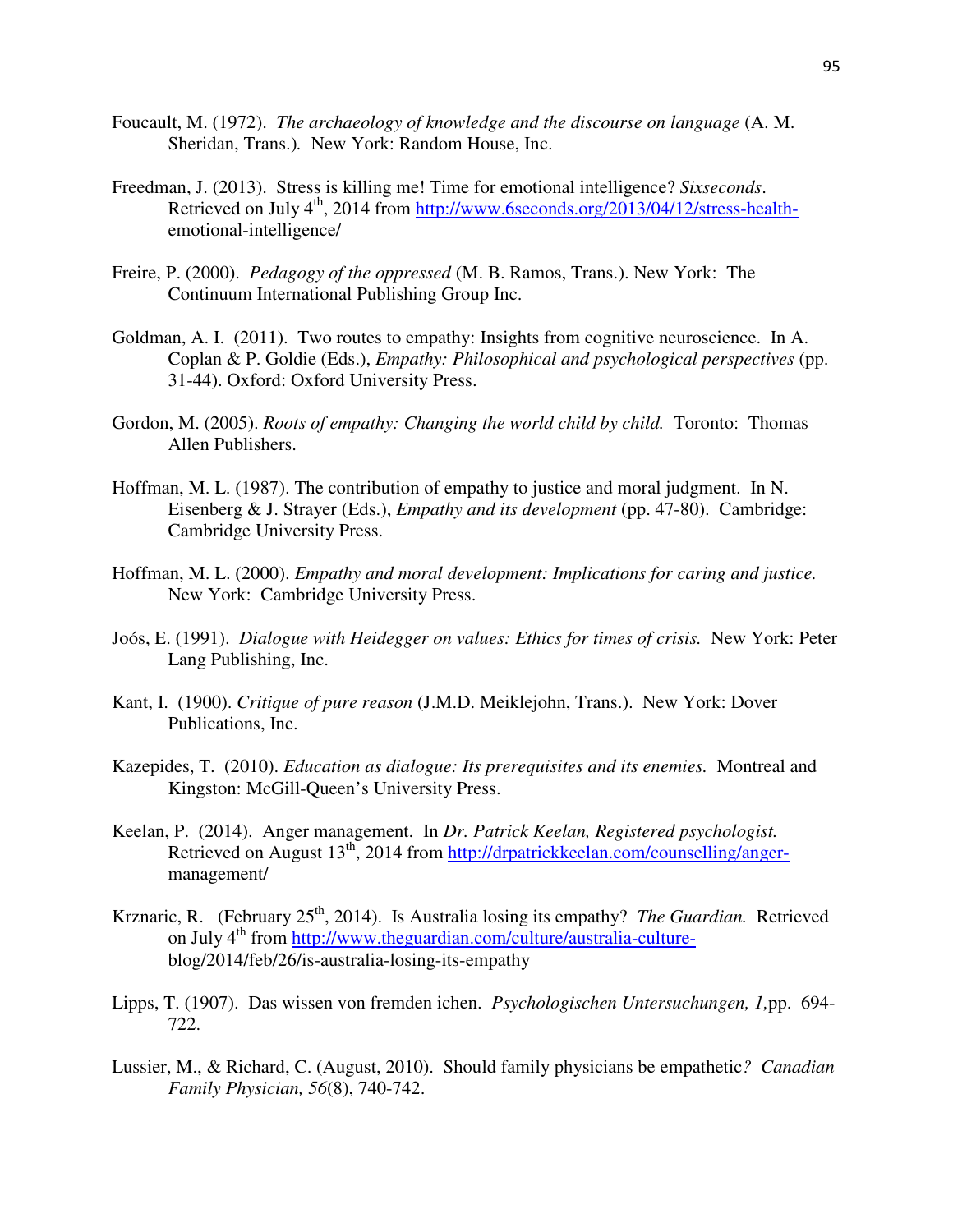- McCollough, T. E. (1992). *Truth and ethics in school reform.* Washington, DC: Council for Educational Development and Research.
- Nietzsche, F. (1973). *Beyond good and evil: Prelude to a philosophy of the future.* London: Penguin Books Ltd.
- Nietzsche, F. (2002). *The antichrist: Fragments from a shattering mind* (D. Falls, Trans.). London : Creation Books.
- Palmer, E. H., et al. (1973). *The Holy Bible: New international version*. Grand Rapids: Zondervan.
- Plato. (ca. 427-347 B.C.). *Five dialogues: Euthyphro, apology, crito, meno, phaedo* (G. M. A. Grube, Trans.) J.M. Cooper (Ed.). Indianaoplis/Cambridge: Hackett Publishing Company, Inc.
- Plato. (1995. trans.). *The republic* (D, Lee, Trans.). London: Penguin Books, Ltd.
- Popham, R. (2014). Storytelling how every culture expresses 'ubuntu I am because we are.' *Desmond Tutu: Peace Foundation.* Retrieved on September 5th, 2014 from http://www.tutufoundationusa.org/2014/04/storytelling%E2%80%94how-every-cultureexpresses-%E2%80%9Cubuntu%E2%80%94i-am-because-we-are-%E2%80%9D/
- Roberts, P. (2000). *Education, literacy, and humanization: Exploring the work of Paulo Freire.* Westport, USA: Bergin and Garvey.
- Rockwell, G. (2003). *Defining dialogue: From Socrates to the internet*. Amherst, New York: Humanity Books.
- Strayer, J. (1987). Affective and cognitive perspectives on empathy. In N. Eisenberg & J. Strayer (Eds.), *Empathy and its development* (pp. 218-244). Cambridge: Cambridge University Press.
- Time. (1938). Germans from England "JA" on a special trip out to sea. In *Life.*  Time Inc., p. 21. Retrieved on August  $5<sup>th</sup>$ , from http://books.google.ca/books?id=00oEAAAAMBAJ&pg=PA21&hl=en#v=onepage&q&f =false
- Trout, J. D. (2009). *The empathy gap: Building bridges to the good life and the good society.*  New York: Viking.
- Wells, G. (1999). *Dialogic inquiry: Toward a sociocultural practice and theory of education.*  Cambridge, United Kingdom: Cambridge University Press.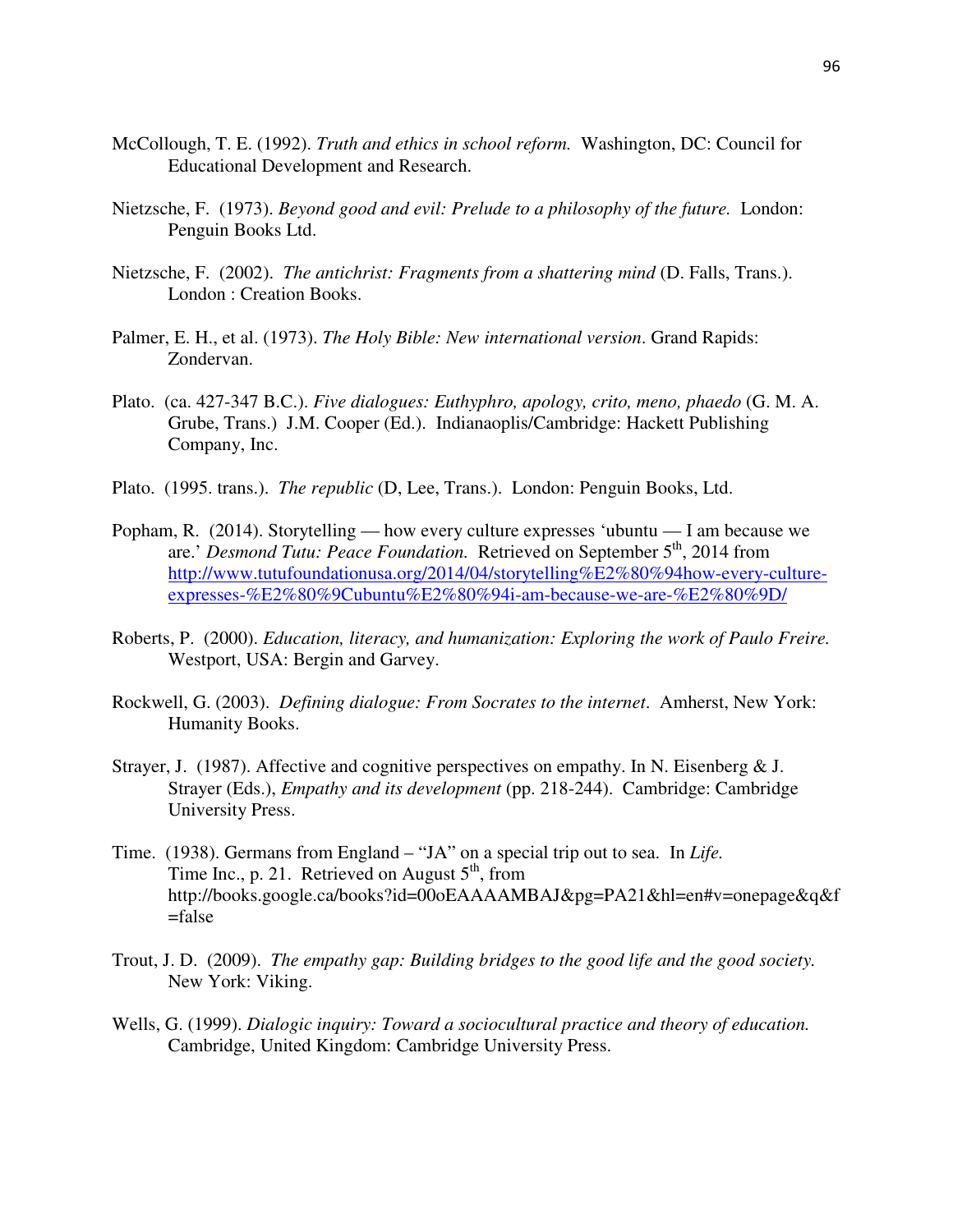- Wells, G. (2001). Introduction. In G. Wells (Ed.), *Action, talk, & text: Learning and teaching through inquiry* (pp. 1-24). New York and London: Teachers College Press.
- Wells, G. (2001). The case for dialogic inquiry. In G. Wells (Ed.), *Action, talk, & text: Learning and teaching through inquiry* (pp. 171-194). New York and London: Teachers College Press.
- Wells, G. (2009). *The meaning makers: Learning to talk and talking to learn.* Bristol: Multilingual Matters.
- Wilson, H.F. (2012). Living with difference and the conditions for dialogue. *Dialogues in human geography, 2*(2), 225-227. doi: 10.1177/204382061200200203
- Zaki, J. (Dec. 23, 2010). What, me care? Young are less empathetic. *Scientific America*. Retrieved on July 4<sup>th</sup>, 2014 from http://www.scientificamerican.com/article/what-mecare/